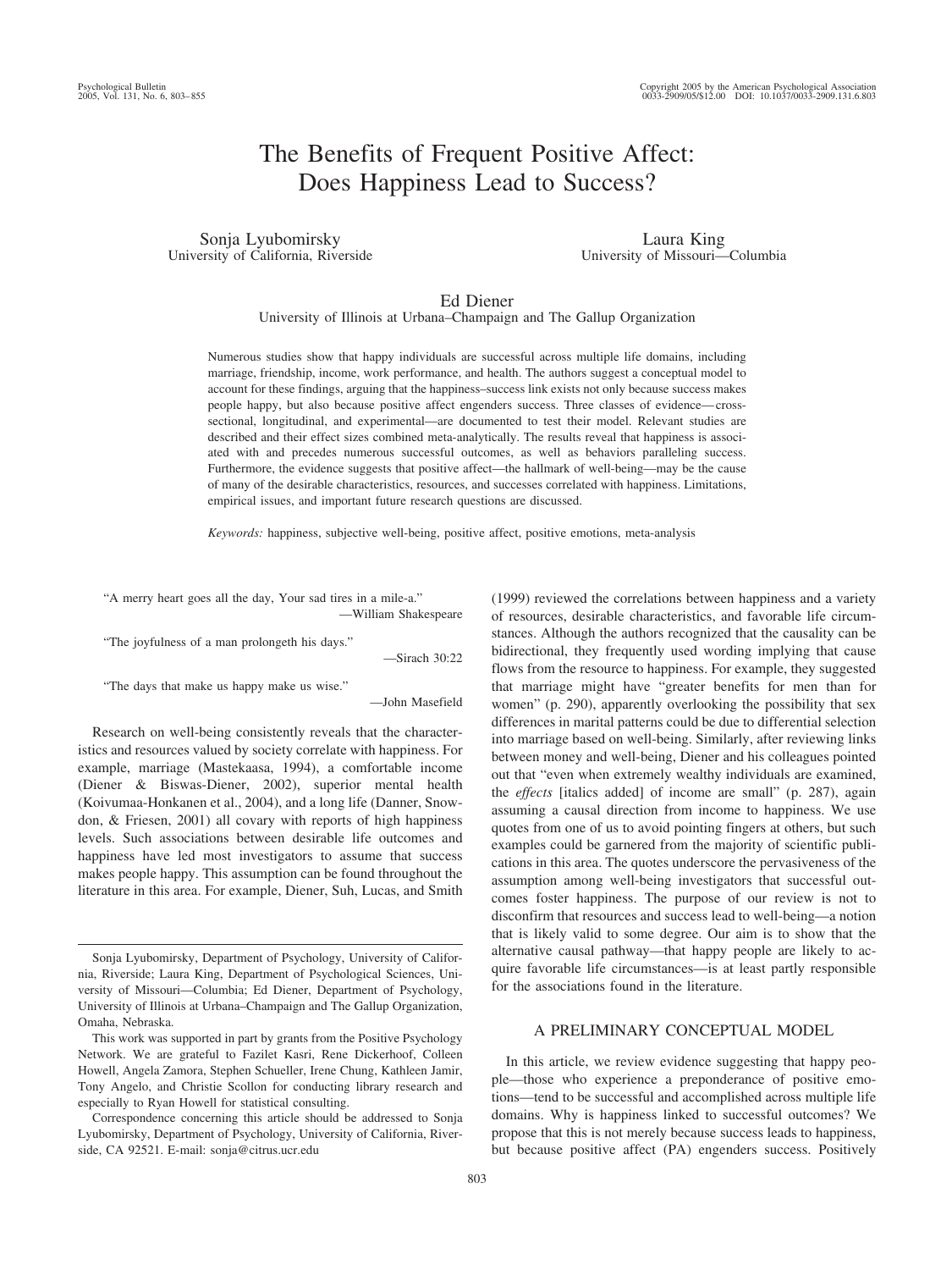valenced moods and emotions lead people to think, feel, and act in ways that promote both resource building and involvement with approach goals (Elliot & Thrash, 2002; Lyubomirsky, 2001). An individual experiencing a positive mood or emotion is encountering circumstances that he or she interprets as desirable. Positive emotions signify that life is going well, the person's goals are being met, and resources are adequate (e.g., Cantor et al., 1991; Carver & Scheier, 1998; Clore, Wyer, Dienes, Gasper, & Isbell, 2001). In these circumstances, as Fredrickson (1998, 2001) has so lucidly described, people are ideally situated to "broaden and build." In other words, because all is going well, individuals can expand their resources and friendships; they can take the opportunity to build their repertoire of skills for future use; or they can rest and relax to rebuild their energy after expending high levels of effort. Fredrickson's model (Fredrickson, 2001) suggests that a critical adaptive purpose of positive emotions is to help prepare the organism for future challenges. Following Fredrickson, we suggest that people experiencing positive emotions take advantage of their time in this state—free from immediate danger and unmarked by recent loss—to seek new goals that they have not yet attained (see Carver, 2003, for a related review).

The characteristics related to positive affect include confidence, optimism, and self-efficacy; likability and positive construals of others; sociability, activity, and energy; prosocial behavior; immunity and physical well-being; effective coping with challenge and stress; and originality and flexibility. What these attributes share is that they all encourage active involvement with goal pursuits and with the environment. When all is going well, a person is not well served by withdrawing into a self-protective stance in which the primary aim is to protect his or her existing resources and to avoid harm—a process marking the experience of negative emotions. Positive emotions produce the tendency to approach rather than to avoid and to prepare the individual to seek out and undertake new goals. Thus, we propose that the success of happy people rests on two main factors. First, because happy people experience frequent positive moods, they have a greater likelihood of working actively toward new goals while experiencing those moods. Second, happy people are in possession of past skills and resources, which they have built over time during previous pleasant moods.

This unifying framework builds on several earlier bodies of work—the broaden-and-build model of positive emotions (Fredrickson, 1998, 2001), the notion that positive emotions convey specific information to the person (Ortony, Clore, & Collins, 1988), the idea of positivity offset (Ito & Cacioppo, 1999), work on the approach-related aspects of PA (Watson, 2000), and, finally, Isen's (e.g., 2000) groundbreaking research on the behaviors that follow positive mood inductions. We extend the earlier work in predicting that chronically happy people are in general more successful, and that their success is in large part a consequence of their happiness and frequent experience of PA. Although the vast majority of research on emotions has been on negative states, a body of literature has now accumulated that highlights the importance of positive emotions in people's long-term flourishing.

## Classes of Evidence

Figure 1 displays our general conceptual model, which proposes that successful outcomes are caused by happiness and do not merely correlate with it or follow from it. Specifically, below the conceptual model, we display four classes of evidence that can be used to test it. The first type of evidence (Type A) represents positive correlations derived from cross-sectional studies. Although it is a truism that correlation does not imply causation, correlations must generally be positive to be consistent with propositions about causality. Except in the rare case in which strong third-variable suppressor effects exist across studies, an absence of correlation between two variables indicates an absence of causality in either direction. Thus, correlational evidence is germane to our argument because the absence of positive correlations suggests that happiness does not cause success.

The second class of evidence (Type B) is based on longitudinal research, and is somewhat more informative about causal direction than cross-sectional correlations. If one variable precedes another in time and other potential causal variables are statistically controlled, the resulting causal model can be used to reject a causal hypothesis. In cases in which changes in variable *X* are shown to precede changes in variable *Y*, this form of evidence is even more strongly supportive of a causal connection, although the influence of third variables might still contaminate the conclusions and leave the direction of cause in doubt. Evidence of Type C, the classic laboratory experiment, is commonly believed to represent the strongest evidence for causality, although even in this case it can be difficult to determine exactly what aspect of the experimental manipulation led to changes in the dependent variable. Finally, long-term experimental intervention studies (Type D evidence) would offer the strongest test of our causal model, although again the active ingredients in the causal chain are usually not known with certainty.

### Empirical Tests of Model and Organizational Strategy

Because no single study or type of evidence is definitive, an argument for causality can best be made when various classes of evidence all converge on the same conclusion. Therefore, we document several types of evidence in our article in order to most rigorously test the idea that happiness leads to success. Our review covers the first three classes of evidence (Types A, B, and C) and is organized around five focal questions arising from these three categories:

- 1. Cross-sectional studies (Type A) Question 1: Are happy people successful people? Question 2: Are long-term happiness and short-term PA associated with behaviors paralleling successthat is, with adaptive characteristics and skills?
- 2. Longitudinal studies (Type B) Question 3: Does happiness precede success? Question 4: Do happiness and positive affect precede behaviors paralleling success?
- 3. Experimental studies (Type C) Question 5: Does positive affect lead to behaviors paralleling success?

First, we document the extensive cross-sectional correlational evidence (Type A), as shown in Figure 1. The first question addressed by this evidence is the one that forms the basis of our causal hypothesis—that is, are happy people more likely to suc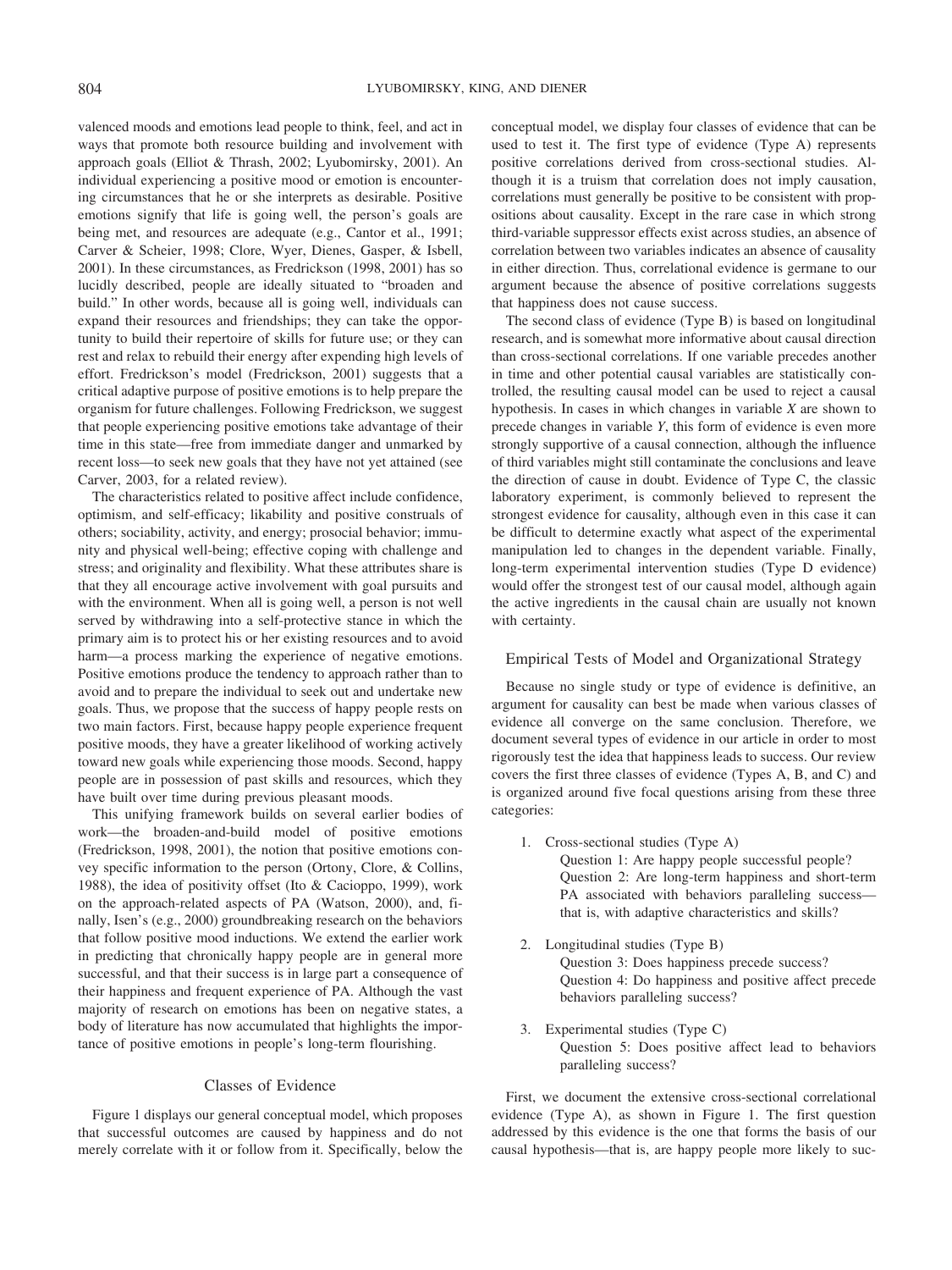**CONCEPTUAL MODEL** 



*Figure 1.* Empirically testing the conceptual model.  $PA =$  positive affect; Grp. = group.

ceed at culturally valued goals (e.g., concerning work, love, and health) than their less happy peers? However, the large number of available correlational studies in this category also includes relevant research examining behavior and cognition that parallel successful life outcomes—that is, the characteristics, resources, and skills that help people succeed (e.g., attributes such as selfefficacy, creativity, sociability, altruism, immunity, and coping). Accordingly, the second question addressed by this evidence explores the relations of behavior paralleling success to long-term happiness and short-term PA. Because we define happiness as the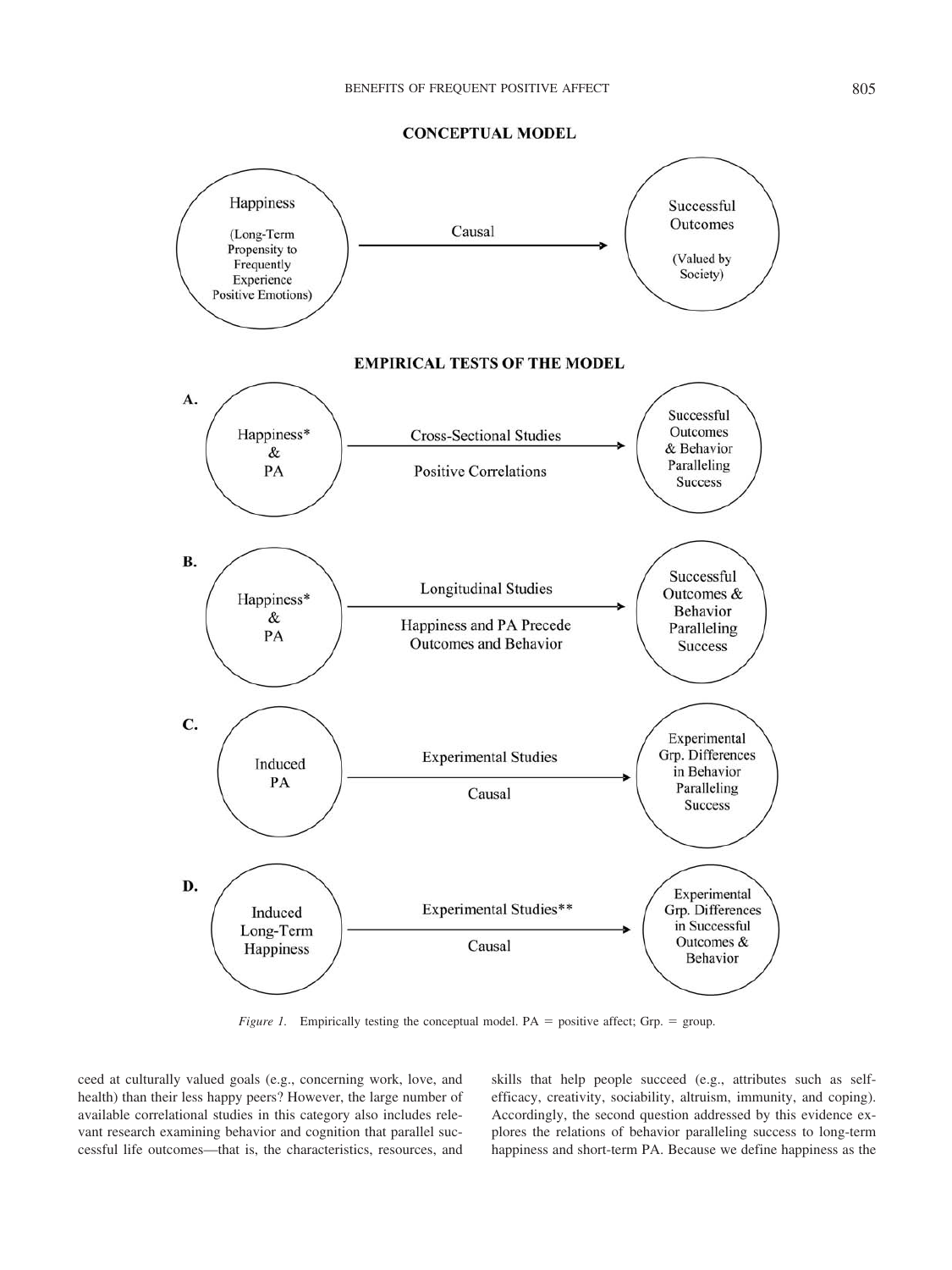frequent experience of positive emotions over time (see below), our model assumes that the correlations involving long-term happiness are parallel to those of short-term positive moods. In conclusion, only if the correlations generated by Questions 1 and 2 are generally positive will we consider our causal hypothesis further.

Second, we consider longitudinal studies, which address two further questions. Is happiness at Time 1 associated with successful outcomes at Time 2 (Question 3)? Is happiness and PA at Time 1 correlated with behaviors paralleling success at Time 2 (Question 4)? In summary, prior levels of happiness and positive affect must correlate with later levels of successful outcomes and behavior for our causal hypothesis not to be rejected.

In laboratory experimentation, the third type of evidence, causality is put to a stronger test. In this case, however, because of the limits of the laboratory, only short-term changes in behavior and cognitions that parallel successful life outcomes are assessed. Thus, the fifth and final question we address is whether PA causes the cognitive and behavioral characteristics paralleling success. Again, because positive affect is defined here as the basic constituent of happiness, our model requires that the outcomes of shortterm positive moods are parallel to the successful outcomes in our conceptual model. Furthermore, this question is critical, as it speaks to whether PA may be a mediator underlying the relationship between happiness and flourishing—that is, whether PA causes the adaptive characteristics that help happy people succeed.

Although the fourth type of evidence shown in Figure 1 (Type D) would provide the strongest type of data for our model, unfortunately, to our knowledge no studies of this type exist. Nevertheless, support for our conceptual model from all three of the previously described types of evidence, while not definitive, will suggest a likelihood that our causal model is correct. Furthermore, combining the three types of evidence represents an advance beyond laboratory experimentation alone, because the relatively greater rigor and control provided by experimentation are supplemented by the relatively greater ecological validity provided by the other types of studies. Thus, the first two classes of evidence (Types A and B) speak to the plausibility of generalizing the causal laboratory findings to the context of success and thriving in everyday life. Meanwhile, by revealing the processes uncovered in the laboratory, the experimental evidence (Type C) illuminates the possible causal sequence suspected in the correlational data. Taken together, consistent findings from all three types of data offer a stronger test than any single type of data taken alone.

After describing our methodology and defining our terms, we address each of the five focal questions in order, documenting the three classes (A, B, and C) of relevant empirical evidence. Then, we turn to a discussion of several intriguing issues and questions arising out of this review, caveats and limitations, and important further research questions.

### *Methodological Approach*

To identify the widest range of published papers and dissertations, we used several search strategies (Cooper, 1998). First, we searched the PsycINFO online database, using a variety of key words (e.g., *happiness*, *satisfaction*, *affect*, *emotion*, and *mood*). Next, using the ancestry method, the reference list of every empirical, theoretical, and review paper and chapter was further combed for additional relevant articles. To obtain any papers that might have been overlooked by our search criteria, as well as to locate work that is unpublished or in press, we contacted two large electronic listserves, many of whose members conduct research in the area of well-being and emotion—the Society of Personality and Social Psychology listserv and the Quality of Life Studies listserv. Twenty-four additional relevant articles were identified with this method.

The final body of literature was composed of 225 papers, of which 11 are unpublished or dissertations. From these 225 papers, we examined 293 samples, comprising over 275,000 participants, and computed 313 independent effect sizes. A study was included in our tables if it satisfied the following criteria. First, measures of happiness, PA, or a closely related construct had to be included, in addition to assessment of at least one outcome, characteristic, resource, skill, or behavior. Second, the data had to include either a zero-order correlation coefficient or information that could be converted to an *r* effect size (e.g., *t* tests, *F* tests, means and standard deviations, and chi-squares). If a study did not report an *r* effect size, we computed one from descriptive statistics, *t* statistics, *F* ratios, and tables of counts (see Rosenthal, 1991). If no relevant convertible statistics were presented, other than a *p* value, we calculated the *t* statistic from the *p* value and an *r*-sub(equivalent) (Rosenthal & Rubin, 2003). When a paper reported  $p < .05$ ,  $p < .01$ , or *ns*, we computed *r*sub(equivalent) with *p* values of .0245, .005, and .50 (one-tailed), respectively, which likely yielded a highly conservative estimate of the effect size. Finally, the sample size had to be available. When possible, we also contacted authors for further information.

Descriptions of the critical elements of each study (i.e., authors, year, sample size, happiness/PA measure or induction, related construct, and effect size [*r*]) are included in Tables 1, 2, and 3, which present cross-sectional, longitudinal, and experimental work, respectively. Table 2 additionally presents the length of time between assessments, and Table 3 includes the comparison groups used in the studies. Studies with subscripts after their name are those that appear in more than a single section or table, usually because multiple outcome variables are included.

Furthermore, mirroring our documentation of the literature presented in this paper, Tables 1–3 are subdivided into substantive categories (or panels). For example, Table 1 is subdivided into nine categories—work life, social relationships, health, perceptions of self and others, sociability and activity, likability and cooperation, prosocial behavior, physical well-being and coping, and, finally, problem solving and creativity. The mean and median effect size (*r*), weighted and unweighted by sample size, as well as a test of heterogeneity, is provided for each category for the three classes of data (cross-sectional, longitudinal, and experimental) in Table 4.

Tables 1, 2, and 3 report all effect sizes of interest to readers including instances of two or more effect sizes generated from the same sample or dataset. For example, the relation of happiness with income and marital status derived from a single study may appear in two different panels of a table (i.e., work life and social relationships). Alternatively, the correlation between happiness and coping derived from a single longitudinal study may appear in two different tables (e.g., the cross-sectional table and the longitudinal table). However, in order to meta-analytically combine the 464 effect sizes listed in Tables 1–3, we had to ensure a degree of (*text continues on page 816*)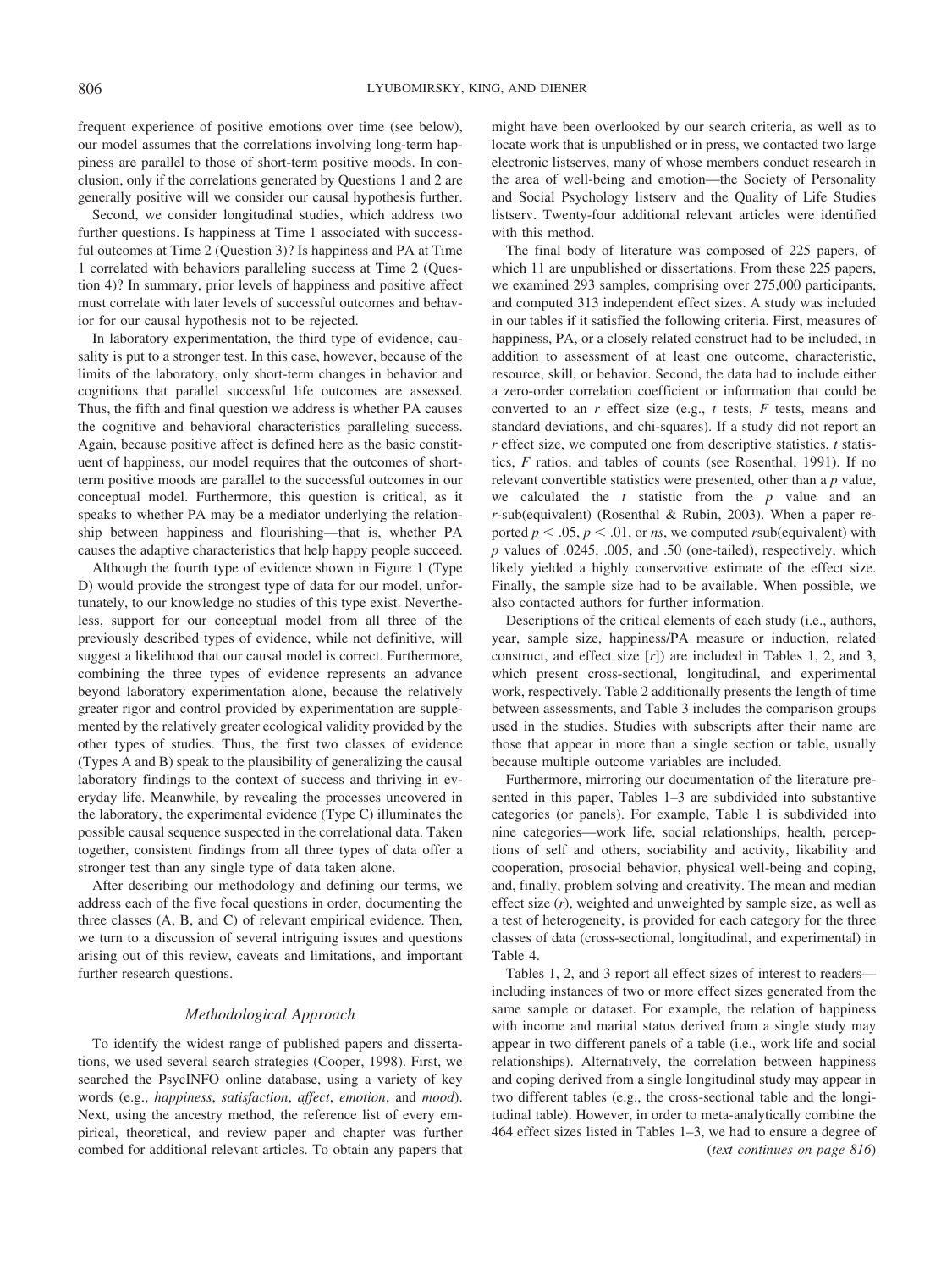Table 1 *Study Information and Effect Sizes for Nine Categories of Cross-Sectional Research*

| Study                                                            | $\, n$ | Happiness/PA measure                                        | Correlated construct                   | Effect size<br>(r) |
|------------------------------------------------------------------|--------|-------------------------------------------------------------|----------------------------------------|--------------------|
|                                                                  |        | Work life                                                   |                                        |                    |
| Credé et al., 2005                                               | 959    | <b>PANAS</b>                                                | Organizational citizenship behavior    | .37                |
| Credé et al., 2005                                               | 959    | <b>PANAS</b>                                                | Counterproductive work behavior        | $-.25$             |
| Credé et al., 2005                                               | 959    | <b>PANAS</b>                                                | Job withdrawal                         | $-.25$             |
| Cropanzano & Wright, 1999 <sub>a</sub><br>(first assessment)     | 60     | Index of Psychological Well-Being                           | Supervisory evaluations                | .29                |
| Cropanzano & Wright, 1999 <sub>a</sub><br>(second assessment)    | 60     | Index of Psychological Well-Being                           | Supervisory evaluations                | .34                |
| DeLuga & Mason, 2000                                             | 92     | Affectometer 2                                              | Job performance                        | .22                |
| Donovan, 2000                                                    | 188    | Current Mood Report                                         | Organizational citizenship behavior    | .20                |
| Donovan, 2000                                                    | 188    | Current Mood Report                                         | Turnover intentions                    | $-.38$             |
| Donovan, 2000                                                    | 188    | Current Mood Report                                         | Work withdrawal                        | $-.20$             |
| Donovan, 2000                                                    | 188    | Current Mood Report                                         | Organizational retaliatory behavior    | $-.22$             |
| Donovan, 2000                                                    | 188    | Current Mood Report                                         | Satisfaction with work                 | .50                |
| Foster et al., 2004                                              | 41     | Job Affect Scale                                            | Organizational climate for performance | .32                |
| Foster et al., 2004                                              | 41     | Job Affect Scale                                            | Employee health and well-being         | .29                |
| Frisch et al., 2004                                              | 3,638  | Quality of Life Inventory                                   | Academic retention absenteeism         | .18                |
| George, 1989                                                     | 254    | Job Affect Scale                                            |                                        | $-.28$             |
| George, 1995                                                     | 53     | PANAS (leader)                                              | Judged customer service                | .41                |
| George, 1995                                                     | 53     | PANAS (aggregated group)                                    | Judged customer service                | .35                |
| Graham et al., in press <sub>a</sub> (1995 assessment)           | 4,524  | One-item happiness                                          | Income                                 | .20 <sub>b</sub>   |
| Graham et al., in press <sub>a</sub> (2000 assessment)           | 5,134  | One-item happiness                                          | Income                                 | .16 <sub>b</sub>   |
| Howell et al., in press                                          | 307    | <b>SWLS</b>                                                 | Material wealth                        | .23                |
| Jundt & Hinsz, 2001                                              | 164    | Seven-point semantic differentials                          | Task performance                       | .19                |
| Krueger et al., $2001_a$                                         | 397    | MPQ positive emotionality                                   | Self-reported altruism                 | .44                |
| Lucas et al., 2004                                               | 24,000 | One-item happiness                                          | Income                                 | .20                |
| Magen & Aharoni, 1991 <sub>a</sub>                               | 260    | Four-item positive affect                                   | Transpersonal commitment               | .21                |
| Magen & Aharoni, 1991 <sub>a</sub>                               | 260    | Four-item positive affect                                   | Involvement in community service       | .36                |
| Miles et al., 2002                                               | 203    | Job-Related Affective Well-Being<br>Scale                   | Organizational citizenship behavior    | .23                |
| Seligman & Schulman, 1986 <sub>a</sub> (Study 1)                 | 94     | Attributional Style Questionnaire                           | Quarterly insurance commissions        | .18                |
| Staw & Barsade, 1993 <sub>a</sub>                                | 83     | Three-measure composite of positive<br>affectivity          | Judged managerial performance          | .20                |
| Staw et al., 1994 <sub>a</sub>                                   | 272    | Experience and expression of<br>positive emotion on the job | Job autonomy, meaning, and variety     | .22                |
| Staw et al., 1994 <sub>a</sub>                                   | 272    | Experience and expression of<br>positive emotion on the job | Gross annual salary                    | .12                |
| Staw et al., $1994_a$                                            | 272    | Experience and expression of<br>positive emotion on the job | Supervisory evaluations (creativity)   | .30                |
| Thoits & Hewitt, $2001_a$                                        | 3,617  | One-item happiness                                          | Time spent volunteering                | .09                |
| Totterdell, 2000*                                                | 17     | One-item happiness (12 times over<br>4 days)                | Cricket batting average                | .36                |
| Van Katwyk et al., 2000 <sub>a</sub> (Study 3)                   | 111    | <b>PANAS</b>                                                | Interpersonal conflict                 | $-.12$             |
| Van Katwyk et al., 2000 <sub>a</sub> (Study 3)                   | 111    | <b>PANAS</b>                                                | Intention to quit                      | $-.33$             |
| Weiss et al., $1999_a$                                           | 24     | Fordyce HM Scale                                            | Job satisfaction                       | .29                |
| Wright & Cropanzano, 1998                                        | 52     | <b>PANAS</b>                                                | Emotional exhaustion                   | $-.39$             |
| Wright & Cropanzano, 2000<br>(Study 1)                           | 47     | Index of Psychological Well-Being                           | Job performance                        | .32                |
| Wright & Cropanzano, 2000 (Study 2)                              | 37     | Index of Psychological Well-Being                           | Supervisory evaluations                | .34                |
| Wright & Staw, 1999 <sub>a</sub> (Study 1,                       | 45     | Index of Psychological Well-Being                           | Supervisory evaluations                | .33                |
| second assessment)                                               |        |                                                             |                                        |                    |
| Wright & Staw, 1999 <sub>a</sub> (Study 2,<br>first assessment)  | 62     | Index of Psychological Well-Being                           | Supervisory evaluations                | .25                |
| Wright & Staw, 1999 <sub>a</sub> (Study 2,<br>second assessment) | 64     | Index of Psychological Well-Being                           | Supervisory evaluations                | .43                |

## Social relationships

| Baldassare et al., 1984                     | 202 | Four-item happiness     | Instrumental support                | .17 |
|---------------------------------------------|-----|-------------------------|-------------------------------------|-----|
| Baldassare et al., 1984                     |     | 202 Four-item happiness | Emotional support                   | .15 |
| Baldassare et al., 1984                     |     | 202 Four-item happiness | Companionship                       | .30 |
| Berry & Willingham, 1997                    |     | <b>PANAS</b>            | Commitment to current relationship  | .27 |
| Cooper et al., $1992$ , (Study 1 & Study 2) | 18  | SWLS                    | Satisfaction with friends           | .31 |
| Cooper et al., 1992, (Study 2)              | 18  | SWLS                    | Satisfaction with social activities |     |
|                                             |     |                         |                                     |     |

(*table continues*)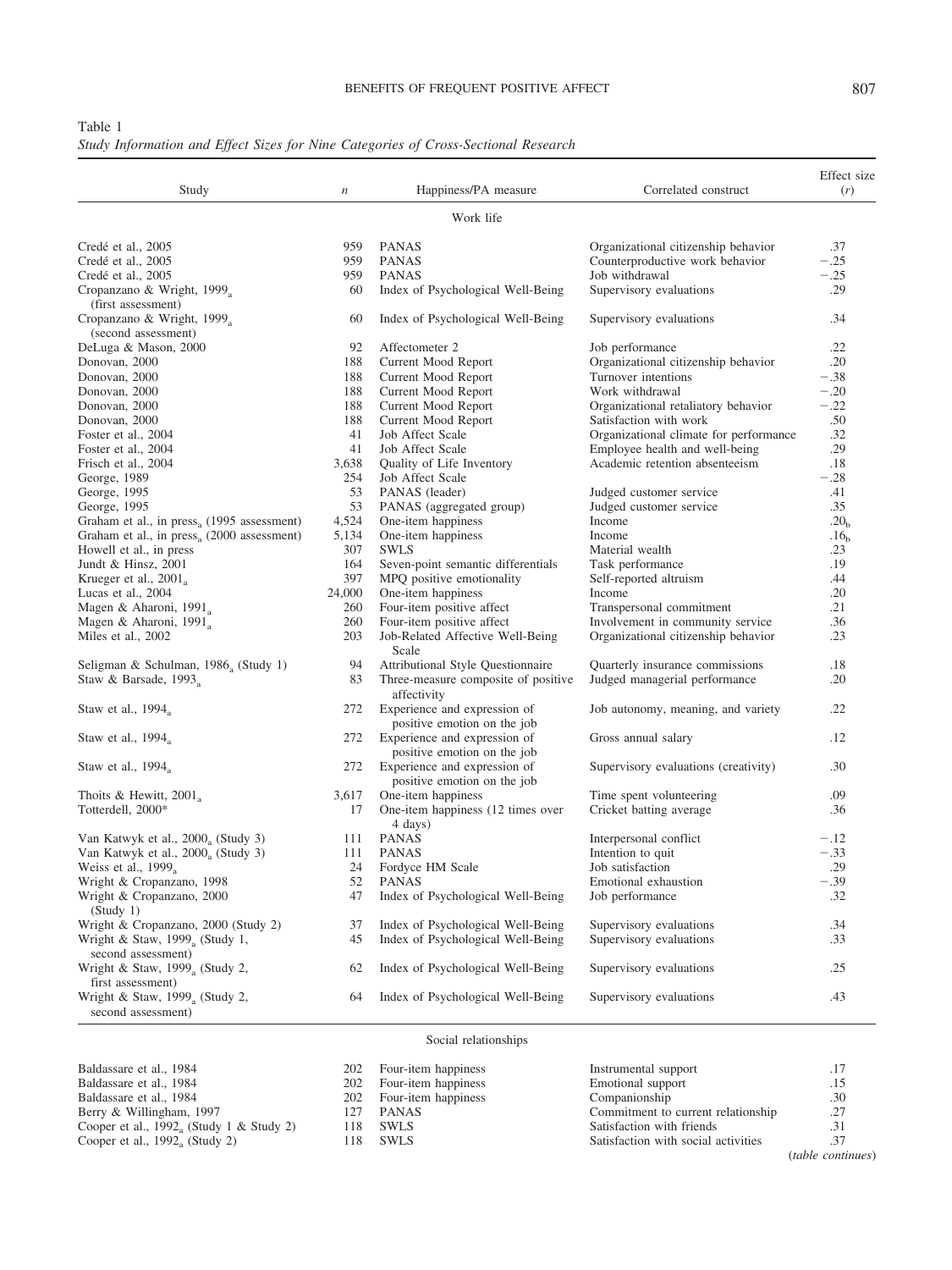|  |  | Table 1 (continued) |
|--|--|---------------------|
|--|--|---------------------|

| Study                                                                          | $\boldsymbol{n}$ | Happiness/PA measure                                                 | Correlated construct                                   | Effect size<br>(r)      |
|--------------------------------------------------------------------------------|------------------|----------------------------------------------------------------------|--------------------------------------------------------|-------------------------|
|                                                                                |                  | Social relationships (continued)                                     |                                                        |                         |
| Diener & Seligman, $2002_a$                                                    | 106              | SWLS, affect balance, memory<br>recall                               | Relationshipswithclosefriends                          | .48                     |
| Diener et al., 2000                                                            | 59,169           | One-item life satisfaction                                           | Marital status                                         | .07 <sub>b</sub>        |
| Gladow & Ray, $1986_a$                                                         | 63               | One-item happiness                                                   | Support from friends                                   | .35                     |
| Gladow & Ray, $1986_a$                                                         | 63               | One-item happiness                                                   | Support from neighbors                                 | .31                     |
| Glenn & Weaver, $1981_a$ (Black female<br>sample)                              | 89               | One-item happiness                                                   | Marital happiness                                      | .18                     |
| Glenn & Weaver, $1981_a$ (Black male<br>sample)                                | 167              | One-item happiness                                                   | Marital happiness                                      | .22                     |
| Glenn & Weaver, 1981 <sub>a</sub> (White female<br>sample)                     | 820              | One-item happiness                                                   | Marital happiness                                      | .53                     |
| Glenn & Weaver, $1981_a$ (White male<br>sample)                                | 1,872            | One-item happiness                                                   | Marital happiness                                      | .37                     |
| Graham et al., in press <sub>a</sub> (1995 assessment)                         | 4,524            | One-item happiness                                                   | Marital status                                         | .03 <sub>b</sub>        |
| Graham et al., in press <sub>a</sub> (2000 assessment)                         | 5,134            | One-item happiness                                                   | Marital status                                         | .02 <sub>b</sub>        |
| Headey et al., 1991 <sub>a</sub> (1981 assessment)                             | 649              | Life-as-a-Whole Index                                                | Satisfaction with marriage                             | .47                     |
| Headey et al., 1991 <sub>a</sub> (1983 assessment)                             | 649              | Life-as-a-Whole Index                                                | Satisfaction with marriage                             | .55                     |
| Headey et al., 1991 <sub>a</sub> (1985 assessment)                             | 649              | Life-as-a-Whole Index                                                | Satisfaction with marriage                             | .49                     |
| Headey et al., 1991 <sub>a</sub> (1987 assessment)                             | 649<br>600       | Life-as-a-Whole Index<br><b>MUNSH</b>                                | Satisfaction with marriage<br>Marital status           | .47<br>.20              |
| Kozma & Stones, 1983                                                           | 1,321            | Seven-item morale                                                    | No. of close friends                                   | .23                     |
| Lee & Ishii-Kuntz, 1987 (male sample)<br>Lee & Ishii-Kuntz, 1987 (male sample) | 1,321            | Seven-item morale                                                    | Loneliness                                             | $-.50$                  |
| Lee & Ishii-Kuntz, 1987 (female sample)                                        | 1,551            | Seven-item morale                                                    | No. of close friends                                   | .19                     |
| Lee & Ishii-Kuntz, 1987 (female sample)                                        | 1,551            | Seven-item morale                                                    | Loneliness                                             | $-.51$                  |
| Lyubomirsky et al., in press <sub>a</sub>                                      | 621              | <b>SHS</b>                                                           | Satisfaction with friends                              | .50                     |
| Lyubomirsky et al., in $press_a$                                               | 621              | <b>SHS</b>                                                           | Satisfaction with recreation                           | .51                     |
| Mastekaasa, 1994                                                               | 25,810           | Bradburn's Scales, one-item life<br>satisfaction, one-item happiness | Marital status                                         | .29                     |
| Mishra, 1992 <sub>a</sub>                                                      | 720              | Index of Life Satisfaction                                           | Social interactions with nonfamily<br>members          | .41                     |
| Mroczek & Spiro, $2005_a$                                                      | 1,927            | Life Satisfaction Inventory                                          | Marital status                                         | .23                     |
| Pfeiffer & Wong, $1989_a$                                                      | 59               | MUNSH                                                                | Jealousy in specific relationship                      | $-.03$                  |
| Phillips, 1967* (healthy sample)                                               | 430              | One-item happiness                                                   | Social participation                                   | .17                     |
| Requena, 1995 (Spanish sample)                                                 | 1,084            | One-item happiness                                                   | No. of friends                                         | .13                     |
| Requena, 1995 (U.S. sample)                                                    | 1,534            | One-item happiness                                                   | No. of friends                                         | .08                     |
| Ruvolo, 1998 <sub>a</sub> (husbands sample)                                    | 317              | One-item happiness                                                   | Marital well-being                                     | .12                     |
| Ruvolo, 1998 <sub>a</sub> (husbands sample)                                    | 317              | One-item happiness                                                   | Spouse's marital well-being                            | .16                     |
| Ruvolo, 1998 <sub>a</sub> (wives sample)                                       | 317              | One-item happiness                                                   | Marital well-being                                     | .41                     |
| Ruvolo, 1998 <sub>a</sub> (wives sample)                                       | 317<br>9,237     | One-item happiness<br>One-item happiness                             | Spouse's marital well-being                            | .34                     |
| Stack & Eshleman, 1998 (male sample)<br>Stack & Eshleman, 1998 (female sample) | 10,127           | One-item happiness                                                   | Marital status<br>Marital status                       | .15 <sub>b</sub>        |
| Staw et al., 1994 <sub>a</sub>                                                 | 272              | Experience and expression of                                         | Emotional and tangible support from                    | .16 <sub>b</sub><br>.33 |
|                                                                                |                  | positive emotion on the job                                          | supervisors                                            |                         |
| Strayer, $1980_a$                                                              | 14               | Observational count of happy affect                                  | Observational count of empathic<br>responses to others | .59                     |
| Willi, 1997                                                                    | 383              | Relationship-relevant happiness                                      | Extent in love with partner                            | .19                     |
|                                                                                |                  | Health                                                               |                                                        |                         |
| Achat et al., $2000_a$                                                         | 659              | LOT                                                                  | Vitality                                               | .14 <sub>b</sub>        |
| Bogner et al., 2001                                                            | 168              | <b>SWLS</b>                                                          | History of substance abuse                             | $-.27$                  |
| Chang & Farrehi, 2001                                                          | 402              | LOT-Revised                                                          | Depressive symptoms                                    | $-.36$                  |
| Chang & Farrehi, 2001                                                          | 402              | <b>SWLS</b>                                                          | Depressive symptoms                                    | $-.57$                  |
| Collins et al., 1992                                                           | 73               | MAACL-Revised                                                        | Quality of life                                        | .32                     |
| Diener & Seligman, 2002 <sub>a</sub>                                           | 106              | SWLS, affect balance, memory<br>recall                               | Depression                                             | $-.61$                  |
| Diener & Seligman, $2002_a$                                                    | 106              | SWLS, affect balance, memory<br>recall                               | Hypochondriasis                                        | $-.24$                  |
| Diener & Seligman, 2002 <sub>a</sub>                                           | 106              | SWLS, affect balance, memory<br>recall                               | Schizophrenia                                          | $-.53$                  |
| Gil et al., $2004_a$                                                           | 41               | Daily Mood Scale                                                     | Pain                                                   | $-.42$                  |
| Gil et al., $2004_a$                                                           | 41               | Daily Mood Scale                                                     | ER visits                                              | $-.06b$                 |
| Gil et al., $2004_a$                                                           | 41               | Daily Mood Scale                                                     | Hospital visits                                        | $-.06b$                 |
| Gil et al., $2004_a$                                                           | 41               | Daily Mood Scale                                                     | Doctor calls                                           | $-.08b$                 |
| Gil et al., $2004_a$                                                           | 41               | Daily Mood Scale                                                     | Medication use                                         | $-.08b$                 |
| Gil et al., $2004_a$                                                           | 41               | Daily Mood Scale                                                     | Work absences                                          | $-.09b$                 |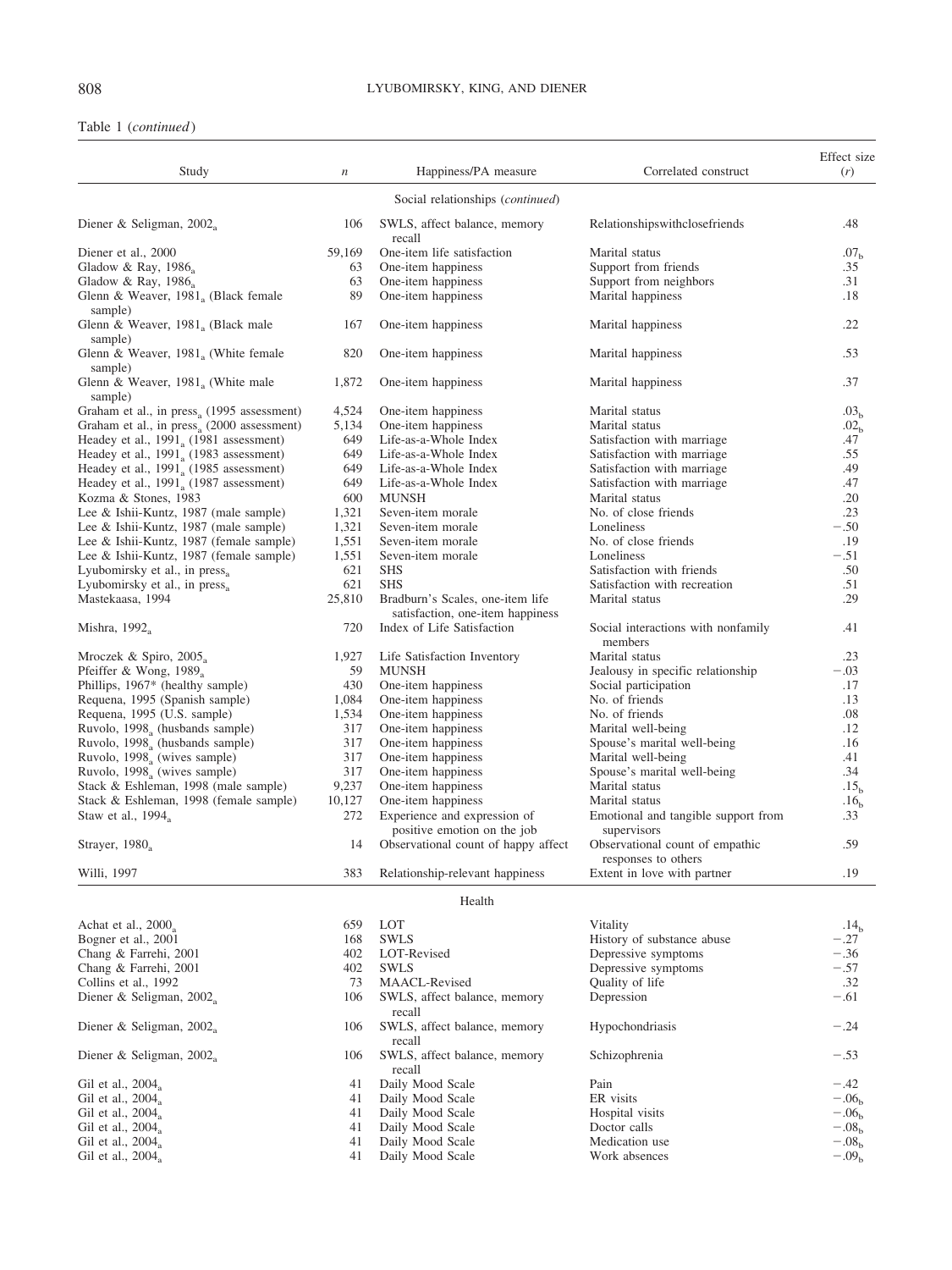| Study                                                                | $\boldsymbol{n}$ | Happiness/PA measure                          | Correlated construct                                      | Effect size<br>(r) |
|----------------------------------------------------------------------|------------------|-----------------------------------------------|-----------------------------------------------------------|--------------------|
|                                                                      |                  | Health (continued)                            |                                                           |                    |
| Graham et al., in press <sub>a</sub> (1995 assessment)               | 4,524            | One-item happiness                            | Health problems                                           | $-.03b$            |
| Graham et al., in press <sub>a</sub> (2000 assessment)               | 5,134            | One-item happiness                            | Health problems                                           | $-.05b$            |
| Kashdan & Roberts, $2004_a$                                          | 104              | <b>PANAS</b>                                  | Social phobia/anxiety                                     | $-.34$             |
| Kehn, 1995 <sub>a</sub>                                              | 98               | Life Satisfaction Index                       | Global health                                             | .43                |
| Laidlaw et al., 1996                                                 | 38               | One-item peacefulness                         | Size of allergic reaction                                 | $-.33$             |
| Lobel et al., 2000                                                   | 129              | LOT                                           | Delivery of low-birth-weight infants                      | $-.20$             |
| Lu & Shih, 1997                                                      | 191              | Chinese Happiness Inventory                   | Poor mental health                                        | $-.36$             |
| Lyubomirsky et al., in $press_a$                                     | 621              | <b>SHS</b>                                    | Satisfaction with health                                  | .43                |
| Lyubomirsky et al., in press <sub>a</sub>                            | 621              | <b>SHS</b>                                    | Physical symptoms                                         | $-.29$             |
| Lyubomirsky et al., in press <sub>a</sub>                            | 621              | <b>SHS</b>                                    | Depressed affect                                          | $-.49$             |
|                                                                      | 1,254            |                                               | Global health                                             | .23                |
| Mroczek & Spiro, 2005 <sub>a</sub> (1978-1980                        |                  | Life Satisfaction Inventory                   |                                                           |                    |
| sample)<br>Mroczek & Spiro, 2005 <sub>a</sub> (1981-1983<br>sample)  | 1,267            | Life Satisfaction Inventory                   | Global health                                             | .31                |
| Mroczek & Spiro, 2005 <sub>a</sub> (1984-1986)                       | 1,283            | Life Satisfaction Inventory                   | Global health                                             | .31                |
| sample)<br>Mroczek & Spiro, 2005 <sub>a</sub> (1987-1989)<br>sample) | 1,641            | Life Satisfaction Inventory                   | Global health                                             | .24                |
| Mroczek & Spiro, 2005 <sub>a</sub> (1990-1992)<br>sample)            | 965              | Life Satisfaction Inventory                   | Global health                                             | .26                |
| Mroczek & Spiro, 2005 <sub>a</sub> (1993-1995<br>sample)             | 974              | Life Satisfaction Inventory                   | Global health                                             | .29                |
| Mroczek & Spiro, 2005 <sub>a</sub> (1996-1998)<br>sample)            | 919              | Life Satisfaction Inventory                   | Global health                                             | .29                |
| Mroczek & Spiro, 2005 <sub>a</sub> (1999-2000<br>sample)             | 389              | Life Satisfaction Inventory                   | Global health                                             | .34                |
| Phillips, 1967 <sub>a</sub>                                          | 593              | One-item happiness                            | Overall mental health                                     | .22                |
| Røysamb et al., 2003 <sub>a</sub>                                    | 6,576            | SWB Index                                     | Global health                                             | .50                |
| Røysamb et al., 2003 <sub>a</sub>                                    | 6,576            | SWB Index                                     | Musculoskeletal pain                                      | $-.25$             |
| Windle, $2000_a$                                                     | 1,016            | Revised Dimension of Temperament<br>Survey    | Delinquent activity                                       | $-.22$             |
|                                                                      |                  | Positive perceptions of self and others       |                                                           |                    |
| Berry & Hansen, $1996_a$ (Study 1)                                   | 112              | <b>PANAS</b>                                  | Quality of conversation                                   | .27                |
| Cooper et al., 1992 <sub>a</sub> (Study 1 & Study 2)                 | 118              | <b>SWLS</b>                                   | Satisfaction with relatives                               | .22                |
|                                                                      |                  |                                               |                                                           | .12                |
| Cooper et al., $1992_a$ (Study 1 & Study 2)                          | 118              | <b>PANAS</b>                                  | Satisfaction with relatives                               | .31                |
| Cooper et al., $1992_a$ (Study 1 & Study 2)                          | 118              | <b>SWLS</b>                                   | Satisfaction with friends                                 |                    |
| Cooper et al., $1992_a$ (Study 1 & Study 2)                          | 118              | <b>PANAS</b>                                  | Satisfaction with friends                                 | .23                |
| Cowan et al, 1998                                                    | 90               | Inventory of Personal Happiness               | Hostility toward other women                              | $-.21$             |
| Gladow & Ray, $1986_a$                                               | 63               | One-item happiness                            | Support received from friends                             | .35                |
| Gladow & Ray, 1986 <sub>a</sub>                                      | 63               | One-item happiness                            | Support received from relatives                           | .14                |
| Glenn & Weaver, $1981_a$ (White male<br>sample)                      | 1,872            | One-item happiness                            | Satisfaction with friendships                             | .22                |
| Glenn & Weaver, 1981 <sub>a</sub> (Black male<br>sample)             | 167              | One-item happiness                            | Satisfaction with friendships                             | .23                |
| Glenn & Weaver, 1981 <sub>a</sub> (White female<br>sample)           | 820              | One-item happiness                            | Satisfaction with friendships                             | .29                |
| Glenn & Weaver, 1981, (Black female<br>sample)                       | 89               | One-item happiness                            | Satisfaction with friendships                             | .13                |
| Glenn & Weaver, $1981_a$ (White male<br>sample)                      | 1,872            | One-item happiness                            | Satisfaction with family life                             | .25                |
| Glenn & Weaver, 1981, (Black male<br>sample)                         | 167              | One-item happiness                            | Satisfaction with family life                             | .15                |
| Glenn & Weaver, $1981_a$ (White female<br>sample)                    | 820              | One-item happiness                            | Satisfaction with family life                             | .39                |
| Glenn & Weaver, 1981 <sub>a</sub> (Black female<br>sample)           | 89               | One-item happiness                            | Satisfaction with family life                             | .17                |
| Judge & Higgins, 1998 (Study 1)                                      | 110              | Neutral Objects Satisfaction<br>Questionnaire | Judged favorability of reference letter<br>(hypothetical) | .29                |
| Judge & Higgins, 1998 (Study 2)                                      | 95               | Neutral Objects Satisfaction<br>Questionnaire | Judged favorability of reference letter<br>(actual)       | .17                |
| Lucas et al., $1996$ (Study 1)                                       | 212              | <b>SWLS</b>                                   | Self-esteem                                               | .59                |
| Lucas et al., $1996$ (Study 1)                                       | 212              | <b>SWLS</b>                                   | Optimism                                                  | .60                |
|                                                                      |                  |                                               |                                                           | (table continues)  |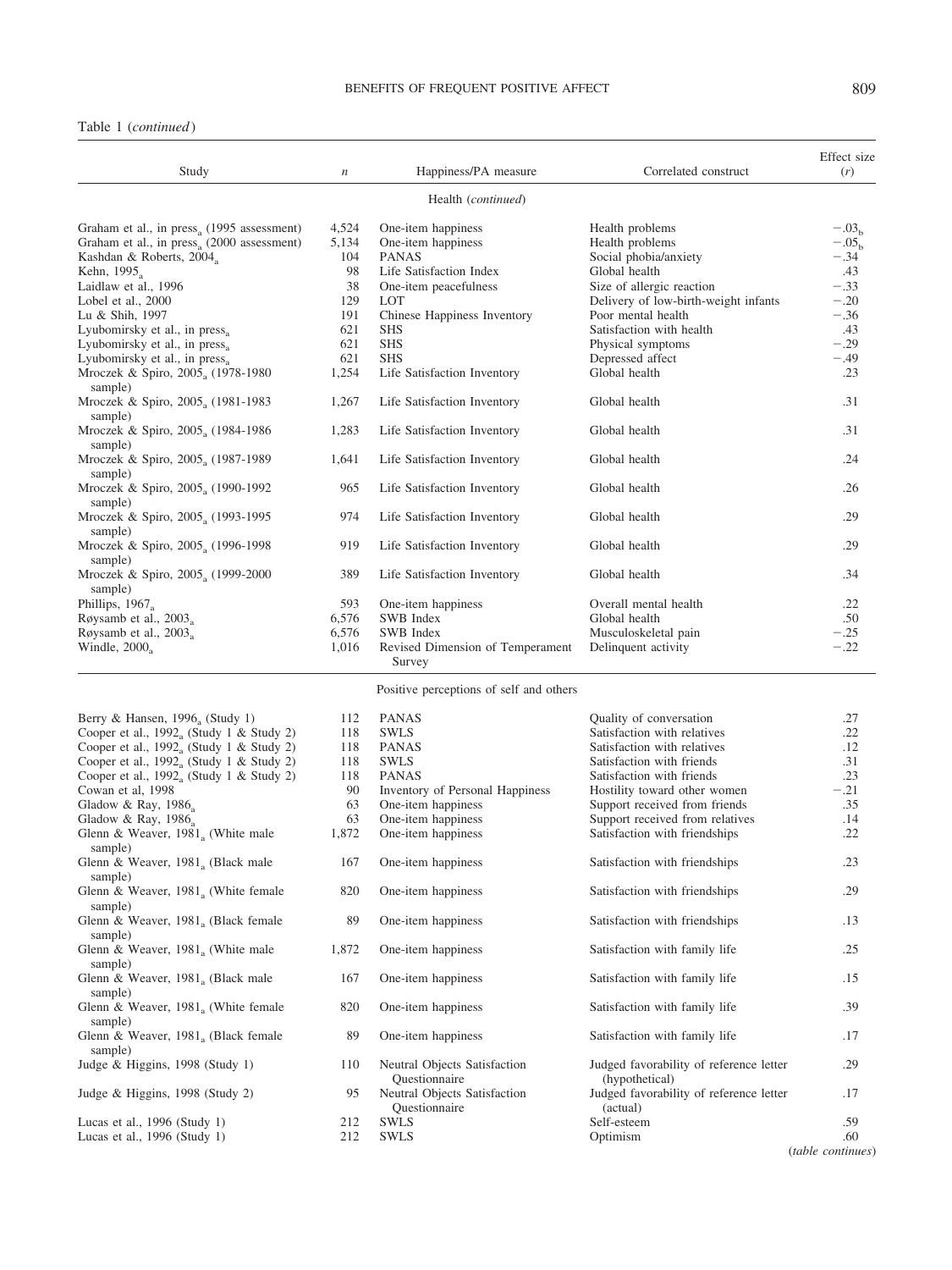| Study                                             | $\boldsymbol{n}$ | Happiness/PA measure                                         | Correlated construct                            | Effect size<br>(r) |
|---------------------------------------------------|------------------|--------------------------------------------------------------|-------------------------------------------------|--------------------|
|                                                   |                  | Positive perceptions of self and others ( <i>continued</i> ) |                                                 |                    |
| Lucas et al., $1996$ (Study 2)                    | 109              | SWLS                                                         | Self-esteem                                     | .65                |
| Lucas et al., $1996$ (Study 2)                    | 109              | SWLS                                                         | Optimism                                        | .59                |
| Lucas et al., $1996$ (Study 3)                    | 172              | SWLS                                                         | Self-esteem                                     | .54                |
| Lucas et al., $1996$ (Study 3)                    | 172              | SWLS                                                         | Optimism                                        | .57                |
| Lyubomirsky et al., in press <sub>a</sub>         | 621              | <b>SHS</b>                                                   | Self-esteem                                     | .62                |
| Lyubomirsky et al., in press <sub>a</sub>         | 621              | <b>SHS</b>                                                   | Optimism                                        | .60                |
| Lyubomirsky et al., in press <sub>a</sub>         | 621              | <b>SHS</b>                                                   | Sense of mastery                                | .55                |
| Lyubomirsky et al., in press <sub>a</sub>         | 621              | <b>SHS</b>                                                   | Perceived control                               | .47                |
| Lyubomirsky et al., in press <sub>a</sub>         | 621              | <b>SHS</b>                                                   | Satisfaction with family relations              | .41                |
| Lyubomirsky et al., in press <sub>a</sub>         | 621              | <b>SHS</b>                                                   | Satisfaction with friends                       | .50                |
| Lyubomirsky et al., in press <sub>a</sub>         | 621              | <b>SHS</b>                                                   | Satisfaction with health                        | .43                |
| Lyubomirsky et al., in press <sub>a</sub>         | 621              | <b>SHS</b>                                                   | Satisfaction with education                     | .27                |
| Lyubomirsky et al., in press <sub>a</sub>         | 621              | <b>SHS</b>                                                   | Satisfaction with recreation                    | .51                |
| Lyubomirsky et al., in press <sub>a</sub>         | 621              | <b>SHS</b>                                                   | Satisfaction with housing                       | .43                |
| Lyubomirsky et al., in press <sub>a</sub>         | 621              | <b>SHS</b>                                                   | Satisfaction with transportation                | .34                |
| Lyubomirsky & Tucker, 1998 <sub>a</sub> (Study 1) | 105              | <b>SHS</b>                                                   | Evaluations of past life events                 | .41                |
| Lyubomirsky & Tucker, 1998 <sub>a</sub> (Study 3) | 47               | <b>SHS</b>                                                   | Liking of videotaped target                     | .29                |
| Lyubomirsky & Tucker, 1998 <sub>a</sub> (Study 3) | 38               | <b>SHS</b>                                                   | Evaluations of real-life target                 | .36                |
| Mayer et al., 1988 (preliminary study)            | 206              | Mood-State Introspection Scale                               | Inferences about people                         | .29                |
| Mayer et al., 1988 (Study 2)                      | 193              | Mood-State Introspection Scale                               | Inferences about people                         | .29                |
| Mongrain & Zuroff, 1995                           | 152              | Four positive adjectives                                     | Self-criticism                                  | $-.39$             |
| Pfeiffer $&$ Wong, 1989,                          | 123              | MUNSH                                                        | Cognitive jealousy                              | $-.08$             |
| Pfeiffer & Wong, $1989_a$                         | 123              | <b>MUNSH</b>                                                 | Emotional jealousy                              | $-.24$             |
| Pfeiffer & Wong, $1989_a$                         | 123              | <b>MUNSH</b>                                                 | Behavioral jealousy                             | $-.17$             |
| Ryff, 1989                                        | 321              | Life Satisfaction Index                                      | Personal growth                                 | .38                |
| Schimmack et al., $2004_a$ (Study 1)              | 136              | SWLS                                                         | Self-rated assertiveness                        | .21                |
| Schimmack et al., 2004 <sub>a</sub> (Study 2)     | 124              | SWLS                                                         | Self-rated assertiveness                        | .36                |
| Schimmack et al., 2004 <sub>a</sub> (Study 1)     | 136              | <b>SWLS</b>                                                  | Self-rated warmth                               | .27                |
| Tarlow & Haaga, 1996                              | 124              | <b>PANAS</b>                                                 | Self-esteem                                     | .57                |
| Totterdell, $2000_a$                              | 18               | One-item happiness (12 times over                            | Self-rated performance                          | .50                |
| Weiss et al., $1999_a$                            | 24               | 4 days)<br>Fordyce HM Scale                                  | Satisfaction with job                           | .29                |
|                                                   |                  | Sociability and activity                                     |                                                 |                    |
| Bahr & Harvey, 1980                               | 44               | One-item happiness                                           | Attendance at club meetings                     | .31                |
| Berry & Hansen, $1996_a$ (Study 1)                | 112              | <b>PANAS</b>                                                 | Quality of conversation                         | .27                |
| Berry & Hansen, $1996_a$ (Study 1)                | 112              | <b>PANAS</b>                                                 | Degree of disclosure in conversation            | .06                |
| Berry & Hansen, $1996_a$ (Study 1)                | 112              | <b>PANAS</b>                                                 | Degree of engagement in conversation            | .10                |
| Berry & Hansen, $1996_a$ (Study 1)                | 112              | <b>PANAS</b>                                                 | Intimacy of conversation                        | .09                |
| Berry & Hansen, $1996_a$ (Study 2)                | 105              | <b>PANAS</b>                                                 | No. of daily interactions                       | .34                |
| Brebner et al., 1995                              | 95               | Oxford Happiness Inventory                                   | Extraversion                                    | .31                |
| Brebner et al., 1995                              | 95               | Personal State Questionnaire,<br>Version 5                   | Extraversion                                    | .43                |
| Brebner et al., 1995                              | 95               | LOT                                                          | Extraversion                                    | .21                |
| Burger & Caldwell, 2000 <sub>a</sub>              | 134              | <b>PANAS</b>                                                 | Extraversion                                    | .54                |
| Burger & Caldwell, 2000 <sub>a</sub>              | 134              | <b>PANAS</b>                                                 | Social activities                               | .40                |
| Costa & McCrae, $1980_a$                          | 753              | Bradburn's Scales                                            | Extraversion                                    | .16                |
| Costa & McCrae, $1980_a$                          | 554              | Bradburn's Scales                                            | Extraversion                                    | .16                |
| Diener & Fujita, 1995 <sub>a</sub>                | 186              | <b>SWLS</b>                                                  | Informant-rated energy                          | .39                |
| Diener & Seligman, 2002 <sub>a</sub>              | 106              | SWLS, affect balance, memory<br>recall                       | Extraversion                                    | .49                |
| Diener & Seligman, $2002_a$                       | 106              | SWLS, affect balance, memory<br>recall                       | Peer ratings of target's relationships          | .65                |
| Elliot & Thrash, 2002                             | 176              | General Temperament Survey                                   | Performance-approach goals                      | .15                |
| Gladow & Ray, $1986_a$                            | 63               | One-item happiness                                           | Personal conversations                          | .35                |
| Graef et al., 1983                                | 107              | One-item happiness                                           | Intrinsically motivating<br>experiences $(\% )$ | .28                |
| Griffin et al., in press                          | 1,051            | <b>PANAS</b>                                                 | Extraversion                                    | .32                |
| Harker & Keltner, $2001_a$                        | 49               | FACS Duchenne smile                                          | Self-rated affiliation                          | .33                |
| Harker & Keltner, $2001_a$                        | 114              | FACS Duchenne smile                                          | Observer-rated affiliation                      | .69                |
| Headey & Wearing, 1989                            | 649              | Life Satisfaction Index                                      | Extraversion                                    | .20                |
| Headey & Wearing, 1989                            | 649              | Bradburn's Scales                                            | Extraversion                                    | .18                |
| Hektner, $1997_a$                                 | 281              | One-item happy mood                                          | Flow                                            | .27                |
| Kahana et al., 1995                               | 257              | Fifteen items from the 22-item<br>screening score            | Satisfaction with activities                    | .38                |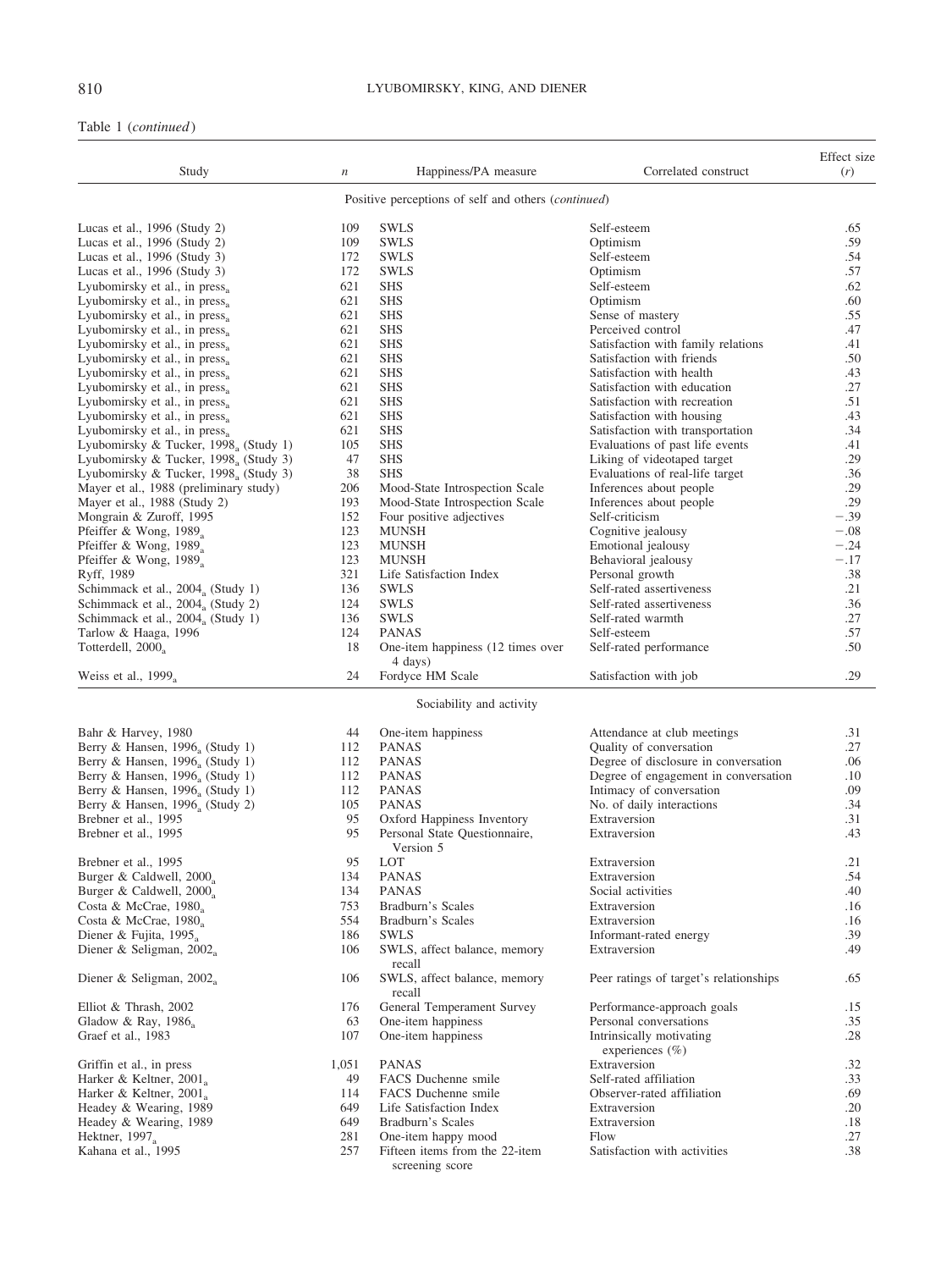| Study                                         | $\boldsymbol{n}$ | Happiness/PA measure                                                          | Correlated construct                                          | Effect size<br>(r)         |
|-----------------------------------------------|------------------|-------------------------------------------------------------------------------|---------------------------------------------------------------|----------------------------|
|                                               |                  | Sociability and activity ( <i>continued</i> )                                 |                                                               |                            |
| Kashdan & Roberts, 2004 <sub>a</sub>          | 104              | PANAS                                                                         | Attraction to partner                                         | .50                        |
| Kashdan & Roberts, 2004 <sub>a</sub>          | 104              | PANAS                                                                         | Closeness to partner                                          | .30                        |
| Lu & Argyle, 1991                             | 114              | Oxford Happiness Inventory                                                    | Attitude toward joint activities                              | .25                        |
| Lu & Argyle, 1991                             | 114              | Oxford Happiness Inventory                                                    | Attitude toward group activities                              | .22                        |
| Lucas et al., 2000                            | 5,842            | PANAS                                                                         | Extraversion                                                  | .62                        |
| Lucas et al., 2000                            | 5,842            | <b>PANAS</b>                                                                  | Ascendance                                                    | .30                        |
| Lucas et al., 2000                            | 5,842            | <b>PANAS</b>                                                                  | Affiliation                                                   | .27                        |
| Lucas, $2001_a$ (daily study)                 | 144              | <b>PANAS</b>                                                                  | Experience of Affiliation/warmth                              | .48                        |
| Lucas, $2001_a$ (daily study)                 | 144              | PANAS                                                                         | Time spent with friends                                       | .22                        |
| Lucas, $2001_a$ (daily study)                 | 144              | <b>PANAS</b>                                                                  | Time spent leading                                            | .20                        |
| Lucas, $2001_a$ (moment study)                | 124              | Time felt happy and pleasant $(\%)$                                           | Time spent leading                                            | .24                        |
| Lucas, $2001_a$ (moment study)                | 124              | Time felt happy and pleasant $(\%)$                                           | Time spent with friends and family                            | .19                        |
| Lyubomirsky et al., in $press_a$              | 621              | <b>SHS</b>                                                                    | Extraversion                                                  | .36                        |
| Lyubomirsky et al., in $press_a$              | 621              | <b>SHS</b>                                                                    | Satisfaction with recreation                                  | .51                        |
| Matikka & Ojanen, in press                    | 376              | Three-item happiness                                                          | Social participation                                          | .22                        |
| Matikka & Ojanen, in press                    | 376              | Three-item happiness                                                          | Social inclusion                                              | .21                        |
| Mishra, $1992_a$                              | 720              | Index of Life Satisfaction                                                    | Engaging in hobbies and special<br>interests                  | .63                        |
| Mishra, $1992_a$                              | 720              | Index of Life Satisfaction                                                    | Interaction with members of voluntary<br>organizations        | .50                        |
| Mishra, $1992_a$                              | 720              | Index of Life Satisfaction                                                    | Engaging in occupational activities                           | .64                        |
| Schimmack et al., 2004 <sub>a</sub> (Study 1) | 136              | SWLS                                                                          | Extraversion                                                  | .33                        |
| Schimmack et al., 2004 <sub>a</sub> (Study 1) | 136              | SWLS                                                                          | Gregariousness                                                | .26                        |
| Schimmack et al., 2004 <sub>a</sub> (Study 1) | 136              | <b>SWLS</b>                                                                   | Informant ratings of how active                               | .24                        |
| Schimmack et al., 2004 <sub>a</sub> (Study 2) | 124              | SWLS                                                                          | Friendliness                                                  | .43                        |
| Schimmack et al., 2004 <sub>a</sub> (Study 2) | 124              | <b>SWLS</b>                                                                   | Gregariousness                                                | .21                        |
| Stones & Kozma, $1986_a$                      | 408              | <b>MUNSH</b>                                                                  | Activity level                                                | .13 <sub>b</sub>           |
| Watson, 1988 <sub>a</sub>                     | 71               | Positive Emotionality Scale                                                   | Social activity                                               | .34                        |
| Watson et al., $1992_a$ (Study 1)             | 85               | PANAS (weekly, over 13 weeks)                                                 | Weekly social activity                                        | .36                        |
| Watson et al., $1992_a$ (Study 2)             | 127              | PANAS (daily, over 6–7 weeks)                                                 | Weekly social activity                                        | .39                        |
| Watson et al., $1992_a$ (Study 1)             | 79               | PANAS, extraversion, positive<br>temperament                                  | Weekly social activity                                        | .35                        |
| Watson et al., $1992_a$ (Study 2)             | 96               | PANAS, joviality                                                              | Weekly social activity                                        | .31                        |
| Watson et al., $1992_a$ (Study 2)             | 120              | PANAS, extraversion, positive<br>temperament                                  | Weekly social activity                                        | .28                        |
|                                               |                  | Likeability and cooperation                                                   |                                                               |                            |
| Barsade et al., 2000                          | 62               | MPQ well-being                                                                | Task conflict                                                 | $-.30$                     |
| Barsade et al., 2000                          | 20               | MPQ well-being                                                                | Group cooperativeness                                         | .38                        |
| Bell, 1978                                    | 120              | Personal Feelings Scale                                                       | Likeability as work partner                                   | .43                        |
| Berry & Hansen, 1996 <sub>a</sub> (Study 1)   | 112              | <b>PANAS</b>                                                                  | Intimacy of conversation                                      | .09                        |
| Berry & Hansen, $1996_a$ (Study 1)            | 112              | <b>PANAS</b>                                                                  | Degree of disclosure in conversation                          | .06                        |
| Diener & Fujita, 1995 <sub>a</sub>            | 186              | Delighted-Terrible Scale, Fordyce                                             | Judged physical attractiveness                                | .33                        |
| Diener & Fujita, 1995 <sub>a</sub>            | 186              | one-item happiness<br>Delighted-Terrible Scale, Fordyce                       | Judged intelligence/competence                                | .30                        |
| Diener & Fujita, 1995 <sub>a</sub>            | 186              | one-item happiness<br>Delighted-Terrible Scale, Fordyce                       | Judged social skills                                          | .41                        |
| Diener & Fujita, 1995 <sub>a</sub>            | 186              | one-item happiness<br>Delighted-Terrible Scale, Fordyce                       | Judged public speaking ability                                | .28                        |
| Diener & Fujita, 1995 <sub>a</sub>            | 186              | one-item happiness<br>Delighted-Terrible Scale, Fordyce<br>one-item happiness | Judged self-confidence                                        | .36                        |
| Diener & Fujita, 1995 <sub>a</sub>            | 186              | Delighted-Terrible Scale, Fordyce<br>one-item happiness                       | Judged assertiveness                                          | .25                        |
| Diener & Fujita, 1995 <sub>a</sub>            | 186              | Delighted-Terrible Scale, Fordyce<br>one-item happiness                       | Judged number of close friends                                | .35                        |
| Diener & Fujita, 1995 <sub>a</sub>            | 186              | Delighted-Terrible Scale, Fordyce<br>one-item happiness                       | Judged likelihood of having a strong<br>romantic relationship | .33                        |
| Diener & Fujita, 1995 <sub>a</sub>            | 186              | Delighted-Terrible Scale, Fordyce<br>one-item happiness                       | Judged likelihood of having family<br>support                 | .34                        |
| Harker & Keltner, $2001_a$                    | 114              | FACS Duchenne smile                                                           | Observer-rated affiliation                                    | .69                        |
| Harker & Keltner, $2001_a$                    | 114              | FACS Duchenne smile                                                           | Observer-rated negative emotionality                          | $-.57$                     |
| Harker & Keltner, $2001_a$                    | 114              | FACS Duchenne smile                                                           | Judged positive emotionality                                  | .71                        |
| Harker & Keltner, $2001_a$                    | 114              | FACS Duchenne smile                                                           | Judged competence                                             | .21                        |
|                                               |                  |                                                                               |                                                               | ( <i>table continues</i> ) |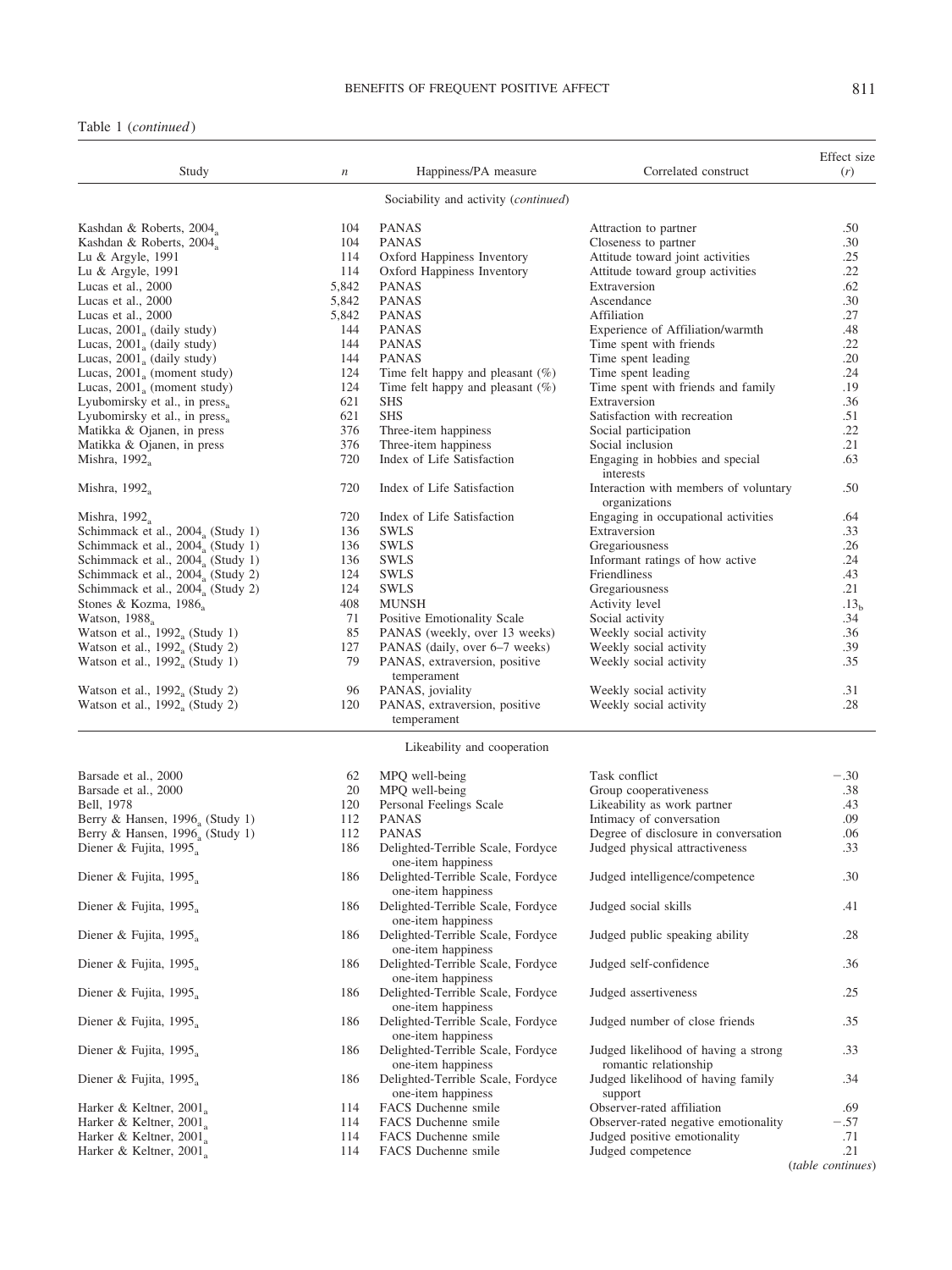| Study                                                    | $\boldsymbol{n}$ | Happiness/PA measure                             | Correlated construct                                    | Effect size<br>(r) |
|----------------------------------------------------------|------------------|--------------------------------------------------|---------------------------------------------------------|--------------------|
|                                                          |                  | Likeability and cooperation ( <i>continued</i> ) |                                                         |                    |
| Kashdan & Roberts, 2004.                                 | 104              | <b>PANAS</b>                                     | Partner-rated attraction                                | .34                |
| Kashdan & Roberts, $2004_a$                              | 104              | <b>PANAS</b>                                     | Partner-rated closeness                                 | .30                |
| King & Napa, 1998 (Study 1)                              | 104              | Three -item happiness                            | Judged moral goodness                                   | .29                |
| King & Napa, 1998 (Study 1)                              | 104              | Three-item happiness                             | Judged likelihood of going to heaven                    | .25                |
| King & Napa, 1998 (Study 2)                              | 264              | Three-item happiness                             | Judged moral goodness                                   | .26                |
| King & Napa, 1998 (Study 2)                              | 264              | Three-item happiness                             | Judged likelihood of going to heaven                    | .26                |
| Mathes & Kahn, 1975 (female sample)                      | 101              | Happiness                                        | Judged physical attractiveness                          | .37                |
| Mathes & Kahn, 1975 (male sample)                        | 110              | Happiness                                        | Judged physical attractiveness                          | .09                |
| Perry et al., 1986 (eighth grade sample)                 | 32               | Dichotomous "Who is happier?"                    | Helpfulness                                             | .44                |
| Rimland, 1982                                            | 1,991            | Dichotomous "Happy or not?"                      | Selfishness                                             | $-.60$             |
| Scheufele & Shah, 2000                                   | 3,462            | Four-item Index of Life Satisfaction             | Personality strength                                    | .21                |
| Schimmack et al., $2004_a$ (Study 1)                     | 136              | <b>SWLS</b>                                      | Informant-rated warmth                                  | .28                |
| Schimmack et al., 2004 <sub>a</sub> (Study 2)            | 124              | <b>SWLS</b>                                      | Informant-rated friendliness                            | .33                |
| Schimmack et al., 2004 <sub>a</sub> (Study 1)            | 136              | <b>SWLS</b>                                      | Informant-rated assertiveness                           | .20                |
| Schimmack et al., 2004 <sub>a</sub> (Study 2)            | 124              | <b>SWLS</b>                                      | Informant-rated assertiveness                           | .25                |
| Staw & Barsade, $1993_a$                                 | 111              | Three-measure composite                          | Judged managerial potential                             | .20                |
| Taylor et al., 2003                                      | 55               | Ten-measure composite                            | Judged positive personal qualities                      | .28                |
| Van Katwyk et al., 2000 <sub>a</sub> (Study 3)           | 111              | <b>PANAS</b>                                     | Interpersonal conflict                                  | $-.12$             |
|                                                          |                  | Prosocial behavior                               |                                                         |                    |
| Feingold, 1983 (male sample)                             | 87               | One-item happiness                               | Unselfishness                                           | .27                |
| Feingold, 1983 (female sample)                           | 88               | One-item happiness                               | Unselfishness                                           | .09                |
| George, 1991                                             | 221              | Job Affect Scale                                 | Extrarole prosocial behavior                            | .24                |
| George, 1991                                             | 221              | Job Affect Scale                                 | Customer service                                        | .26                |
| Krueger et al., 2001 <sub>a</sub>                        | 397              | MPQ positive emotionality                        | Self-reported altruistic acts                           | .44                |
| Lucas, $2001_a$ (daily study)                            | 144              | <b>PANAS</b>                                     | Time spent helping                                      | .36                |
| Lucas, $2001_a$ (moment study)                           | 124              | Time felt happy and pleasant $(\%)$              | Time spent helping                                      | .27                |
| Magen & Aharoni, 1991 <sub>a</sub>                       | 260              | Four-item intensity of positive<br>experience    | Transpersonal commitment                                | .21                |
| Magen & Aharoni, 1991 <sub>a</sub>                       | 260              | Four-item intensity of positive<br>experience    | Involvement in community service                        | .36                |
| Rigby & Slee, 1993                                       | 869              | Life-as-a-Whole Index                            | Tendency to act in a prosocial or<br>cooperative manner | .36                |
| Strayer, $1980_a$                                        | 14               | Observational count of happy affect              | Observational count of empathetic<br>responses          | .59                |
| Williams & Shiaw, 1999                                   | 139              | Watson 10-item positive affectivity<br>scale     | Anticipated organizational citizenship<br>behavior      | .42                |
|                                                          |                  | Physical well-being and coping                   |                                                         |                    |
| Achat et al., $2000_a$                                   | 659              | LOT                                              | General health                                          | .23 <sub>b</sub>   |
| Achat et al., $2000_a$                                   | 659              | LOT                                              | Pain                                                    | $-.09b$            |
| Audrain et al., 2001                                     | 227              | <b>PANAS</b>                                     | Physical activity                                       | .19                |
| Bardwell et al., 1999 (healthy sample)                   | 40               | One-item vigor                                   | Sleep quantity                                          | 32                 |
| Bardwell et al., 1999 (healthy sample)                   | 40               | One-item vigor                                   | Sleep quality                                           | .36                |
| Benyamini et al., 2000,                                  | 851              | 12-item positive affect                          | Self-reported health                                    | .49                |
| Carver et al., 1993 <sub>a</sub> (presurgery assessment) | 59               | LOT                                              | Active coping                                           | .33                |
| Carver et al., 1993 <sub>a</sub> (presurgery assessment) | 59               | LOT                                              | Coping by positive reframing                            | .41                |
| Carver et al., 1993 <sub>a</sub> (presurgery assessment) | 59               | LOT                                              | Coping by humor                                         | .40                |
| Carver et al., 1993 <sub>a</sub> (presurgery assessment) | 59               | LOT                                              | Coping by denial                                        | $-.39$             |
| C. C. Chen et al., 1996                                  | 121              | General Health Questionnaire                     | Engagement coping                                       | .31                |
| Dillon & Totten, 1989                                    | 16               | Coping Humor Scale                               | Presence of upper respiratory infection                 | $-.58$             |
| Goldman et al., 1996                                     | 134              | Repair Subscale of the Trait<br>Meta-Mood Scale  | Reported illnesses                                      | $-.21$             |
| 1000                                                     |                  |                                                  |                                                         | $\Omega$           |

Irving et al., 1998 115 Hope Scale Hope-related coping responses 35<br>
Kehn, 1995<sub>a</sub> 98 Life Satisfaction Index Global health 1995<sub>a</sub> 343 Irving et al., 1998 115 Hope Scale Hope-related coping responses 135<br>
Kehn, 1995<sub>a</sub> 98 Life Satisfaction Index Global health 1995<sub>a</sub> 98 Life Satisfaction Index Global health 1995<sub>a</sub> 143<br>
Keltner & Bonanno, 1997 39 FACS Duc Keltner & Bonanno, 1997 39 FACS Duchenne laughter Perceived adjustment .31<br>1999 121 Affective Reactions Measure Amount of physical exercise 121 Affective Reactions Measure Amount of physical exercise .19<br>26 Sense of Coherence Scale MK cell activity .49 Lutgendorf et al., 1999 (movers sample) 26 Sense of Coherence Scale NK cell activity .49<br>
Lyons & Chamberlain, 1994 158 Uplifts Scale Upper respiratory infection symptoms -.03 Lyons & Chamberlain, 1994 158 Uplifts Scale Upper respiratory infection symptoms -03 Lyons & Chamberlain, 1994 158 LOT Upper respiratory infection symptoms  $-23$ Lyubomirsky et al., in press<sub>a</sub> 621 SHS SHS Satisfaction with health .43 Lyubomirsky & Tucker, 1998<sub>a</sub> (Study 1) 105 SHS Perception of life events .41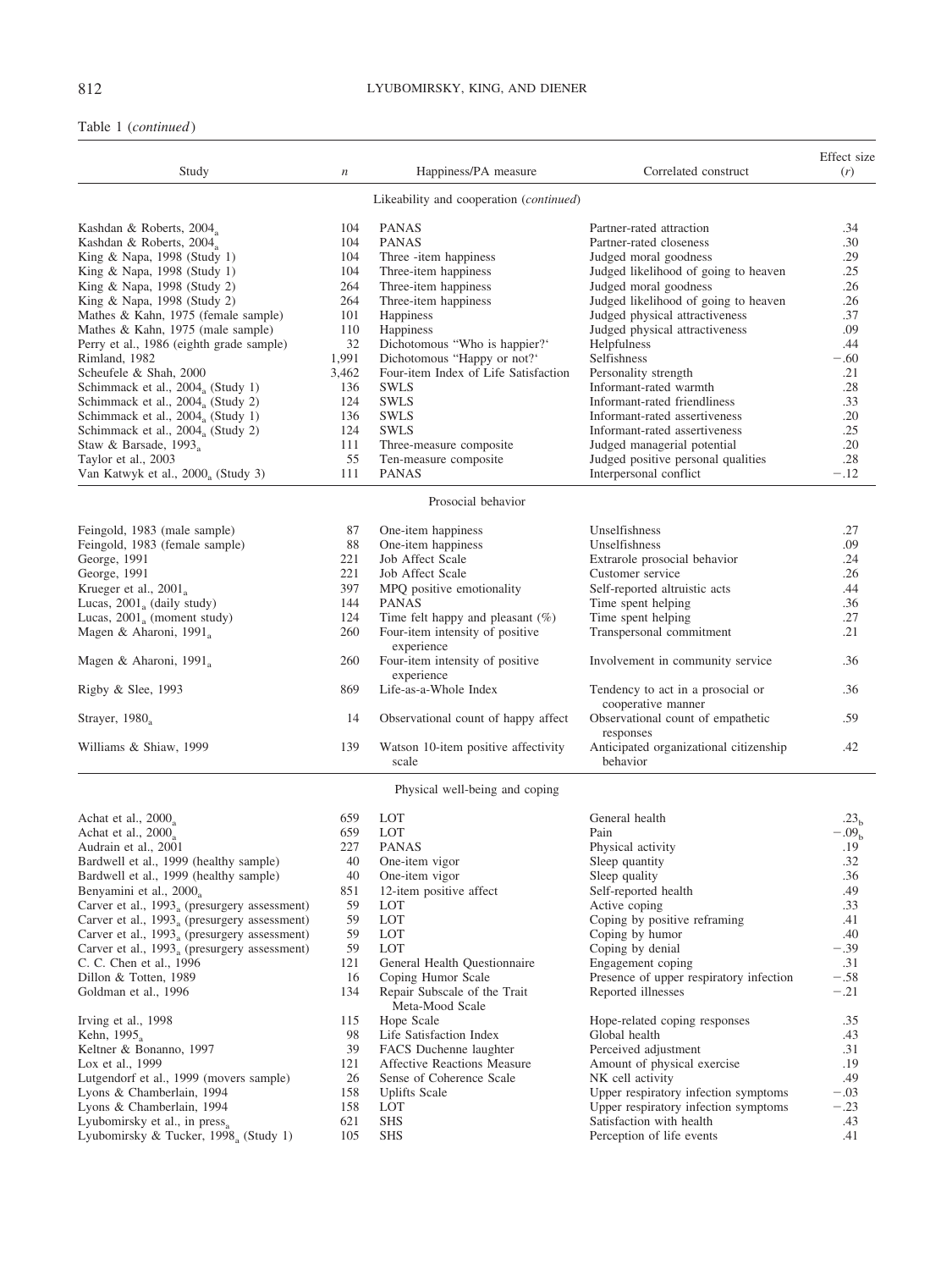| Study                                               | $\boldsymbol{n}$ | Happiness/PA measure                                        | Correlated construct                           | Effect size<br>(r) |
|-----------------------------------------------------|------------------|-------------------------------------------------------------|------------------------------------------------|--------------------|
|                                                     |                  | Physical well-being and coping ( <i>continued</i> )         |                                                |                    |
| McCrae & Costa, 1986 (Study 1)                      | 254              | Bradburn's Scales                                           | Coping effectiveness                           | .27                |
| McCrae & Costa, 1986 (Study 1)                      | 254              | Bradburn's Scales                                           | Mature coping                                  | .26                |
| Mishra, $1992_a$                                    | 720              | Index of Life Satisfaction                                  | Overall activity level                         | .61                |
| Pettit et al., $2001_a$                             | 140              | <b>PANAS</b>                                                | Presence and severity of medical<br>conditions | $-.26$             |
| Pettit et al., $2001_a$                             | 140              | <b>PANAS</b>                                                | Cigarette use                                  | $-.24$             |
| Pettit et al., $2001_a$                             | 140              | <b>PANAS</b>                                                | Alcohol intake                                 | $-.22$             |
| Riddick, 1985 (male sample)                         | 806              | Life Satisfaction Index                                     | Leisure activities                             | .37                |
| Riddick, 1985 (female sample)                       | 753              | Life Satisfaction Index                                     | Leisure activities                             | .44                |
| Røysamb et al., $2003_a$                            | 6,576            | SWB Index                                                   | Global health                                  | .50                |
| Røysamb et al., $2003_a$                            | 6,576            | SWB Index                                                   | Musculoskeletal pain                           | $-.25$             |
| Stone et al., 1987                                  | 30               | Nowlis Mood Adjective Checklist                             | Secretory IgA antibody activity                | .44                |
| Stone et al., 1994                                  | 96               | <b>PANAS</b>                                                | Antibody activity                              | .05                |
| Stones & Kozma, $1986_a$                            | 408              | <b>MUNSH</b>                                                | Global health                                  | .19 <sub>h</sub>   |
| Sullivan et al., 2001                               | 105              | <b>PANAS</b>                                                | Self-reported physical health                  | .23                |
| Valdimarsdottir & Bovbjerg, 1997<br>(with daily NA) | 26               | Profile of Mood States                                      | NK cell activity                               | 0.64               |
| Valdimarsdottir & Bovbjerg, 1997                    |                  |                                                             |                                                |                    |
| (no daily NA)                                       | 22               | Profile of Mood States                                      | NK cell activity                               | .05                |
| Vitaliano et al., 1998 <sub>a</sub>                 | 42               | <b>Uplifts-Hassles</b><br>10-item PA Scale (daily, over 6-8 | NK cell activity                               | .26                |
| Watson, 1988 <sub>a</sub>                           | 80               | weeks)<br>10-item PA Scale (daily, over 6–8                 | Daily physical complaints                      | $-.18$             |
| Watson, 1988 <sub>a</sub>                           | 80               | weeks)                                                      | Daily physical exercise                        | .12                |
| Watson, 1988 <sub>a</sub>                           | 80               | Positive Emotionality Scale (daily)                         | Physical exercise                              | .12                |
| Watson, 2000                                        | 354              | Positive temperament                                        | Injury visits to health center                 | .12                |
| Watson, 2000                                        | 354              | Positive temperament                                        | Illness visits to health center                | .15                |
| Watson et al., 1992 <sub>a</sub> (Study 1)          | 85               | PANAS (weekly, over 13 weeks)                               | Weekly social activity                         | .36                |
| Watson et al., $1992_a$ (Study 2)                   | 127              | PANAS (daily, over 6–7 weeks)                               | Weekly social activity                         | .39                |
| Weinglert & Rosen, 1995                             | 71               | Positive mood checklist                                     | Somatic symptoms                               | $-.10$             |
| Zinser et al., 1992                                 | 22               | Mood Adjective Check List                                   | Urges to smoke                                 | $-.38$             |
|                                                     |                  | Creativity and problem solving                              |                                                |                    |
| Kashdan et al., 2004 (Study 2)                      | 214              | PANAS activated                                             | <b>Exploration</b> strivings                   | .44                |
| Kashdan et al., 2004 (Study 2)                      | 214              | PANAS activated                                             | Absorption in activities                       | .33                |
| Richards & Kinney, 1990                             | 48               | Diagnosis of manic periods                                  | Creative episodes                              | .41                |
| Schuldberg, 1990                                    | 334              | Hypomanic traits                                            | Creativity                                     | .25                |
| Schwartz et al., 2002 (Sample 1)                    | 82               | <b>SHS</b>                                                  | Maximizing tendencies                          | $-.21$             |
| Schwartz et al., 2002 (Sample 2)                    | 72               | <b>SHS</b>                                                  | Maximizing tendencies                          | $-.34$             |
| Schwartz et al., 2002 (Sample 3)                    | 100              | <b>SHS</b>                                                  | Maximizing tendencies                          | $-.17$             |
| Schwartz et al., 2002 (Sample 4)                    | 401              | <b>SHS</b>                                                  | Maximizing tendencies                          | $-.10$             |
| Schwartz et al., 2002 (Sample 5)                    | 752              | <b>SHS</b>                                                  | Maximizing tendencies                          | $-.28$             |
| Schwartz et al., 2002 (Sample 6)                    | 220              | <b>SHS</b>                                                  | Maximizing tendencies                          | $-.17$             |
| Shapiro & Weisberg, 1999                            | 52               | General Behavior Inventory<br>(hypomanic plus biphasic)     | Trait creativity                               | .33                |
| Staw & Barsade, $1993_a$                            | 83               | Three-measure composite of<br>positive affectivity          | Judged managerial performance                  | .20                |
| Staw et al., $1994_a$                               | 272              | Experience and expression of<br>positive emotion on the job | Judged creativity                              | .30                |

*Note.* PA = positive; PANAS = Positive and Negative Affect Schedule; MPQ = Multidimensional Personality Questionnaire; SWLS = Satisfaction With Life Scale; HM = Happiness Measure; MUNSH = Memorial University of Newfoundland Scale of Happiness; SHS = Subjective Happiness Scale; LOT = Life Orientation Test; MAACL = Multiple Adjective Affect Checklist; SWB = Subjective Well-Being; FACS = Facial Action Coding System; NEO = Neuroticism/Extraversion/Openness Scale;  $ER$  = emergency room.

Subscript a indicates that the study appears in more than one section or table. Subscript b indicates that the effect size was calculated controlling for one or more other variables.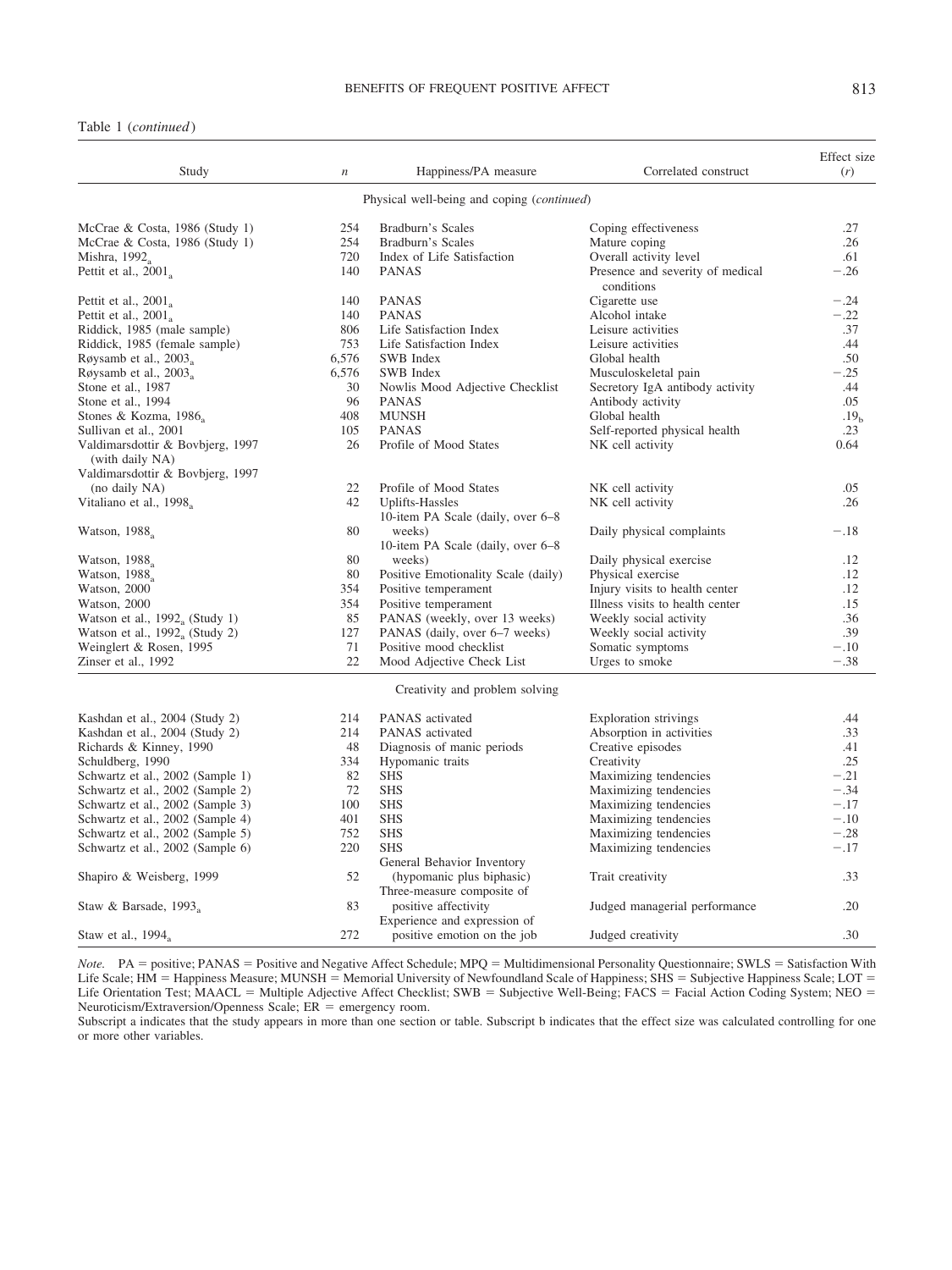## 814 LYUBOMIRSKY, KING, AND DIENER

| Table 2 |                                                                                  |  |
|---------|----------------------------------------------------------------------------------|--|
|         | Study Information and Effect Sizes for Seven Categories of Longitudinal Research |  |

| Study                                               | $\boldsymbol{n}$ | Happiness/PA measure                                        | Correlated construct               | Time period           | Effect size<br>(r) |
|-----------------------------------------------------|------------------|-------------------------------------------------------------|------------------------------------|-----------------------|--------------------|
|                                                     |                  | Work life                                                   |                                    |                       |                    |
| Burger & Caldwell, $2000_a$                         | 99               | <b>PANAS</b>                                                | Proportion of second interviews    | 3 months              | .35                |
| Cropanzano & Wright, 1999 <sub>a</sub>              | 60               | Index of Psychological Well-Being                           | Supervisory evaluations            | 1 year                | .36                |
| Cropanzano & Wright, 1999 <sub>a</sub>              | 60               | Index of Psychological Well-Being                           | Supervisory evaluations            | 4 years               | .27                |
| Cropanzano & Wright, 1999 <sub>a</sub>              | 60               | Index of Psychological Well-Being                           | Supervisory evaluations            | 4.5 years             | .17                |
| Cropanzano & Wright, 1999 <sub>a</sub>              | 60               | Index of Psychological Well-Being                           | Supervisory evaluations            | 5 years               | .18                |
| Diener et al., 2002                                 | 7,882            | On-item cheerfulness                                        | Income                             | 19 years              | .03 <sub>b</sub>   |
| Graham et al., in press <sub>a</sub>                | 4,455            | One-item residual happiness                                 | Income                             | 5 years               | .04 <sub>b</sub>   |
| Graham et al., in press <sub>a</sub>                | 4,489            | One-item residual happiness                                 | Unemployment                       | 5 years               | $-.02b$            |
| Marks & Fleming, 1999                               | 1,322            | Nine-item SWB index                                         | Income                             | $1-15$ years          | .03                |
| Pelled & Xin, 1999                                  | 99               | <b>PANAS</b>                                                | Absenteeism                        | 5 months              | $-.36$             |
| Roberts et al., 2003                                | 859              | MPQ communal positive<br>emotionality                       | Financial security                 | 8 years               | .13                |
| Roberts et al., 2003                                | 859              | MPQ agency positive emotionality                            | Financial security                 | 8 years               | .06                |
| Roberts et al., 2003                                | 859              | MPQ communal positive<br>emotionality                       | Occupational attainment            | 8 years               | .19                |
| Roberts et al., 2003                                | 859              | MPQ agency positive emotionality                            | Occupational attainment            | 8 years               | .16                |
| Roberts et al., 2003                                | 859              | MPQ communal positive<br>emotionality                       | Work autonomy                      | 8 years               | .06                |
| Roberts et al., 2003                                | 859              | MPQ agency positive emotionality                            | Work autonomy                      | 8 years               | .13                |
| Seligman & Schulman, 1986 <sub>a</sub><br>(Study 2) | 68               | <b>Attributional Style Questionnaire</b>                    | Quarterly insurance commissions    | 6 months<br>to 1 year | .27                |
| Staw et al., 1994 <sub>a</sub>                      | 129              | Experience and expression of<br>positive emotion on the job | Job autonomy, meaning, and variety | 1.5 years             | .23                |
| Staw et al., 1994 <sub>a</sub>                      | 191              | Experience and expression of<br>positive emotion on the job | Gross annual salary                | 1.5 years             | .24                |
| Staw et al., 1994 <sub>a</sub>                      | 191              | Experience and expression of<br>positive emotion on the job | Judged creativity                  | 1.5 years             | .16                |
| Wright & Staw, $1999_a$<br>(Study 1)                | 44               | Index of Psychological Well-Being                           | Supervisory evaluations            | 3.5 years             | .47                |
| Wright & Staw, 1999 <sub>a</sub><br>(Study 2)       | 63               | Index of Psychological Well-Being                           | Supervisory evaluations            | 1 year                | .46                |
|                                                     |                  | Social relationships                                        |                                    |                       |                    |
| Harker & Keltner, $2001_a$                          | 71               | FACS Duchenne smile                                         | Marital satisfaction               | 31 years              | .20                |
| Harker & Keltner, 2001.                             | 111              | FACS Duchenne smile                                         | Marital status                     | 6 years               | .19                |
| Harker & Keltner, 2001.                             | 112              | FACS Duchenne smile                                         | Single status                      | 22 years              | $-.20$             |
| Headey et al., $1991_a$                             | 649              | Life-as-a-Whole Index                                       | Satisfaction with marriage         | 6 years               | .30                |
| Lucas et al., 2003                                  | 1,761            | One-item happiness                                          | Marital status                     | $4+$ years            | .20                |
| Marks & Fleming, 1999 <sub>a</sub>                  | 1,322            | Nine-item SWB index                                         | Marital status                     | $1-15$ years          | .09                |
| Neyer & Asendorpf, 2001                             | 489              | General Self-Esteem                                         | Closeness with all relationships   | 4 years               | .19 <sub>h</sub>   |
| Ruvolo, 1998 <sub>a</sub><br>(wives sample)         | 317              | One-item happiness                                          | Marital well-being                 | 1 year                | .30                |
| Ruvolo, 1998 <sub>a</sub><br>(wives sample)         | 317              | One-item happiness                                          | Spouse's marital well-being        | 1 year                | .15                |
| Ruvolo, 1998 <sub>a</sub><br>(husbands sample)      | 317              | One-item happiness                                          | Marital well-being                 | 1 year                | .28                |
| Ruvolo, 1998 <sub>a</sub><br>(husbands sample)      | 317              | One-item happiness                                          | Spouse's marital well-being        | 1 year                | .40                |

## Health

Emotional and tangible support form

2.5 years  $.16$ <br>1.5 years  $.25<sub>b</sub>$ 

supervisors

16. Spanier & Furstenberg, 1982 180 Cantril's Ladder Scale Remarriage after divorce 2.5 years 2.5 years .16

Staw et al., 1994<sub>a</sub> 251 Experience and expression of positive emotion on the job

| Danner et al., 2001        | 180   | No. of positive emotional words | Mortality rate                         | Lifetime        | $-.31$           |
|----------------------------|-------|---------------------------------|----------------------------------------|-----------------|------------------|
|                            |       |                                 |                                        |                 |                  |
| Deeg & van Zonneveld, 1989 | 2.645 | One-item life satisfaction      | Probability of dying relative to peers | $26 - 28$ years | $-.11$           |
| Devins et al., 1990        | 97    | Life Happiness Rating Scale     | Survival                               | 4 years         | .15              |
| Fitzgerald et al., 2000    | 42    | LOT                             | CHD risk reduction                     | 9 months        | .30 <sub>b</sub> |
| Friedman et al., 1993      | 1.178 | Cheerfulness-Humor              | Age at death                           | lifetime        | $-.09$           |
| Gil et al., 2004.          | 3.565 | Daily Mood Scale                | Pain                                   | 2 days          | $-.06b$          |
| Gil et al., 2004,          | 3.546 | Daily Mood Scale                | Hospital visits                        | 1 day           | $-.04b$          |
| Gil et al., 2004.          | 3.546 | Daily Mood Scale                | Emergency room visits                  | 1 day           | $-.06b$          |
| Graham et al., in press,   | 4.455 | Two-item residual happiness     | Health problems last 30 days           | 5 years         | $-.06b$          |
|                            |       |                                 |                                        |                 |                  |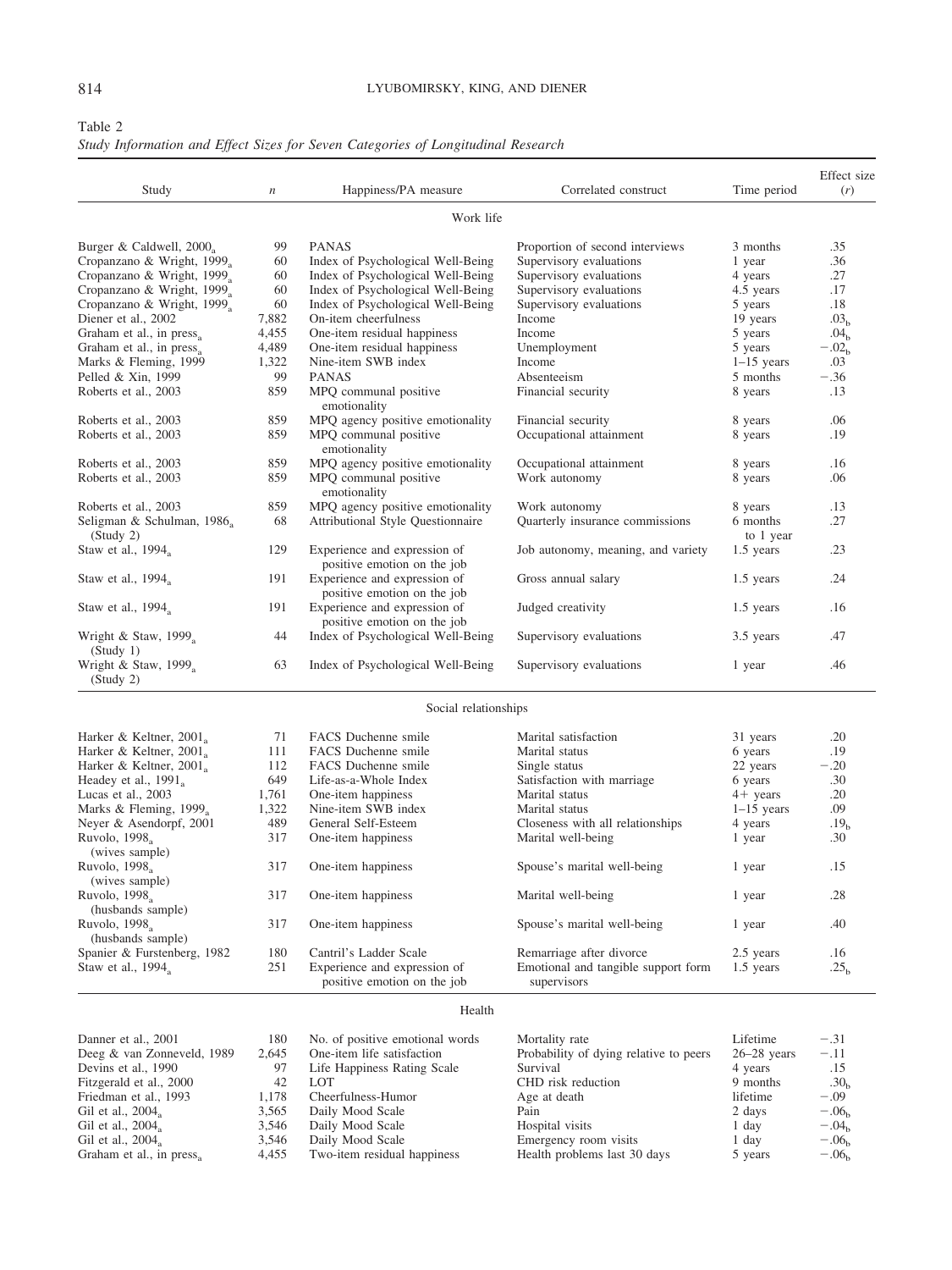| Study<br>$\boldsymbol{n}$                         |                 | Happiness/PA measure                              | Correlated construct                                                    | Time period         | Effect size<br>(r) |
|---------------------------------------------------|-----------------|---------------------------------------------------|-------------------------------------------------------------------------|---------------------|--------------------|
|                                                   |                 | Health (continued)                                |                                                                         |                     |                    |
| Kirkcaldy & Furnham, 2000                         | Four<br>data-   | <b>SWB</b>                                        | Automobile fatalities                                                   | 8 years             | $-.56$             |
| Koivumaa-Honkanen et al.,<br>2001                 | bases<br>29,137 | Four-item life satisfaction                       | Suicides                                                                | Up to $20$<br>years | $-.03$             |
| Koivumaa-Honkanen et al.,<br>2002 (male sample)   | 14,348          | Four-item life satisfaction                       | Fatal intentional and unintentional<br>injuries                         | Up to $20$<br>years | $-.06$             |
| Koivumaa-Honkanen et al.,<br>2002 (female sample) | 14,789          | Four-item life satisfaction                       | Fatal intentional and unintentional<br>injuries                         | Up to $20$<br>years | $-.02$             |
| Koivumaa-Honkanen et al.,<br>2004 (male sample)   | 11,037          | Four-item life satisfaction                       | Work disability pension for<br>psychiatric and nonpsychiatric<br>causes | Up to $11$<br>years | $-.11$             |
| Koivumaa-Honkanen et al.,<br>2004 (female sample) | 11,099          | Four-item life satisfaction                       | Work disability pension for<br>psychiatric and nonpsychiatric<br>causes | Up to $11$<br>years | $-.12$             |
| Krause et al., 1997                               | 330             | Eight-item life satisfaction                      | Survival fatal and nonfatal coronary<br>heart disease                   | 11 years            | .18                |
| Kubzansky et al., 2001                            | 1,306           | Revised Optimism-Pessimism<br>Scale               |                                                                         | 12 years            | $-.14$             |
| Kubzansky et al., 2001                            | 1,306           | Revised Optimism-Pessimism<br>Scale               | Fatal coronary heart disease                                            | 12 years            | $-.07$             |
| Kubzansky et al., 2001                            | 1,306           | Revised Optimism-Pessimism<br>Scale               | Nonfatal angina and heart attacks                                       | 12 years            | $-.12$             |
| Levy et al., $1988$                               | 36              | Affect Balance Scale-Joy                          | Survival                                                                | 7 years             | .36                |
| Levy et al., 2002 (Study 2)                       | 660             | Attitudes Toward Own Aging<br>Subscale            | Days survival                                                           | 22.6 years          | .25                |
| Maier & Smith, 1999                               | 513             | <b>PANAS</b>                                      | Mortality rate                                                          | $3-6$ years         | $-.06$             |
| Ostir et al., 2000                                | 2,276           | <b>CESD Positive Affect Scale</b>                 | Survival                                                                | 2 years             | .08                |
| Ostir et al., 2001<br>(male sample)               | 772             | <b>CESD Positive Affect Scale</b>                 | Stroke incidence                                                        | 6 years             | $-.13b$            |
| Ostir et al., 2001<br>(female sample)             | 1,706           | <b>CESD Positive Affect Scale</b>                 | Stroke incidence                                                        | 6 years             | $-.05b$            |
| Palmore, 1969                                     | 265             | One-item interviewer-rated<br>happiness           | Mortality rate                                                          | 15 years            | $-.26$             |
| Peterson et al., 1998                             | 1,097           | Optimistic (global) attributional<br>style        | Mortality rate                                                          | Lifetime            | $-.11$             |
| Peterson et al., 1998<br>(male sample)            | 622             | Optimistic (global) attributional<br>style        | Mental health problems                                                  | 10 years            | $-.14$             |
| Peterson et al., 1998<br>(male sample)            | 622             | Optimistic (global) attributional<br>style        | Poor adjustment                                                         | 10 years            | $-.11$             |
| Peterson et al., 1998<br>(male sample)            | 622             | Optimistic (global) attributional<br>style        | High levels of drinking                                                 | 10 years            | $-.07$             |
| Pitkala et al., 2004                              | 491             | S                                                 | Survival                                                                | 10 years            | .13                |
| Reynolds & Nelson, 1981                           | 154             | Life satisfaction scale                           | Survival                                                                | 1 year              | .13                |
| Scheier et al., 1989 <sub>a</sub>                 | 46              | LOT                                               | No. of days to begin walking                                            | 1 week              | $-.36$             |
| Scheier et al., 1989 <sub>a</sub>                 | 46              | LOT                                               | Physical recovery                                                       | 1 week              | .35                |
| Scheier et al., 1989,                             | 45              | LOT                                               | Postsurgical quality of life                                            | 6 months            | .67                |
| Scheier et al., 1989 <sub>a</sub>                 | 45              | LOT                                               | Resume vigorous exercise                                                | 6 months            | .33                |
| Scheier et al., 1989 <sub>a</sub>                 | 44              | LOT                                               | Return to normal activities                                             | 6 months            | .38                |
| Smith et al., 1997                                | 86              | One-item vigor                                    | Hockey injury                                                           | 6 months            | $-.32$             |
| Windle, $2000_a$                                  | 1,016           | Revised Dimension of<br><b>Temperament Survey</b> | Delinquent activity                                                     | 6 months            | $-.25$             |
| Windle, 2000 <sub>3</sub>                         | 1,016           | Revised Dimension of<br><b>Temperament Survey</b> | Delinquent activity                                                     | 12 months           | $-.15$             |
| Windle, $2000_a$                                  | 1,016           | Revised Dimension of<br><b>Temperament Survey</b> | Delinquent activity                                                     | 18 months           | $-.12$             |
| Zuckerman et al., 1984<br>(healthy sample)        | 182             | One-item interviewer-rated<br>happiness           | Mortality rate                                                          | 2 years             | $-.07$             |
| Zuckerman et al., 1984<br>(unhealthy sample)      | 168             | One-item interviewer-rated<br>happiness           | Mortality rate                                                          | 2 years             | $-.14$             |

Positive perceptions of self and others

|  | Harker & Keltner, 2000. |  |
|--|-------------------------|--|
|  | Harker & Keltner, 2001. |  |

Harker & Keltner, 2000<sub>a</sub> 104 FACS Duchenne smile Self-rated competence 22 years .20 Harker & Keltner, 2001<sub>a</sub> 100 FACS Duchenne smile Self-rated competence 31 years .29

(*table continues*)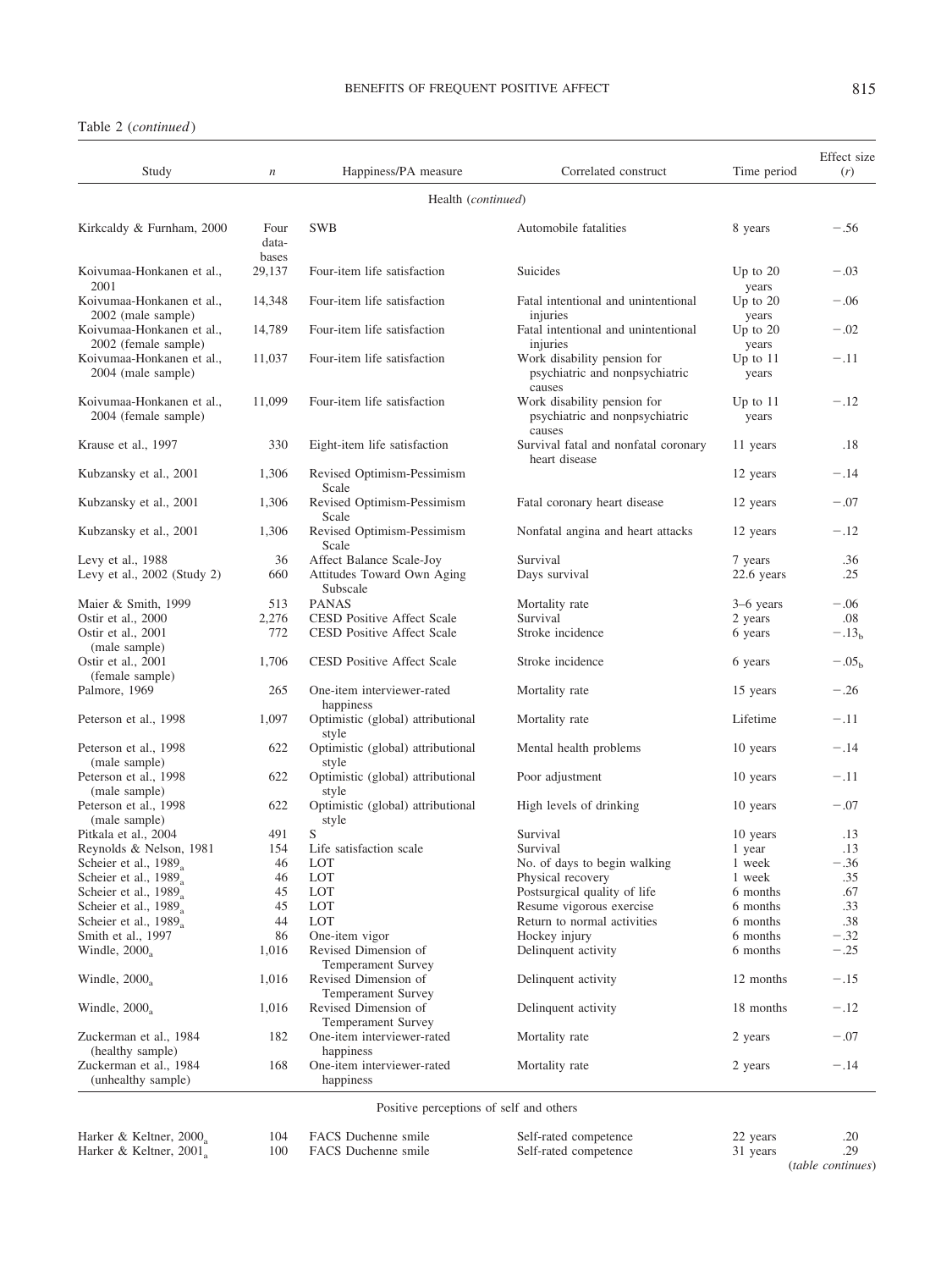| Study                                | $\boldsymbol{n}$ | Happiness/PA measure                                        | Correlated construct                           | Time period   | Effect size<br>(r) |
|--------------------------------------|------------------|-------------------------------------------------------------|------------------------------------------------|---------------|--------------------|
|                                      |                  | Sociability and activity                                    |                                                |               |                    |
| Costa et al., 1981                   | 396              | Chicago Attitude Inventory                                  | Extraversion                                   | $2-10$ years  | .20                |
| Costa et al., 1981                   | 114              | Chicago Attitude Inventory                                  | Extraversion                                   | $10-17$ years | .24                |
| Costa & McCrae, 1980,                | 234              | Bradburn's Scales                                           | Extraversion                                   | 10 years      | .23                |
| Harker & Keltner, 2001,              | 104              | FACS Duchenne smile                                         | Self-rated affiliation                         | 22 years      | .23                |
| Harker & Keltner, 2001.              | 100              | FACS Duchenne smile                                         | Self-rated affiliation                         | 31 years      | .16                |
| Stones & Kozma, 1986.                | 408              | <b>MUNSH</b>                                                | Activity level                                 | 1.5 years     | .29 <sub>b</sub>   |
|                                      |                  | Creativity and prosocial behavior                           |                                                |               |                    |
| Staw et al., 1994 <sub>a</sub>       | 191              | Experience and expression of<br>positive emotion on the job | Judged creativity                              | 1.5 years     | .31 <sub>b</sub>   |
| Thoits & Hewitt, $2001_a$            | 2,681            | One-item happiness                                          | Time spent engaged in volunteer<br>work        | 3 years       | .04 <sub>b</sub>   |
|                                      |                  | Physical well-being and coping                              |                                                |               |                    |
| Benyamini et al., 2000.              | 791              | 12-item positive affect                                     | Global health                                  | 1 year        | .13 <sub>b</sub>   |
| Benyamini et al., 2000 <sub>a</sub>  | 678              | 12-item positive affect                                     | Global health                                  | 3 years       | .11 <sub>b</sub>   |
| Benyamini et al., 2000 <sub>a</sub>  | 525              | 12-item positive affect                                     | Global health                                  | 5 years       | .17 <sub>h</sub>   |
| Carver et al., 1993 <sub>a</sub>     | 59               | <b>LOT</b>                                                  | Active coping                                  | 3 months      | .16                |
| Carver et al., $1993_a$              | 59               | <b>LOT</b>                                                  | Coping by positive reframing                   | 3 months      | .26                |
| Carver et al., $1993_a$              | 59               | LOT                                                         | Coping by humor                                | 3 months      | .38                |
| Carver et al., $1993_a$              | 59               | <b>LOT</b>                                                  | Coping by denial                               | 3 months      | $-.37$             |
| Cohen et al., 2003                   | 334              | Positive emotional style                                    | Presence of clinical infection                 | 1 month       | $-.14$             |
| Epping-Jordan et al., 1999           | 80               | <b>LOT</b>                                                  | Symptoms of anxiety/depression                 | 3 months      | $-.40$             |
| Epping-Jordan et al., 1999           | 80               | LOT                                                         | Symptoms of anxiety/depression                 | 6 months      | $-.55$             |
| Fredrickson & Joiner, 2002           | 138              | <b>PANAS</b>                                                | Broad-minded coping                            | 5 weeks       | .19                |
| Graham et al., in press.             | 1,683            | One-item residual happiness                                 | Alcohol intake                                 | 5 years       | $-.04b$            |
| Graham et al., in press <sub>a</sub> | 1,252            | One-item residual happiness                                 | Smoking                                        | 5 years       | $-.06b$            |
| Pettit et al., $2001_a$              | 1,33             | <b>PANAS</b>                                                | Presence and severity of medical<br>conditions | 5 weeks       | $-.31$             |
| Scheier et al., 1989 <sub>a</sub>    | 47               | LOT                                                         | Coping by information seeking                  | 1 week        | .43                |
| Scheier et al., 1989 <sub>a</sub>    | 47               | <b>LOT</b>                                                  | Coping by suppression                          | 1 week        | $-.30$             |
| Stones & Kozma, 1986 <sub>a</sub>    | 408              | <b>MUNSH</b>                                                | Global health                                  | 1.5 years     | .28 <sub>h</sub>   |
| Vitaliano et al., 1998 <sub>a</sub>  | 23               | Uplifts-Hassles                                             | NK cell activity                               | 1.5 years     | .48                |

*Note.* PA = positive affect; PANAS = Positive and Negative Affect Schedule; MPQ = Multidimensional Personality Questionnaire; FACS = Facial Action Coding System; CES-D = Center for Epidemiologic Depression Scale; SWLS = Satisfaction With Life Scale; LOT = Life Orientation Test; MUNSH = Memorial University of Newfoundland Scale of Happiness; HM = Happiness Measure; SWB = Subjective Well-Being; NK = natural killer. Subcript a indicates that the study appears in more than one panel or table. Subscript b indicates that the effect size was calculated controlling for one or more other variables

independence among them. To this end, several guidelines were followed.

First, when more than one effect size was generated from the same sample, and these effect sizes involved moderately to highly correlated constructs (e.g., judgments of friendliness, gregariousness, and assertiveness), they were not treated independently. As a result, the unweighted average of each set of correlated effect sizes was used in our analyses. This procedure was used for effect sizes generated from the same sample and reported within a particular panel of a table (e.g., those involving work life in Table 1).

Second, as mentioned previously, we recognized that sometimes the same sample was used to generate effect sizes in more than one panel of a table (e.g., sociability/activity and health) or even across tables (e.g., supervisory evaluations assessed at a single point in time [in Table 1] as well as two points in time [in Table 2]). In such instances, we selected only one specific effect size for our analyses. If the *r*s came from the same table, the effect size tapping the best fitting construct was chosen. If the *r*s spanned Tables 1 and 2,

the effect size reflecting a longitudinal correlation was selected, as longitudinal data speak relatively more strongly to causation.

Third, even when generated from the same sample or dataset, effect sizes were considered independent if they involved variables that are not highly correlated with one another (e.g., income and alcohol consumption; see Meng, Rosenthal, & Rubin, 1992).

### *Defining Our Terms*

## *What Is the Hallmark of Happiness?*

Our focus in this article is on happy individuals—that is, those who experience frequent positive emotions, such as joy, interest, and pride, and infrequent (though not absent) negative emotions, such as sadness, anxiety, and anger. Although many definitions of happiness have been used in the literature, ranging from life satisfaction and an appreciation of life to momentary feelings of pleasure, we define happiness here as a shorthand way of referring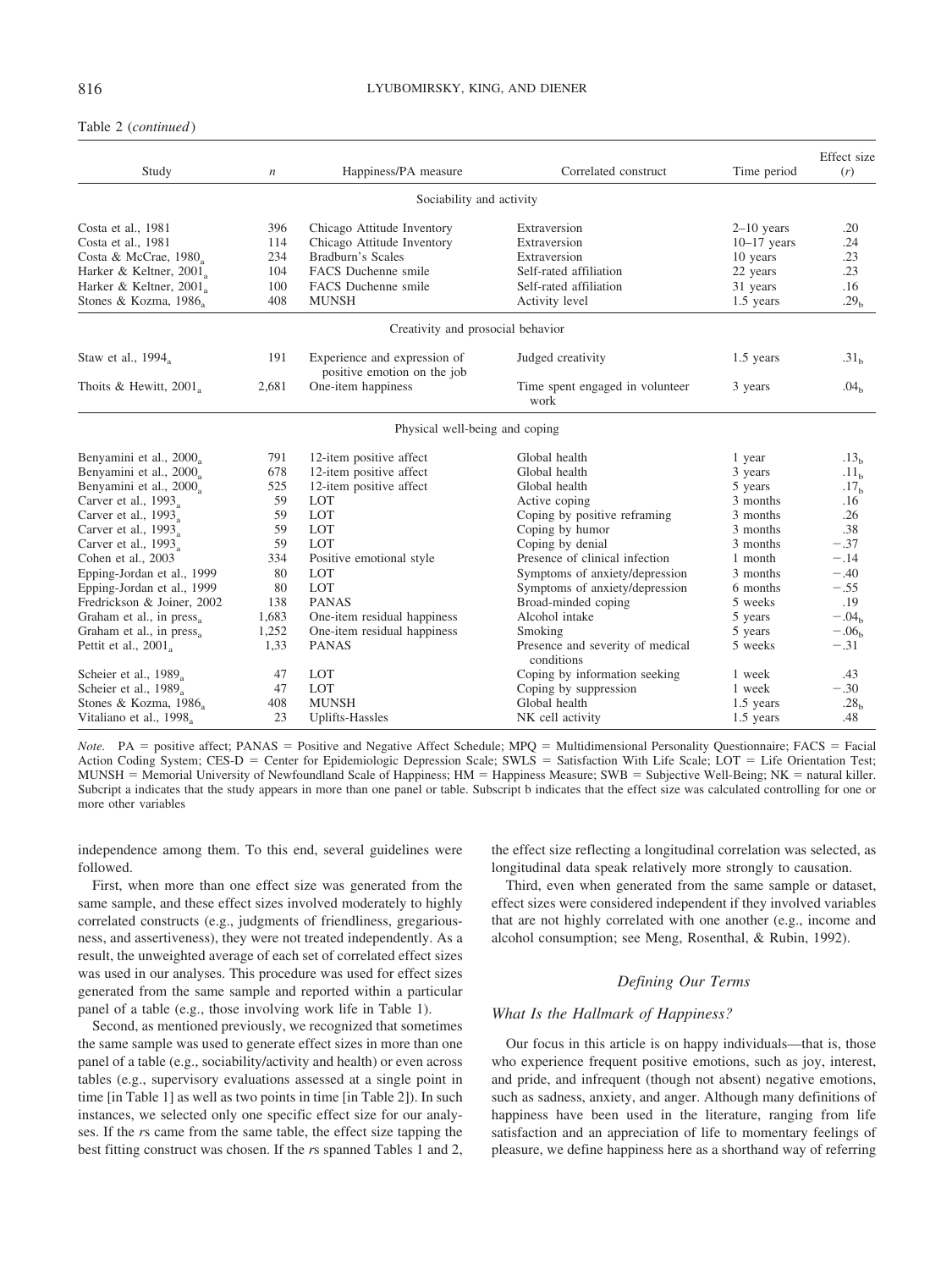| Table 3 |  |  |  |  |                                                                                |  |
|---------|--|--|--|--|--------------------------------------------------------------------------------|--|
|         |  |  |  |  | Study Information and Effect Sizes for Six Categories of Experimental Research |  |

| Study                                                    | $\boldsymbol{n}$ | Affect induction                             | Comparison groups                                       | Dependent variable                                                | Effect size<br>(r) |
|----------------------------------------------------------|------------------|----------------------------------------------|---------------------------------------------------------|-------------------------------------------------------------------|--------------------|
|                                                          |                  |                                              | Positive perceptions of self and others                 |                                                                   |                    |
| Baron, 1987                                              | 71               | False feedback                               | Positive vs. negative<br>and control                    | Likeability of accomplice                                         | .44                |
| Baron, 1987                                              | 71               | False feedback                               | Positive vs. negative<br>and control                    | Judgment of whether employee<br>matches job requirements          | .43                |
| Baron, 1990 <sub>a</sub>                                 | 80               | Fragrance                                    | Positive vs. control                                    | Self-efficacy                                                     | .16                |
| Baron, 1990 <sub>a</sub>                                 | 80               | Fragrance                                    | Positive vs. control                                    | Self-set goals                                                    | .22                |
| Baron, 1993                                              | 92               | Recall event(s)                              | Positive vs. negative                                   | Overall evaluation of accomplice<br>for job                       | .17                |
| Baron et al., 1992 (Study 1)                             | 91               | Lighting                                     | High illuminance vs.<br>low illuminance                 | Overall rating of employee                                        | .53                |
| Baron et al., 1992 (Study 1)                             | 91               | Lighting                                     | High illuminance vs.<br>low illuminance                 | Hiring decision                                                   | .34                |
| Baron et al., 1992 (Study 3) <sub>a</sub>                | 80               | Gift                                         | Positive vs. control                                    | Judgment of whether hypothetical<br>employee deserves merit raise | .23                |
| Baron et al., 1992 (Study 3) <sub>a</sub>                | 80               | Gift                                         | Positive vs. control                                    | Judgment of whether hypothetical<br>employee deserves promotion   | .21                |
| Barsade, 2002 <sub>a</sub>                               | 93               | Confederate role playing                     | Positive vs. negative                                   | Perceived task performance                                        | .21                |
| Brown, 1984                                              | 61               | Velten                                       | Positive vs. negative                                   | Certainty of future success                                       | .73                |
| Brown, 1984                                              | 61               | Velten                                       | Positive vs. negative                                   | Attribution of successes to stable<br>causes                      | .26                |
| Clark & Waddell, 1983                                    | 45               | False feedback                               | Positive vs. control                                    | Recall of positive aspects of past<br>experiences                 | .36                |
| Griffitt, 1970                                           | 40               | Temperature                                  | Extreme heat vs. normal<br>temperature                  | Interpersonal attraction                                          | .33                |
| Hom & Arbuckle, 1988                                     | 31               | Recall event( $s$ )                          | Happy vs. sad                                           | Goal setting                                                      | .48                |
| Samson & Rachman, 1989<br>Sarason et al., 1986 (Study 2) | 84<br>60         | Music and thought<br>Self-description task   | Happy vs. sad<br>Positive vs. negative<br>self-feelings | Self-efficacy<br>Positive self-references                         | .28<br>.39         |
| Schuettler & Kiviniemi, in press <sub>a</sub>            | 50               | Velten                                       | Positive vs. negative                                   | Self-efficacy regarding health                                    | .43                |
| Wright & Mischel, 1982                                   | 72               | Recall event(s)                              | Positive vs. negative                                   | Satisfaction with performance                                     | .64                |
| Wright & Mischel, 1982                                   | 72               | Recall event(s)                              | Positive vs. negative                                   | Recall of past successes                                          | .75                |
|                                                          |                  |                                              | Sociability and activity                                |                                                                   |                    |
| Cunningham, 1988a (Study 1) <sub>a</sub>                 | 102              | Velten                                       | Elated vs. neutral and                                  | Interest in being with friends                                    | .20                |
| Cunningham, 1988a (Study 1) <sub>a</sub>                 | 102              | Velten                                       | depressed<br>Elated vs. neutral and                     | Interest in social activities                                     | .31                |
| Cunningham, 1988a (Study 1) <sub>a</sub>                 | 102              | Velten                                       | depressed<br>Elated vs. neutral and<br>depressed        | Interest in leisure activities                                    | .33                |
| Cunningham, 1988b                                        | 77               | False feedback and                           | Positive vs. negative                                   | High self-disclosure                                              | .44                |
| Cunningham, 1988b                                        | 77               | videotape<br>False feedback and<br>videotape | Positive vs. negative                                   | Total communication                                               | .53                |
| Hirt et al., 1996                                        | 194              | Velten                                       | Positive vs. negative<br>and control                    | Interest in category-sorting task                                 | .56                |
| McMillen et al., 1977 (Study 1)                          | 27               | False feedback                               | Positive vs. negative                                   | Attentive                                                         | .71                |
| Murray et al., 1990 (Study 3)                            | 85               | Velten and film $clip(s)$                    | Positive vs. neutral                                    | Intrinsic interest                                                | .74                |
| Waugh & Fredrickson, 2003                                | 94               | Film $clip(s)$                               | Amused vs. neutral                                      | Perceived relationship closeness                                  | .27                |
|                                                          |                  |                                              | Negotiation and conflict resolution                     |                                                                   |                    |
| Baron, 1990 <sub>a</sub>                                 | 80               | Fragrance                                    | Positive vs. control                                    | More monetary concessions                                         | .23                |
| Baron, 1990 <sub>a</sub>                                 | 80               | Fragrance                                    | Positive vs. control                                    | Resolving interpersonal conflict<br>through avoidance             | $-.23$             |
| Baron, 1990 <sub>a</sub>                                 | 80               | Fragrance                                    | Positive vs. control                                    | Resolving interpersonal conflict<br>through competition           | $-.23$             |
| Baron et al., 1990 (Study $2)_{a}$ )                     | 16               | Humor                                        | Humor vs. control                                       | Preference to resolve conflict<br>through avoidance               | $-.50$             |
| Baron et al., 1990 (Study $2)_{a}$ )                     | 16               | Flattery                                     | Flattery vs. control                                    | Preference to resolve conflict<br>through avoidance               | $-.50$             |
| Baron et al., 1990 (Study $2)_{a}$ )                     | 16               | Flattery                                     | Flattery vs. control                                    | Preference to resolve conflict<br>through collaboration           | .50                |
| Baron et al., 1992 (Study 2)*                            | 72               | Lighting                                     | Warm vs. cool lighting                                  | Resolving interpersonal conflict<br>through collaboration         | .29                |

(*table continues*)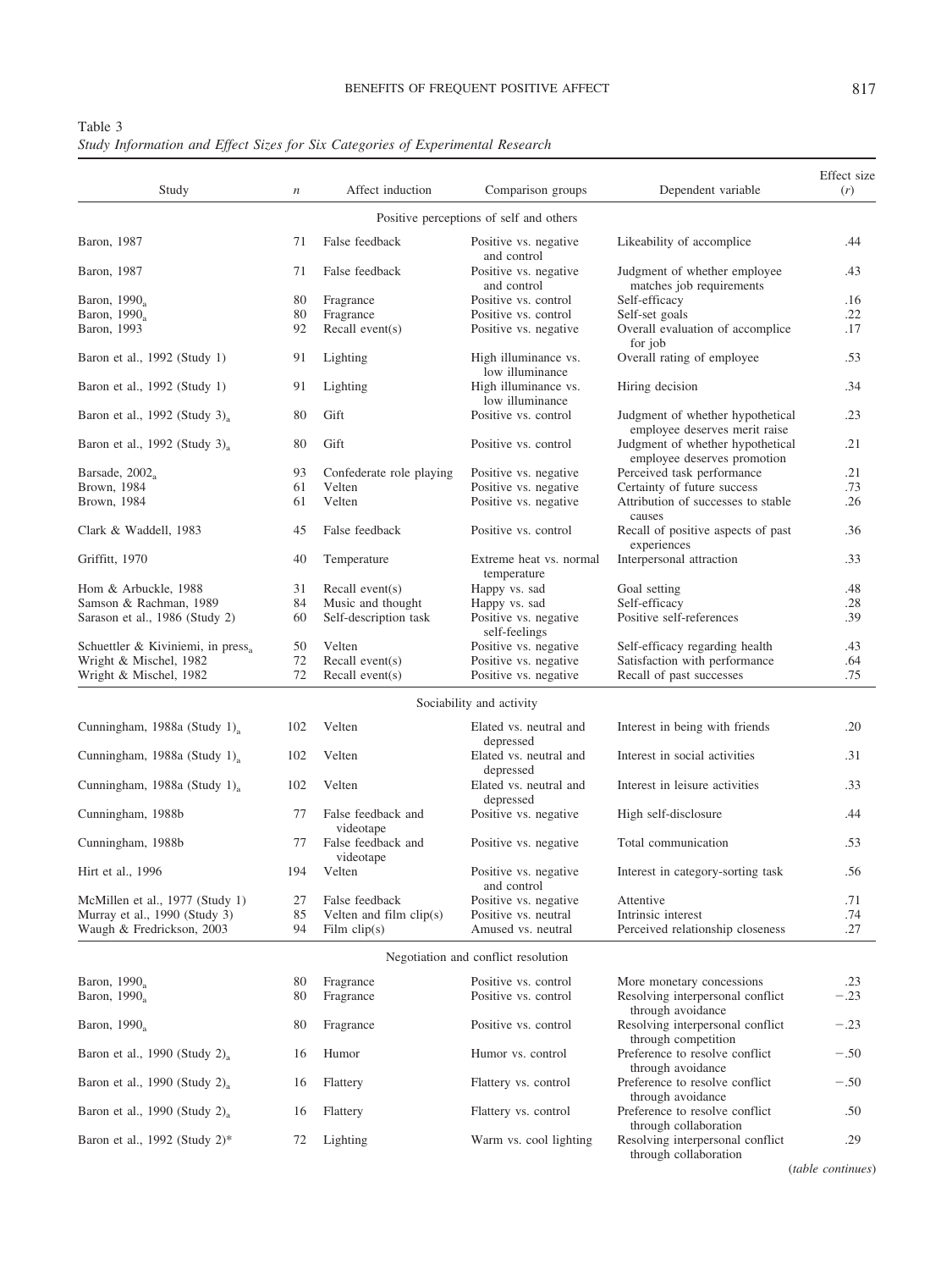|                                                      |          |                                  |                                                                    |                                                       | Effect size |
|------------------------------------------------------|----------|----------------------------------|--------------------------------------------------------------------|-------------------------------------------------------|-------------|
| Study                                                | $\,$     | Affect induction                 | Comparison groups                                                  | Dependent variable                                    | (r)         |
|                                                      |          |                                  | Negotiation and conflict resolution (continued)                    |                                                       |             |
| Baron et al., 1992 (Study $2)_{a}$ )                 | 72       | Lighting                         | Warm vs. cool lighting                                             | Resolving interpersonal conflict<br>through avoidance | $-.30$      |
| Barsade, $2002_a$                                    | 26       | Confederate role playing         | Positive vs. negative                                              | Judged group cooperativeness                          | .44         |
| Barsade, 2002 <sub>a</sub>                           | 26       | Confederate role playing         | Positive vs. negative                                              | Judged group conflict                                 | $-.42$      |
| Carnevale & Isen, 1986 <sub>a</sub>                  | 80       | Cartoon(s) and gift              | Positive vs. control                                               | Persist at negotiation                                | .41         |
| Forgas, 1998 (Study 1)                               | 72       | False feedback                   | Positive vs. control                                               | Planned use of cooperation as<br>bargaining strategy  | .32         |
| Forgas, 1998 (Study 1)                               | 72       | False feedback                   | Positive vs. control                                               | Planned use of competition as<br>bargaining strategy  | $-.32$      |
| Forgas, 1998 (Study 2)                               | 132      | False feedback                   | Positive vs. negative                                              | Planned use of cooperation as<br>bargaining strategy  | .21         |
| Forgas, 1998 (Study 2)                               | 132      | False feedback                   | Positive vs. negative                                              | Planned use of competition as<br>bargaining strategy  | $-.21$      |
| Forgas, 1998 (Study 3)                               | 96       | False feedback                   | Positive vs. negative                                              | Planned use of cooperation as<br>bargaining strategy  | .30         |
| Forgas, 1998 (Study 3)                               | 96       | False feedback                   | Positive vs. negative                                              | Planned use of competition as<br>bargaining strategy  | $-.24$      |
|                                                      |          |                                  | Prosocial behavior                                                 |                                                       |             |
| Aderman, 1972                                        | 120      | Velten                           | Elated vs. depressed                                               | Volunteering                                          | .45         |
| Baron & Bronfen, 1994 (Study 2)                      | 72       | Fragrance                        | Positive vs. control                                               | Time spent helping                                    | .28         |
| Baron et al., 1992 (Study 3) <sub>a</sub>            | 80       | Lighting and gift                | Positive/high illuminance<br>vs. control/low<br>illuminance        | Time willing to help                                  | .25         |
| Berkowitz, 1987 (Study 1)                            | 108      | Velten                           | Positive vs. negative                                              | Helping                                               | .34         |
| Berkowitz, 1987 (Study 2)                            | 60       | Velten                           | Positive vs. negative                                              | Helping                                               | .68         |
| Carnevale & Isen, 1986 <sub>a</sub>                  | 80       | $Cartoon(s)$ and gift            | Positive vs. control                                               | Helping                                               | .62         |
| Cunningham, 1988a (Study 1) <sub>a</sub>             | 102      | Velten                           | Elated vs. neutral and<br>depressed                                | Interest in prosocial activities                      | .27         |
| Cunningham et al., 1980 (Study 1)                    | 90       | Find dime                        | Positive vs. neutral                                               | Helping                                               | .28         |
| Cunningham et al., 1980 (Study 2)                    | 160      | Find dime                        | Positive vs. neutral                                               | Donating to charity                                   | .21         |
| Cunningham et al., 1990 (Study 1)                    | 80       | Velten                           | Positive vs. neutral                                               | Helping                                               | .33         |
| Cunningham et al., 1990 (Study 2)                    | 78       | Velten                           | Positive vs. neutral                                               | Helping                                               | .34         |
| Isen, 1970 (Study 1)                                 | 14       | False feedback                   | Positive vs. negative                                              | Amount of donation                                    | .58         |
| Isen, 1970 (Study 2)                                 | 12       | False feedback                   | Positive vs. control                                               | Helping                                               | .57         |
| Isen, 1970 (Study 2)                                 | 10       | False feedback                   | Positive vs. control                                               | Attentiveness                                         | .58         |
| Isen, 1970 (Study 3)                                 | 20<br>20 | False feedback<br>False feedback | Positive vs. control                                               | Helping<br>Initiation of conversation                 | .58<br>.61  |
| Isen, 1970 (Study 3)<br>Isen & Levin, 1972 (Study 1) | 52       | Gift                             | Positive vs. negative<br>Positive/help vs. control/<br>distraction | Willingness to help                                   | .36         |
| O'Malley & Andrews, 1983                             | 90       | Recall event( $s$ )              | Happy vs. neutral                                                  | Donating blood                                        | .26         |
| Rosenhan et al., 1974                                | 36       | Recall event(s)                  | Positive vs. control                                               | Contributing to needy children                        | .52         |
| Rosenhan et al., 1981                                | 20       | <b>Stories</b>                   | Positive vs. neutral                                               | Helping experimenter                                  | .59         |
|                                                      |          |                                  | Physical well-being and coping                                     |                                                       |             |
| Alden et al., 2001                                   | 38       | Mental imagery                   | Positive vs. negative                                              | Pain ratings                                          | .51         |
| Cogan et al., 1987 (Study 1)                         | 40       | Audiotape                        | Positive vs. control                                               | Pain threshold                                        | .45         |
| Dillon et al., 1985                                  | 10       | Humorous videotape               | Happy vs. control                                                  | Immune function                                       | .38         |
| Fredrickson & Levenson, 1998<br>(Study 2)            | 72       | Video $clip(s)$                  | Smiling vs. not smiling                                            | Duration of cardiovascular<br>reactivity              | $-.26$      |
| Fredrickson et al., 2000 (Study 1,<br>Sample 1)      | 95       | Video $clip(s)$                  | Content vs. sad                                                    | Duration of cardiovascular<br>reactivity              | $-.27$      |
| Fredrickson et al., 2000 (Study 1,<br>Sample 2)      | 75       | Video $clip(s)$                  | Content vs. neutral                                                | Duration of cardiovascular<br>reactivity              | $-.28$      |
| Futterman et al., 1994                               | 25       | Reflect on scenario(s)           | Positive and negative<br>vs. control                               | Immune function                                       | .76         |
| Lefcourt et al., 1990 (Study 1)                      | 45       | Humorous audio $clip(s)$         | Pre- vs. postaudio clip                                            | Immune function                                       | .47         |
| Lefcourt et al., 1990 (Study 2)                      | 34       | Humorous video $clip(s)$         | Pre- vs. postvideo clip                                            | Immune function                                       | .46         |
| Lefcourt et al., 1990 (Study 3)                      | 41       | Humorous Audio clip(s)           | Pre- vs. postaudio clip                                            | Immune function                                       | .50         |
| McClelland & Cheriff, 1997 (Study 1)                 | 57       | Video $clip(s)$                  | Positive vs. negative                                              | Immune function                                       | .33         |
| McClelland & Cheriff, 1997 (Study 3)                 | 85       | Video $clip(s)$                  | Positive vs. control                                               | Immune function                                       | .05         |
| Schuettler & Kiviniemi, in press <sub>a</sub>        | 50       | Velten                           | Positive vs. negative                                              | Self-efficacy regarding health                        | .43         |
| Schuettler & Kiviniemi, in press <sub>a</sub>        | 50       | Velten                           | Positive vs. negative                                              | Health perceptions                                    | .53         |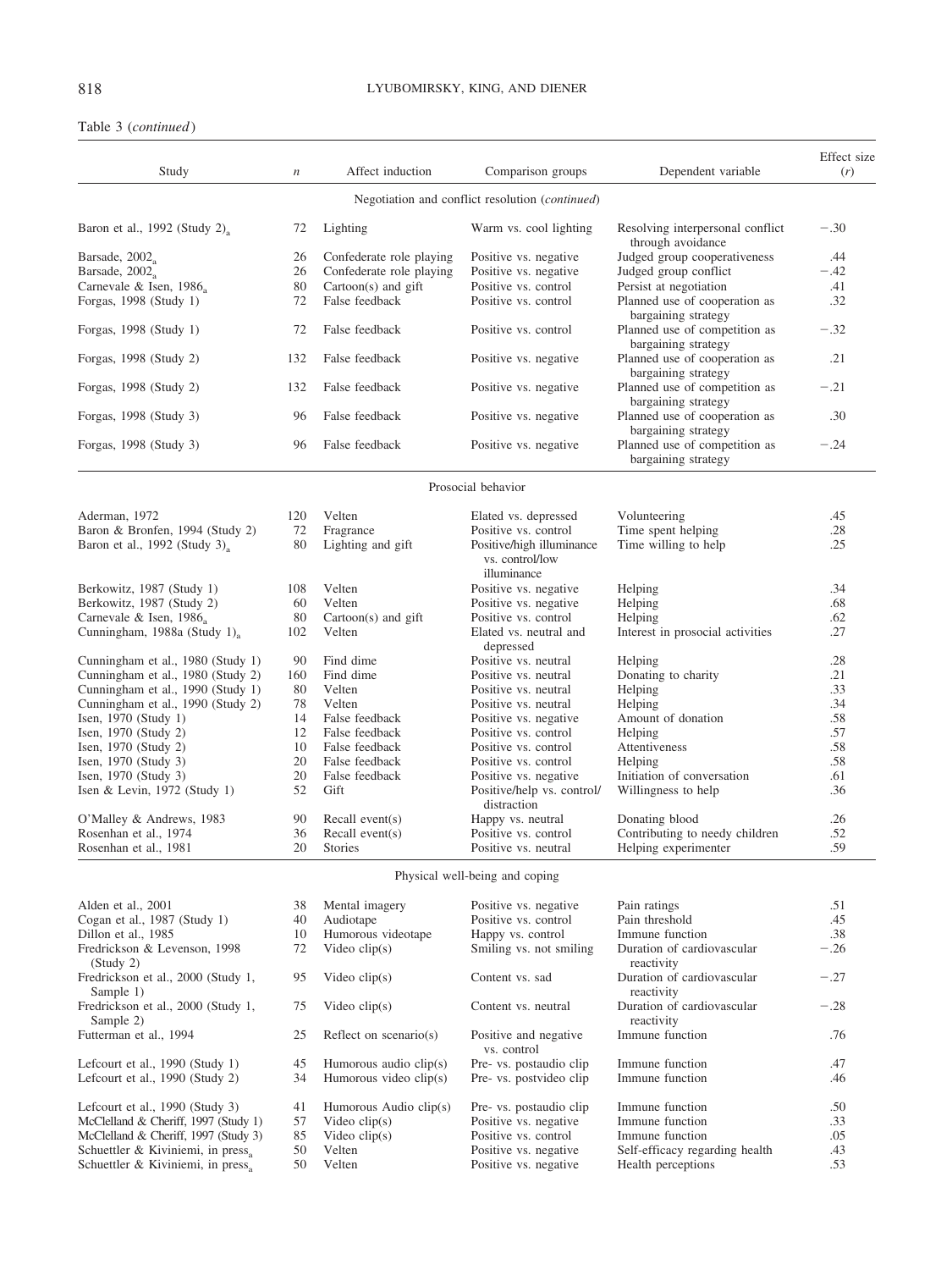| Study                                            | $\boldsymbol{n}$ | Affect induction                                      | Comparison groups                                                                                      | Dependent variable                                               | Effect size<br>(r) |
|--------------------------------------------------|------------------|-------------------------------------------------------|--------------------------------------------------------------------------------------------------------|------------------------------------------------------------------|--------------------|
|                                                  |                  |                                                       | Physical well-being and coping (continued)                                                             |                                                                  |                    |
| Schuettler & Kiviniemi, in press <sub>a</sub>    | 50               | Velten                                                | Positive vs. negative                                                                                  | Treatment-related behavioral<br>intentions                       | .31                |
| Smith et al., 2004                               | 82               | Recall event( $s$ )                                   | Recall of close vs.<br>casual relationship                                                             | Blood pressure reactivity to<br>stressful task                   | $-.23$             |
|                                                  |                  |                                                       | Creativity and problem solving                                                                         |                                                                  |                    |
|                                                  |                  |                                                       |                                                                                                        |                                                                  |                    |
| Adaman & Blaney, 1995                            | 71               | Music                                                 | Sad vs. neutral                                                                                        | Originality                                                      | $-.31$             |
| Ambady & Gray, 2002 (Study 1)                    | 35               | Video $clip(s)$                                       | Happy and control vs. sad                                                                              | Judgment accuracy                                                | .83                |
| Ambady & Gray, 2002 (Study 2)<br>Baron, $1990_a$ | 47<br>80         | Video $clip(s)$<br>Fragrance                          | Happy and control vs. sad<br>Positive vs. control                                                      | Judgment accuracy<br>Use of efficient strategy on coding<br>task | .63<br>.22         |
| Bless et al., 1996 (Study 1)                     | 82               | Write about event(s)                                  | Happy vs. sad                                                                                          | Reliance on preexisting general<br>knowledge structures          | .26                |
| Bless et al., 1996 (Study 2)                     | 61               | Video $clip(s)$                                       | Happy vs. sad                                                                                          | Reliance on preexisting general<br>knowledge structures          | .31                |
| Bless et al., 1996 (Study 3)                     | 80               | Video $clip(s)$                                       | Happy vs. sad                                                                                          | Reliance on preexisting general<br>knowledge structures          | .31                |
| Bodenhausen et al., 1994 (Study 4)               | 131              | Recall event(s)                                       | Happy/accountable/no<br>stereotype activated<br>vs. neutral/not<br>accountable/stereotype<br>activated | Avoiding stereotypic judgments                                   | .21                |
| Bodenhausen et al., 2000 (Study 1)               | 70               | Recall event( $s$ )                                   | Neutral vs. sad                                                                                        | Anchoring bias                                                   | $-.24$             |
| Bodenhausen et al., 2000 (Study 2)               | 51               | Recall event(s)                                       | Neutral vs. sad                                                                                        | Anchoring bias                                                   | $-.27$             |
| Dovidio et al., 1995                             | 43               | Candy                                                 | Positive vs. neutral                                                                                   | Making more inclusive group<br>representations                   | .39                |
| Elsbach & Barr, 1999                             | 120              | Candy vs. difficult<br>anagram problems               | Positive vs. negative                                                                                  | Careful execution of steps in<br>highly structured task          | $-.33$             |
| Erez & Isen, $2002$ (Study 1)                    | 97               | Candy                                                 | Positive vs. neutral                                                                                   | Performance on anagram task                                      | .21                |
| Erez & Isen, $2002$ (Study 1)                    | 97               | Candy                                                 | Positive vs. neutral                                                                                   | Motivation                                                       | .30                |
| Erez & Isen, 2002 (Study 1)                      | 97               | Candy                                                 | Positive vs. neutral                                                                                   | Time spent on anagram task                                       | .33                |
| Estrada et al., 1994                             | 44               | Candy                                                 | Positive vs. control                                                                                   | Creativity                                                       | .33                |
| Estrada et al., 1997                             | 29               | Candy                                                 | Positive vs. control                                                                                   | Time before diagnosis considered                                 | $-.48$             |
| Estrada et al., 1997<br>Forgas, 1989             | 29<br>72         | Candy<br>False feedback                               | Positive vs. control<br>Positive vs. negative                                                          | Anchoring bias<br>Speed and efficiency in reaching<br>decision   | $-.40$<br>.32      |
| Forgas, 1989                                     | 72               | False feedback                                        | Positive/personal<br>relevance vs.<br>negative/impersonal<br>relevance                                 | Decision-making efficiency                                       | .43                |
| Isen et al., 1985 (Study 1)                      | 29               | Word associations to<br>affectively valenced<br>words | Positive vs. neutral                                                                                   | No. of unusual word associations                                 | .48                |
| Isen & Daubman, 1984 (Study 1)                   | 162              | Gift                                                  | Positive vs. control                                                                                   | Tendency to group items as<br>belonging together                 | .23                |
| Isen & Daubman, 1984 (Study 2)                   | 162              | Video $clip(s)$                                       | Positive vs. control                                                                                   | Tendency to group items as<br>belonging together                 | .29                |
| Isen & Daubman, 1984 (Study 3)                   | 74               | Gift                                                  | Positive vs. control                                                                                   | Tendency to group items as<br>belonging together                 | .40                |
| Isen & Means, 1983                               | 22               | False feedback                                        | Positive vs. control                                                                                   | Propensity to return to already-<br>reviewed information         | $-.51$             |
| Isen & Means, 1983                               | 22               | False feedback                                        | Positive vs. control                                                                                   | Pieces of information considered<br>during decision making       | $-.26$             |
| Isen & Means, 1983                               | 22               | False feedback                                        | Positive vs. control                                                                                   | Time to complete mental task                                     | $-.43$             |
| Kahn & Isen, 1993 (Study 1)                      | 69               | Gift                                                  | Positive vs. control                                                                                   | Variety seeking                                                  | .31                |
| Kahn & Isen, 1993 (Study 2)                      | 54               | Gift                                                  | Positive vs. control                                                                                   | Variety seeking                                                  | .31                |
| Kahn & Isen, 1993 (Study 3)                      | 45               | Gift                                                  | Positive vs. control                                                                                   | Variety seeking                                                  | .23                |
| Kavanagh, 1987                                   | 85               | Recall event(s)                                       | Positive vs. negative                                                                                  | Performance on anagram task                                      | .32                |
| Kavanagh, 1987                                   | 85               | Recall event(s)                                       | Positive vs. negative                                                                                  | Time spent on anagram task                                       | .34                |
| Mackie & Worth, 1989 (Study 1)                   | 215              | False feedback                                        | Positive/limited viewing<br>of Argument vs.<br>remaining conditions                                    | Differentiation of strong vs. weak<br>arguments                  | $-.18$             |
| Mackie & Worth, 1989 (Study 2)                   | 260              | Video $clip(s)$                                       | Positive vs. neutral                                                                                   | Differentiation of strong vs. weak<br>arguments                  | $-.15$             |

(*table continues*)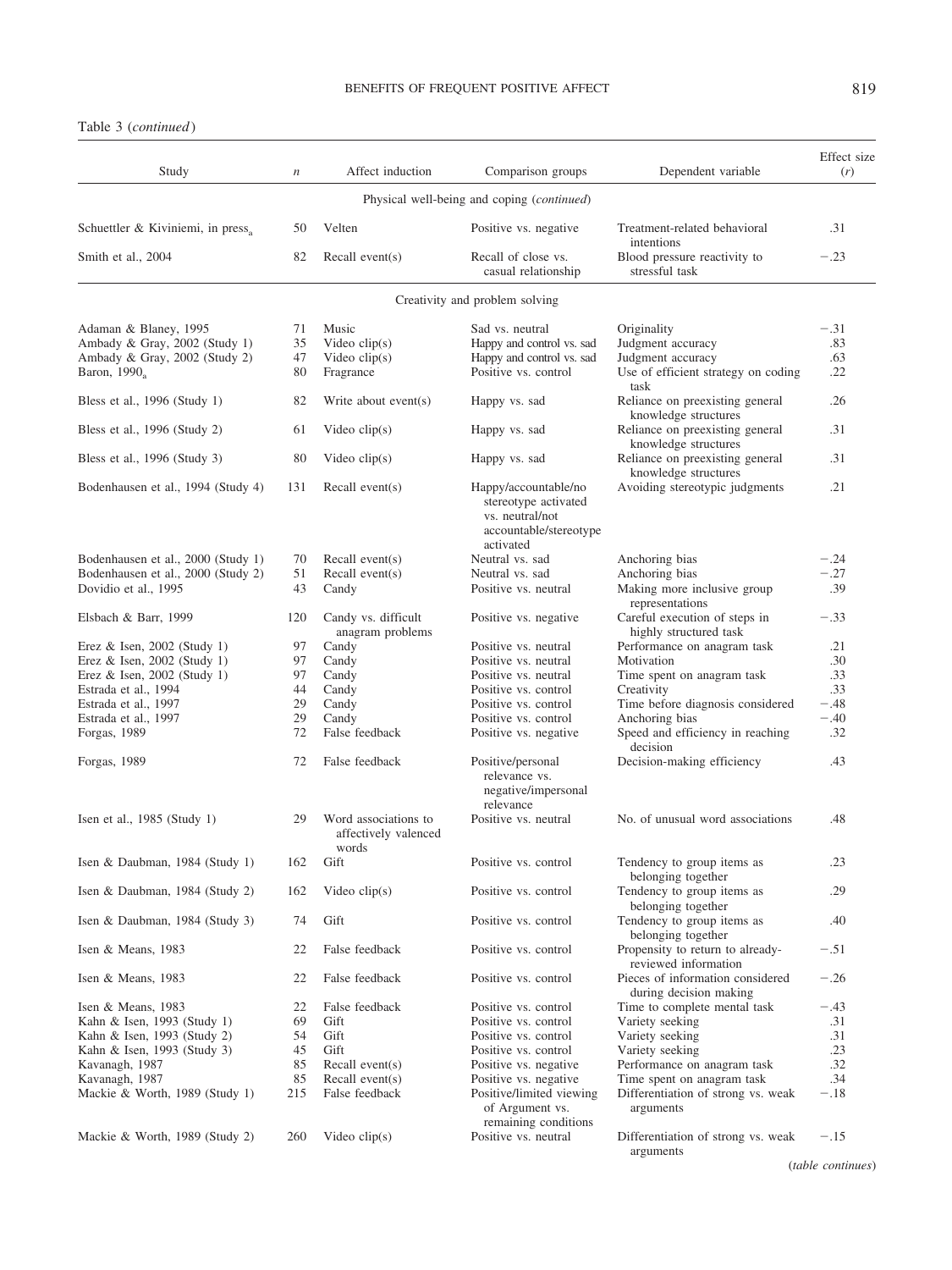| Study                             | $\boldsymbol{n}$ | Affect induction                 | Comparison groups                                     | Dependent variable                                                                      | Effect size<br>(r) |
|-----------------------------------|------------------|----------------------------------|-------------------------------------------------------|-----------------------------------------------------------------------------------------|--------------------|
|                                   |                  |                                  | Creativitity and problem solving ( <i>continued</i> ) |                                                                                         |                    |
| Melton, 1995                      | 57               | Cartoon(s)                       | Humor vs. control                                     | Performance on syllogisms                                                               | $-.43$             |
| Reed & Aspinwall, 1998            | 66               | Survey                           | Positive vs. control                                  | No. of facts ignored about caffeine<br>and fibrocystic breast disease                   | $-.22$             |
| Reed & Aspinwall, 1998            | 66               | Survey                           | Positive vs. control                                  | Recall of disconfirming<br>information about caffeine and<br>fibrocystic breast disease | .28                |
| Sinclair & Mark, 1995 (Study 1)   | 39               | Velten                           | Positive vs. negative<br>and neutral                  | Accuracy of correlational<br>judgments                                                  | .43                |
| Sinclair & Mark, 1995 (Study 2)   | 83               | Velten                           | Positive vs. negative                                 | Accuracy of correlational<br>judgments                                                  | .25                |
| Trope & Pomerantz, 1998 (Study 3) | 68               | False feedback                   | Positive vs. negative                                 | Interest in receiving feedback<br>regarding liabilities vs. assets                      | .35                |
| Urada & Miller, 2000 (Study 1)    | 43               | Recall event( $s$ )              | Positive vs. neutral                                  | Using broad definition of group<br>membership                                           | .30                |
| Urada & Miller, 2000 (Study 4)    | 61               | Recall event(s), music,<br>candy | Positive vs. neutral                                  | Using broad definition of group<br>membership                                           | .25                |

*Note.* Subscript a indicates that the study appears in more than one section or table.

to the frequent experience of positive emotions. In our theoretical framework, it is the experience of positive emotions that leads to the behavioral outcomes we review, and "happiness" describes people who experience such emotions a large percentage of the time (Diener, Sandvik, & Pavot, 1991). Although more inclusive definitions of happiness have been offered by others (e.g., Veenhoven, 1984), we restrict our definition to the experience of frequent positive affect because that definition encompasses the findings we review.

The notion that frequent positive affect is the hallmark of happiness has strong empirical support. Diener and his colleagues (1991) found that the relative proportion of time that people felt positive relative to negative emotions was a good predictor of self-reports of happiness, whereas the intensity of emotions was a weaker predictor. That is, happy people feel mild or moderate positive affect the majority of the time; they do not appear to experience frequent intense positive states. In several studies and using a variety of happiness measures, Diener and his colleagues found that happy people experienced positive moods and emotions most of the time (see also Diener, Larsen, Levine, & Emmons, 1985). Indeed, people who report high levels of happiness appear to have predominantly positive affect—that is, stronger positive feelings than negative ones— 80% or more of the time. For example, in a large international sample of more than 7,000 college students in 41 diverse nations collected by Diener's laboratory, individuals who reported that they were pleased with their lives expressed feelings of joy over half of the time.

In the World Value Survey I, which comprises probability samples of almost 60,000 adults in 41 nations, 64% of the respondents reported more positive than negative affect, with only 18% reporting more negative than positive affect (World Value Survey Group, 1994). Notably, of those reporting above-neutral happiness on this survey, nearly everyone reported more positive than negative affect, prompting Diener et al. (1991) to conclude that happiness is best regarded as a state in which people feel a preponderance of positive emotions most of the time. One reason for the tendency of happy people to feel positive emotions more frequently may be that the chronically happy are relatively more sensitive to rewards in their environment—that is, they have a more reactive behavioral approach system (Gray, 1994)—and are more likely to approach, rather than avoid, rewarding situations (Watson, 1988). In addition, Larsen and colleagues demonstrated that dispositional positive affectivity involves a susceptibility to experience positive moods (Larsen & Ketelaar, 1991; Rusting & Larsen, 1997).

## *Characterizing and Measuring High Average Positive Affect*

In short, the research evidence supports the notion that it is the amount of time that people experience positive affect that defines happiness, not necessarily the intensity of that affect. Furthermore, happy people have been found to experience positive emotions the majority of the time. Thus, in this article, we identify happy individuals as those who experience high average levels of positive affect. These high average levels of positive affect, which we variously refer to as chronic happiness, trait PA, or subjective well-being, may be rooted in personality predispositions (e.g., a genetically determined "set point"; Lyubomirsky, Sheldon, & Schkade, 2005), the person's current life circumstances, the person's intentional activities, or all of these. Because the existing literature does not discriminate which effects of long-term PA come from which of these different sources, we refer in our article to individuals who show high average level of PA, without reference to the source of this state. However, the findings from the experimental studies suggest that positive emotions can produce desirable outcomes even in the absence of a very happy disposition, although a happy disposition is likely to be a cause of positive emotions.

The research we cite uses a variety of measures of long-term PA, happiness, and well-being. The vast majority of assessment of chronic PA is by self-report measures, which have been validated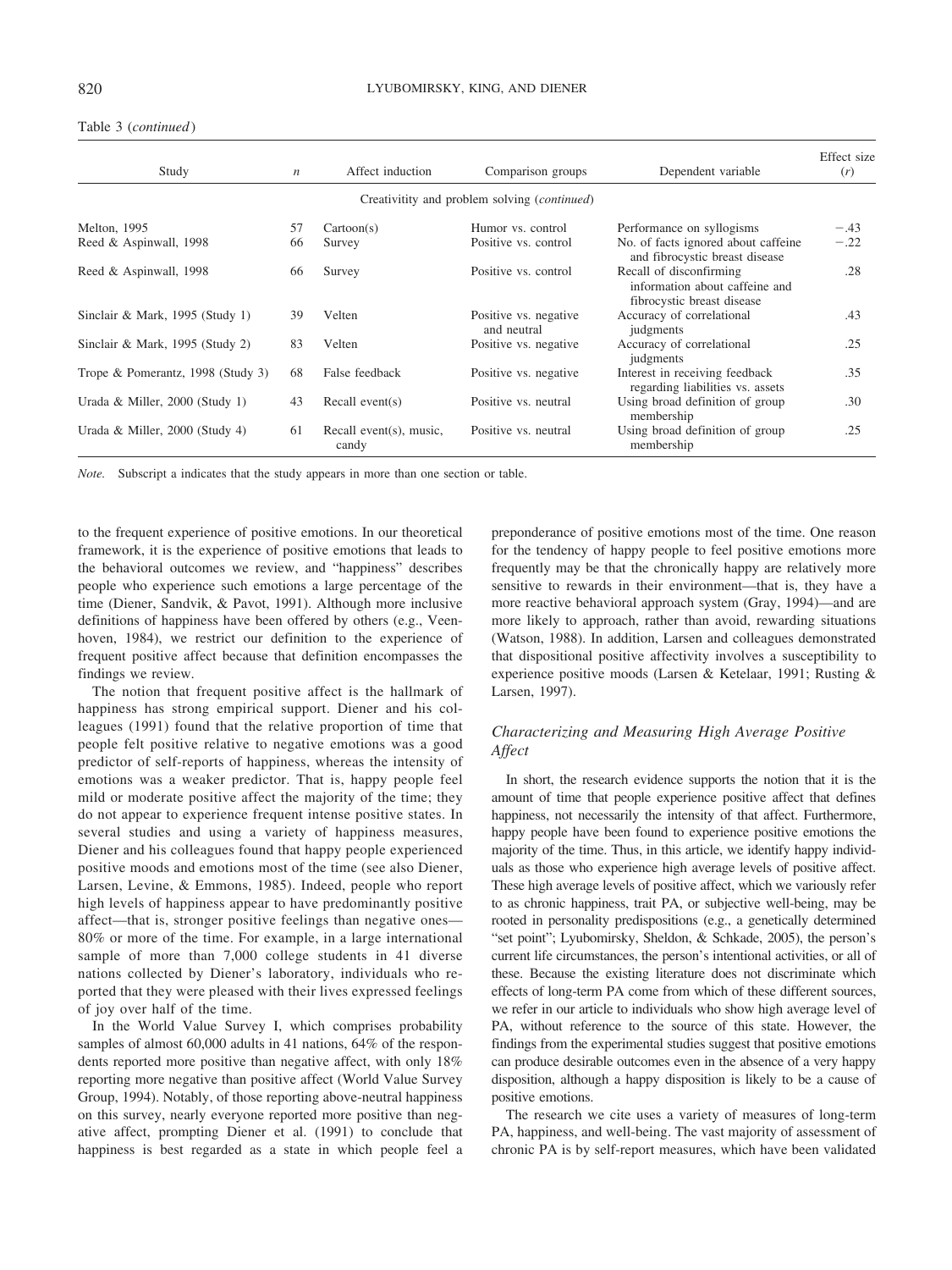| Table 4                                                                  |  |  |  |  |
|--------------------------------------------------------------------------|--|--|--|--|
| Measures of Central Tendency and Dispersion for Effect Sizes by Category |  |  |  |  |

|                                               |                  |                   | Mean of effect sizes |                      | Median of effect sizes |          |                                      |
|-----------------------------------------------|------------------|-------------------|----------------------|----------------------|------------------------|----------|--------------------------------------|
| Category                                      | $\boldsymbol{n}$ | Sampling<br>units | Unweighted           | Weighted             | Unweighted             | Weighted | $\lambda^2$ test of<br>heterogeneity |
|                                               |                  |                   |                      | Cross-sectional data |                        |          |                                      |
| Work life                                     | 19               | 34.794            | .27                  | .20                  | .29                    | .20      | 188.82****                           |
| Social relationships                          | 22               | 120,256           | .27                  | .15                  | .23                    | .07      | 3,079.60****                         |
| Health                                        | 19               | 17,693            | .32                  | .32                  | .31                    | .31      | 67.98****                            |
| Positive<br>perceptions of<br>self and others | 16               | 2,821             | .39                  | .42                  | .37                    | .39      | 59.36****                            |
| Sociability and<br>activity                   | 26               | 11,773            | .33                  | .37                  | .32                    | .40      | $116.20***$                          |
| Likeability and<br>cooperation                | 15               | 6,930             | .32                  | .34                  | .29                    | .21      | 217.64****                           |
| Prosocial behavior                            | $\overline{7}$   | 2,097             | .32                  | .35                  | .32                    | .36      | 11.45                                |
| Physical well-being<br>and coping             | 25               | 5,093             | .29                  | .31                  | .31                    | .35      | 197.32****                           |
| Creativity and<br>problem solving             | 10               | 2,275             | .26                  | .24                  | .27                    | .28      | 18.25*                               |
|                                               |                  |                   |                      | Longitudinal data    |                        |          |                                      |
| Work life                                     | 11               | 15.080            | .24                  | .05                  | .25                    | .03      | 621.63****                           |
| Social relationships                          | 8                | 5.106             | .21                  | .19                  | .20                    | .20      | $30.43***$                           |
| Health                                        | 26               | 37,421            | .18                  | .09                  | .14                    | .09      | 418.90****                           |
| Positive<br>perceptions of<br>self and others | 1                | 100               | .25                  | N/A                  | .25                    | N/A      | N/A                                  |
| Sociability and<br>activity                   | $\overline{4}$   | 1,117             | .25                  | .29                  | .24                    | .33      | 4.66                                 |
| Creativity and<br>prosocial<br>behavior       | $\mathfrak{2}$   | 2,872             | .18                  | .06                  | .18                    | .04      | 55.67****                            |
| Physical well-being<br>and coping             | 10               | 2,999             | .27                  | .15                  | .29                    | .14      | 80.98****                            |
|                                               |                  |                   |                      | Experimental data    |                        |          |                                      |
| Positive<br>perceptions of<br>self and others | 13               | 900               | .36                  | .34                  | .36                    | .33      | 19.66                                |
| Sociability and<br>activity                   | 6                | 579               | .51                  | .49                  | .52                    | .56      | $16.30**$                            |
| Negotiation and<br>conflict<br>resolution     | 8                | 574               | .33                  | .29                  | .31                    | .27      | 4.15                                 |
| Prosocial behavior                            | 17               | 1.170             | .43                  | .37                  | .36                    | .34      | $26.53*$                             |
| Physical well-being<br>and coping             | 14               | 749               | .38                  | .34                  | .40                    | .28      | 18.79                                |
| Creativity and<br>problem solving             | 34               | 2,707             | .25                  | .16                  | .30                    | .25      | 193.63****                           |

 $* p < 0.05.$   $* p < 0.01.$   $* p < 0.001.$   $* p < 0.0001.$ 

in a number of studies (e.g., Sandvik, Diener, & Seidlitz, 1993; Watson, 2000). In experimental research on induced moods, positive moods are operationalized by the manipulations that induce them; in longitudinal research, the measures depend on moods at the moment or over a recent period such as the past week or month; and, in individual difference research on chronic positive emotions, the measures usually ask about the person's moods in general. Although these methods are not without shortcomings, they appear to be at least moderately valid. A more detailed discussion of measurement issues is available elsewhere (see Diener, 1994; Diener et al., 1999; Sandvik et al., 1993).

## *Discriminating Happiness and Positive Affect From Related Constructs*

Notably, a large number of studies have assessed life satisfaction as an indicator of well-being, and such investigations are occasionally included here. Although the construct of satisfaction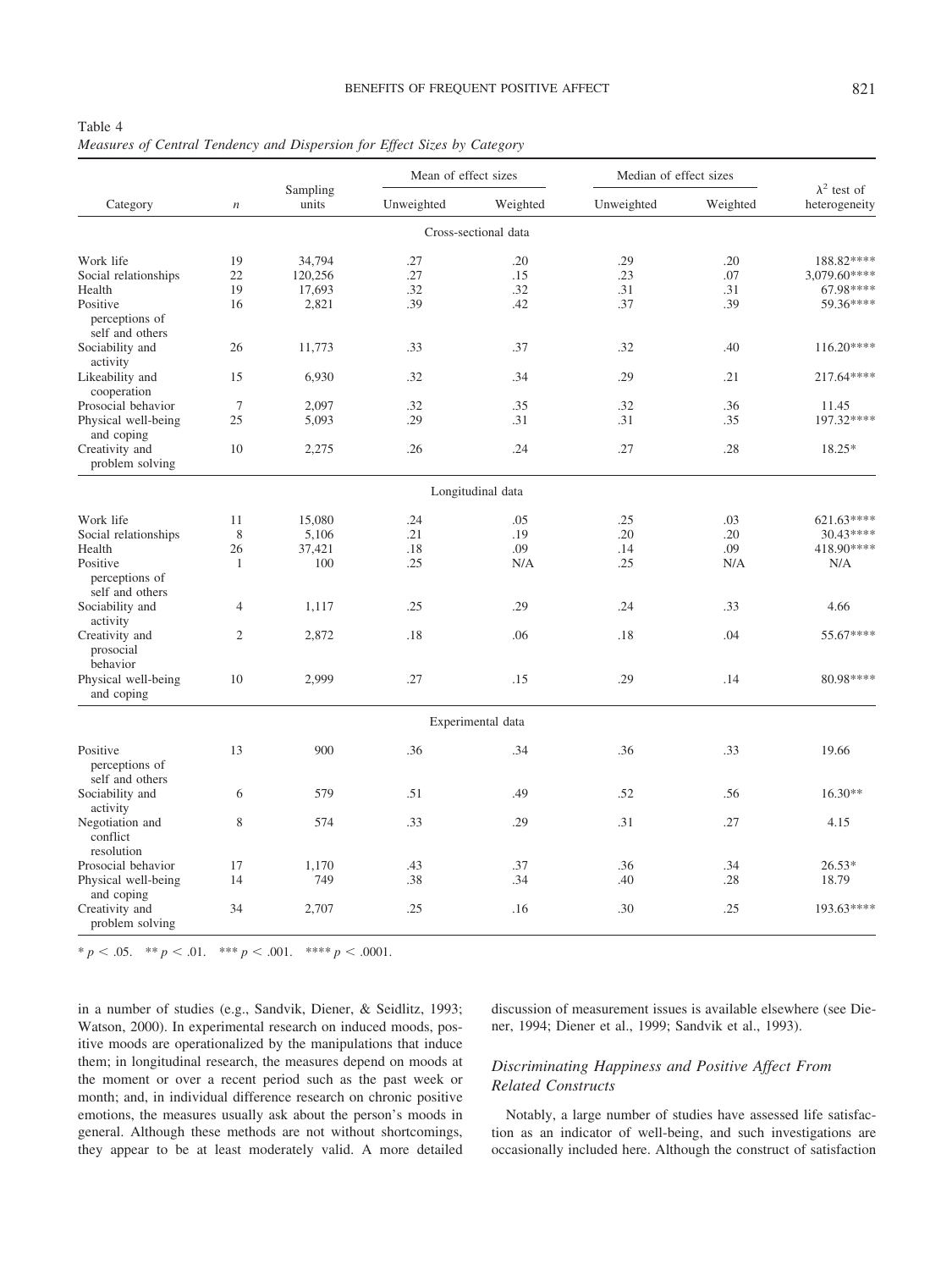is not identical to positive affect—some researchers argue that it has an affective dimension (Veenhoven, 1997), whereas others define it as a purely cognitive judgment of life or its facets (Diener et al., 1999)—we review studies of satisfaction because they frequently represent the only available evidence in an area. Furthermore, life satisfaction and positive affect have been found to correlate at around .40 to .50 in undergraduates (Lucas, Diener, & Suh, 1996) and .52 in business students (Staw & Barsade, 1993). In addition, of people who say they are above neutral in satisfaction with their lives, 85% have been found to report that they feel happy at least half of the time (Lucas et al., 1996). Thus, life satisfaction is a defensible proxy for chronic happiness, in cases in which no studies exist using more direct measures of happiness; Lucas and his colleagues demonstrated that it is separable but not independent from chronic PA. Similarly, Lucas et al. found that optimism is also related to positive affectivity, but separable from it. Again, we sometimes refer to findings based on measures of optimism because the findings can be striking, but we eagerly await the day when a full set of findings based on measures of positive affect, as well as related concepts, is available.

The sections of this article that address research on positive affect similarly include studies using a variety of affect measures and mood inductions. Most researchers focus on global pleasant affect, without discriminating among specific positive emotions or between emotions and moods, and our review reflects this characteristic of the field. Finally, when no research on positive affect is available, we infrequently cite the literature on negative affect or depression. Although positive affect and negative affect often exhibit a degree of independence in the long run (e.g., Diener, Smith, & Fujita, 1995), these two types of affect regularly show moderate inverse relations across individuals, justifying the use of such negative states as the inverse of PA or subjective well-being, to address our questions when more direct measures are absent. Furthermore, depression has been defined not only by high levels of negative affect, but also low levels of PA (Watson & Clark, 1995).

### CROSS-SECTIONAL EVIDENCE

### Question 1: Are Happy People Successful People?

Being successful means accomplishing those things that are valued by one's culture, flourishing in terms of the goals set forth by one's society. Hence, our focal question is whether happy people on average are better able to achieve the values and goals they have been socialized to believe are worthwhile. As Sigmund Freud reportedly once said, *lieben und arbeiten*—to love and to work—are what a "normal" person should be able to perform well. Few people would oppose, in any culture, the addition of health to love and work as a critical ingredient to a successful life.

Accordingly, the following section is divided into three parts: work life, social relationships, and health. Specifically, in this section, we review the cross-sectional evidence addressing the question of whether happy people are relatively more successful in various life domains, ranging from marriage to work, from altruistic community involvement to making money, and from mental health to physical health and longevity.

## *Work Life*

In modern Western society, work fills a large number of people's waking hours. Furthermore, it is important in terms of producing income, influencing self-esteem, creating opportunities for meaningful activities, and producing the goods and services needed by society. Thus, work is highly valued. Are happy people more successful than their less happy peers on job-related and performance variables? We will first review the correlational evidence bearing on this question (for study information and effect sizes, see Panel 1 of Table 1).

### *Employment and Quality of Work*

The cross-sectional evidence reveals that happy workers enjoy multiple advantages over their less happy peers. Individuals high in subjective well-being are more likely to secure job interviews, to be evaluated more positively by supervisors once they obtain a job, to show superior performance and productivity, and to handle managerial jobs better. They are also less likely to show counterproductive workplace behavior and job burnout.

Even before entering the workforce, people with high subjective well-being are more likely to graduate from college (Frisch et al., 2004). Furthermore, happy individuals appear to secure "better" jobs. In one study, employees high in dispositional positive affect had jobs, as rated by trained observers, that had more autonomy, meaning, and variety (Staw, Sutton, & Pelled, 1994). Finally, evidence from a variety of sources shows that happy people are more satisfied with their jobs (e.g., Connolly & Viswesvaran, 2000; Tait, Padgett, & Baldwin, 1989; Weiss, Nicholas, & Daus, 1999). In a meta-analysis of 27 studies of affect and job satisfaction, Connolly and Viswesvaran concluded that 10%–25% of the variance in job satisfaction was accounted for by measures of dispositional affect. In their analyses, the mean corrected correlation between positive affect and job satisfaction was .49.

Once a happy person obtains a job, he or she is more likely to succeed. Employees high in dispositional positive affect receive relatively more favorable evaluations from supervisors and others (Staw et al., 1994). For example, in Staw and colleagues' study, managers of high positive affect employees of three Midwestern organizations gave them higher evaluations for work quality, productivity, dependability, and creativity. Wright and his colleagues have replicated this effect, showing that happy people receive higher ratings from supervisors (Cropanzano & Wright, 1999; Wright & Staw, 1999). Finally, work performance may be more strongly predicted by well-being than by job satisfaction. In two studies, Wright and Cropanzano (2000) found that job performance, as judged by supervisors, was significantly correlated with well-being (*r*s of .32 and .34, respectively), but uncorrelated with measures of job satisfaction ( $rs$  of  $-.08$  and  $.08$ , respectively).

Staw and Barsade (1993) found that, as rated by objective observers, those high in dispositional positive affect performed objectively better on a manager assessment task (including leadership and mastery of information). Other evidence for happy people's relative success on the job includes findings that individuals high in dispositional positive affect are more likely to be in the supervisory in-group (Graen, 1976). Dormitory resident advisors were rated by residents as being more effective if they were high on trait positive affect (DeLuga & Mason, 2000), and happier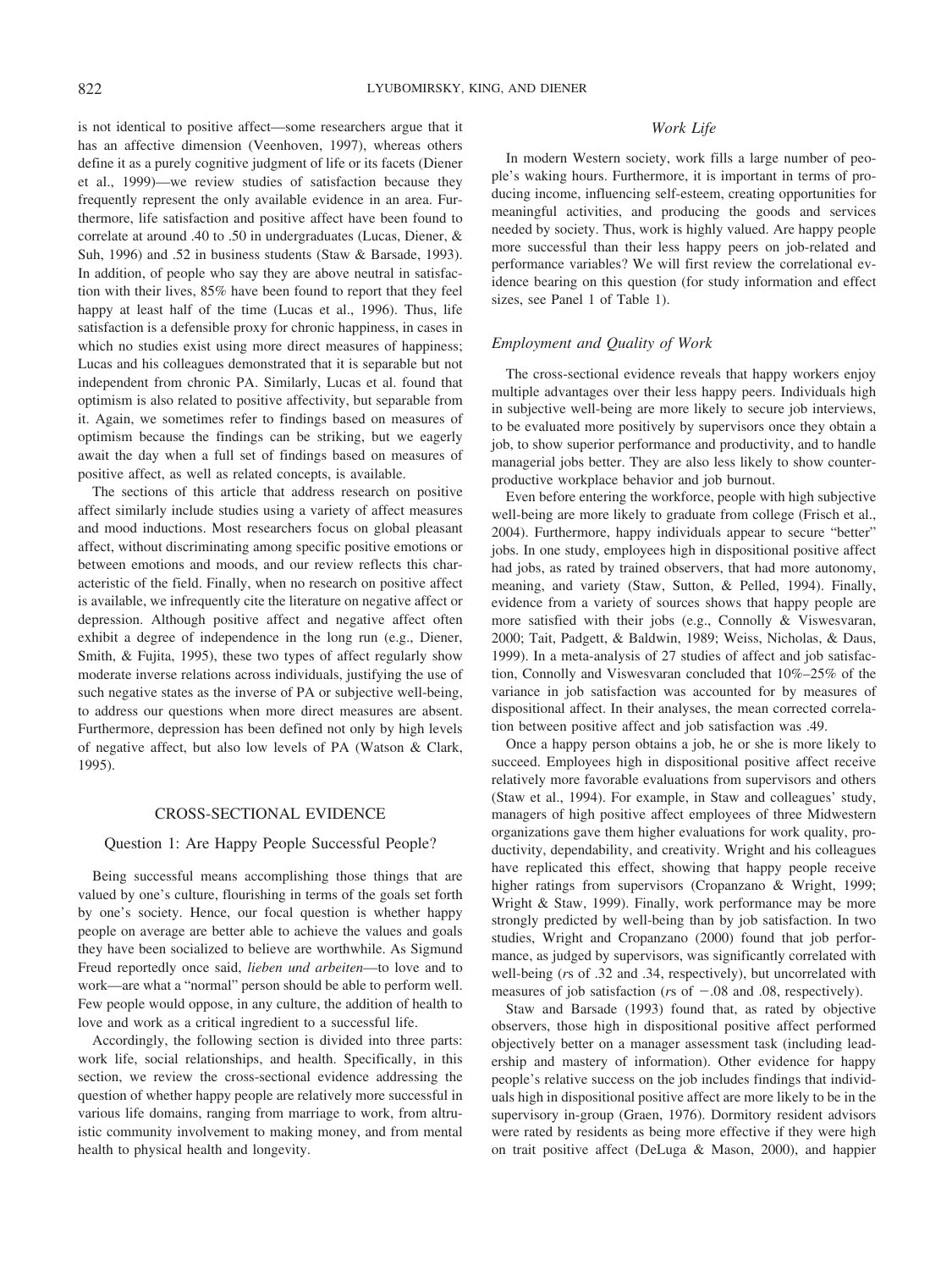cricket players had higher batting averages (Totterdell, 2000). George (1995) found that service departments with happy leaders were more likely to receive high ratings from customers, and that the positive affective tone of the sales force was an independent predictor of customer satisfaction. Corroborating these results, a recent study showed that CEOs of manufacturing companies with high positive affect were relatively more likely to have employees who rated themselves as happy and healthy, and who reported a positive, warm climate for performance. In turn, organizational climate was correlated with productivity  $(r = .31)$  and profitability  $(r = .36;$  Foster, Hebl, West, & Dawson, 2004). Of interest, these patterns were not found for negative affect. Finally, optimistic life insurance agents appear to sell more insurance (Seligman & Schulman, 1986), and optimistic CEOs receive higher performance ratings from the chairpersons of their boards and head companies with greater returns on investment (Pritzker, 2002). Coté (1999) reviewed the effects of well-being on job performance, and concluded that the causal relation between pleasant affect and strong performance is bidirectional.

Undoubtedly, one of the reasons that happy, satisfied workers are more likely to be high performers on the job is that they are less likely to show "job withdrawal"—namely, absenteeism, turnover, job burnout, and retaliatory behaviors (Donovan, 2000; Locke, 1975; Porter & Steers, 1973; Thoresen, Kaplan, Barsky, Warren, & de Chermont, 2003). For example, positive moods at work predicted lower withdrawal and organizational retaliation and higher organizational citizenship behavior (Donovan, 2000; see also Credé, Chernyshenko, Stark, & Dalal, 2005; Miles, Borman, Spector, & Fox, 2002; Thoresen et al., 2003), as well as lower job burnout (Wright & Cropanzano, 1998). Positive affect at work has also been found to be directly associated with reduced absenteeism (George, 1989). Finally, those who experience low arousal positive affect on the job are less likely to want to quit and to be in conflict with other workers (Van Katwyk, Fox, Spector, & Kelloway, 2000).

## *Income*

An important indicator of success in modern societies is income. Do happier people earn higher incomes? Several studies suggest the answer to be yes. For example, a study of 24,000 German residents revealed a correlation between income and life satisfaction of .20 (Lucas, Clark, Georgellis, & Diener, 2004), and a study of Russians revealed correlations between real household income and happiness of .48 in 1995 and .39 in 2000 (Graham, Eggers & Sukhtankar, in press). Among indigenous Malaysian farmers, the correlation between life satisfaction and material wealth (their only available indicator of income) was found to be .23 (Howell, Howell, & Schwabe, in press). According to Diener and Biswas-Diener (2002), most surveys report correlations between income and happiness in the range of .13–.24. In a meta-analysis of 286 empirical investigations of older adults, income was significantly correlated with happiness and life satisfaction, and, surprisingly, more so than with education (Pinquart  $&$  Sörensen, 2000).

## *Organizational Citizenship*

Are happy workers relatively better organizational "citizens"? Much of the cross-sectional evidence pertaining to this question comes from studies of individuals who are satisfied with their jobs. Notably, both positive affect on the job and chronic happiness have been found to predict job satisfaction (Weiss et al., 1999). In turn, job satisfaction predicts organizational citizenship behavior—that is, acts that go beyond the requirements of the job, such as spreading goodwill and aiding coworkers (Donovan, 2000; George & Brief, 1992; Organ, 1988). However, studies of recurring positive affect corroborate these results. Borman, Penner, Allen, and Motowildo (2001) reviewed evidence showing that positive affect predicts organizational citizenship, and that negative affect inversely correlates with it, even when peer ratings rather than self-ratings of citizenship are used. In addition, George and Brief argued that habitual positive affect at work is pivotal in understanding so-called "organizational spontaneity," which includes helping coworkers, protecting the organization, making constructive suggestions, and developing one's own abilities within the organization (see also Donovan, 2000).

### *Community Involvement*

Despite a scarcity of studies in this area, some evidence underscores the contributions of happy people to their communities. Happy people appear to volunteer at higher levels than their unhappy peers for charity and community service groups, including religious, political, educational, and health-related organizations (Krueger, Hicks, & McGue, 2001; Thoits & Hewitt, 2001) and to invest more hours in volunteer service (Thoits & Hewitt, 2001). Furthermore, in a study of Israeli high school students, those with high positive affect were more likely to be involved in community service and to express a desire to contribute to society and be of assistance to others (Magen & Aharoni, 1991). In summary, as we describe in the section on prosocial behavior, happy people seem to be relatively more inclined to help others (Feingold, 1983).

### *Social Relationships*

Berscheid (2003) highlighted the centrality of social relationships to successful human functioning when she wrote that "relationships constitute the single most important factor responsible for the survival of *homo sapiens*" (p. 39). Do happy people have better social relationships than their less happy peers? Our review reveals this to be one of the most robust findings in the literature on well-being. Next, we begin by presenting cross-sectional evidence regarding the question whether individuals high in trait positive affect, happiness, and life satisfaction have more friends and more social support, as well as experience happier interpersonal relationships. Relevant study information is contained in Panel 2 of Table 1.

### *Friendship and Social Support*

Do happy people have more friends and stronger social support networks than less happy people? Cross-sectional studies have documented an association between chronic happiness and the actual number of friends or companions people report they can rely on (Baldassare, Rosenfield, & Rook, 1984; Lee & Ishii-Kuntz, 1987; Mishra, 1992; Phillips, 1967; Requena, 1995), as well as overall social support and perceived companionship (Baldassare et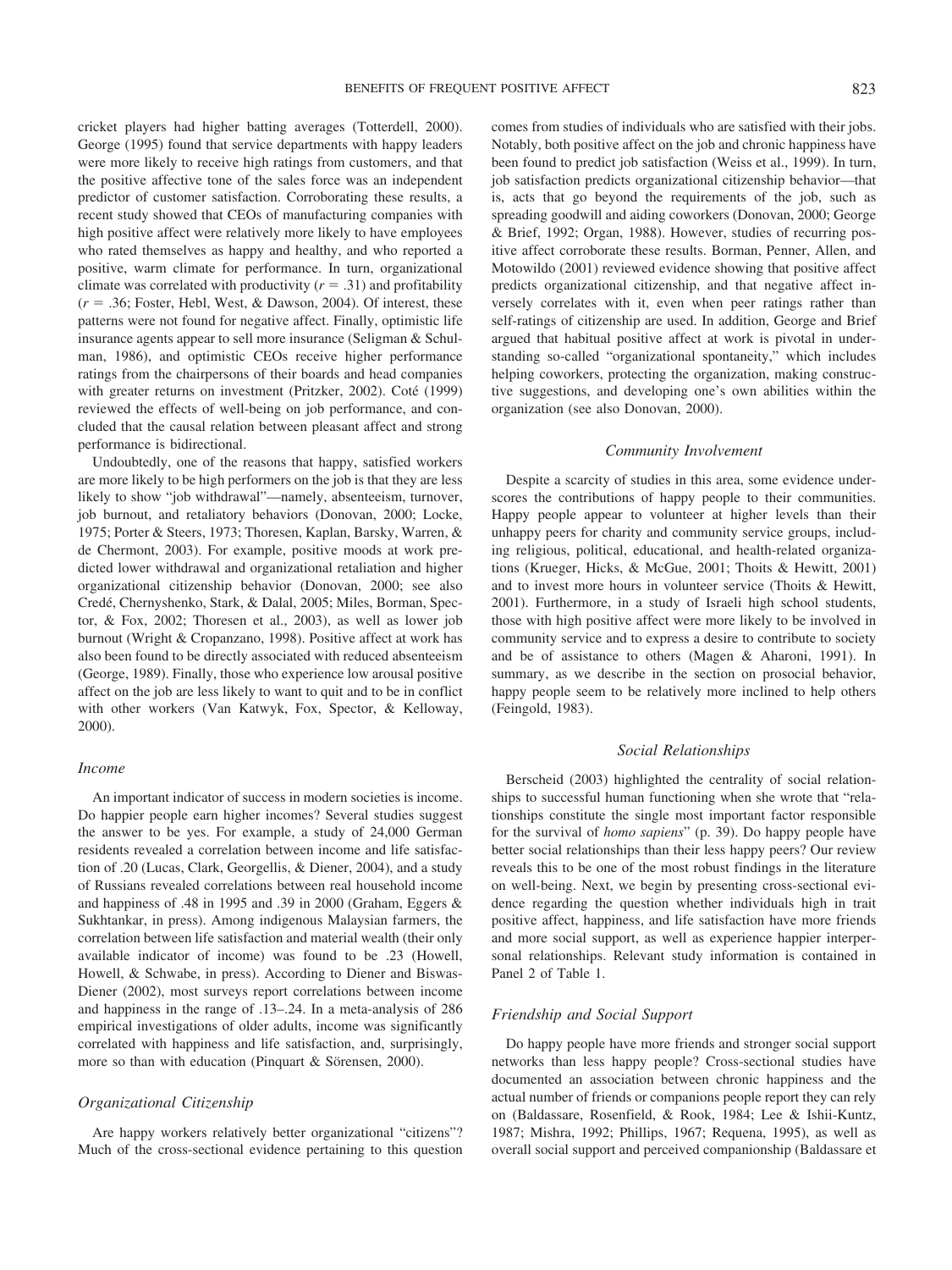al., 1984; see Pinquart & Sörensen, 2000, for a large metaanalysis). In the workplace, employees with high dispositional positive affect have been found to receive more emotional and tangible assistance from both coworkers and supervisors (Staw et al., 1994).

Friendship has been found to have one of the highest positive correlations with self-rated happiness (Campbell, Converse, & Rogers, 1976). For example, the happiest college students (the top 10%) have been shown to have high-quality social relationships (Diener & Seligman, 2002). In a meta-analysis of 286 studies, the quantity and quality of contacts with friends was a strong predictor of well-being, even stronger than that of contacts with family members (Pinquart & Sörensen, 2000). Happy people also report being more satisfied with their friends and their social activities (Cooper, Okamura, & Gurka, 1992; Gladow & Ray, 1986; Lyubomirsky, Tkach, & DiMatteo, in press) and less jealous of others (Pfeiffer & Wong, 1989). Not surprisingly, loneliness is negatively correlated with happiness, especially in older adults (Lee & Ishii-Kuntz, 1987), and positively correlated with depression (Peplau & Perlman, 1982; Seligman, 1991).

### *Marriage and Romance*

More than 9 in 10 people worldwide eventually get married (Myers, 2000), and an even greater percentage are in committed intimate relationships. Surveys show that married people are happier than those who are single, divorced, or widowed (Diener et al., 1999). For example, in a study of 19 countries, Mastekaasa (1994) found that married people were happier than all of the other groups. Numerous studies with respondents from diverse cultures support this finding (e.g., Diener, Gohm, Suh, & Oishi, 2000; Glenn & Weaver, 1979; Graham et al., in press; Kozma & Stones, 1983; Lee, Seccombe, & Shehan, 1991; Marks & Fleming, 1999; Stack & Eshleman, 1998). Happy individuals tend to have fulfilling marriages and to be more satisfied with their marriages. Indeed, several writers have suggested that satisfaction with marriage and family life is the strongest correlate of happiness (Headey, Veenhoven, & Wearing, 1991; Myers, 1992, 2000). For example, data from six U.S. national surveys indicate that marital happiness is more strongly related to global, personal happiness than any other kind of domain satisfaction (Glenn & Weaver, 1981). Individual happiness is even associated with high marital satisfaction in one's spouse (Ruvolo, 1998).

The findings on marriage generalize to other romantic relationships. Undergraduates high in trait positive affect are more likely than those low in trait positive affect to describe their current romantic relationship as being of higher quality (Berry & Willingham, 1997), and happy people who are either married or in committed relationships are more likely to describe their partner as being their "great love" than their less happy peers (Willi, 1997).

### *Health*

"A merry heart doeth good like a medicine: but a broken spirit drieth the bones."

—Proverbs 17:22

Are happier people healthier in general? In this section, we review the cross-sectional evidence addressing the question whether happiness is associated with superior mental and physical health (see Table 1, Panel 3). Because only longitudinal studies can address whether happy individuals have higher odds of survival and longevity, these studies are reviewed in the section discussing the longitudinal literature. For a more detailed review, focusing entirely on the relations between positive affect and physical health, see Pressman and Cohen (2005).

### *Mental Health*

Because positive affective experience has been described as an important component of mental health (e.g., Jahoda, 1958; Taylor & Brown, 1988), it would not be surprising to find that happy individuals are more mentally healthy than their less happy peers. Diener and Seligman (2002) reported that their happiest group of people had few symptoms of psychopathology, such as depression, hypochondriasis, or schizophrenia (see also Chang & Farrehi, 2001; Lu & Shih, 1997; Phillips, 1967). As the absence of positive affect has been argued to be a distinguishing characteristic of depression (L. A. Clark, Watson, & Mineka, 1994; Watson & Clark, 1995), individuals high in trait positive affect are, of course, less likely to suffer from this debilitating condition (e.g., Lyubomirsky et al., 2005), as well as from social phobia or anxiety (Kashdan & Roberts, 2004). Parallel findings are observed when a construct closely related to happiness— optimism—is examined. Dispositional optimism has been shown, for example, to relate to higher levels of self-reported vitality and mental health (Achat, Kawachi, Spiro, DeMolles, & Sparrow, 2000) and lower levels of depression (e.g., Chang & Farrehi, 2001).

Substance abuse is another indicator of poor mental health. Although positive affect is clearly an initial outcome of engaging in some potentially detrimental behaviors (i.e., individuals may smoke or consume drugs to feel good), evidence suggests that positive mood is related to a lower probability of drug use. Thus, not surprisingly, happy individuals are less likely to report a history of substance abuse (Bogner, Corrigan, Mysiw, Clinchot, & Fugate, 2001). Furthermore, lowered positive affect is associated with delinquent activity in adolescents (Windle, 2000).

### *Physical Health*

According to the cross-sectional data, do happy people show superior physical health? Unfortunately, direct, non–self-report evidence is limited. Not surprisingly, happy people self-report better health and fewer unpleasant physical symptoms (Kehn, 1995; Lyubomirsky et al., in press; Mroczek & Spiro, 2005; Røysamb, Tambs, Reichborn-Kjennerud, Neale, & Harris, 2003). Positive affect has been shown to relate to quality of life in cancer patients over the course of their illnesses (Collins, Hanson, Mulhern, & Padberg, 1992) and to smaller allergic reactions among healthy students (Laidlaw, Booth, & Large, 1996). In a study of individuals with sickle cell disease, positive mood was associated with fewer emergency room and hospital visits, fewer calls to the doctor, less medication use, and fewer work absences (Gil et al., 2004). In addition, those patients with positive moods were relatively less likely to report pain on the same day and 2 days later (Gil et al., 2004). The number of days of work missed because of health problems was also related to happiness in a large Russian study (Graham et al., in press).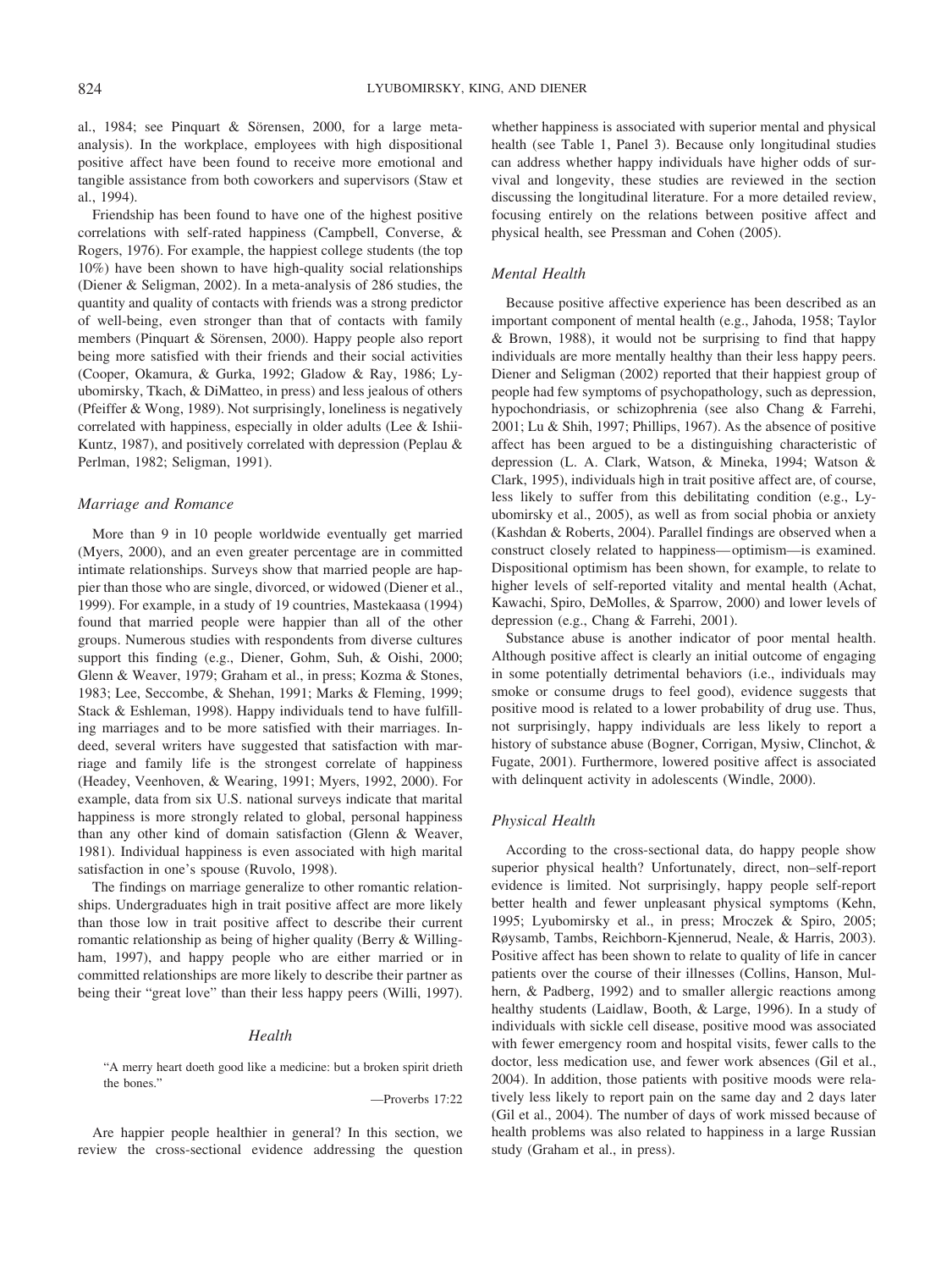Finally, studies using variables correlated with subjective wellbeing show similar results. Optimism predicted less pain in a sample of aging veterans (Achat et al., 2000), even after controlling for such variables as age, body mass index, and chronic health conditions; optimistic women were less likely to deliver low-birth weight infants (Lobel, DeVincent, Kaminer, & Meyer, 2000).

### *Summary*

In summary, our review of the cross-sectional empirical literature suggests that happiness is positively correlated with indicators of superior mental and physical health. Happiness, as well as the concomitant experience of frequent positive affect, likely plays a role in health through its effects on social relationships, healthy behavior, stress, accident and suicide rates, and coping, as well as possible effects on immune function. These variables are discussed in the next section.

## *Conclusion*

Are happy people better off? Although the research in some areas is limited, our examination of the cross-sectional correlational literature thus far suggests that high subjective well-being is related to positive outcomes in many areas of life. Specifically, as displayed in the first three panels of Table 1 and on the top of Table 4, happy people appear to be more successful than their less happy peers in the three primary life domains: work (mean  $r =$ .27),<sup>1</sup> relationships (mean  $r = .27$ ), and health (mean  $r = .32$ ).

## Question 2: Are Long-Term Happiness and Short-Term Positive Affect Associated With Behaviors Paralleling Success?

The effect sizes presented in Tables 1 and 4 indicate robust associations between happiness and desirable life outcomes. Is this because successes bolster happiness, or the reverse? In this section, we pull together evidence consistent with the argument that it is happiness that promotes success, in part because happy individuals show numerous adaptive characteristics. That is, we turn to examining whether happy people are relatively more likely to exhibit behaviors and thoughts that parallel culturally valued success and thriving—that is, the attributes, resources, and skills that help people thrive and succeed.

Earlier, we reviewed evidence showing that the key indicator of happiness is the experience of frequent positive emotions. Hence, it is also important to investigate whether positive emotions and moods are associated with desirable characteristics. We anticipate that the correlations involving long-term happiness will be parallel to those of short-term positive moods.

In summary, when the relevant data are available, we document the characteristics that cooccur with happiness and PA. In conducting this review of the literature, we attempted to find as many empirical investigations as possible that included measures of happiness and positive affect and at least one other valenced construct. The resulting collection of articles yielded six categories of studies reporting significant correlates of long-term happiness and short-term PA:

1. positive perceptions of self and others,

- 2. sociability and activity,
- 3. likability and cooperation,
- 4. prosocial behavior,
- 5. physical well-being and coping, and
- 6. problem solving and creativity.

Each category is discussed in detail in the following sections, and relevant study information is presented in the last six panels (Panels 4 –9) of Table 1. Effect sizes appear in Tables 1 and 4.

### *Positive Perceptions of Self and Others*

### *Self-Perceptions*

Are self-nominated chronically happy people inclined to evaluate themselves and their futures in positive ways? It appears that happy people are characterized by high personal competence and self-esteem (Campbell et al., 1976; Kozma & Stones, 1978; Lyubomirsky et al., 2005; Scheufele & Shah, 2000; Schimmack, Oishi, Furr, & Funder, 2004; Tarlow & Haaga, 1996), optimism (Campbell, 1981; Lyubomirsky et al., in press), and a sense of personal mastery and control (Csikszentmihalyi & Wong, 1991; Grob, Stetsenko, Sabatier, Botcheva, & Macek, 1999; Lyubomirsky et al., in press; Ryff, 1989). For example, Lucas and colleagues (1996) found that life satisfaction was consistently related to self-esteem and optimism in multimethod assessments in which one characteristic was measured by self-report and the other was reported by informants. Happiness is also related to positive perceptions of all life domains. Happy and contented individuals have been found to be satisfied with their family life, their romantic relationships and their friends, their health, their education and their jobs, their leisure activities, and even their housing and transportation (e.g., Lyubomirsky et al., in press; Weiss et al., 1999). Are the correlational findings regarding short-term positive affect parallel to those for long-term happiness? The few correlational studies in this area examining happy moods suggest that PA is also associated with relatively more positive self-perceptions. For example, in a correlational study, higher levels of positive affect were related to being less self-critical (Mongrain & Zuroff, 1995). Furthermore, participants in a naturally occurring good mood set higher goals for themselves and reported more selfefficacy on a laboratory clerical task (Jundt & Hinsz, 2001), and cricket players judged their performances more favorably (Totterdell, 2000).

### *Perceptions, Memories, and Judgments of Others*

Chronically happy individuals have also been shown to have a more positive attitude toward others. For example, in one study, participants interacted with a female confederate in the laboratory, then viewed a series of videotapes depicting an unfamiliar student in various situations (Lyubomirsky & Tucker, 1998). Relative to their unhappy peers, happy participants recalled the person they

<sup>&</sup>lt;sup>1</sup> Mean *rs* cited within the text are all unweighted by sample size, as our goal was to generalize across studies, not across individuals.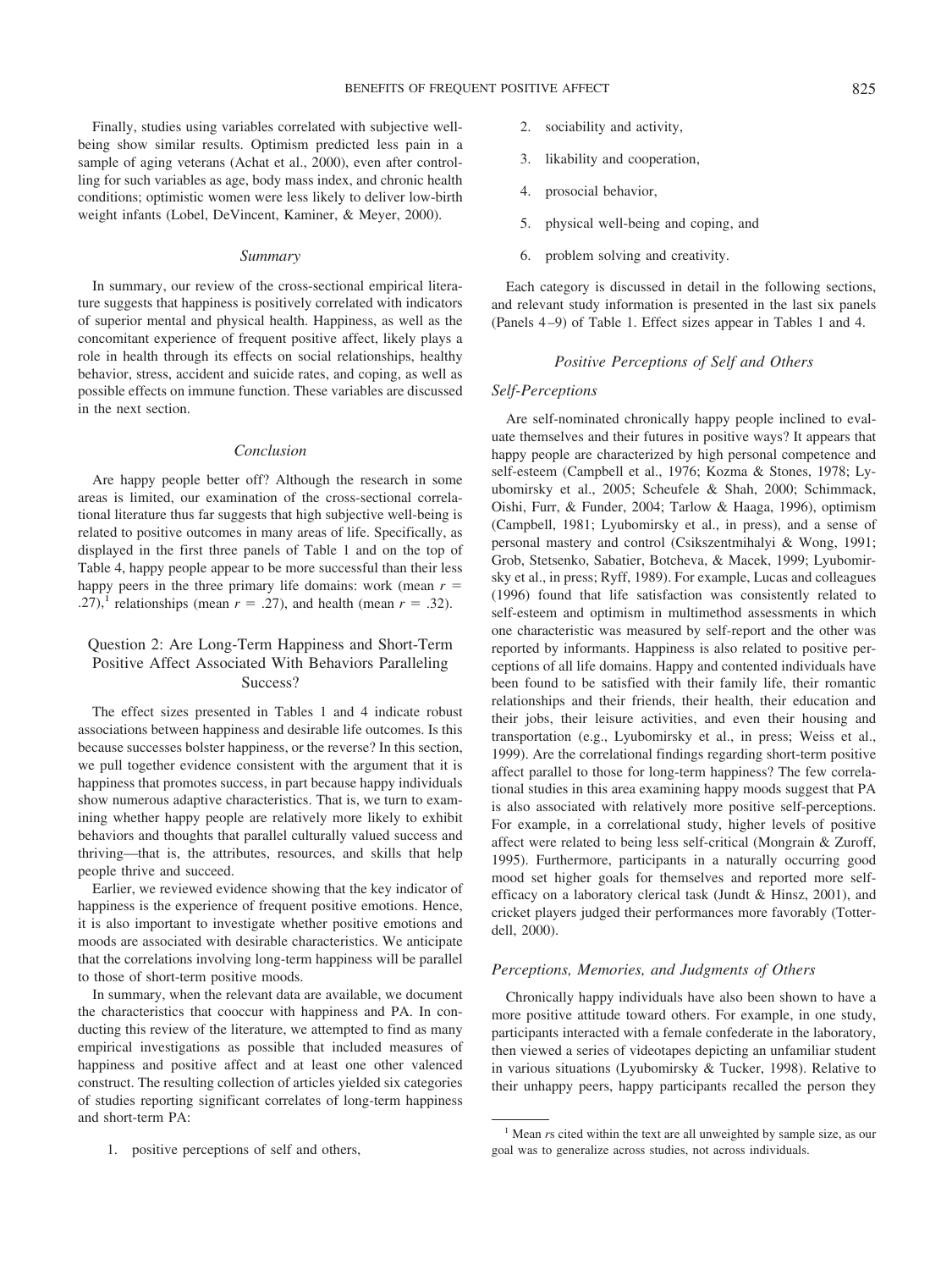met in more favorable terms—for example, as kind, self-assured, open, tolerant, and warm—and reported wanting to be friends with her and to be her partner in a class project. Happy participants also liked the person they saw on videotape more than did unhappy ones. Berry and Hansen (1996) found that when participants were "accidentally" left alone with a fellow student, those high in trait PA liked their partner more than those low in trait PA. In another study, happy faculty were found to write relatively more favorable letters of recommendation, and happy undergraduates wrote relatively more positive recommendations for hypothetical employees (Judge & Higgins, 1998). Finally, college women who were generally happy were less likely to be hostile toward other women than women who were less happy (Cowan, Neighbors, DeLaMoreaux, & Behnke, 1998).

Happy people also feel more positive than their unhappy peers toward the people that they know. They judge their friends, spouses, and families more favorably (Cooper et al., 1992; Gladow & Ray, 1986; Glenn & Weaver, 1981; Lyubomirsky et al., in press), and are less jealous of other people competing for their partner's affections (Pfeiffer & Wong, 1989). However, we found only one correlational study examining whether short-term PA is also associated with greater liking and fondness for others. In this investigation, happy moods were found to be associated with positively toned inferences and attributions (Mayer, Mamberg, & Volanth, 1988). For example, after reading a fictitious biography of "Jim," students who had relatively higher positive affect were more likely to agree with positive inferences from the narrative (e.g., "Jim is interesting") and less likely to agree with negative inferences (e.g., "Jim will get divorced"; Mayer et al., 1988).

### *Sociability and Activity*

Do happy people tend to be social and active people? In this section, we review the cross-sectional literature examining whether chronically happy people are relatively more likely to participate in a variety of social and physical activities, to enjoy their leisure time, and to experience more energy and "flow" (Csikszentmihalyi, 1999).

### *Sociability and Extraversion*

The literature on the relations of happiness with sociability and extraversion suggests that happy individuals have outgoing, extraverted personalities. Extraverts are warm, gregarious, sociable, assertive, interested in new things, affiliative, lively, active, and energetic (see Lucas, 2001, for a review). Extraversion has been found to be related to happiness, chronic PA, and life satisfaction in many investigations—among both undergraduates and old people, in questionnaire studies and in diary studies, and across many nations (e.g., Brebner, Donaldson, Kirby, & Ward, 1995; Diener & Seligman, 2002; Lucas, Diener, Grob, Suh, & Shao, 2000; Lyubomirsky et al., in press). Indeed, the findings of a meta-analysis revealed that, of the most widely researched personality traits, the highest average correlation with happiness was affiliation, the inclination to relate to other people (DeNeve & Cooper, 1998). It is noteworthy that Lucas and colleagues (2000) showed that positive affectivity is the "glue" holding together various aspects of extraversion such as ascendance, sociability, and affiliation.

Cross-sectional studies have shown that levels of positive affect are also positively correlated with measures of extraversion and sociability (Costa & McCrae, 1980; Griffin, Mroczek, & Spiro, in press; Headey & Wearing, 1989). For example, in one experience sampling study, high school students from the United States and Italy were beeped several times a day over the course of a week (Csikszentmihalyi & Wong, 1991). Positive affect reported during any particular time of day was related to feeling sociable. Harker and Keltner (2001) found that women who expressed positive affect in their college photos were more likely to describe themselves as high in affiliation—that is, as warm, cheerful, pleasant, sociable, understanding, contented, and affectionate—and were more likely to be described as such by observers.

### *Social Interaction, Activity, and Energy*

The empirical evidence suggests that individuals high in trait positive affect, happiness, or satisfaction tend to be more social, active, and energetic. Cross-sectional investigations reveal that happy and satisfied people report engaging in a greater frequency of activities, in general (Burger & Caldwell, 2000; Matikka & Ojanen, in press; Mishra, 1992; Veenhoven, 1994; Watson, Clark, McIntyre, & Hamaker, 1992), and in social interactions (Gladow & Ray, 1986; Lucas, 2001; Watson, 1988) and group leisure activities, in particular (Mishra, 1992). Relative to their less happy peers, happy individuals also report having stronger social support (Matikka & Ojanen, in press), attending club meetings more frequently (Bahr & Harvey, 1980; Lebo, 1953), and holding more organizational affiliations (Bahr & Harvey, 1980; Mishra, 1992). This flurry of activity does not appear to go unnoticed. Happier individuals are more likely to be rated as energetic and active by their families and friends (Diener & Fujita, 1995; Schimmack et al., 2004).

Okun and colleagues meta-analyzed 556 sources to determine the relation between happiness and the frequency of social activities (both formal and informal) in older adults (Okun, Stock, Haring, & Witter, 1984). A positive significant association was found, regardless of type of activity (e.g., having to do with voluntary organizations vs. friends) or activity partner (e.g., friends vs. neighbors). Furthermore, in a study of men and women over 60 years old, happiness was related to a desire to learn a new skill or take a class, an expressed need for a larger number of cultural and educational activities in their community, and being informed about politics (Lebo, 1953). Thus, happier people appear to be not only more social and more active, but also more interested and more informed.

In summary, individuals high in happiness or trait PA appear to be more likely to approach rewarding activities, especially social ones, and may even be more sensitive to pleasurable stimuli in general (such as social interactions or hobbies; Watson, 1988). Indeed, positive emotionality has been found to relate to approach goals (Elliot & Thrash, 2002).

What about research relevant to transient mood? The evidence indicates that positive mood is also related to relatively greater involvement in activities, more frequent social interactions, and increased feelings of energy. For example, the results of 2- to 13-week long diary studies reveal that high levels of positive affect, as reported in daily or weekly logs, are associated with reports of spending relatively more time socializing with friends,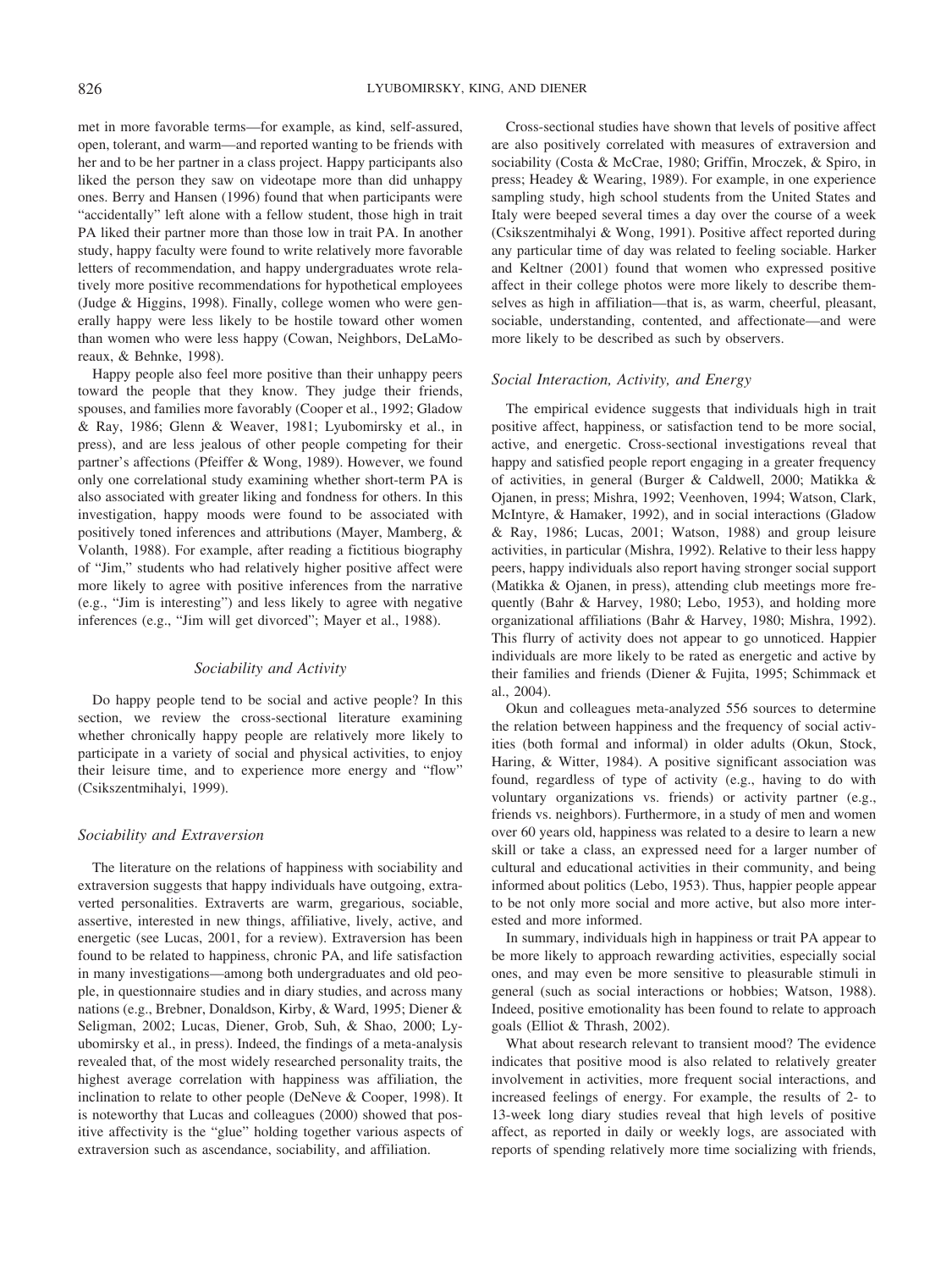family, or romantic partners (Lucas, 2001; Watson et al., 1992) and a greater frequency of being engaged in a variety of activities (e.g., going to a party, a museum, or out for a meal; going shopping or on a week-end trip; Cameron, 1975; Watson et al., 1992). In an experience sampling study, positive affect reported during any particular time of day was related to feeling alert and active, to being with friends, and to engaging in a variety of leisure activities (e.g., sports and games, socializing, and arts and hobbies; Csikszentmihalyi & Wong, 1991; see also Lucas, 2001).

### *Enjoyment of Activities and Social Interactions*

The data suggest that happy people participate in more activities than their less happy peers. However, do they derive more satisfaction from them? Extensive correlational evidence indicates that, indeed, happy individuals are more likely to enjoy their leisure activities and social interactions, to experience more "flow" states, and to be more satisfied with their activities in general. Lu and Argyle (1991) found that happy community-dwelling men and women were more likely to report enjoying leisure activities and group activities. Happiness has been found to be significantly related to satisfaction with one's leisure and recreational activities among both students and retirees (Kahana et al., 1995; Lyubomirsky et al., in press; Veenhoven, 1994). Laboratory and diary studies corroborate these findings—that is, happy individuals appear to have more pleasurable and more successful social interactions with others. When female students were left alone in a room with a peer, those high in trait PA were more satisfied with the conversation that resulted; liked their partner more; and reported that their conversation was more enjoyable, pleasant, smooth, relaxed, and less awkward and forced than those low in trait PA (Berry & Hansen, 1996). Kashdan and Roberts (2004) described very similar findings. Furthermore, in a daily diary study, students high in trait PA reported engaging in more enjoyable social interactions than their low positive affect peers (Berry & Hansen, 1996). Finally, in a study of working adults, global happiness was found to be associated with intrinsically rewarding experiences that is, activities that the individual wants to be doing for their own sake (Graef, Csikszentmihalyi, & Gianinno, 1983). The authors speculated that chronically happy people may be able to perceive any activity— even routine, commonplace situations—as intrinsically motivating, and therefore discover rewards even in ordinary, mundane events.

Correlational studies of transient positive moods have also found such moods to be associated with satisfying social interactions. For example, when engaged in an intimacy-building task, those experiencing positive affect are relatively more likely to feel closer and more attracted to their partner (Kashdan & Roberts, 2004). Furthermore, positive moods have been linked with the intrinsically rewarding state called flow. The concept of flow was introduced by Csikszentmihalyi (1975, 1997), who described it as an experience so engrossing and enjoyable, it is worth doing for its own sake. When in flow, people report feeling enraptured, as though in a different reality, lacking self-consciousness, and lacking a sense of the passage of time. Indeed, transient positive affect is often accompanied by flow (Hektner, 1997). For example, the results of experience sampling studies suggest that hour-by-hour experiences of positive affect are related to reports of being in flow (Csikszentmihalyi & Wong, 1991; Hektner, 1997).

### *Likability and Cooperation*

### *Likability*

Is there truth in the sentiment that happy people are disliked because they are shallow and annoyingly cheerful? The existing cross-sectional studies actually show the reverse pattern of results. That is, most respondents like happy people much more than they like their less-than-happy peers. Happy and satisfied individuals are judged as more physically attractive (Diener, Wolsic, & Fujita, 1995; Mathes & Kahn, 1975); more intelligent and competent (Diener & Fujita, 1995); more friendly, warm, and assertive (Schimmack et al., 2004); less selfish (Rimland, 1982); more moral; and even more likely to go to heaven (King & Napa, 1998). Diener and Fujita (1995) found that friends and family members of happy students, relative to those of less happy ones, rated them as more socially skilled (e.g., more articulate and well mannered), better public speakers, self-confident, and assertive, and as having more close friends, a strong romantic relationship, and more family support. These findings were replicated in a recent study, which found that friends of students relatively high on chronic happiness evaluated them more favorably relative to their peers on a variety of attributes and skills, such as academic ability, self-respect, selfishness, and pretentiousness (Taylor, Lerner, Sherman, Sage, & McDowell, 2003). Furthermore, happiness in children, as rated by their teachers, was found to relate to the children's popularity (S.-M. Chen, 1980).

In other studies exploring the happiness–likability relation, secondary school and college students read stories about hypothetical people. Second through eighth graders judged the happiest targets as the ones most likely to help (Perry, Perry, & Weiss, 1986), and undergraduates, no matter what mood they themselves were experiencing, judged the happiest targets as being more likable (Bell, 1978). Finally, in laboratory studies, when female students were left alone with a peer, the partners of the high PA women found the social interaction to be more enjoyable and of higher quality, and so did neutral observers of the interaction (Berry & Hansen, 1996); objective observers rated participants high in dispositional positive affect as evidencing stronger leadership while performing a management task (Staw & Barsade, 1993).

Happy moods also tend to lead people to appear more appealing and inviting to possible interaction partners (Veenhoven, 1988). Support for this assertion comes from an intriguing study by Harker and Keltner (2001), who rated the positive affect expressed in yearbook photographs of graduating seniors from a women's college. The personalities of the women in the photos were later judged both by observers (who interacted with them in person when the women were in their 20s) and by coders (who only viewed the photos). The observers judged women who had shown the highest levels of sincere PA (i.e., Duchenne smiles) as relatively higher on the personality dimension of affiliation (e.g., generous, considerate, protective of close ones, and capacity for close relationships) and lower on the dimension of negative emotionality (e.g., not irritable, fearful, or hostile toward others). The judges, who only had the opportunity to see the photos, inferred that women with high positive affect were also relatively higher in affiliation and lower in negative emotionality, as well as being higher in positive emotionality (e.g., cheerful, sociable, and appreciative of and responsive to humor) and competence (e.g., productive, dependable, and high intellectual capacity). In summary,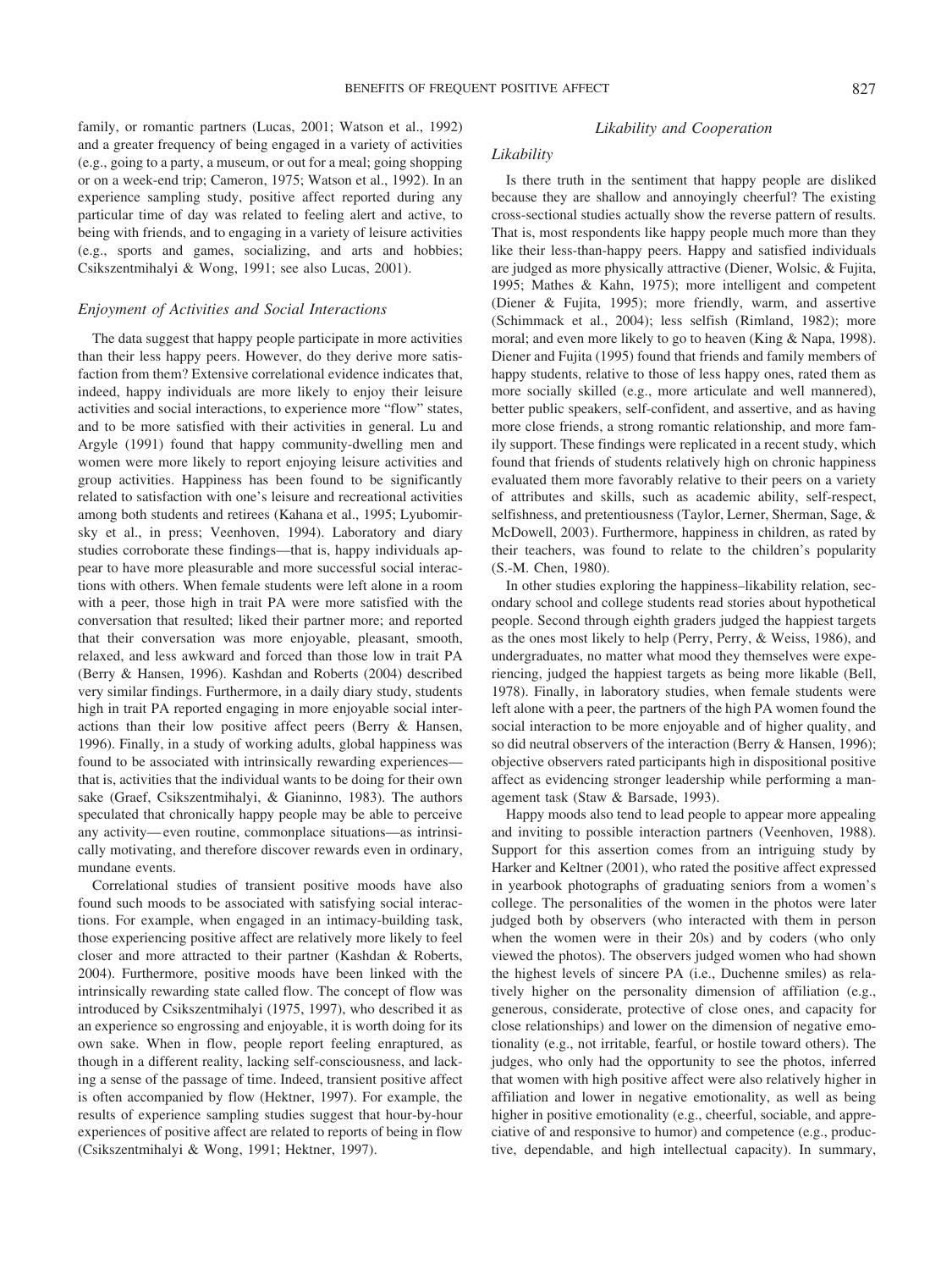women who expressed genuine happiness were liked more than women who looked less happy. Indeed, the judges of the photos reported that they expected future hypothetical interactions with the high positive affect women to be relatively more rewarding.

A study by Kashdan and Roberts (2004) corroborated these findings. Participants were asked to answer a series of questions with two peers (actually confederates), such that ever-greater levels of self-disclosure and intimacy were required. The higher the participants' levels of PA, the more likely that the confederates felt themselves interpersonally closer and more attracted to them.

It is worth noting that, although the correlational studies described in this section cannot definitively establish causality, the causal direction is unlikely to flow solely from likability to happiness. That is, studies in which informants rate hypothetical targets or fresh acquaintances are unlikely to suggest that the informants' high ratings are the cause of the target's happiness.

### *Negotiation and Conflict Resolution*

Are happy people or those experiencing pleasant moods superior at resolving conflict? The majority of research in this area involves laboratory experiments, which will be described later. To our knowledge, the only study to examine conflict resolution in chronically happy people was an investigation of the CEOs of 62 U.S. companies and their top managers. The results of this study revealed that work groups whose members were high in average trait PA were less likely to experience conflict and more likely to cooperate (Barsade, Ward, Turner, & Sonnenfeld, 2000). Furthermore, a correlational study of PA—also conducted in a work setting—found that the experience of particular positive emotions at the office is related to reduced conflict with colleagues (Van Katwyk et al., 2000).

### *Prosocial Behavior*

"The good life, as I conceive it, is a happy life. I do not mean that if you are good you will be happy; I mean that if you are happy you will be good."

### —Bertrand Russell

In reviewing the cross-sectional research on prosocial behavior, we address the question whether happy people, as well as those experiencing pleasant moods, are inclined to be more altruistic, generous, and charitable people.

Individuals who score high on happiness or trait PA report in correlational questionnaire studies a relatively greater interest in helping people (Feingold, 1983), a tendency to act in a prosocial or cooperative manner (e.g., as enjoying sharing or helping others; Rigby & Slee, 1993), and intentions to perform specific altruistic, courteous, or conscientious behaviors at work (e.g., helping a colleague with work problems despite one's own heavy workload; Williams & Shiaw, 1999). Happy people also report having performed more altruistic acts in the recent past (e.g., shopping for a sick friend or stopping to help a stranger; Krueger et al., 2001). Furthermore, in two studies that tracked subjects' behaviors from once to seven times a day, students high in trait PA reported spending a relatively greater percentage of their time helping others (Lucas, 2001).

Have similar effects been found in cross-sectional investigations of transient mood—that is, is the day-to-day experience of positive affect also related to generosity? The few studies in this area support an affirmative conclusion. For example, according to the results of experience sampling and diary studies, the percentage of time spent in a good mood was associated with self-reported altruism among school-age youths (Csikszentmihalyi, Patton, & Lucas, 1997) and with amount of time spent helping others among college undergraduates (Lucas, 2001). An investigation of high school students found that those who reported having the most intense positive experiences were relatively more likely to be involved in community service activities (e.g., volunteering) and reported more desires to contribute to society and to be of assistance to others (Magen & Aharoni, 1991, also cited previously). Finally, in a study of preschoolers, those who displayed happy moods most frequently were also most likely to show empathy toward others—for example, by providing positive reinforcement or comfort (Strayer, 1980).

Research with working adults has shown similar effects. For example, positive affect experienced at work has been related to intentions to perform behaviors that are beyond the call of duty (Williams & Shiaw, 1999), even after controlling for such variables as demographics and trait positive affect. Positive moods experienced at work have also been related to actual prosocial organizational behavior. Even after controlling for dispositional affect, positive affect in salespeople predicted more helping of customers and more customer service, as well as more extrarole prosocial behavior on the job (George, 1991).

In summary, cross-sectional investigations suggest that happy people are inclined to be kind and charitable people. Furthermore, these findings dovetail with the work on links between happiness and interpersonal relationships. If happy people are more altruistic, they will be liked more, will profit more from future social interactions (i.e., through the norm of reciprocity), and will have stronger and more supportive social networks.

### *Physical Well-Being and Coping*

The literature on physical well-being, healthy behavior, and coping has not generally focused on positive affect or positive experience (for some notable exceptions, see Antonovsky, 1988, 1993; Seligman, 1991; Snyder, 2000). Instead, the overwhelming majority of research in this area has examined the effects of hostility, stress, depression, and anxiety (Kubzansky & Kawachi, 2000). Thus, few studies on health have measured well-being, although some have included assessments of such related constructs as optimism, hope, and sense of humor. Next, we review the small number of relevant correlational studies available in this area.

### *Health Perceptions*

Happy people consistently report themselves as healthier. Relative to their less happy peers, happy respondents rate themselves higher in global health (e.g., Achat et al., 2000; Kehn, 1995; Lyubomirsky et al., in press; Mroczek & Spiro, 2005; Røysamb et al., 2003; Stones & Kozma, 1986, as cited previously) and report higher levels of social and physical functioning (Pinquart  $\&$  Sörensen, 2000) and lower levels of pain (Achat et al., 2000; Røysamb et al., 2003, as cited earlier). Additionally, well-being is related to higher rates of patient compliance, a predictor of good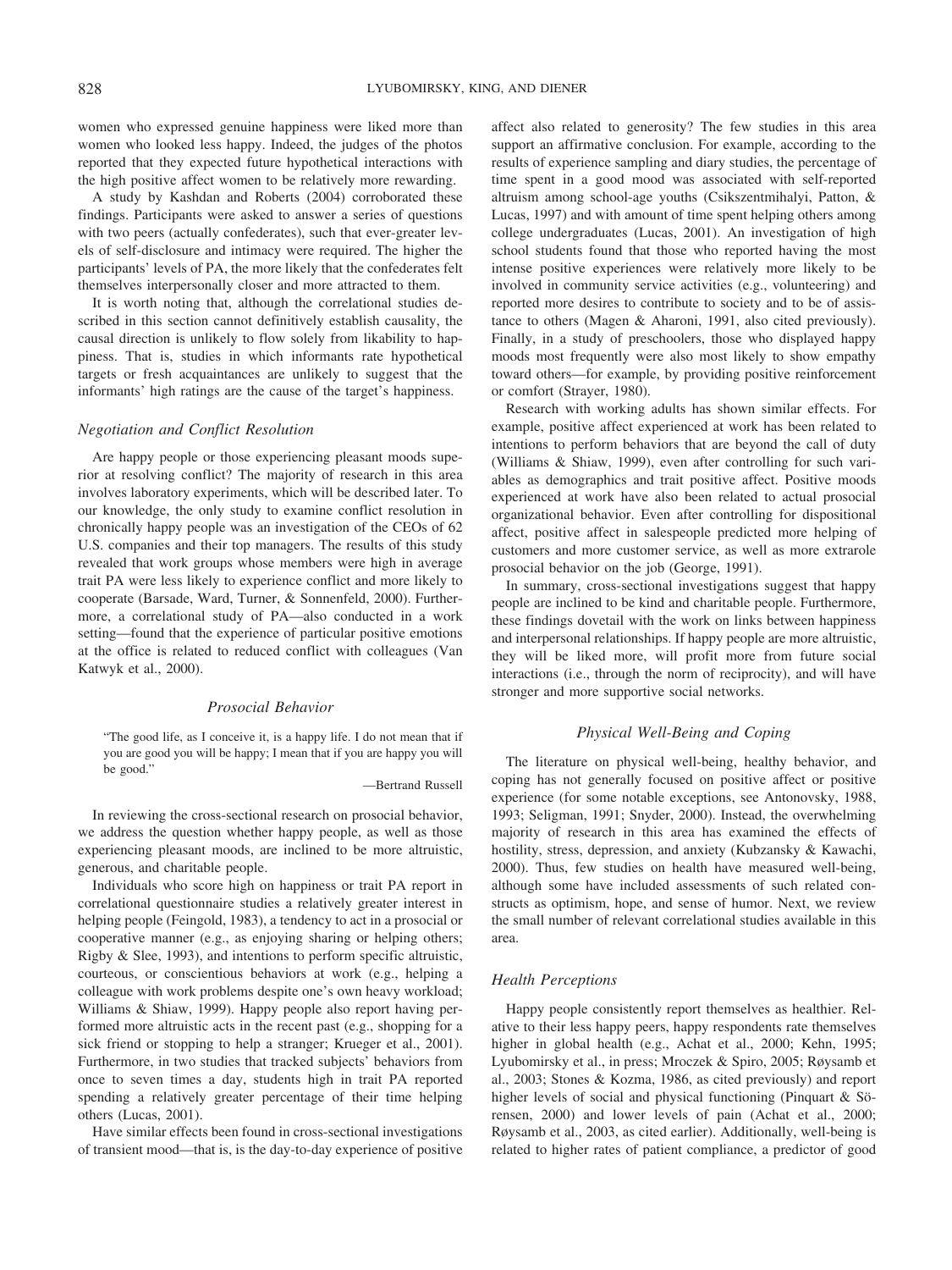health (DiMatteo, Lepper, & Croghan, 2000). However, because positive self-report biases could account for these findings, they must be considered together with other data on the health and coping abilities of happy people (see next). Furthermore, it is notable that Watson (2000) reported small but positive correlations between measures of positive emotionality (extraversion and positive temperament) and injury visits to a university health center  $(rs = .12$  and  $.15)$ —suggesting, perhaps, one of the downsides of the active lifestyle of happy folk. In addition, extraversion and positive temperament were related to more health visits for illness (*r*s range from .15 to .17) in two samples. These modest correlations may suggest that extraverts show a "readiness to use services" (Rosenstock & Kirscht, 1979).

Not surprisingly, high positive affect and low negative affect have also been associated with subjective reports of better health (Benyamini, Idler, Leventhal, & Leventhal, 2000; Pettit, Kline, Gencoz, Gencoz, & Joiner, 2001; Sullivan, LaCroix, Russo, & Walker, 2001) and fewer physical symptoms (Watson, 1988; Weinglert & Rosen, 1995; though Watson & Pennebaker, 1989, found no relation between PA and symptom reports [*r*s between –.19 and .04]). In one investigation, individuals who worked hard to maintain their happy moods reported fewer illnesses (Goldman, Kraemer, & Salovey, 1996).

### *Healthy Behavior*

As delineated previously, research evidence reveals that chronically happy people are relatively more energetic and more involved in a variety of social, recreational, occupational, and physical activities (e.g., Mishra, 1992; Riddick, 1985; Veenhoven, 1994; Watson, 1988; Watson et al., 1992). Happy individuals are also less likely to engage in a variety of harmful and unhealthy behaviors, including smoking, unhealthy eating, and abuse of drugs and alcohol (e.g., Graham et al., in press; Piko, Gibbons, Luszcynska, & Teközel, 2002). Within the Big Three approach to personality (L. A. Clark & Watson, 1999), psychoticism and neuroticism tend to be viewed as most relevant to addictions (e.g., Eysenck, 1997), although it is notable that drug addicts tend to have relatively lower scores on extraversion (see Eysenck, 1997, for a review). L. A. Clark and Watson (1999) likewise reported that disinhibition (rather than negative or positive temperament) tends to be related to drug use, smoking, drinking alcohol, and positive attitudes about promiscuous sex. Thus, research has tended to support the notion that, to the extent that positive emotionality is relevant to the question of addictions and risky behavior, it is related to lowered levels of these unhealthy states.

Although the data are quite limited, short-term positive emotions also appear to be associated with illness preventative and health promotive behaviors and behavioral tendencies. For example, recent positive happy moods were associated with less cigarette use and alcohol intake (Pettit et al., 2001) and with higher sleep quality and quantity (Bardwell, Berry, Ancoli-Israel, & Dimsdale, 1999). Furthermore, in addition to its links with higher levels of activity and energy, positive affect is positively correlated with higher levels of physical exercise (Lox, Burns, Treasure, & Wasley, 1999; Watson, 1988). In a study of women at moderate risk for breast cancer, positive affect predicted engagement in physical activity, particularly during leisure time (Audrain, Schwartz, Herrera, Golman, & Bush, 2001). Physical activity, in turn, is associated with many positive health outcomes (Fraser & Shavlik, 2001; Shephard, 1993). Thus, positive affect might benefit health by indirect relations to health promoting activities.

## *Immunity*

The evidence described previously suggests that happiness and positive affect may be associated with enhanced physical wellbeing because of their relation to such variables as physical exercise and social support, which, in turn, are linked to improved health. However, might long-term happiness and short-term positive affect also have direct effects on health? One mechanism through which psychological states impinge on physical health directly is through their effects on the immune system. Immune system disruption has been implicated in the etiology and progression of a wide array of illnesses (cf. Baum & Poluszny, 1999; Kiecolt-Glaser, McGuire, Robles, & Glaser, 2002).

Before highlighting the research on transient mood, we first address whether happy people—that is, those who experience habitual positive moods—might show enhanced immune function. Unfortunately, direct evidence on this question is practically nonexistent. Certainly, research supports the notion that the chronic absence of positive affect is related to immune deficiency. Longterm deficits in positive mood—that is, sadness or depressive symptoms—are associated with decreased lymphocyte production (McGuire, Kiecolt-Glaser, & Glaser, 2002).

Individuals with attributes closely related to happiness have also been found to show heightened immunocompetence. For example, in two separate investigations, humor was associated with enhanced immune function in participants who were predisposed to use humor as a routine coping device (Dillon, Minchoff, & Baker, 1985; Dillon & Totten, 1989). Furthermore, sense of coherence (Antonovsky, 1993) was associated with enhanced natural killer (NK) cell activity among older adults facing the stress of relocation (Lutgendorf, Vitaliano, Tripp-Reimer, Harvey, & Lubaroff, 1999). Finally, in another relevant study, optimism was negatively associated with incidence of upper respiratory infection (Lyons & Chamberlain, 1994).

Research on naturally occurring moods corroborates these findings. It should be noted, however, that results linking positive mood with immunity are rarely straightforward and depend on the levels of negative affect experienced, as well as on the particular immune measure used in a given study (Booth & Pennebaker, 2000). In one investigation, immunity was elevated on days when positive mood predominated and was reduced on days when negative mood predominated (Stone, Cox, Valdimarsdottir, Jandorf, & Neale, 1987). Controlling for negative mood, however, the effect for positive mood fell to marginal significance. In a similar study, Stone and colleagues (1994) found enhanced antibody activity on days with more positive than negative moods. The experience of uplifts during daily hassles has been related to heightened NK cell activity in individuals with cancer histories (Vitaliano et al., 1998; see also Lyons & Chamberlain, 1994). Other research has also shown a relation between positive affect and NK cell activity. For example, naturally occurring positive mood was found to be associated with higher levels of NK cells, but only among women who reported some negative mood (Valdimarsdottir & Bovbjerg, 1997). These results may indicate a possible buffering of the effects of negative mood by positive moods (Booth & Pennebaker,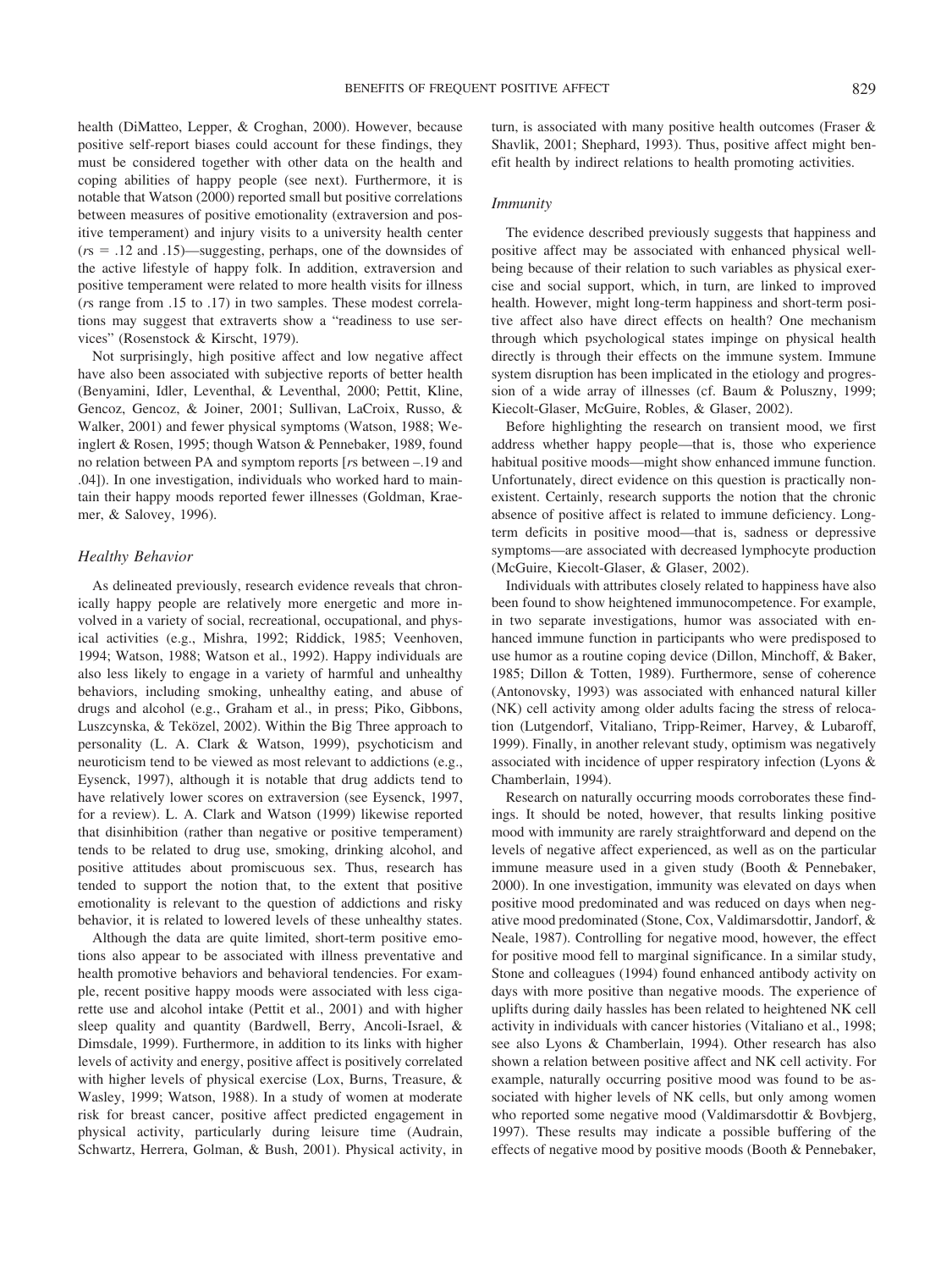2000), or they may distinguish the healthy happy from the repressive happy.

## *Coping*

Do long-term and short-term PA also play a positive role in effective coping with stress and challenge? If yes, this finding may elucidate another pathway through which happiness and positive emotions might have salutary effects on health. We explore this issue in this section.

Cross-sectional research pertaining to the question of whether happy people are better copers is primarily indirect, although a few studies have assessed global happiness. For example, McCrae and Costa (1986) examined personality variables as predictors of effective coping. They concluded that positive affectivity, or trait PA, was associated with more effective and more "mature" coping efforts. A strong correlation has also been found between positive emotionality and coping by active engagement (Miller & Schnoll, 2000).

A number of constructs have been introduced in the coping literature to explain the capacity of some individuals to maintain a positive outlook during negative life circumstances. Optimism (defined as attributional style, Seligman, 1991, or as general positive expectancy, Carver & Scheier, 2001), sense of coherence (Antonovsky, 1988, 1993), hope (Snyder, 2000), and hardiness (Maddi & Kobasa, 1991) all refer to general traits that are correlated with happiness and promote positive feelings during difficult circumstances, and all have been linked with important health outcomes (e.g., Maruta, Colligan, Malinchoc, & Offord, 2000; Peterson, Seligman, Yurko, Martin, & Friedman, 1998; Snyder, 2000). For example, research has demonstrated that optimistic individuals attend to and remember potentially threatening healthrelevant information more than pessimistic ones (Aspinwall, 1998; Aspinwall & Brunhart, 1996) and use humor and positive reframing, instead of denial, when coping with highly stressful events (Carver et al., 1993). A similar construct— hope—was also found to relate to adaptive coping with cancer (Irving, Snyder, & Crowson, 1998). One possibility is that the effects of these constructs on positive mood mediate their relations to physical health outcomes (as has been shown by Segerstrom, 2000, in the case of optimism). Although these concepts differ in a variety of ways, their correlations with positive affect are well established (cf. L. A. Clark & Watson, 1991).

To the extent that happiness predisposes people to look on the bright side, it should relate to superior coping during difficult times. For example, in one study, happy students reported experiencing similar types of both positive and negative life events as did their less happy peers, but the happy students tended to think about both types of events more favorably and positively—for example, by seeing humor and didactic value in adversity and by emphasizing recent improvement in their lives (Lyubomirsky & Tucker, 1998). In summary, research supports the argument that the extent to which a person can maintain sensitivity to pleasurable opportunities, even in difficult times, may be highly adaptive.

Research in a variety of areas demonstrates that positive experience and positive emotion, even in the midst of stress or challenge, may be associated not with maladjustment and denial, but, rather, with particularly good outcomes. Indeed, Aspinwall (1998) has argued cogently for the recognition of positive affect as a resource in coping and self-regulation. Thus, although previous models viewed positive affect as primarily sending a "maintain" message to the goal seeker (e.g., Carver & Scheier, 1981, 1990), Aspinwall pointed out the role of positive affect in harnessing attention even to negatively tinged information.

A number of studies are consistent with this argument. Keltner and Bonanno (1997) showed that the expression of genuine positive emotion (particularly Duchenne laughter) during bereavement relates to heightened adjustment on a variety of levels. Fredrickson and colleagues found that positive emotions undo the effects of negative emotion on cardiovascular function (Fredrickson & Levenson, 1998; Fredrickson, Mancuso, Branigan, & Tugade, 2000). A study of coping with stress following the September 11, 2001, attacks in the United States found that resilient individuals were less likely to experience depression and more likely to report increases in psychological growth after the attacks (Fredrickson, Tugade, Waugh, & Larkin, 2003). Of importance, positive emotions experienced after the attacks completely mediated the relation between resilience and coping variables. Finally, Pennebaker (1993) found that those who used relatively more positive than negative emotion words while writing expressively during difficult or distressing times were most likely to benefit from disclosive writing (cf. Pennebaker & Francis, 1996; Pennebaker, Mayne, & Francis, 1997). Thus, the experience of the positive in the context of traumatic or negative events has implications for psychological and physical well-being. These moments of positive emotion may be viewed as opportunities to replenish one's system, which has been depleted by grief (cf. Folkman & Moskowitz, 2000, for a similar view).

### *Creativity and Problem Solving*

"The happiest people are those who think the most interesting thoughts."

—William Lyon Phelps

### *Flexibility and Originality*

The few existing correlational studies in this area suggest that chronically happy people score higher on measures of creativity. For example, relatively higher scores on tests of creativity have been documented in happy, relaxed, and bold children (Cacha, 1976) and in individuals with hypomanic personality traits (Schuldberg, 1990). Certain personality characteristics such as flexibility and openness are related to creativity, and these traits are most common among those who have periods of hypomania without depression, but are not as common in those who have hypomania with intermittent depression (Shapiro & Weisberg, 1999). Notably, the most creative group in the Shapiro and Weisberg study was composed of individuals with elevated moods and without symptoms of depression. Furthermore, eminently creative people have been shown to be characterized by dominance and self-confidence (Feist, 1998)—two facets of extraversion to be consistently related to long-term well-being (e.g., Lucas et al., 2000). However, Openness (the fifth major factor in the Big Five Factor Model) is usually not related to chronic happiness (McCrae & Costa, 1991;  $rs = .01$ and  $-.05$ ), suggesting that the connection between happiness and flexibility is at the momentary level, not necessarily at the longterm level of personality.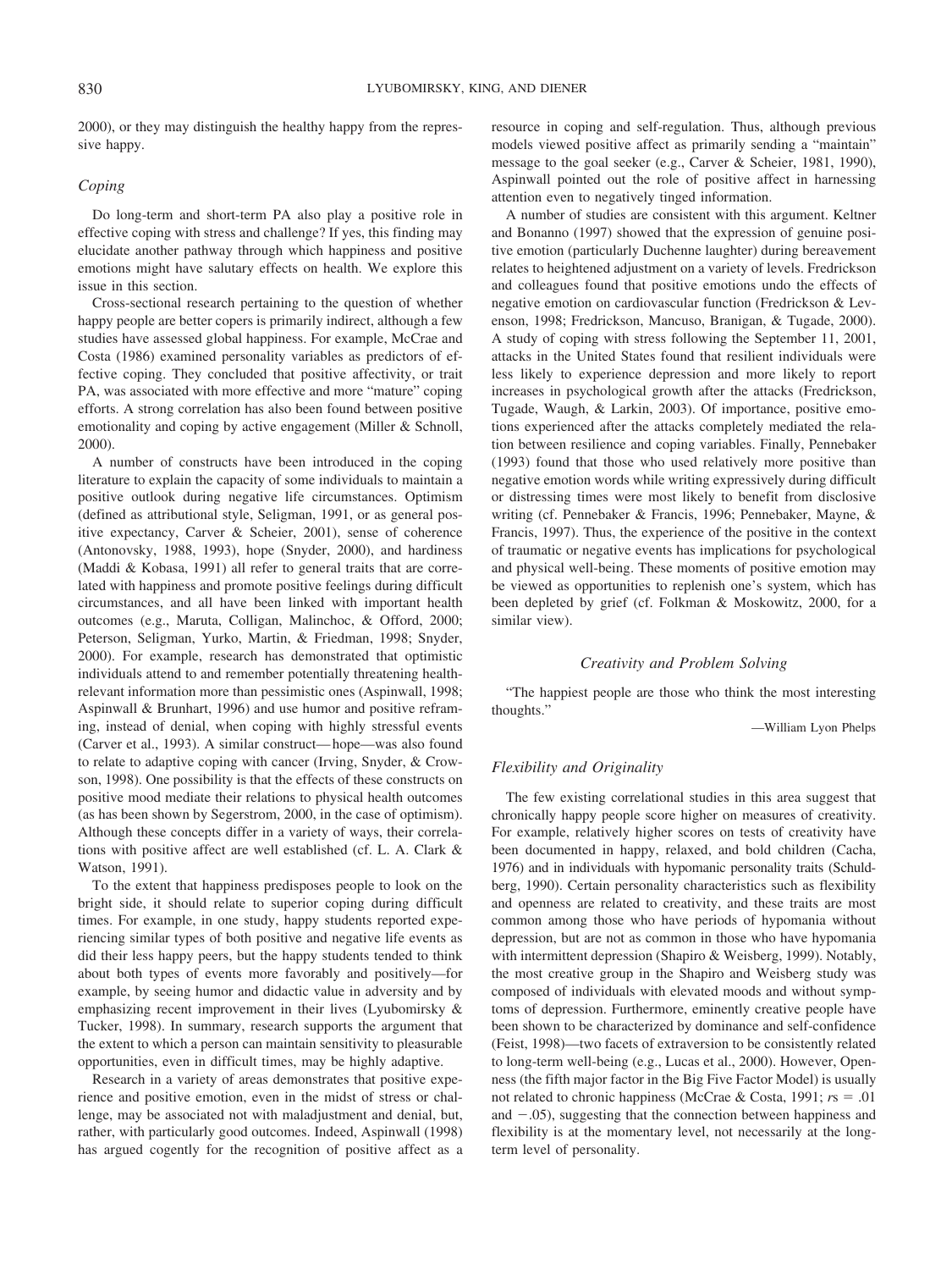Obviously, research on whether happy individuals are relatively more flexible is scarce, and much more research is needed to draw firm conclusions in this area. Fortunately, studies of naturally occurring moods—although also rare— corroborate these findings. For example, Richards (1994) described "everyday creativity" in which people find new ways to approach activities and problems in their daily lives. She found that everyday creativity occurred when people were in a normal or elevated mood, and rarely when they were depressed. Positive moods—particularly those involving high-arousal emotions such as excitement or joy—are also related to curiosity and desire for exploration (Kashdan, Rose, & Fincham, 2004). In a field study, positive affect expressed by employees on the job was correlated .30 with supervisors' evaluations of the employees' creativity (Staw et al., 1994). Finally, mildly manic states have been found to be associated with creative episodes in such fields as poetry (Richards, 1994; Richards & Kinney, 1990;

### *Performance on Complex Mental Tasks*

cf. Jamison, 1990).

Surprisingly, few cross-sectional studies have examined the performance of chronically happy people on complex mental tasks. One exception is an investigation by Staw and Barsade (1993), who had participants perform a manager assessment task that was based on a complex 3-hr "in-basket task"—that is, a procedure assessing a person's ability to effectively complete a series of diverse assignments. As rated by objective observers, those high in dispositional positive affect performed better on the manager assessment task—for example, they received relatively higher scores on mastery of information. In another set of studies, after being led to believe that they "failed" on an earlier task, chronically happy individuals showed superior performance, relative to less happy individuals, on the reading comprehension portion of the Graduate Record Examination (Lyubomirsky, Kasri, Zehm, & Dickerhoof, 2005).

Research on choice and decision making, albeit indirect, further suggests that happy people make better and more efficient decision makers. For example, people high in well-being appear to be less susceptible to negative influences from advertising (Geier, Schwartz, & Brownell, 2003). Happy individuals are also more likely than their unhappy peers to optimize or satisfice in their decision making, rather than maximizing to achieve the best outcome regardless of the cost in time and effort (B. Schwartz et al., 2002). That is, unhappy people carefully search for the very best answer, regardless of the importance of the context or the novelty of the problem. This effortful strategy is likely to be inefficient in situations that have been frequently encountered in the past and for which a reasonable solution has been found, as well as in much of life in which time is limited and tasks are complex.

Is positive affect also associated with enhanced performance on complex mental tasks? The overwhelming majority of the literature in this area consists of experimental studies; hence, these investigations are discussed in a later section.

## Conclusion

In this section, we reviewed cross-sectional evidence suggesting that both long-term well-being and momentary positive affect are associated with a number of desirable characteristics, including positive construals of self and other (mean  $r = .39$ ), sociability and activity (mean  $r = .33$ ), prosocial behavior (mean  $r = .32$ ), popularity (mean  $r = .31$ ), healthy behavior (mean  $r = .33$ ), high immune functioning (mean  $r = .33$ ), and good coping with distress (mean  $r = .34$ ). The evidence, although less conclusive, also suggests that chronically happy people and those in pleasant moods might be more creative as well as more efficient problem solvers (mean  $r = .26$ ) and might show superior conflict resolution skills (mean  $r = .23$ ). Most, if not all, of these attributes appear to promote active goal involvement, which is adaptive in many circumstances and likely facilitates success in a broad range of life domains. However, additional research is needed in many of the areas we reviewed, because only a handful of studies are available that are relevant to certain domains.

## LONGITUDINAL EVIDENCE

### Question 3: Does Happiness Precede Success?

Our review of the cross-sectional literature revealed how extensive and robust are the correlations found between chronic happiness, as well as short-term positive affect, and numerous indicators of culturally valued success, including successful outcomes in work, relationships, and health, as well as characteristics and behaviors paralleling these outcomes. However robust and wideranging the correlations we observed, they offer only preliminary evidence that a causal relationship might exist between happiness and success. In the next two sections, we consider the much smaller number of longitudinal studies, which increase our confidence—though not definitively—in the notion that long-term happiness and short-term positive moods might actually cause the outcomes with which they correlate. The relevant study characteristics are presented in the first half of Table 2, and the effect sizes are displayed in Table 2 and in the middle panel of Table 4.

### *Work Life*

## *Employment and Quality of Work*

Longitudinal studies corroborate the correlational literature linking happiness and desirable work outcomes. For example, people with high subjective well-being who are interviewing for a job are relatively more likely to receive a callback second interview 3 months later (Burger & Caldwell, 2000). A study by Roberts, Caspi, and Moffitt (2003) is instructive regarding the causal direction between happiness and work outcomes because measures of positive affect were collected at age 18 and the work outcomes were assessed at age 26. Positive affectivity at the end of adolescence predicted outcomes such as financial independence, occupational attainment, and work autonomy in young adulthood. However, positive job characteristics also led to increases in positive affect, suggesting a bidirectional influence. Paralleling these findings, in a prospective longitudinal study, employees high in dispositional positive affect had jobs 1.5 years later that allowed them more autonomy, meaning, and variety (Staw et al., 1994). Furthermore, Verkley and Stolk (1989) found that people who were happy were less likely to lose their jobs in the ensuing period. Additionally, unemployed individuals with high subjective wellbeing were more likely to be reemployed at follow-up than unhappy people. Although the effects of subjective well-being were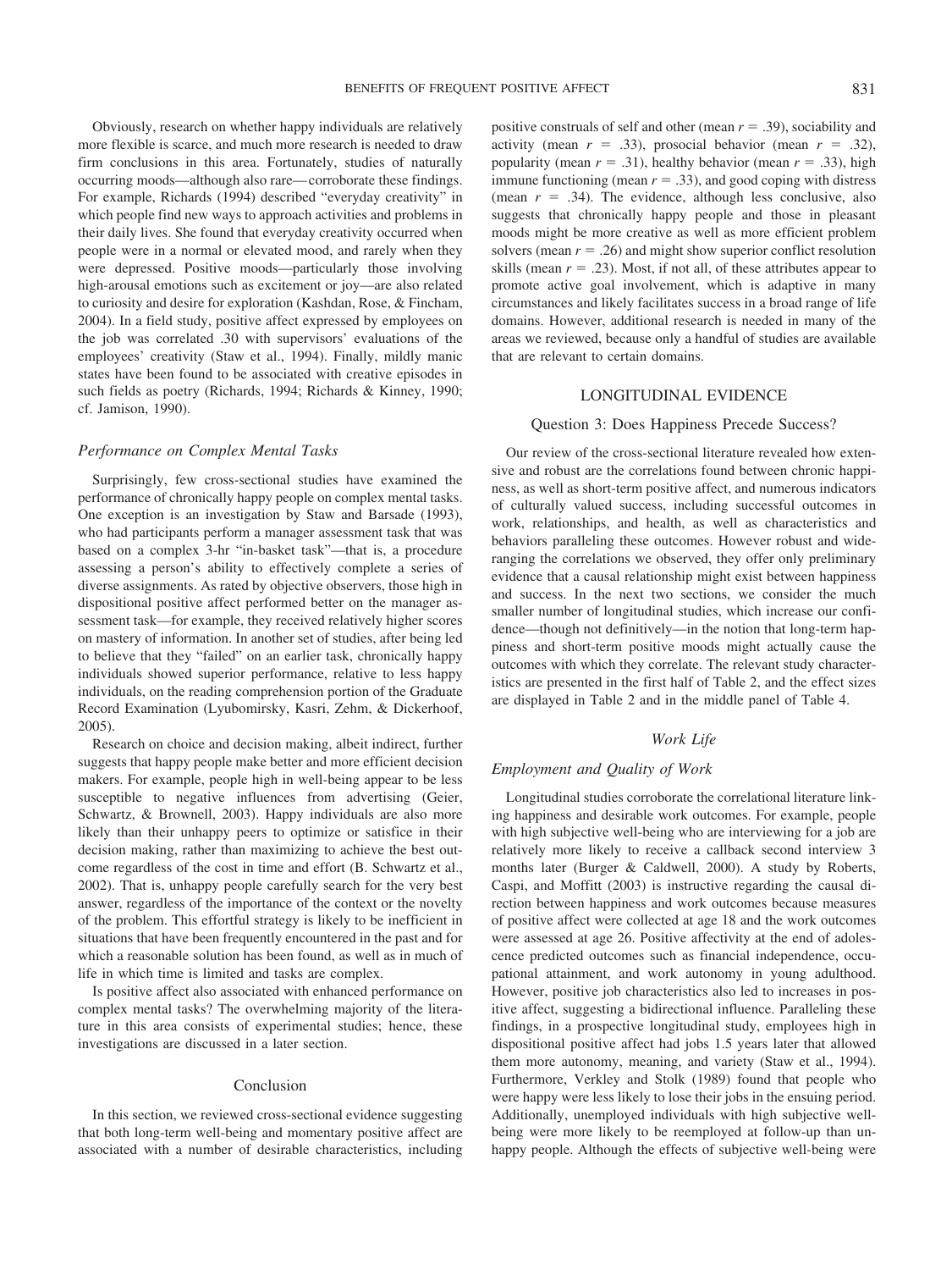small in both directions in this study, they persisted when factors such as length of unemployment and health were statistically controlled.

Once employed, those who show high positive affect on the job receive relatively more favorable evaluations from supervisors for example, for quality of work, productivity, and dependability—a year and a half later (Staw et al., 1994). Happy people have also been shown to receive higher supervisory ratings over time in other studies (Cropanzano & Wright, 1999; Wright & Staw, 1999). For example, happier employees were rated by their administrative officers as superior up to 3.5 years later in the four dimensions of support, work facilitation, goal emphasis, and team building (Wright & Staw, 1999, Study 1). Positive affect on the job has also been found to predict reduced absenteeism 5 months later (Pelled & Xin, 1999). Finally, a construct related to positive affect, dispositional optimism, predicted the success of life insurance agents (Seligman & Schulman, 1986).

### *Income*

Longitudinal and prospective studies of the link between happiness and income are more persuasive regarding causal direction than cross-sectional investigations. For example, in an Australian panel study, young adults who described themselves as happy during a particular period of time were more likely to increase in income during the following period (Marks & Fleming, 1999). Similar results were obtained in a Russian panel study, in which individuals' happiness levels in 1995 were positively correlated with higher income and lower unemployment in 2000, even after controlling for other demographic variables (Graham et al., in press).

Diener and his colleagues related measures of cheerfulness as students entered college to the respondents' income when they were in their 30s (Diener, Nickerson, Lucas, & Sandvik, 2002). Students with greater cheerfulness in the first year of college earned more money 16 years later, and this effect persisted even after controlling for their parents' income. The effect of cheerfulness was strongest for the respondents whose parents were well off. When the parents' income was high (i.e., above \$50,000 U.S.), the most cheerful college students later made \$25,000 more per year than did the least cheerful college students. Furthermore, the cheerful college students were less likely to experience long-term unemployment after college. Corroborating these results, in a study of working adults, employees who were high in dispositional positive affect received greater pay increases over time than those low in positive affect (Staw et al., 1994). These data suggest that high subjective well-being leads to later financial prosperity.

## *Social Relationships*

### *Friendship, Social Support, and Marriage*

While a number of longitudinal studies have examined marriage, we are aware of only one longitudinal investigation relevant to social support. In the workplace, employees who showed high dispositional positive affect received more emotional and tangible assistance more than a year later (Staw et al., 1994). This study suggests that happy people may draw others to help and befriend them.

As described earlier, numerous cross-sectional investigations have documented a link between happiness and the state of being married. However, the most powerful evidence for the argument that happiness leads to marriage, as opposed to the reverse, comes from several longitudinal investigations (Lucas, Clark, Georgellis, & Diener, 2003; Marks & Fleming, 1999; Spanier & Furstenberg, 1982; see also Neyer & Asendorpf, 2001). Marks and Fleming (1999) conducted a longitudinal study with four cohorts of nationally representative young Australians, who participated every 1 to 2 years over the course of a total of up to 15 years. Unmarried respondents who were one standard deviation above the mean on happiness were 1.5 times more likely to be married at a later time period than those with mean levels of happiness. Unmarried respondents two standard deviations above the mean on happiness were twice as likely to be married later. A 16-year panel study carried out in Germany corroborated these results (Lucas et al., 2003). German men and women who were highly satisfied with their lives were more likely to get married 4 or more years later than those who were initially less satisfied. Finally, U.S. women who expressed sincere positive affect in their college yearbook photos at age 21 were relatively more likely to be married by age 27 and less likely to remain single through middle adulthood (Harker & Keltner, 2001).

Longitudinal investigations also bolster the cross-sectional findings regarding relationship satisfaction, suggesting that individual happiness may bolster marital well-being (Headey et al., 1991; Headey & Veenhoven, 1989; Ruvolo, 1998; Spanier & Furstenberg, 1982). For example, in a 6-year, four-panel study of Australians, participants' individual happiness at earlier time periods increased the likelihood that they would have a happy marriage at later time periods (Headey & Veenhoven, 1989). Furthermore, in a 2.5-year prospective study, Spanier and Furstenberg (1982) found that happier people were more likely to remarry after a divorce. An even longer term result was reported in the previously mentioned study of women's college yearbook photos (Harker & Keltner, 2001). The amount of positive affect expressed in these photos at age 21 predicted marital satisfaction 31 years later.<sup>2</sup> Finally, an intriguing finding is that people's global happiness at one point in time can potentially influence the marital well-being of their spouses a year later (Ruvolo, 1998).

Self-esteem has also been related to relationship quality in longitudinal research. For example, German adults, ages 18 to 30 years, reported on several characteristics of their social relationships at two time periods (Neyer & Asendorpf, 2001). Respondents' levels of self-esteem at Time 1 predicted, over the course of four years, increases in the closeness and importance of their social relationships (especially those with friends and colleagues) and decreases in the feelings of security and amount of conflict participants had in their relationships.

<sup>2</sup> These conclusions must be tempered in light of a meta-analysis by Karney and Bradbury (1995). In their review of 115 longitudinal studies of marital stability and satisfaction, extraversion was found to have a weak negative relationship to marital stability (average  $r = -.04$  for wives,  $-.08$ for husbands, and  $-.08$  for couples). However, these results were based on 1 or 2 studies and the measures of extraversion used were not specified.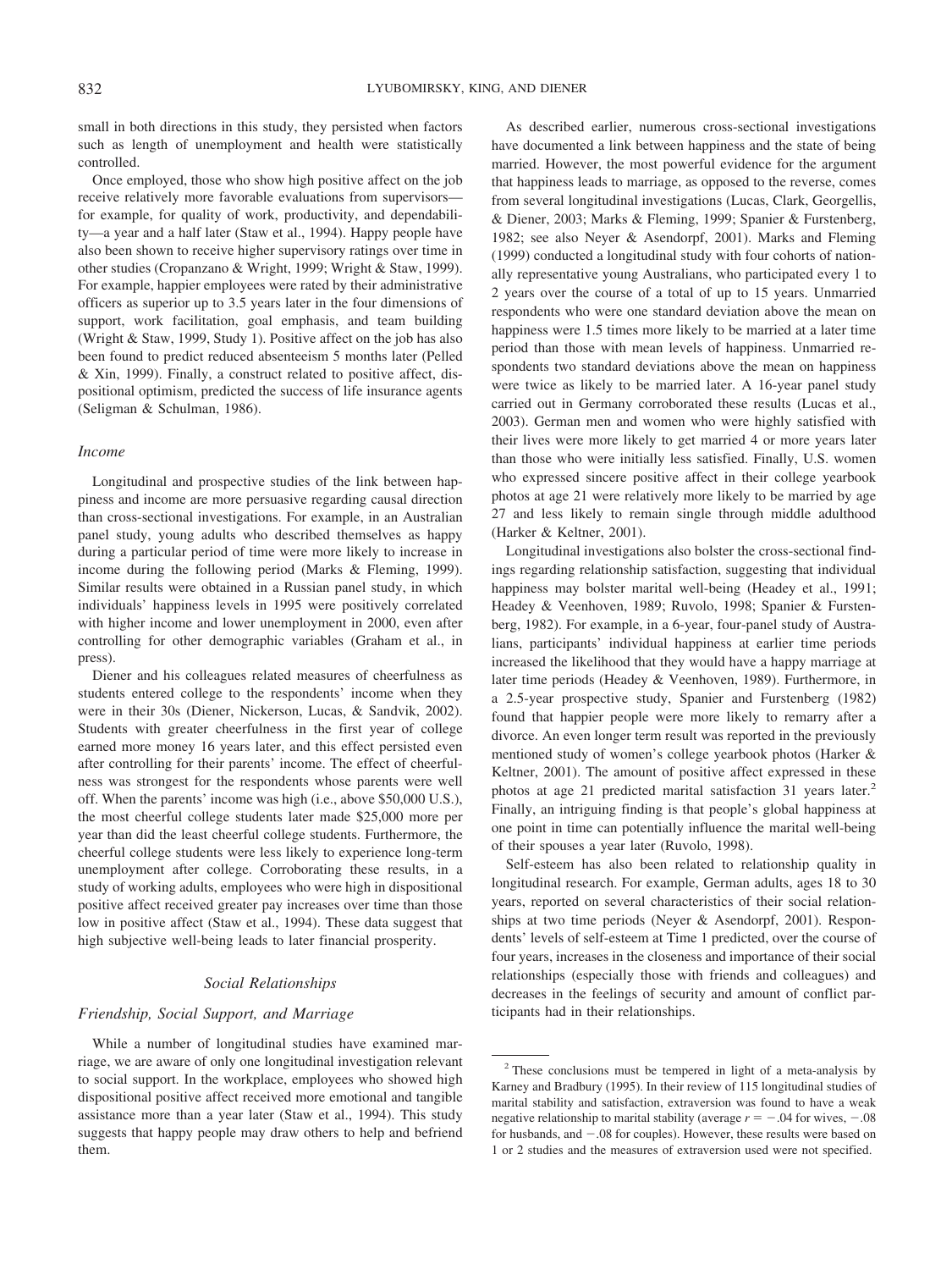### *Why Might Happier People Reap Larger Social Rewards?*

Both the cross-sectional evidence and the longitudinal evidence we have reviewed thus far strongly suggest that happy people are better able to develop social relationships and build a rich network of support. To quote Wilson's (1967) oft-cited review of the literature on well-being, "Perhaps the most impressive single finding lies in the relation between happiness and successful involvement with people" (p. 304). Furthermore, the social rewards of happiness cannot be overstated, as strong social bonds and social support have been shown to further elevate positive emotions and enhance social acceptance, health, and emotional adjustment (Argyle & Martin, 1991; Cohen, 1988; House, Landis, & Umberson, 1988; Myers, 1992) and, as some writers have suggested, even to aid human survival (Berscheid, 2003; Myers, 1999).

We submit that the primary mechanism underlying the relation between long-term happiness and the quality and quantity of social relationships is the experience of frequent positive emotions. A growing body of research suggests that happy feelings have a marked positive influence on interpersonal behavior (Isen, 1999). People are more likely to want to become friends with and to provide emotional and tangible assistance to individuals with a positive outlook (Salovey, Rothman, Detweiler, & Steward, 2000). For example, an observational study of children found that displays of happy affect were most frequently responded to by other kids with empathic behaviors—for example, positive reinforcement and physical or verbal comfort (Strayer, 1980). Befriending and supporting a happy person may evoke positive feelings in the friend or helper, increasing the likelihood that they will seek to maintain the relationship (Staw et al., 1994). In Gottman's work on happy marriages, he has found that the longevity of marriages is best predicted by the ratio of positive versus negative interactions (Gottman & Levenson, 1999).

Furthermore, genuine Duchenne smiles and laughter, which characterize chronically happy people, signal to other people that one is friendly and open to social interaction, inviting them to become engaged (Frijda & Mesquita, 1994; Keltner & Kring, 1998; Ruch, 1993). This argument is supported by theory and research on the role of positive emotions in infant– caregiver interactions. Smiles in infants appear to build infant– caregiver attachment, ensuring that the caregiver will continue to care for the child and secure his or her well-being (Fredrickson, 1998, 2001; Tomkins, 1962). Mothers who express positive emotions have infants who begin to express positive emotions as well (e.g., Haviland & Lelwica, 1987). Indeed, such observations led Eric Fromm (1962) to go so far as to argue that "a mother must not only be a 'good mother,' but also a happy person" (p. 49).

*Mental health.* Although few longitudinal studies address issues of mental health, the existing evidence parallels the crosssectional data. For example, a longitudinal investigation showed that people who were high in subjective well-being were less likely to suffer depressive symptoms if they became unemployed in the ensuing period (Verkley & Stolk, 1989). Furthermore, in a longitudinal study of the Finnish Twin cohort, life satisfaction was associated with lower risk of work disability that was due to psychiatric causes (as well as nonpsychiatric ones) from 1 to 12 years later (Koivumaa-Honkanen et al., 2004). Within the same sample, subjective well-being was also shown to be negatively associated with suicide. That is, life satisfaction was found to relate to a lower risk of suicide 20 years later, even after controlling for other risk factors such as substance use, smoking, physical activity, age, and sex (Koivumaa-Honkanen et al., 2001). An additional relevant study concerns substance use, another indicator of poor mental health. In a longitudinal study of more than 1,700 adolescents, positive affect buffered the relation between negative affect and substance use (Wills, Sandy, Shinar, & Yaeger, 1999). Finally, a construct related to well-being— optimistic attribution style—was found to predict mental health problems, poor adjustment, and high levels of drinking 10 years later (Peterson et al., 1998).

*Physical health.* Longitudinal studies are also useful in giving researchers a process picture of the relation between happiness and physical health. For example, in a study of close to 5,000 individuals, happiness was related to relatively better health (as measured by self-reported health problems, days missed that were due to illness, and hospitalization) 5 years later (Graham et al., in press; see also Koivumaa-Honkanen et al., 2004). The experience of positive mood predicted a lower incidence of stroke 6 years later, especially in men (Ostir, Markides, Peek, & Goodwin, 2001), as well as sports-related injuries during the course of hockey season (A. M. Smith, Stuart, Wiese-Bjornstal, & Gunnon, 1997). A related construct— optimism—was also associated with lowered incidence of cardiovascular disease (e.g., heart attacks and angina) 10 years later (Kubzansky, Sparrow, Vokonas, & Kawachi, 2001), with higher quality of life, heightened physical recovery, and quicker return to normal behaviors 6 months following cardiac surgery (Scheier et al., 1989), and with better risk reduction for cardiovascular heart disease 8 months after surgery (Fitzgerald, Prochaska, & Pransky, 2000). Shorter term longitudinal studies mirror these results. For example, low positive affect in adolescents predicted greater delinquent activity 6 months later (Windle, 2000). Furthermore, in two investigations, increasing numbers of positive events were negatively associated with incidence of upper respiratory infection over a 2-week period (Lyons & Chamberlain, 1994). An even shorter term study showed that positive mood assessed on a particular day predicted fewer emergency room and hospital visits on the next day (Gil et al., 2004).

*Longevity and survival.* Is happiness associated with superior longevity and survival? A number of studies—all longitudinal, by definition— have shown that happy people are less likely to die of certain causes. In a study of more than 37 nations, subjective well-being was negatively related to automobile fatalities (Kirkcaldy & Furnham, 2000). A recent study of Scandinavians found that over a 19-year period, dissatisfaction with life predicted fatal unintentional injuries as well as intentional injuries (Koivumaa-Honkanen, Honkanen, Koskenvuo, Viinamaeki, & Kaprio, 2002). Research on the influence of emotions on longevity has primarily stressed the role of negative emotions in decreasing survival times (e.g., Denollet & Brutsaert, 1998; Naughton et al., 2002). However, studies have also demonstrated longer survival times, after an illness, for people with positive emotional traits. Individuals experiencing end-stage renal disease who scored highly on overall happiness were more likely to survive 4 years later (Devins, Mann, Mandin, & Leonard, 1990), women experiencing a recurrence of breast cancer who reported joy were more likely to survive 7 years later (S. M. Levy, Lee, Bagley, & Lippman, 1988), and those individuals with spinal cord injuries reporting greater satisfaction with their lives were more likely to survive 11 years later (Krause,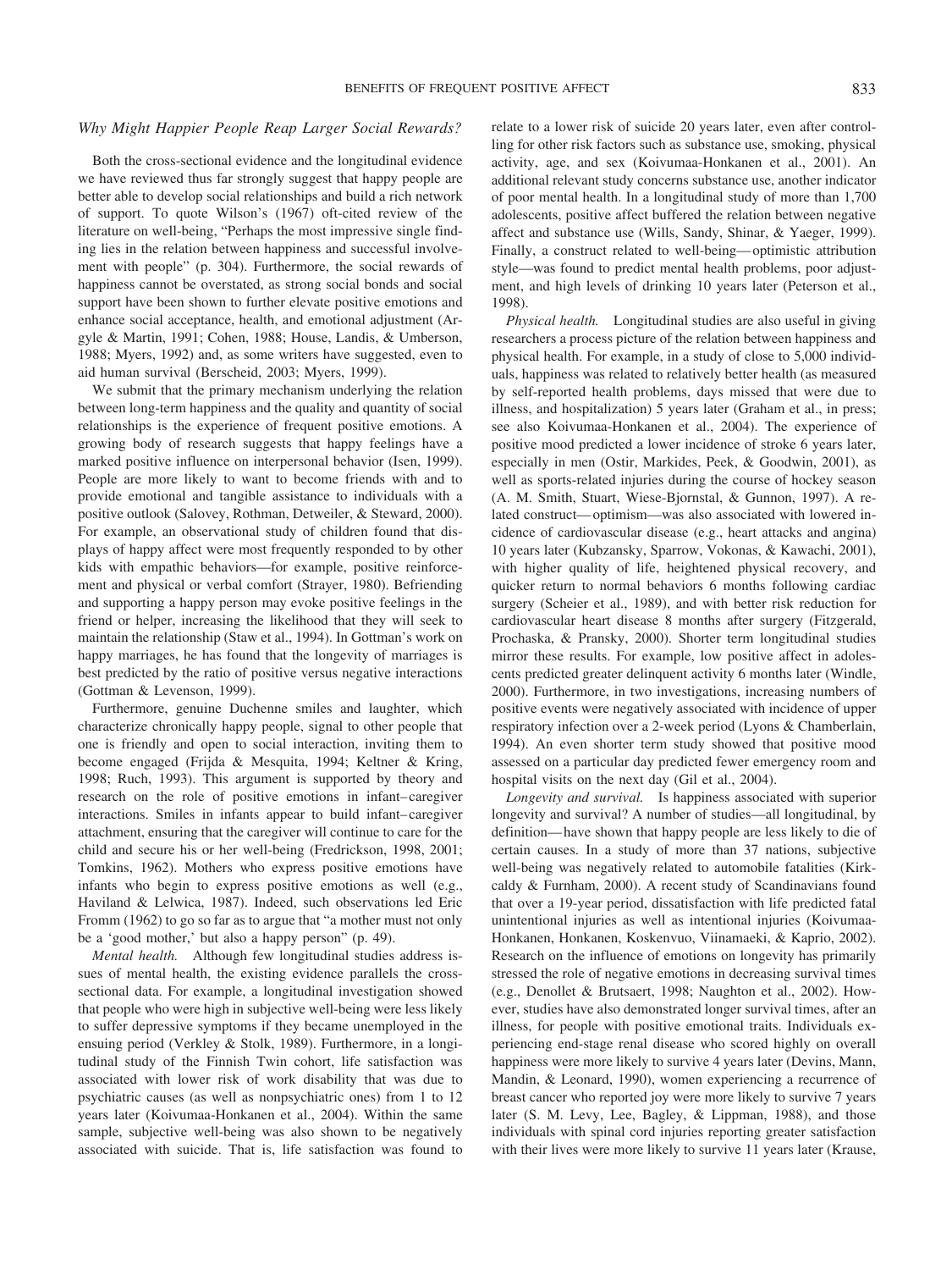Sternberg, Lottes, & Maides, 1997). Additionally, a longitudinal study using a sample of 513 Berlin residents revealed a significant link between well-being and all-cause mortality (Maier & Smith, 1999). Because happiness is associated with a variety of life outcomes related to survival (e.g., stable relationships, lower accident and suicide rates, superior coping, and less stress; Baum & Poluszny, 1999; House et al., 1988), it would not be surprising if sustained levels of positive affect should relate to overall longevity. A few large-scale prospective studies have examined the link between positive traits and longevity. Levy and colleagues examined attitudes about aging in older adults (B. R. Levy, Slade, Kunkel, & Kasl, 2002). Individuals with positive self-perceptions of aging lived on average 7.5 years longer than those with less positive perceptions, even after controlling for age, sex, socioeconomic status, loneliness, and functional health. Notably, the effect for positive aging attitudes surpassed the effects for body mass, smoking, and exercise. In a study of older individuals, 12% died over the course of 2 years, but those rated as happy were significantly less likely to die than those rated as unhappy (Zuckerman, Kasl, & Ostfeld, 1984; see also Pitkala, Laatkonen, Strandberg, & Tilvis, 2004). Palmore (1969) investigated predictors of longevity in a sample of 268 older adults. To control for age effects, the author examined the number of years a person had survived compared with the number of years he or she would be expected to live. This "longevity quotient" was correlated .26 with interviewer-assessed happiness. Of importance, the objective happiness rating was the second strongest predictor of longevity weaker than work satisfaction, but stronger than physical functioning and tobacco use. Corroborating these findings for the link between happiness and longevity, Deeg and van Zonneveld (1989) showed that a 70-year-old man of average health is expected to live 20 months longer if he reports being satisfied with his life one standard deviation higher than his peers. Danner and his colleagues (2001) examined predictors of longevity in a large longitudinal sample of Roman Catholic nuns. Higher levels of positive emotion expressed in autobiographies written at an average age of 22 were associated with a 2.5-fold difference in risk of mortality when the nuns were in their 80s and 90s. These results are impressive given that the environments of these nuns are expected to be quite similar throughout their lives, and that other health relevant variables, such as diet and activity levels, might be assumed to be relatively homogeneous in this sample. In a study of 2,000 older Mexican Americans (Ostir, Markides, Black, & Goodwin, 2000), positive emotionality significantly predicted survival 2 years later, even after controlling for such variables as marital status, diet, smoking, and negative affect. Finally, it is notable that studies examining optimism parallel these results. For example, optimism was associated with lower risk of death for 800 patients followed for 30 years (Maruta et al., 2000; see also Peterson et al., 1998), and men with an optimistic explanatory style were less likely to die of coronary heart disease 10 years later (Kubzansky et al., 2001). In contrast to these recent studies, the well-known Terman Study of gifted individuals found that a childhood measure of cheerfulness (rated by parents and teachers) was associated with earlier death (Friedman et al., 1993). However, the sample used in this study showed little variability in happiness—most were extremely happy. Thus, the results might reflect the fact that above some high level, happiness might not be adaptive. However, this conjecture is obviously speculative. As it stands, we are uncertain why the results of the Terman Study diverge from other findings in this area.

## *Conclusion*

In summary, although the longitudinal literature is much less extensive than the correlational work, it is still impressive in the robustness and consistency of its results. Study after study shows that happiness precedes important outcomes and indicators of thriving, including fulfilling and productive work (mean  $r = .24$ ), satisfying relationships (mean  $r = .21$ ), and superior mental and physical health and longevity (mean  $r = .18$ ). However, relatively few longitudinal studies were identified altogether, and none were found in the areas of citizenship and friendship, indicating a clear need for future research. In the next section, we continue our review of the longitudinal literature, examining studies that relate short- and long-term happiness at Time 1 with resources and characteristics paralleling successful outcomes at Time 2.

## Question 4: Do Happiness and Positive Affect Precede Behaviors Paralleling Success?

### *Positive Self-Perceptions*

To our knowledge, the only relevant longitudinal investigations in this area concern the link between life satisfaction and positive affect, respectively, to self-perceptions. The first study indicates that high life satisfaction can lead to feelings of self-confidence. Using a panel design, Headey and Veenhoven (1989) investigated the direction of influence between life satisfaction and feelings of superiority, and found evidence for causality in both directions. That is, feeling above average on a number of characteristics preceded higher life satisfaction, but high life satisfaction was also followed by greater feelings of superiority. The second relevant investigation revealed that women who expressed positive affect at age 21 were relatively more likely to rate themselves high in competence two to three decades later (Harker & Keltner, 2001; mean  $r = .25$ ).

### *Sociability and Activity*

### *Sociability and Extraversion*

Longitudinal studies reinforce the cross-sectional findings linking happiness and extraversion, demonstrating that this link holds even when the two variables are measured many months or years apart (Costa & McCrae, 1980; Costa, McCrae, & Norris, 1981; Headey & Wearing, 1989). Longitudinal studies have also shown that levels of positive affect are positively correlated with measures of extraversion and sociability, assessed from 3 months to 10 years apart (Costa & McCrae, 1980; Headey & Wearing, 1989). For example, returning once again to the yearbook study, women who expressed positive affect at age 21 were more likely to describe themselves as high in affiliation many years later—at ages 43 and 52 (Harker & Keltner, 2001).

### *Social Interaction and Activity*

Corroborating the fairly extensive correlational results, longitudinal studies of older people have shown a significant association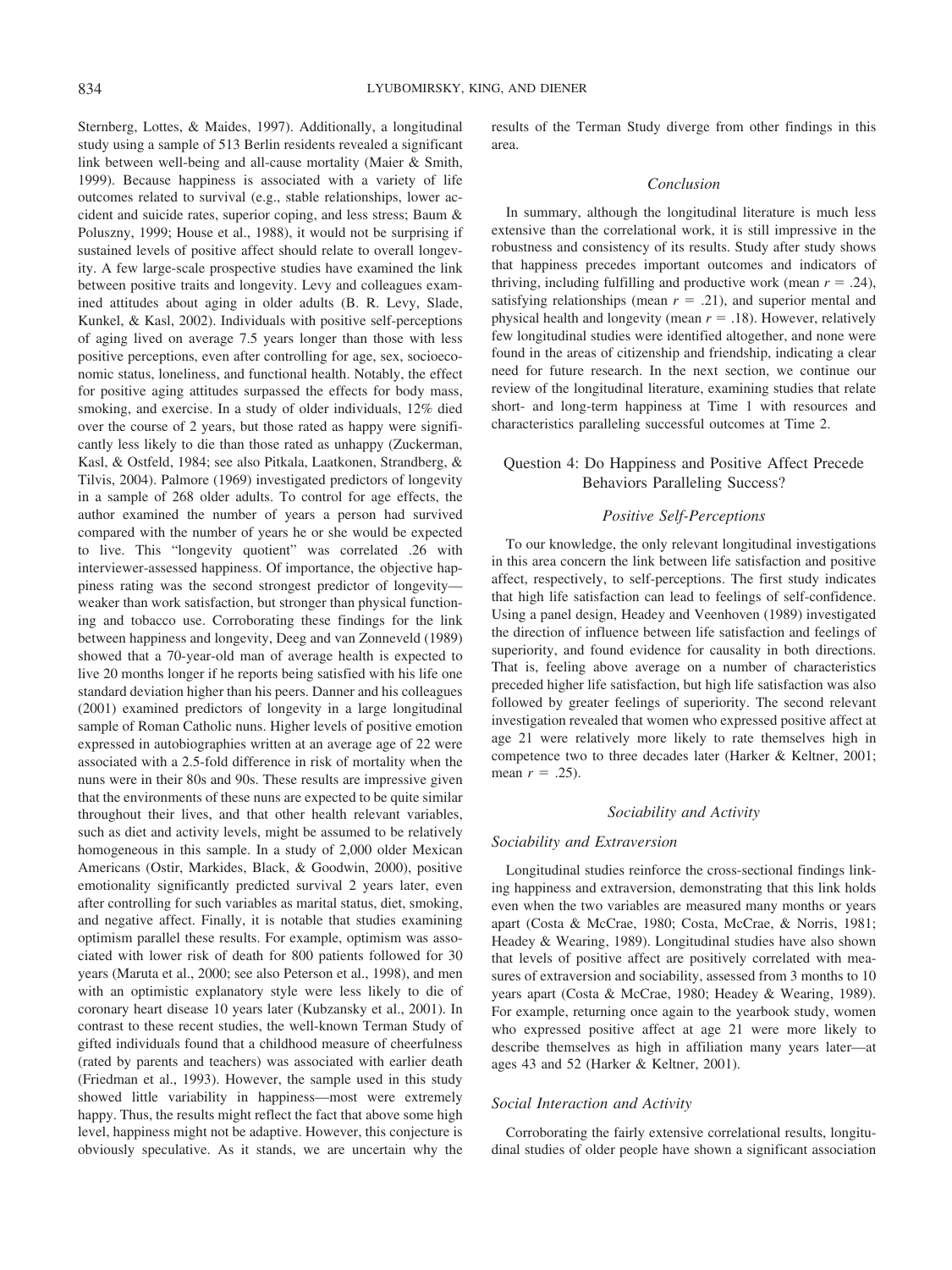between chronic, global happiness, and participation in a variety of activities 18 months later (Kozma & Stones, 1983; Stones & Kozma, 1986). As another example, in a recent short-term prospective study, happy students were more likely than their less happy peers to adopt over the course of a semester a variety of new goals and activities that "gave them a boost" (Sheldon & Lyubomirsky, in press).

Another study focused on temporary pleasant moods, rather than long-term happiness, as a possible stimulus for engagement in social and recreational activities (Lucas, 2001). In this investigation, positive affect at Time 1 predicted the amount of time participants spent on recreation and on activities with friends and family members at Time 2, even after controlling for Time 1 activity levels.

### *Summary*

As can be seen in Panel 5 of Table 2, reasonably strong evidence exists for the hypothesis that happiness precedes desirable resources and behaviors relevant to sociability and activity, such as extraversion and engagement in activities. The mean effect size (*r*) for these studies is .25.

### *Prosocial Behavior*

In the only relevant longitudinal work we identified, research suggests that altruism may follow from happiness, as well as the reverse. Thoits and Hewitt (2001) showed that the causal connection between volunteer work and subjective well-being is bidirectional. Following a large sample over two waves, they found those with high happiness and life satisfaction increased in the hours they spent in volunteer activities over the course of the study. Controlling for other variables, a conservative estimate for the effect size (*r*) is .04. At the same time, those who volunteered more hours increased in happiness.

### *Physical Well-Being and Coping*

### *Health Perceptions and Healthy Behavior*

We identified only a few relevant longitudinal studies in this area. A daily diary study of sickle cell disease patients found that positive mood during Day 1 was related with lower reported pain during Day 3 (Gil et al., 2004, cited previously). Furthermore, happy people were less likely to drink and smoke 5 years later in a Russian study (Graham et al., in press; see also Peterson et al., 1998) and to describe themselves as healthy in a U.S. study (Stones & Kozma, 1986).

### *Immunity*

Intriguing short-term longitudinal results were obtained from a recent study that examined immunity indirectly, by assessing susceptibility to illness (Cohen, Doyle, Turner, Alper, & Skoner, 2003). Healthy volunteers were exposed to a rhinovirus and monitored for host resistance to the common cold. Those with a positive emotional style—that is, who typically reported experiencing positive emotions—were relatively less likely to develop a cold, and, important to note, this association was independent of a negative emotional style. Furthermore, typical negative emotional experience was not associated with colds. Finally, in a study assessing immune function directly, cancer survivors with more uplifts than hassles showed enhanced NK cell activity 18 months later (Vitaliano et al., 1998).

### *Coping*

Research using prospective longitudinal designs has examined coping as a function of traits linked with positive functioning, such as optimism, as well as a function of preexisting positive mood. For example, optimism has been associated with better psychological adjustment after breast cancer diagnosis (Epping-Jordan et al., 1999), with the tendency to cope with breast cancer surgery through active engagement (Carver et al., 1993) and with more problem-focused coping and less denial following open-heart surgery (Scheier et al., 1989). Furthermore, two studies focused on the link between positive mood and coping with potential and actual breast cancer. C. C. Chen and colleagues (1996) found that positive affective responses predicted engaged coping among women who were undergoing biopsy for suspected breast cancer. A study predicting coping and mood following surgery for breast cancer showed that preexisting levels of positive mood predicted the tendency to cope through active engagement (Carver et al., 1993). The effect of positive affect on coping has also been demonstrated in research by Fredrickson and Joiner (2002), who found that experiences of positive emotion at one time period were associated with more effective coping and even greater positive experiences later.

### *Conclusion*

In summary, accumulating research shows that happiness, pleasant moods, and closely related constructs precede indicators of physical well-being and adaptive coping (mean  $r = .27$ ; see Panel 7 of Table 2).

### *Creativity and Problem Solving*

The vast majority of investigations in this area are experimental and thus are described in the next section. The only longitudinal study we identified was conducted by Staw and his colleagues (2004), who found that positive affect expressed on the job by employees predicted their supervisor's evaluation of the employees' creativity a year and a half later  $(r = .31)$ .

### Conclusion

The longitudinal literature is undoubtedly sparser than the crosssectional work. We were able to identify few relevant longitudinal studies in several areas and none at all examining the topics of perceptions of other people, enjoyment of social activities and interactions, likability, negotiation and conflict resolution, and performance of complex mental tasks. Despite the scarcity of relevant studies, every single investigation we found corroborated the correlational findings in the direction predicted by our model. That is, both long-term happiness and short-term pleasant moods tend to precede the desirable characteristics, resources, and behaviors with which they are correlated. Clearly, longitudinal research should be a high priority for the future. Fortunately, many relevant experimental studies exist, which offer an even stronger test of our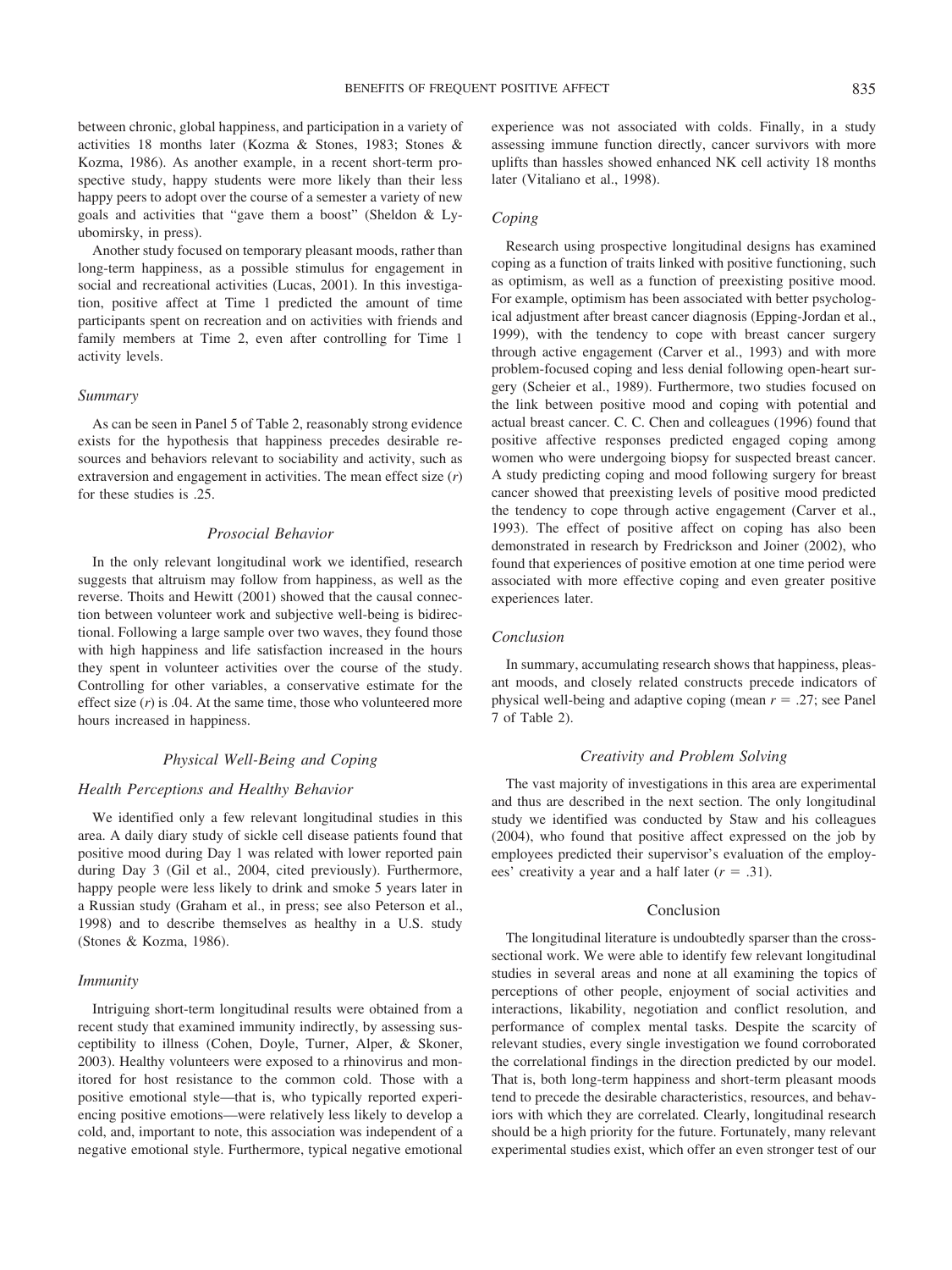causal hypothesis regarding happiness and success. In the next section, we document the fairly large and growing literature examining the effects of induced pleasant affect—the hallmark of long-term happiness— on behaviors, resources, and skills paralleling culturally defined success. In short, this evidence addresses the critical question of whether positive affect causes the adaptive characteristics that help happy people thrive.

## EXPERIMENTAL EVIDENCE

## Question 5: Does Positive Affect Lead to Behaviors Paralleling Success?

### *Positive Perceptions of Self and Others*

### *Self-Perceptions*

Experimental work on induced positive moods suggests that positive emotions have a causal influence on positive self-feelings. For example, students induced into experiencing a positive mood thereafter describe themselves in more positive terms (Sarason, Potter, & Sarason, 1986), assess their task performance as superior (Barsade, 2002), report more favorable global self-evaluations, and recall more positive experiences and successes from their past (M. S. Clark & Waddell, 1983; Wright & Mischel, 1982). Happy moods also appear to increase feelings of self-efficacy. Those put in a good mood report higher self-efficacy (Baron, 1990; Samson & Rachman, 1989; Schuettler & Kiviniemi, in press) and set higher goals for themselves (Baron, 1990; Hom & Arbuckle, 1988). Induced positive moods also lead people to expect more success on laboratory tasks (Brown, 1984; Wright & Mischel, 1982). Finally, positive mood leads individuals to attribute their successes to stable factors within themselves (Brown, 1984). Thus, the evidence indicates that positive affect makes people feel good about themselves.

### *Perceptions, Memories, and Judgments of Others*

A review of the experimental literature suggests that short-term positive affect triggers not only positive feelings about oneself, but also promotes greater liking and fondness for others. Experimental studies show that individuals induced to feel happy are more likely than those induced to feel sad to express liking for a stranger (Baron, 1987, 1993; Griffitt, 1970). For example, in one set of studies, students were asked to conduct a simulated job interview. After the interview, those who had been previously induced into a positive mood rated the applicant higher on a number of jobrelated and personal dimensions and were more likely to "hire" him or her than those induced into a negative mood (Baron, 1987, 1993; see also Baron, Rea, & Daniels, 1992). Happy moods have also been found to be associated with recollections of positive information about a particular person (Baron, 1987).

### *Sociability and Activity*

In this section, we consider the literature on sociability, activity, and energy, to determine whether happy moods prompt more frequent, more enjoyable, and higher quality social activities and interpersonal interactions.

### *Sociability and Extraversion*

Laboratory studies in which positive moods have been induced support the causal direction from positive affect to sociability (Isen, 1999). In seminal research in this area, Isen (1970) found that participants induced into a positive mood were more sociable with a confederate—for example, more likely to initiate conversation with her and be more attentive (see also McMillen, Sanders, & Solomon, 1977). Almost 20 years later, a very similar study found analogous results (Cunningham, 1988b). When left alone with a female peer, male participants induced to feel happy were more likely to engage in social interaction and self-disclosed more to her than those induced to feel sad. Cunningham (1988b) suggested that the positive affect may have increased the men's feelings of energy for engaging in a social interaction and raised their expectations for rewards from the communication. In another study, participants who had been induced into a pleasant mood reported that they would choose to engage in social activities if they feel happy (Cunningham, 1988a). In summary, these studies support the notion that positive moods have beneficial social consequences. When feeling happy, people tend to seek out social interactions, in part because they are likely to view such interactions as rich and rewarding (Schaller & Cialdini, 1990).

### *Social Interaction, Activity, and Energy*

Evidence supporting the argument that positive affect promotes activity, as opposed to the reverse, comes from a well-cited experimental study (Cunningham, 1988a). Students who were induced to feel happy, relative to those induced to feel neutral or sad, showed greater interest in leisure activities (e.g., eating good meals, planning a trip or vacation, or going to a party or a sporting event, rock climbing, and shopping; Cunningham, 1988a). Thus, one of the benefits of positive affect is that it appears to boost activity, energy, and involvement in active leisure.

### *Enjoyment of Activities and Social Interactions*

When experiencing a pleasant mood, people are more likely, rather than less, to enjoy their activities and social interactions and to derive more satisfaction from them. Laboratory studies have shown that induced happy moods lead participants to derive greater enjoyment from whatever task they are instructed to perform. For example, individuals in an induced positive mood are more likely to enjoy category-sorting tasks (Hirt, Melton, Mc-Donald, & Harackiewicz, 1996; Murray, Sujan, Hirt, & Sujan, 1990), and groups put in a positive mood are more likely to take pleasure in a group negotiation task (Carnevale & Isen, 1986).

### *Summary*

In summary, transient happy moods appear to lead people to seek out others and to engage with the environment at large, to be more venturesome, more open, and more sensitive to other individuals (Veenhoven, 1988). Supporting this thesis, temporary elation has been associated with greater perceived relationship closeness and self– other overlap (Waugh & Fredrickson, 2003; see also Kashdan & Roberts, 2004); increased activity and physical arousal (Schaller & Cialdini, 1990); as well as excited, affectionate, and affiliative feelings (Lucas, 2001; Watson, 1988). Additionally,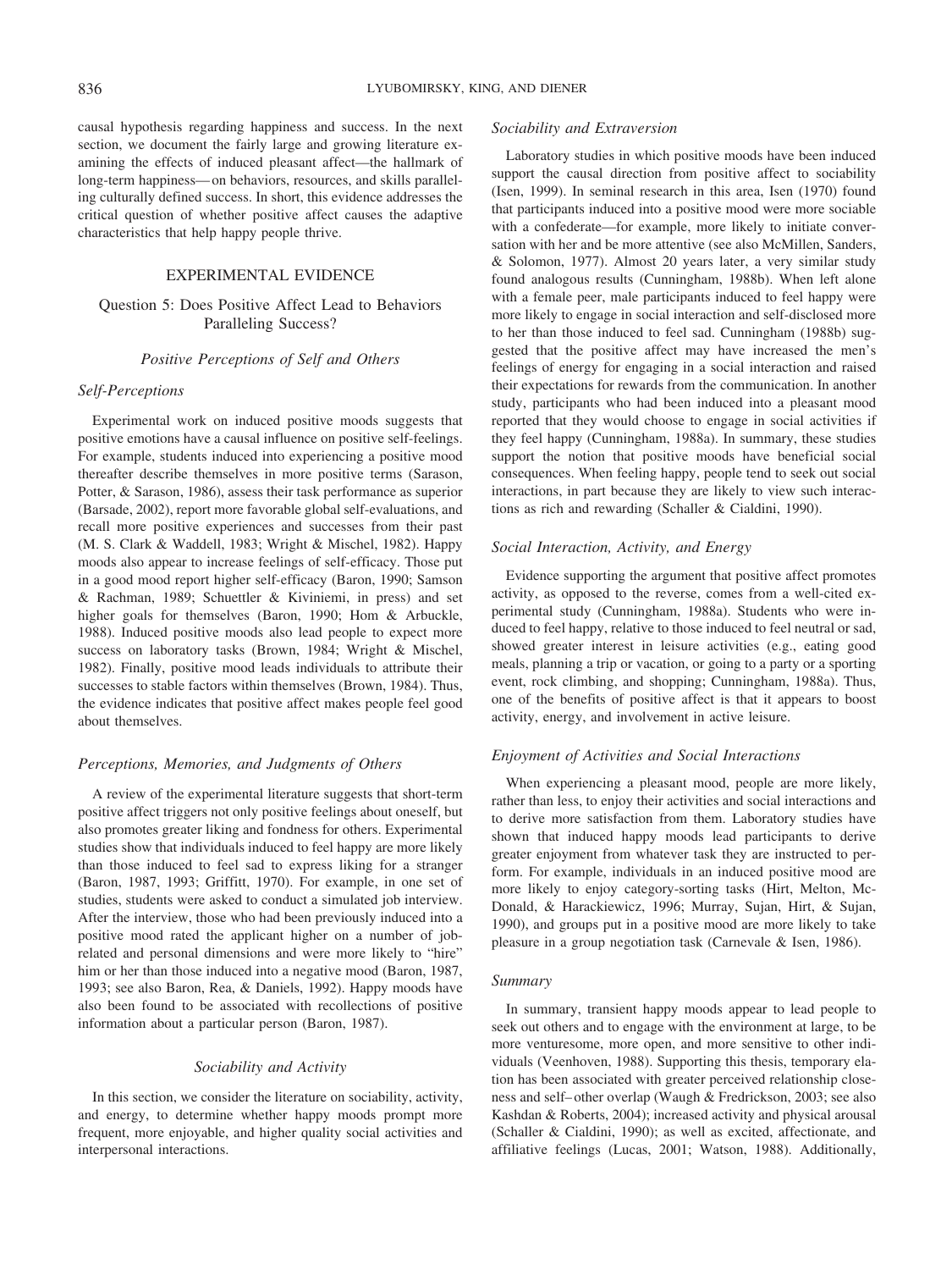positive mood is related to higher levels of energy (Lehr, 1982). Watson (2000) reviewed evidence showing that both positive affect and feeling lively and energetic are aspects of extraversion. Indeed, feeling active is so highly correlated with positive affect that Watson and colleagues used it as one marker for positive emotions on their affect measure, the widely used Positive and Negative Affect Schedule (PANAS; Watson, Clark, & Tellegen, 1988).

### *Negotiation and Conflict Resolution*

The experimental evidence supports the argument that pleasant moods boost people's abilities at resolving conflict. In one study, those with induced positive affect showed a decreased preference for resolving conflict through avoidance and an increased inclination for reducing conflict through collaboration (Baron, Fortin, Frei, Hauver, & Shack, 1990). Similarly, participants with induced positive mood were found to make more concessions during faceto-face negotiations, and to have a weaker preference for handling future conflicts with avoidance and competition (Baron, 1990; see also Baron et al., 1992). In the same study, those put in a positive mood were more likely to solve conflicts through collaboration, and were more likely to offer help to others. Finally, Forgas (1998) found that an induced positive mood had a beneficial influence on bargaining across a variety of negotiation tasks, with individuals in pleasant moods revealing a marked penchant to be more cooperative and less competitive (see also Barsade, 2002). Similar results have been obtained when investigating groups. Carnevale and Isen (1986) found that a group put in a positive mood was more likely to reach an optimal agreement and less likely to break off negotiation and to use aggressive tactics.

### *Prosocial Behavior*

In reviewing the experimental research on mood and prosocial behavior, we address the question of whether the experience of pleasant moods stimulates people to be more altruistic, generous, and charitable people.

Numerous experimental studies have found that happy moods increase the likelihood and amount of helping. Indeed, this effect is one of the most robust findings in the literature on positive mood and social behavior, having been variously called the "feel good, do good" phenomenon, the "glow of goodwill," and the "warm glow of success." Both the inductions of positive mood and the assessments of helping have taken numerous forms in these studies. For example, happy moods, in comparison with sad or neutral moods, have promoted such behaviors as contributing money to charity (Cunningham, Steinberg, & Grev, 1980; Isen, 1970) or to needy children (Rosenhan, Underwood, & Moore, 1974), donating blood (O'Malley & Andrews, 1983), and volunteering for an extra experiment (Aderman, 1972; Baron & Bronfen, 1994; Baron et al., 1992; Berkowitz, 1987; Isen & Levin, 1972; Rosenhan, Salovey, & Hargis, 1981).

In summary, the extensive experimental evidence indicates that positive affect fosters helping behavior. However, what about negative affect? Of interest, negative moods such as sadness or guilt have also been shown to promote helping—for example, when the helping promises to improve mood (e.g., Manucia, Baumann, & Cialdini, 1984), when the person in need calls attention to his or her plight (McMillen et al., 1977), when the negative mood does not lead to self-preoccupation (Kidd & Marshall, 1982), or when individuals feel they have harmed someone (Salovey, Mayer, & Rosenhan, 1991). Thus, researchers have argued that positive moods lead to helping under the majority of circumstances, whereas negative moods lead to helping only under certain conditions—namely, when the rewards of helping are high and the costs are low (e.g., Cunningham, Shaffer, Barbee, Wolff, & Kelley, 1990). In contrast, there appear to be multiple reasons that positive affect fosters helping (Carlson, Charlin, & Miller, 1988).

The research evidence consistently shows that happy moods lead to increased helping. What are the mechanisms underlying this effect? Considerable theoretical discussion has focused on this question (e.g., Batson, 1990; M. S. Clark & Isen, 1982; Salovey & Rosenhan, 1989; Schroeder, Penner, Dovidio, & Piliavin, 1995), and a variety of hypotheses have been advanced. The most persuasive evidence supports the view that happy moods lead to helping through increases in positive thoughts and more favorable judgments of others—for example, by increasing liking for other people (Baron, 1987, 1993; Griffitt, 1970) and enhancing one's sense of advantageous resources and good fortune that should be shared equitably with others (Aderman, 1972). Furthermore, individuals in pleasant moods may expect that helpfulness will evoke gratitude and appreciation—that is, they anticipate positive outcomes and rewards of helping, as opposed to the potential costs (M. S. Clark & Waddell, 1983; Cunningham, 1988a). In addition, people in a happy mood may be more likely to recall the positive aspects of their past helping experiences (M. S. Clark & Isen, 1982, 1983) and to view themselves as more generous people, as well as to feel more confident, efficacious, resource laden, in control, and optimistic about their ability to help (M. S. Clark & Isen, 1982; Cunningham, 1988a; Taylor & Brown, 1988).

In summary, the sizable experimental literature on helping offers persuasive evidence suggesting that positive affect heightens generosity and helpfulness. Moreover, because this research primarily comprises studies involving experimental inductions of mood, the causal direction is generally known. That is, although helping undoubtedly elevates mood, we can be confident that pleasant moods also foster helping.

### *Physical Well-Being and Coping*

## *Health Perceptions*

Although the experimental literature in the area of health perception is scarce, the results are intriguing. For example, individuals induced into a happy mood have shown relatively higher pain thresholds (Alden, Dale, & DeGood, 2001; Cogan, Cogan, Waltz, & McCue, 1987) and lower blood pressure reactivity to a stressful task (T. W. Smith, Ruiz, & Uchino, 2004). Happy moods may also promote health by boosting self-efficacy, optimism, and efforts to battle illness. Participants who imagined being diagnosed with kidney cancer and then induced into a pleasant mood reported greater ability in managing the illness, more optimism about their prognosis, and stronger intentions to follow the treatment regimen and exert effort to overcome the illness than those induced into a negative mood (Schuettler & Kiviniemi, in press, also cited earlier).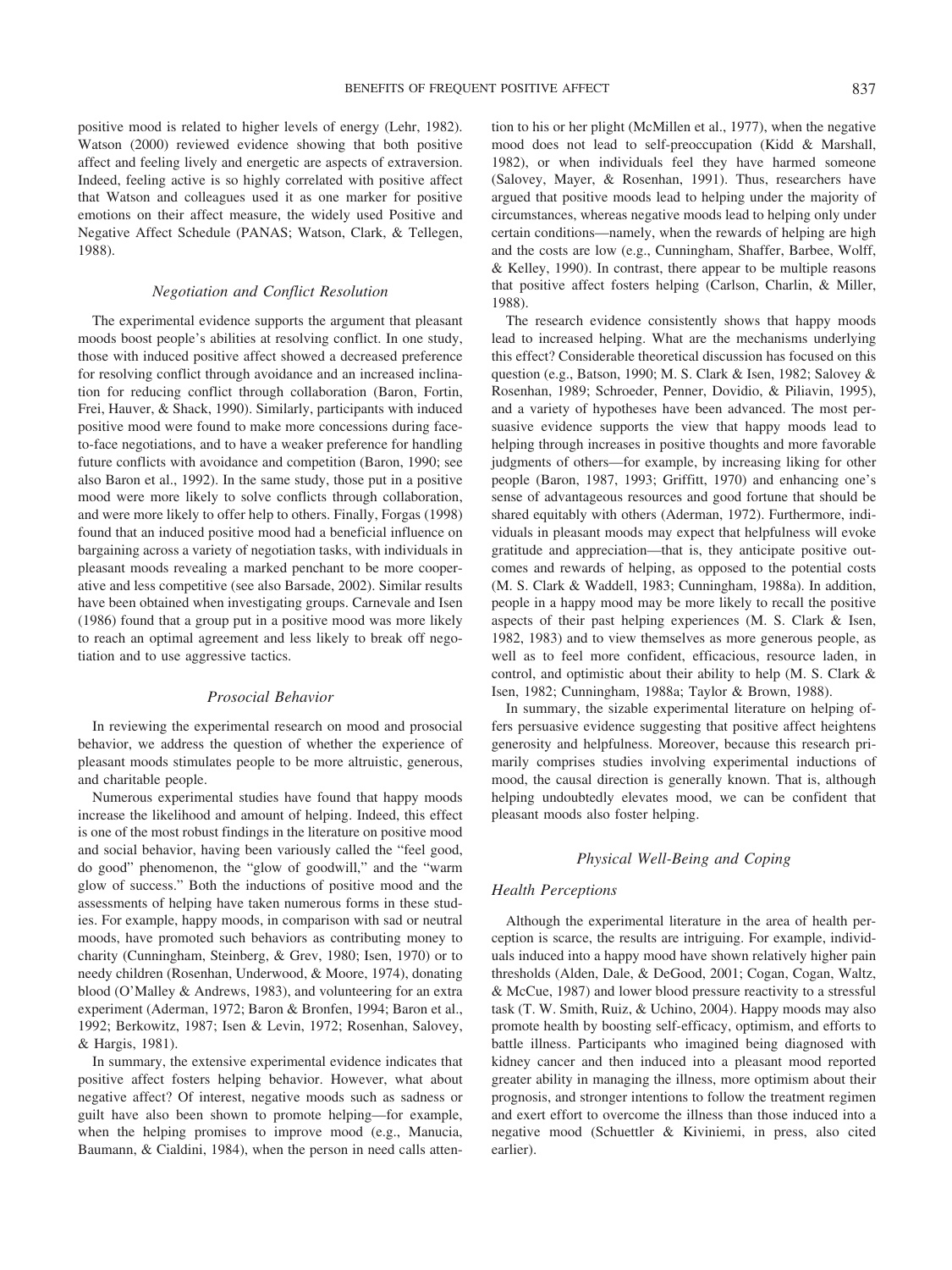## *Healthy Behavior*

An intriguing line of research suggests that positive moods might help people exert willpower and self-control over unhealthy or harmful urges and addictions. For example, Tice and Wallace (2000) showed that inducing positive mood replenishes the depleted ego, allowing individuals to demonstrate will power once again after it has been worn down by temptation. This finding is consistent with a correlational study of smoking cessation, which found positive affect to be negatively associated with urges to smoke in those withdrawing from smoking (Zinser, Baker, Sherman, & Cannon, 1992).

### *Immunity*

Research on induced mood and immune activity provides some support for a causal relation between positive moods and immune function. For example, in several investigations, participants who had watched a humorous videotape showed increased levels of immunity (Dillon et al., 1985; Lefcourt, Davidson-Katz, & Kuenemen, 1990; McClelland & Cheriff, 1997; however, see Martin, 2002, for a critique of these data). Furthermore, in a small sample of trained actors, induced positive and negative mood were found to be related inversely to changes in immune function (Futterman, Kemeny, Shapiro, & Fahey, 1994). That is, level of proliferative response to phytohaemagglutininantigen, a marker of immune function, increased in response to positive mood and decreased in response to negative mood (see also Solomon, Segerstrom, Grohr, Kemeny, & Fahey, 1997).

### *Creativity and Problem Solving*

### *Flexibility and Originality*

Does a happy mood prompt a person to be more original and more flexible in his or her thinking? Many investigators, led by Isen and her colleagues, have shown that laboratory inductions of positive affect lead to elevated scores of originality and flexibility, often labeled *creativity* in these studies. The manipulations used to induce positive moods have been diverse, and several different types of assessments of flexible and original thinking have been used (e.g., Estrada, Isen, & Young, 1994; Hirt et al., 1996; Isen, Johnson, Mertz, & Robinson, 1985; Sinclair & Mark, 1995). It should be noted that, occasionally, people in a sad mood are also more original than those in a neutral mood (Adaman & Blaney, 1995). However, in most studies, it is the positive group that shows the most original responses. Isen (1993) reviewed the extensive evidence linking induced positive affect to creativity on laboratory measures and concluded that there is little doubt that induced positive affect, compared with neutral affect, heightens performance on the laboratory tasks.

In conclusion, the laboratory findings on induced positive moods suggest that pleasant emotions enhance performance on simple measures of flexible thinking and originality. What are the mechanisms by which positive affect leads to creativity? The association might be due to the fact that positive moods make the person feel safe and secure, and, therefore, lead him or her to think in more divergent ways without feeling threatened—in other words, to be more playful (Fredrickson, 1998, 2001). Kahn and Isen (1993) found that individuals put in a good mood sought more variety in their choices, suggesting the role of feeling secure and wanting to try new things as a causal mechanism for the effects of positive affect on creativity.

### *Performance on Complex Mental Tasks*

The data reviewed previously persuasively suggests that positive affect enhances creativity. Does positive affect also boost performance on complex mental tasks? The experimental evidence regarding this question is rather mixed. One body of evidence indicates that positive affect might be detrimental to accurate judgments and logical, rational decision making. Early research on affect and judgment suggested that people in a positive mood might perform more poorly, compared with those in neutral or sad moods, at decision and judgment tasks. Those induced to feel positive affect have been shown, for example, to do worse at logic problems (Melton, 1995) and to be less likely to differentiate strong from weak arguments in a counterattitudinal essay paradigm (Mackie & Worth, 1989). In contrast, individuals induced to be in a sad mood are more likely to value the quality of arguments over the source (Bless, Bohner, Schwarz, & Strack, 1990), less likely to rely on stereotypes (Edwards & Weary, 1993), and more likely to carefully execute all steps in a highly structured task (Elsbach & Barr, 1999). Furthermore, the literature on depression suggests that people in normal moods, as compared with dysphoric people, are often more likely to overestimate their degree of control (Alloy & Abramson, 1979). However, it should be noted that tests of the depressive realism hypothesis have yielded mixed results, with about as many studies inconsistent with the idea as there are supporting it, depending on the outcome measured (e.g., Dobson & Pusch, 1995; see Ackermann & DeRubeis, 1991, for a review).

Other studies, however, have shown that those put in a pleasant mood outperform others. For example, people in a positive mood made faster and more efficient decisions regarding a personally relevant task (Forgas, 1989), performed better on a clerical errorchecking task (Jundt & Hinsz, 2001), solved more anagrams correctly (Erez & Isen, 2002), and considered the correct diagnosis of a disease earlier (Estrada, Isen, & Young, 1997). The results of other studies also suggested more efficient processing—that is, participants placed in a positive mood were less likely to review information they had already seen, were more likely to ignore information judged as unimportant (Isen & Means, 1983) and to adopt an efficient strategy for performing a clerical coding task (Baron, 1990), and showed less anchoring when making a diagnosis (Estrada et al., 1997). In addition, the respondents high in positive affect tended to eliminate alternatives that did not meet a minimum cutoff on important dimensions, a more efficient strategy. People in induced happy moods also appear to persist longer at tasks in which perseverance is required (Erez & Isen, 2002; Kavanagh, 1987). Finally, people in a good mood have been shown to make more inclusive group representations, defining others as part of their in-group (Dovidio, Gaertner, Isen, & Lowrance, 1995; Isen & Daubman, 1984) and using a broader definition of group membership (Urada & Miller, 2000). Thus, individuals in a happy mood are more likely to use stereotypes, but they are also more likely to include more diverse people within their groups.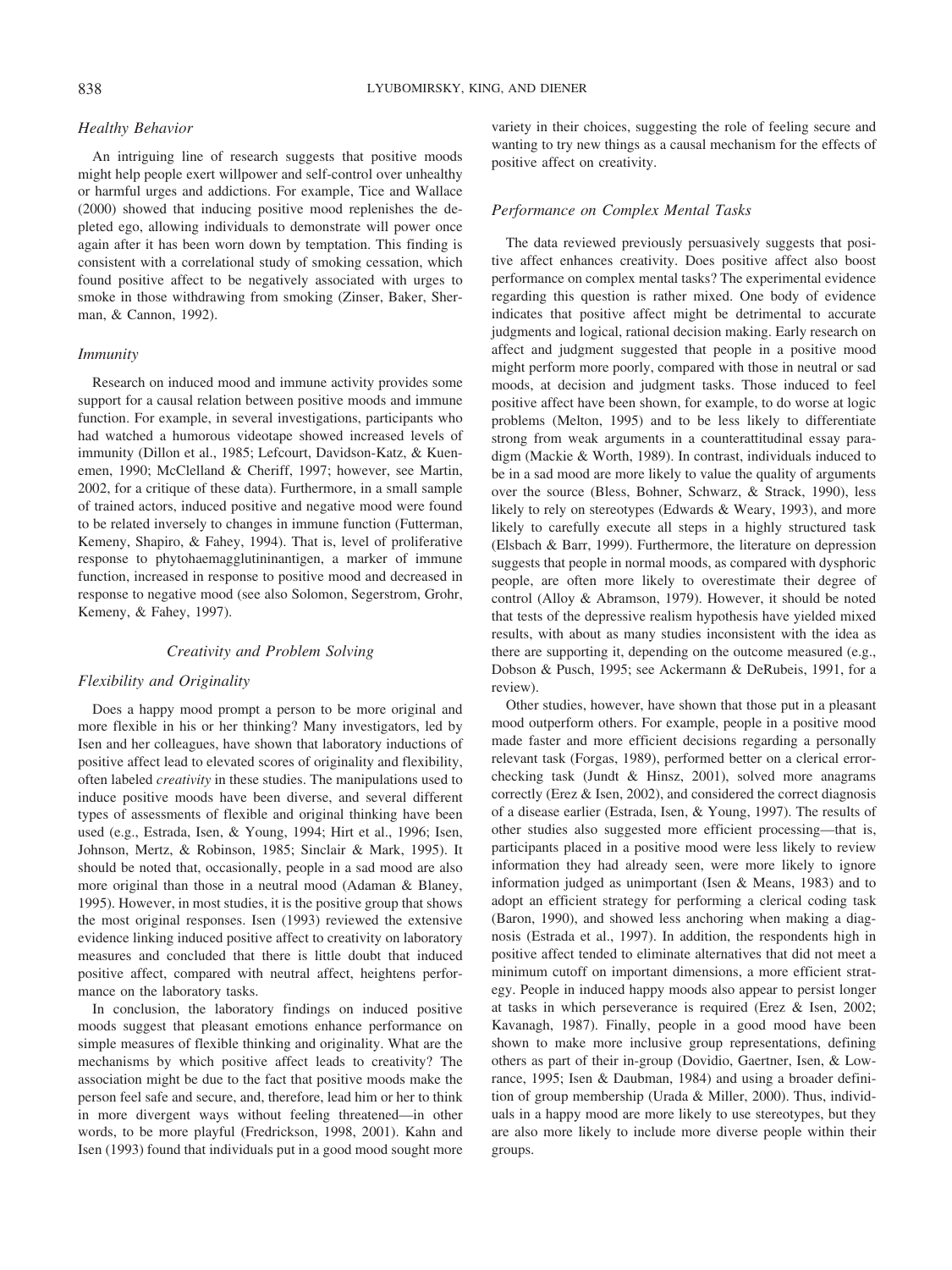Complicating the picture, another body of evidence suggests that, although individuals in a sad mood often perform well at simple analytical tasks, they are not immune to errors. For example, sadness can open the decision maker to greater anchoring effects (Bodenhausen, Gabriel, & Lineberger, 2000), because greater analytical processing can make the anchor more salient. Indeed, Staw and Barsade (1993) concluded that the evidence on decision making and mood supports the happier-and-smarter effect rather than the sadder-but-wiser hypothesis.

*Heuristic versus analytical processing.* Based on the research reviewed previously, it appears that sometimes the performance of people in positive moods is superior, sometimes equal to, and at other times inferior to mildly depressed people and those in a negative mood. How can we make sense of this seemingly contradictory evidence? One conclusion is that the experience of positive affect is not beneficial—and perhaps harmful—when one is engaged in mental tasks. Another response to the mixed evidence is to try to determine in which situations people in a happy mood do better at judgment and decision problems and in which situations they do worse. In recent years, a perspective has emerged that people in positive moods interpret their affect as signifying that events are going well. Thus, they are quicker to make decisions and are likely to use general heuristic answers learned in the past. After all, if all is well, then past successful answers are likely to work. Thus, the person in a positive mood is likely to rely on preexisting general knowledge structures (Bless et al., 1996) that have previously succeeded, because the situation is seen as predictable and safe. In contrast, people in negative moods are likely to process problems analytically and vigilantly.

Heuristic shortcuts can be likened to mental habits, which allow for less effortful processing. Because heuristic answers are efficient when they are appropriate to the task, people in happy moods can solve complex tasks better and faster, thus freeing cognitive capacity for other challenges. At the same time, when researchers present respondents with analytical tasks for which past heuristics are not suitable, the performance of sad participants is likely to be superior, especially when no task performance feedback is involved. Because sad individuals are more likely to use effortful and detailed processing for every task, they will do better at problems for which past learning is not particularly helpful. However, the effortful processing of sad people will not be desirable for complex tasks on which efficient strategies learned in the past can be used. For instance, Isen and Means (1983) found that people induced to feel happy were better at performing a complex mental task—namely, eliminating unimportant information and discovering useful heuristics to help solve a difficult problem. Sad individuals, in contrast, are more likely to ignore heuristic shortcuts and to use effortful, vigilant processing even when it is not required, and therefore perform poorly in complex and timelimited situations (Gleicher & Weary, 1991). For example, in a recent study, sad participants displayed reduced accuracy of social judgments based on thin slices of nonverbal behavior (Ambady & Gray, 2002). The authors showed that sadness impaired accuracy by promoting a deliberative style of processing information, which can interfere with a person's ability to understand others.

Notably, happy moods can produce good performance even on complex and novel tasks, but only when cues are present to indicate that the situation is important and that care is required. That is, because positive affect signals that all is well in the situation, when novel problems are encountered, individuals in a pleasant mood require information indicating that they need to exert additional effort, to consider new and careful strategies, and not to rely on preexisting mental structures. As Schwarz (1990) noted, people in good moods see little need to expend effort unless it is necessitated by currently active goals. However, cues about motivation, an explicit goal to be accurate, or the negative affect that is engendered by initial failures at the task can all motivate the happy person to engage in more effortful processing when it is needed. Thus, when the situation calls for it, a person in a positive mood is capable of slowing down and analytically thinking through a problem in a more careful and deliberate way. For example, people placed in a positive mood overcame their stereotypes if they learned they would be held accountable for their decisions (Bodenhausen, Kramer, & Süsser, 1994).

A number of studies support this argument. For example, research participants who are put into a good mood seem to make riskier judgments if nothing is at stake, but make more conservative bets when real losses are possible (see Isen, 2000, for a review). Aspinwall (1998) reviewed evidence suggesting that people in a positive mood do not ignore negative information if it is important and self-relevant. She hypothesized that happy people will use heuristics in many laboratory tasks that appear to be unimportant, but will use more systematic processing when the task is important and self-relevant (e.g., Forgas, 1989). For example, those put in a positive mood were less likely than those in a control condition to ignore self-relevant medical information about their risky health behaviors, and were better able to recall the risk information at follow-up (Reed & Aspinwall, 1998). In another study involving an important, self-relevant situation, students who had undergone a positive experience were more open to receiving feedback regarding their liabilities in reaching their life goals and their careers, whereas those undergoing a negative experience showed greater interest in hearing about their assets (Trope & Pomerantz, 1998). These results indicate that, in a situation in which people's weaknesses are related to important life goals, having a positive experience can lower ego defensiveness and make people more open to learning about their weaknesses.

Further support of the notion that happy moods can instigate careful processing, but only when appropriate cues are present, comes from research showing that people in a good mood will do better if the task is more ecologically valid. For example, in one study, depressed respondents made relatively less realistic predictions about future events in their own lives in the upcoming semester (Dunning & Story, 1991). That is, depressed participants were less accurate in their predictions, and more overconfident than nondepressed individuals, when predictions were of future events in their own lives rather than predictions of laboratory stimuli (for mixed evidence, however, see Shrauger, Mariano, & Walter, 1998). Supporting the argument that positive affect is likely to be helpful in natural settings, several researchers have concluded that depressive realism is found in trivial, artificial laboratory tasks (Dobson & Franche, 1989; Pacini, Muir, & Epstein, 1998). The authors argued that dysphoric individuals use excessive rational control even in trivial situations, leading to their superior performance in certain inconsequential laboratory tasks, but that nondysphoric individuals perform more optimally in consequential contexts. Corroborating this conclusion, people in an induced positive mood were found to take more risks when the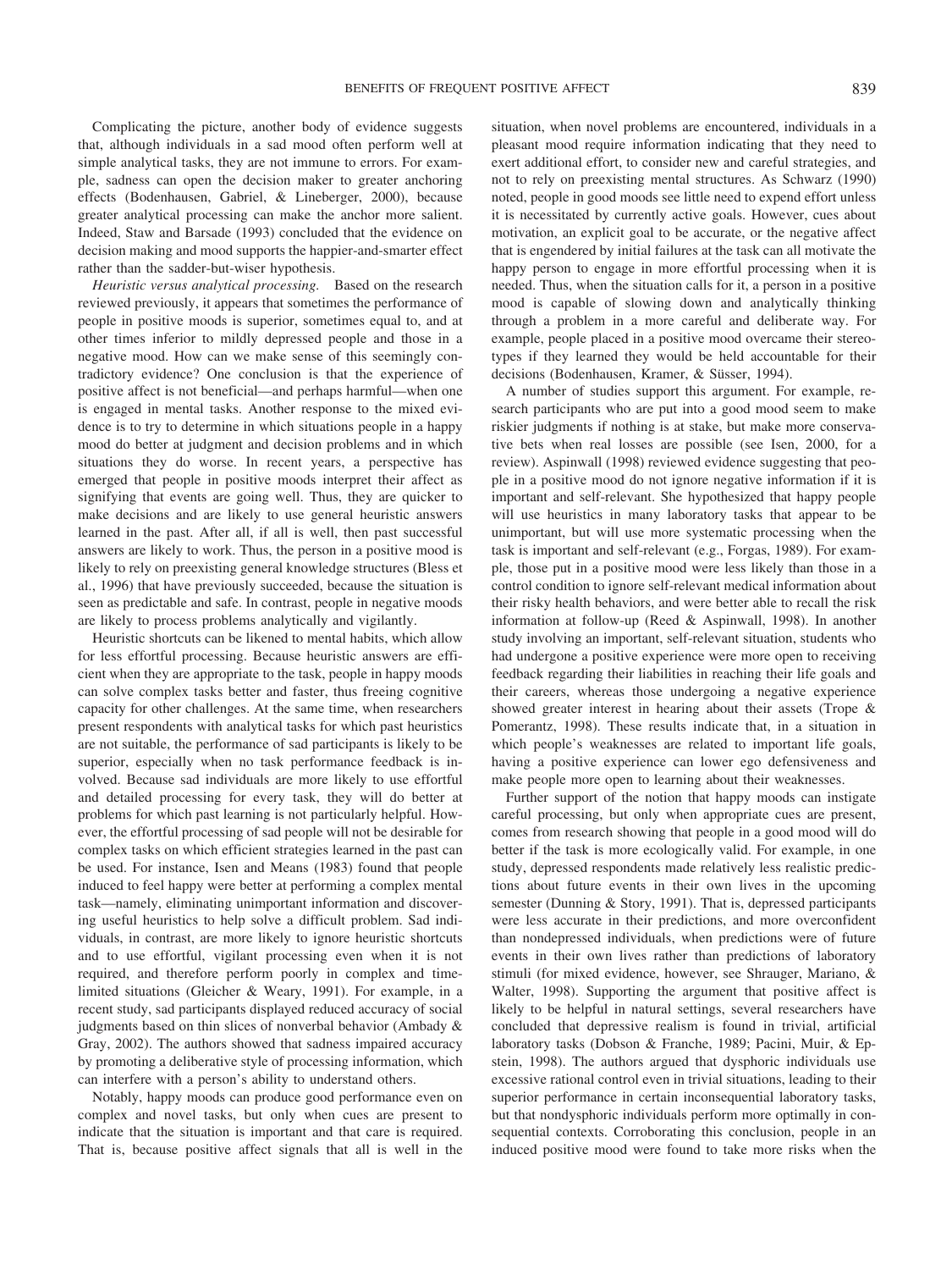stakes were low, but to be more risk averse when the stakes were high (Isen & Geva, 1987; for similar findings, see Isen & Patrick, 1983; Leith & Baumeister, 1996).

*Summary.* In conclusion, happy moods are not a panacea when it comes to solving problems or tackling laboratory tasks. Happy people's reliance on simple heuristics is a handicap if they are attempting a novel task for which previous knowledge is not useful. On the other hand, their more frequent use of mental shortcuts allows them to allocate additional resources to secondary tasks, thus, permitting them to use their time and resources more efficiently and to perform well at complex problems (Isen, 2000). Furthermore, people in a positive mood are more likely to have richer associations within existing knowledge structures, and thus are likely to be more flexible and original. Those in a good mood will excel either when the task is complex and past learning can be used in a heuristic way to more efficiently solve the task or when creativity and flexibility are required. However, many laboratory activities provide little or no feedback to participants on how they are performing on the task, and, thus, the happy person has no clue in those studies that things are going poorly. In contrast, research suggests that, in everyday, naturalistic situations, a person in a happy mood will quit relying on heuristics when he or she sees that they are not working. In summary, the evidence shows that people experiencing happy moods have potential deficits when it comes to problem solving, but they can overcome these deficits if they are motivated to perform well at the task.

### **CONCLUSION**

To sum up then, we return to our initial question: Does positive affect promote positive, favorable characteristics? Our review of the relevant experimental literature reveals compelling evidence that positive affect fosters the following resources, skills, and behaviors: sociability and activity (mean  $r = .51$ ), altruism (mean  $r = .43$ ), liking of self and others (mean  $r = .36$ ), strong bodies and immune systems (mean  $r = .38$ ), and effective conflict resolution skills (mean  $r = .33$ ). The evidence is weaker, but still consistent, that pleasant moods promote original thinking (mean  $r = .25$ ). It is fair to say that the evidence is almost nonexistent regarding whether individuals induced to experience happy moods also have superior coping abilities, greater popularity, and healthier behavior. Finally, positive affect sometimes leads to poor problem solving and sometimes to more efficient solving of complex tasks, depending on the situation. It is intriguing, however, that despite the presence of some contradictory results, the mean effect size for performance on complex mental tasks is .25.

### Summarizing the Evidence

In this article, we set out to document three classes of evidence to test our conceptual model, positing that happiness, or the longterm propensity to experience frequent positive emotions, promotes culturally valued success and thriving (see Figure 1). To this end, we documented the cross-sectional, longitudinal, and experimental literature examining happiness and positive affect and their associations with successful outcomes, as well as with behaviors paralleling success. Although our review revealed gaps in the existing research, it also highlighted the robustness and wide range of the relationships that were observed. First, as indicated by the consistently strong average effect sizes, we discovered a vast number of correlational studies showing positive associations between happiness and successful outcomes within all of the major life domains (i.e., work, love, health). Second, cross-sectional work indicated copious positive relations of happiness and positive affect with an array of desirable attributes, propensities, and behaviors (e.g., positive perceptions of self and other, sociability, prosocial behavior, likability, creativity, and coping, among others).

Third, although the longitudinal literature was found to be quite limited— especially when compared with the cross-sectional body of evidence—it was persuasive in showing that many of the correlations we had documented were replicated within the temporal sequence predicted by our model. That is, a number of studies demonstrated that (a) long-term happiness precedes the successful outcomes with which it correlates and (b) both longterm happiness and short-term positive affect precede the desirable resources and characteristics with which they are related.

Finally, and perhaps most important, a sizable experimental literature offered strong evidence that short-term positive affect the hallmark of a happy person— causes a range of behaviors paralleling success. These data suggest that positive affect may very well be the critical mediator underlying the relationship between happiness and culturally valued success. In summary, although many researchers presuppose that happiness follows from successes and accomplishments in life, our review provides strong, albeit not conclusive, evidence that happiness may, in many cases, lead to successful outcomes, rather than merely following from them.

### Questions, Caveats, and Future Research

The evidence presented here highlights the functional benefits of positive affect and chronic happiness. It would be absurd, however, to suggest that chronic happiness is necessary for all forms of success and thriving. Plenty of exceptions are in evidence. The conclusion we draw is much more modest—that positive affect is one strength among several that can help achieve approach-oriented success. Certainly other resources, such as intelligence, family connections, expert skill, and physical fitness, can also figure prominently in success. In this section, we discuss questions arising from our preliminary conceptual framework, bring up several potential limitations and empirical issues, and outline the important empirical research that is needed to address the remaining issues.

### *Methodological and Generalizability Issues*

### *Experimental and Longitudinal Designs*

More experimental and longitudinal research is needed in a number of areas to fill the gaps in our review and to provide a stronger test of our conceptual model. For example, although a substantial amount of experimental research has been conducted in the areas of creativity and altruism, less experimentation exists on the effects of positive affect on likability, coping, and health. Furthermore, few or no longitudinal studies exist in many areas, including friendship, judgments of others, organizational citizenship, negotiation, and performance of mental tasks. Longitudinal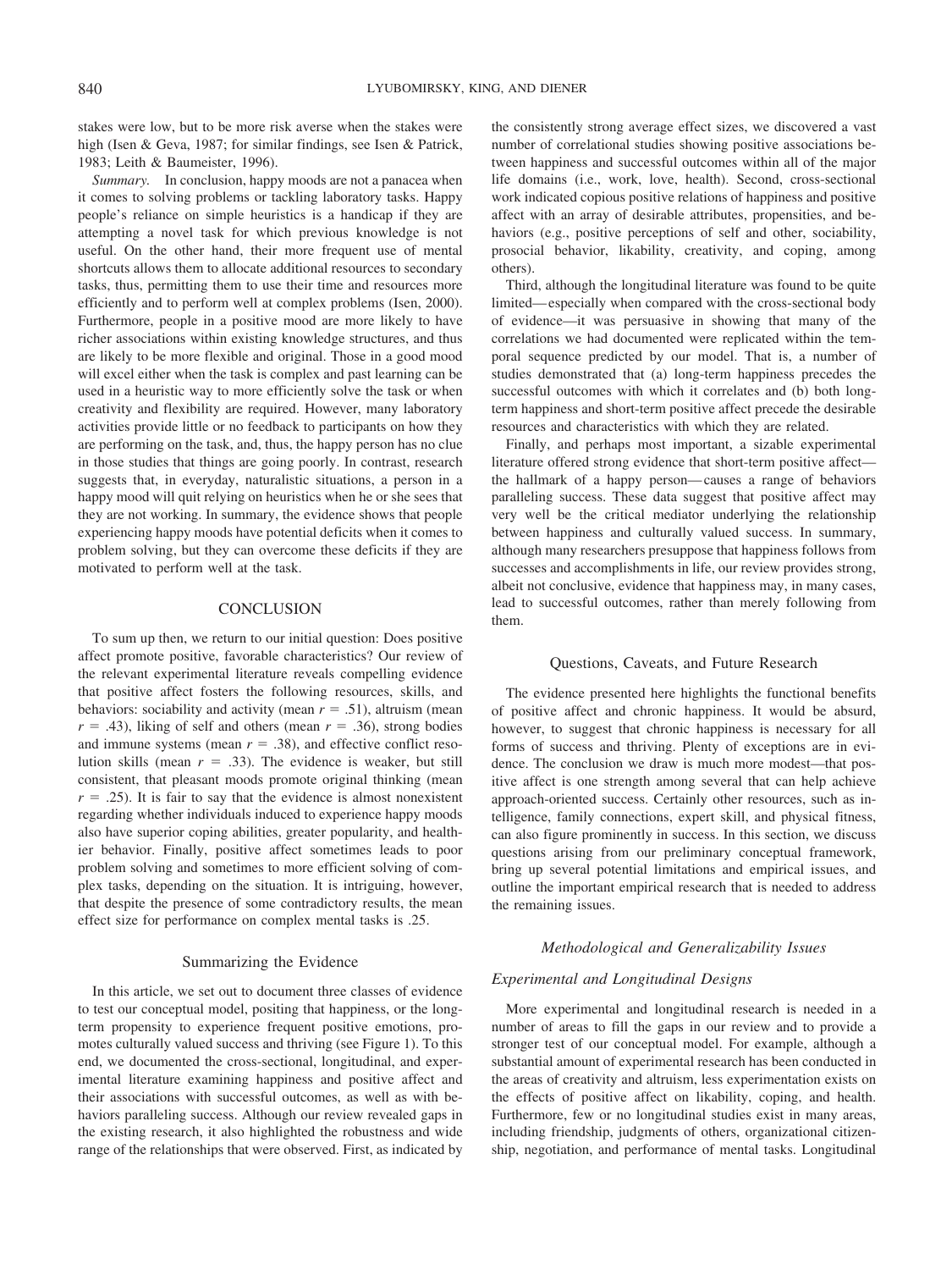research is also essential to confirm that positive affect predicts success even after controlling for earlier levels of resources and success. Cross-sectional studies, in which outcomes are simply correlated with happiness, might produce spurious findings that are due to the causality running from the variable to happinessor the presence of third variables. For this reason, it is important to consider longitudinal studies that examine the effects of happiness on outcomes while controlling for happiness at Time 1 or for potential third variables at Time 1. For example, baseline health might be controlled in a study of the effects of happiness on longevity. Although this procedure has not always been followed in the studies we review, and represents a serious limitation of some investigations, it should be a high priority for future research.

Finally, the existing evidence for a causal link between positive affect and behaviors that lead to success currently comes from short-term laboratory studies (Type C evidence in Figure 1). If these same behaviors are also increased by long-term interventions to enhance global happiness and happy moods (e.g., through self-help, therapy, or drug treatment)—that is, collect evidence of Type D—the case for happiness being causally related to success will be strengthened even more.

### *Reporting Biases*

A good portion of the evidence presented in this article involves self-reports, which are prone to the biasing effects of mood. That is, an individual in a happy mood is likely to rate everything as positive, including herself, her health, her job, her coping abilities, and her marriage. Such potential reporting biases may render some of the reviewed findings to some extent ambiguous. This is undoubtedly a limitation of the evidence. Fortunately, however, many of the outcomes we reviewed are not dependent on global self-reports. Among others, these include mortality data, immune marker levels, income, job supervisor ratings, peer judgments, marital status, and laboratory measures of creativity, task performance, and helping. Furthermore, positive mood biases may sometimes not be artifactual, but, instead, may represent the phenomenon in question. Clearly, more non–self-report measures of key variables are needed in future studies.

### *Assessing Happiness and Positive Affect*

Can we be certain of the validity of the happiness measures used in the literature reviewed here? Recall that our conceptual model rests on a definition of happiness as the frequent experience of positive emotions. In the studies we review, some of the long-term measures assess happiness, others more directly assess the longterm experience of positive affect, and yet others assess what Veenhoven (1984) labeled the "hedonic level of affect" and what Bradburn (1969) called "affect balance"—the experience of positive emotions minus negative emotions. Regarding measures of happiness, Diener and his colleagues (1991) reported that individuals scoring high on such scales do indeed experience frequent positive emotions. Studies using hedonic-level-of-affect measures also provide a test of our model—albeit a less direct one— because positive affect represents half of such scores. Although negative affect is also included in affect balance measures, the outcomes we review (such as sociability) are likely to result from positive affect.

What about measures of positive affect such as the PANAS (Watson et al., 1988), whose items (e.g., excited, active) might be the ingredients leading to success rather than pleasant emotions per se? Although an important topic for future research is dissecting the various types and components of positive emotions, there is reason to believe that positive emotions, not merely its components like energy or arousal, play a causal role. First, experimental manipulations of positive affect produce similar outcomes, and many of these manipulations (e.g., receiving a small gift or listening to soothing music) are unlikely to produce high levels of arousal or activation. Second, measures of less activated forms of positive emotion such as happy or content produce effects that are consistent with those found with the whole PANAS. Thus, positive emotions do appear to be an active ingredient leading to successful outcomes, although researchers need to explore further the augmenting role of arousal/energy and the possibly diverging role of various specific types of positive emotions. For example, high- and low-arousal positive emotions may activate different types of goals and behaviors, such as the goals of influencing versus adjusting to one's environment, respectively (Tsai, Knutson, & Fung, 2004).

Alternative measures of positive affect that have been included in studies reviewed here include facial expressions of positive emotion and positive emotional language usage. Research using such measures is not susceptible to self-report biases and is relatively free from the conceptual ambiguities that characterize our current understanding of the structure of positive emotion. That studies using these more subtle measures have supported the relations of positive affect to valued life outcomes (and have typically done so longitudinally) strengthens the case for the contribution of positive emotional experience in securing the goods of life.

### *Generalizability*

A critical question is the degree to which the findings presented in this article generalize to other cultures. The majority of the evidence we reviewed comes from Westernized, industrialized nations, where positive emotions are highly valued (e.g., Eid & Diener, 2001). Other cultures, by contrast, give less emphasis to happiness and its pursuit (Lyubomirsky, 1997; Suh, 2000) and hold different definitions of success. It is possible then that the characteristics that follow from positive emotions, such as selfconfidence, activity, sociability, and original thought, are more likely to lead to success in some societies than in others. For example, cultures centered around the idea of avoiding bad outcomes rather than approaching good ones may be less likely to reward those who are high in positive affect. Happiness might lead to outcomes that are considered beneficial only in particular types of societies that happen to be where most research to date has been conducted. Alternatively, the relation between positive affect and success behaviors may also be universal across cultures or may be nearly universal in resource-rich societies. Furthermore, perhaps all cultures value the three domains of success we posit—work life, social relationships, and health— but they prioritize them differently. Thus, an important objective for future research is to collect cross-cultural data so that the limiting conditions of our framework can be understood.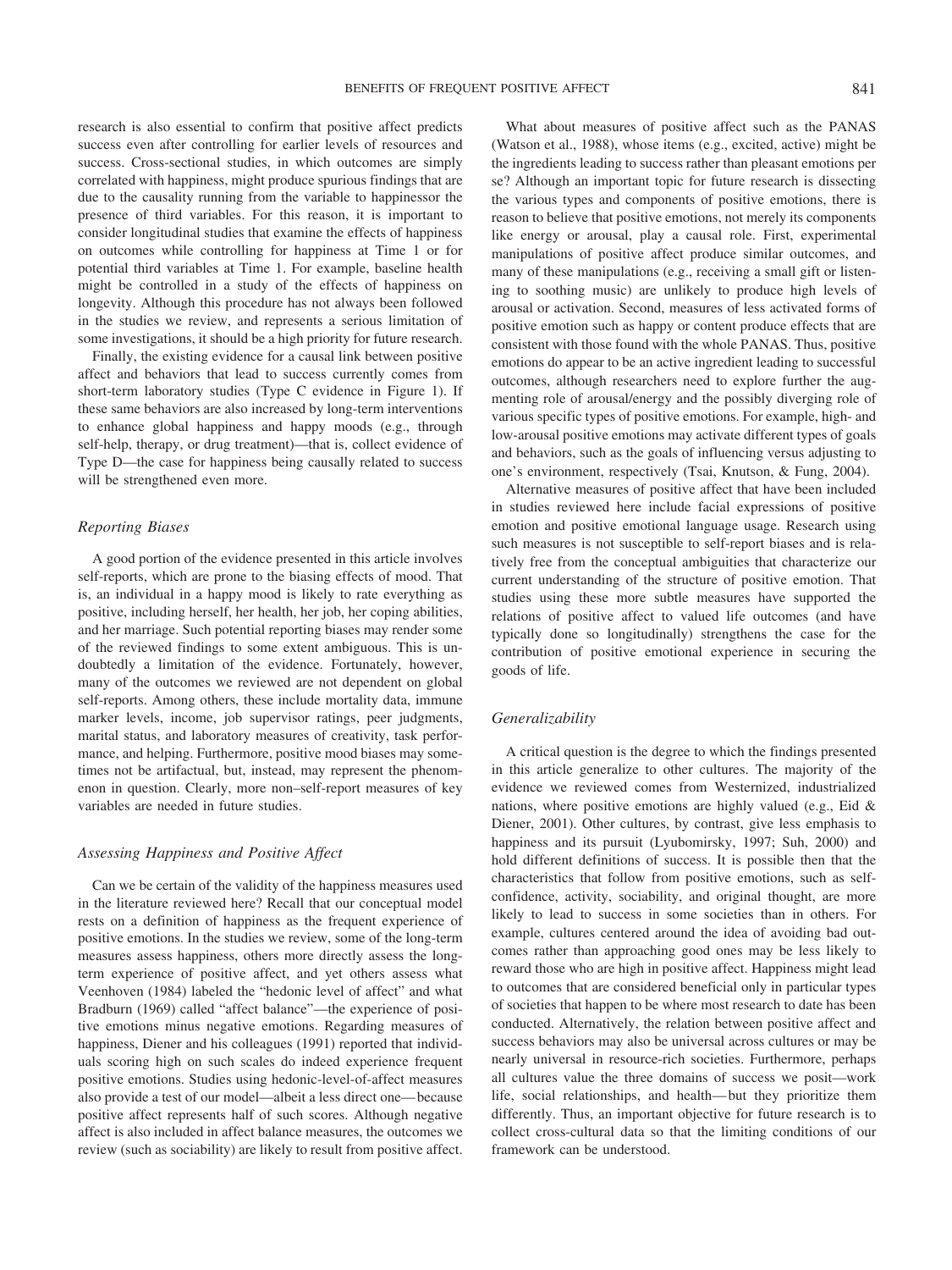## *Situational Specificity*

Although we found consistent effects for happiness across all three classes of evidence, there was significant heterogeneity across studies in a number of areas, suggesting the need for future research to explore moderators of the effects of happiness and positive affect. For example, although Diener and colleagues (2002) found that happier college students earned more income many years after leaving college, this effect was moderated by parental wealth, with richer students benefiting more from being happy. Furthermore, there are times when being flexible, sociable, and optimistic might not be appropriate, and might distract one from the task at hand. For example, some clerical or accounting jobs might require a person who is asocial and quiet as well as very careful about errors and who strictly follows rules. Lucas and Diener (2003) discussed the types of jobs that might most profit from happy workers and those vocations in which happiness might be less of an advantage.

In summary, perhaps the most important limitation to our conclusions is that being happy is more adaptive in certain situations than in others. For example, happiness may be most functional when it occurs in benign life circumstances and may be less helpful during dangerous times. Nonetheless, the advantages of happiness reviewed in this article are rather striking, and a major task for future research will be to determine whether these benefits always accrue or whether circumstances exist in which a dysphoric personality leads to greater success.

### *Causality and Possible Third Variables*

We found in our review that experimental studies generate the same basic conclusions as the cross-sectional and longitudinal research. Yet, a question nags: Could happy people be successful simply because they possess more resources in the first place, which is the reason they are happy? Certainly, some of the effects we review may be due to some degree to the effects of beneficial circumstances on happiness (e.g., Headey & Veenhoven, 1989). The longitudinal research, however, suggests that this is not the complete explanation because happiness often long precedes the successful outcomes. For example, happiness in college (long before the person enters marriage or the workforce) precedes higher income and a more satisfying marriage many years later, even when Time 1 factors are controlled. Furthermore, in an 18-month longitudinal study that used causal modeling to test two competing models—that is, happiness as influencing five of its correlates versus the reverse—the results supported the happinessas-cause model for 17 out of 18 predictions that differentiated the models (Stones & Kozma, 1986). Nevertheless, the possibility remains that individuals with certain personal resources such as good social skills, high activity levels, self-efficacy, and creativity are likely to be more successful at an early age, and, hence, to maintain and reinforce their success and happiness at a later age because they continue to have more personal resources and, therefore, more successes. Again, however, the laboratory experimental studies suggest that this is not the entire explanation for happy people's success.

Furthermore, it is important to establish that positive affect is the key variable associated with desirable characteristics and, ultimately, with successful outcomes—not the absence of negative affect or depression. Some studies are able to address this question directly, as they include both positive affect and negative affect as variables or manipulations. For example, in the helping literature, experimental inductions of positive affect produce increased prosocial behavior, whereas inductions of negative affect do not necessarily decrease helping (e.g., Aderman, 1972; Berkowitz, 1987; Isen & Levin, 1972; Rosenhan et al., 1974). Regarding social interactions (e.g., Cunningham, 1988a, 1988b), creativity (e.g., Hirt et al., 1996; Richards, 1994), and evaluations of strangers (e.g., Baron, 1987, 1993), it appears that positive mood inductions do not produce symmetrical effects. Experimental laboratory research—for example, on helping, creativity, and task performance—also often includes neutral mood conditions, which do not parallel the effects of happy mood (e.g., Berkowitz, 1987; Cunningham, 1988a; Estrada et al., 1994; Isen, 1970, 1993; Isen et al., 1985; Rosenhan et al., 1974). As another example, some crosssectional and longitudinal studies show significant effects of positive affect, but not negative affect—for example, on mortality risk in the nun study (Danner et al., 2001), on likelihood of developing a cold (Cohen et al., 2003), or on organizational citizenship (Crede´ et al., 2005). In summary, many of the effects we describe in this article cannot be attributed simply to the absence of negative affect in happy people, although it is possible that some of the effects are due to lack of negative affect. Disentangling the effects of positive affect from lack of negative affect or depression should be a goal of future research, as many studies, such as in the areas of immunity and health, still consistently fail to include measures of positive emotion.

Further evidence that the effects reviewed here are not simply due to unspecified third variables comes from within-person studies, which show that positive moods correlate over time with desirable outcome variables. On the days or moments when people are in positive mood states, they are more likely to feel and behave in certain ways than when they are in negative mood states. Although studies of within-person patterns are not conclusive proof of causality, they add yet another type of evidence from which the effects of positive emotions can be inferred. In summary, taken together, a variety of different sources of evidence suggest that positive affect leads to certain outcomes rather than simply being caused by them. Nonetheless, longitudinal and longterm experimental studies, which assess a variety of personality characteristics, as well as positive emotions and outcomes, would advance understanding of the intricate relations between personal attributes and chronic predispositions to positive affect.

### *Process Issues*

### *Mediation*

One conclusion from our review of the empirical evidence is that most of the effects of being happy are due to the fact that happy people experience positive moods most of the time and, by definition, experience them more than unhappy people. However, happy people might possess certain characteristics and behavioral propensities that are helpful even in the absence of a positive mood. Although little is known at present about the genetic predispositions characterizing chronically happy individuals, we cannot discount the possibility that long-term happiness may be directly linked—perhaps through inborn correlates—with particular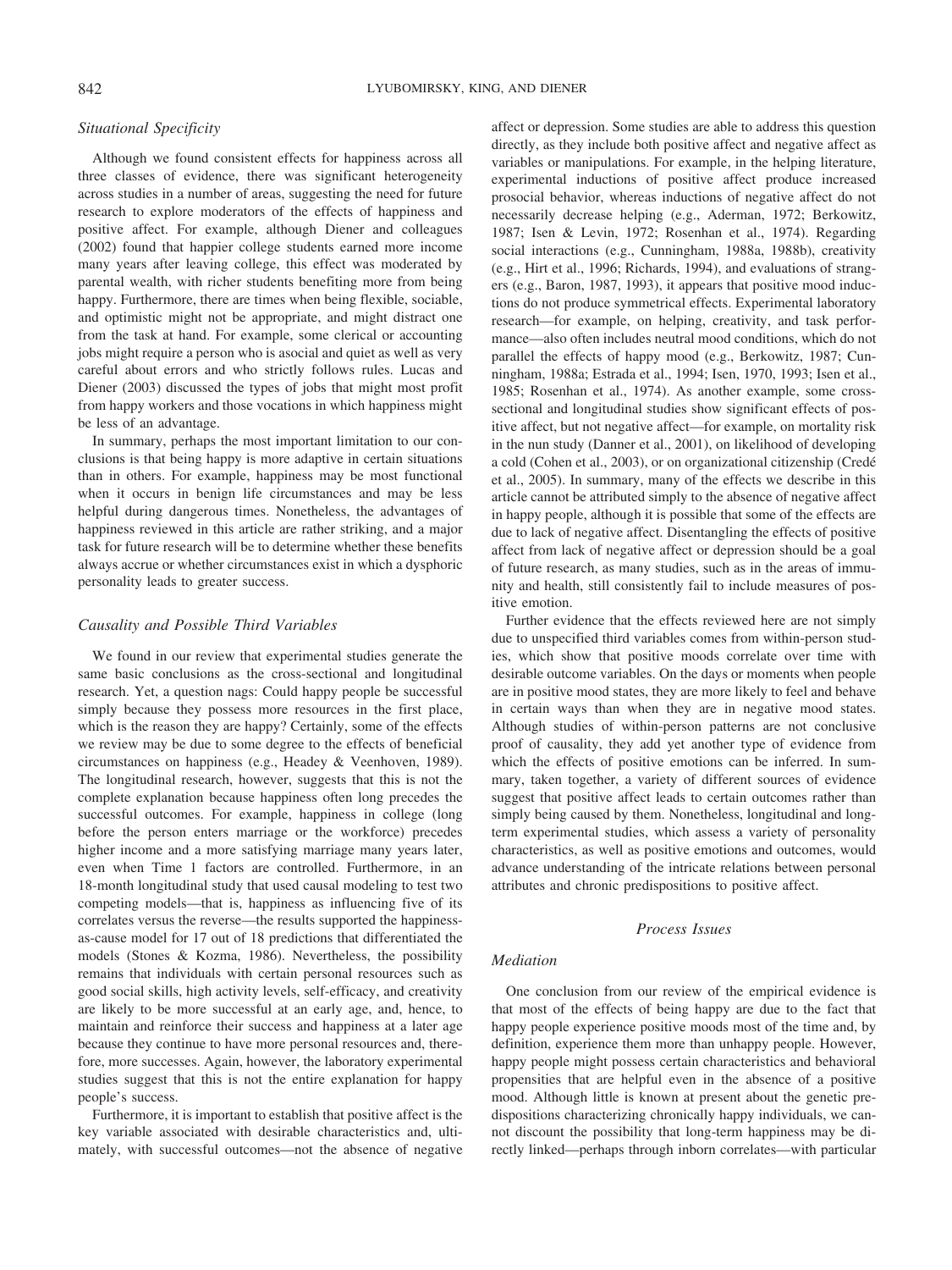desirable outcomes or characteristics (e.g., extraversion, optimism, sociability). As a result, these qualities may be evident and may produce beneficial results even when chronically happy people are in neutral or even unpleasant moods.

An alternative and persuasive perspective of the role of positive affect as mediator of the happiness–success relation comes from Fredrickson's (1998, 2001) broaden-and-build model. She suggested that positive emotions broaden our cognitive and behavioral repertoire and allow for an accrual of resources, the learning of new skills, and so forth. In our framework, the experience of positive affect is critical—that is, individual differences in longterm happiness may influence the ease with which a person enters a "good mood" (cf. Larsen & Ketelaar, 1991), but the affect itself is the key to the positive outcomes associated with positive moods. Thus, while happy people overall may be found to enjoy a variety of positive outcomes, the frequent experience of positive mood (in the absence of a temperamental disposition toward such moods) should still convey benefits. Notably, because the key to success is happy affect and not necessarily a happy genetic predisposition, we submit that chronically unhappy people are therefore not fated to failure. Another implication is that future happiness-increasing interventions should focus on how people can adopt new practices and habits, and restructure their lives, in ways that allow for a stream of positive experiences and positive emotions (Lyubomirsky, Sheldon, & Schkade, 2005).

We know from the experimental studies that momentary positive emotions produce many of the outcomes we reviewed. We also know from cross-sectional and longitudinal studies that happy people exhibit behaviors that are parallel to the outcomes found in the experimental studies. What we do not know, because there is little research on mediation in this area, is the degree to which people's current moods mediate the effects of chronic happiness on behavior. As mentioned previously, Fredrickson's (1998, 2001) model suggests that even in the absence of a positive mood indeed, even in a negative mood— happy people will generally perform better on many tasks because of the skills they have learned and resources they have accumulated because of their frequent experiences of positive moods in the past (Fredrickson & Joiner, 2002; Fredrickson et al., 2003). We suspect that this is a case of partial mediation—namely, that happy people perform many of the desirable behaviors we review because they are more often in a pleasant mood, but that being happy in the past might lead to the accumulation of skills, social support, other resources, and adaptive habits that the happy person can use even when in a negative mood. Thus, an individual's current mood is likely to produce certain benefits, but current mood might not entirely explain the successful performance of happy people. It will be important in future research to separate the effects of happy temperament, happiness engendered by current life circumstances, and induced happy moods on the characteristics we reviewed earlier. Tests of the mediation hypothesis promise to be an exciting direction for future scientific work.

The search for mediational variables might begin with an examination of the various outcomes we have examined here. In this review, we have treated a variety of desirable life outcomes as if they hold equal status in their overall importance in people's lives. It may be, of course, that these outcomes are themselves intercorrelated and perhaps even differentially important. For instance, the social benefits of positive affect may be the central mediator of the effect of positive affect on other life outcomes. Research that combines a variety of life outcomes will be needed in order to answer the important question of how these various "goods of life" relate to and potentially promote each other.

## *The Varieties of Positive Affect*

An important topic of investigation for the future involves distinguishing the effects of positive affect at a general level versus the effects of discrete positive emotions such as contentment, affection, curiosity, elevation, pride, and joy. Specific emotions may be linked with specific beneficial outcomes—for example, contentment with originality, affection with sociability, pride with helping, and curiosity with learning and problem solving—and these possibilities remain an intriguing direction for future research.

One important question concerns whether the effects of positive affect that we review apply to all positive emotions or only to those high in arousal. In the case of positive emotions, we can ask whether the outcomes reviewed in this article apply to contentmentor only to elation and joy. The work of Watson (2000) suggested that feelings of energy and activity are much more likely to accompany elation than they are to accompany contentment. However, little more is known about the effects of the two types of affect, and whether individuals who have chronic tendencies to contentment will be as successful as those who are prone to joy. An interesting finding in this regard comes from a study that predicted work outcomes at age 26 from reports of emotions at age 18 (Roberts et al., 2003). The authors found that occupational attainment was predicted by both positive affect– communion and by positive affect–agency, whereas financial independence was significantly predicted only by positive affect– communion. In the affect literature, the distinction between moods and emotions is often seen as pivotal. However, in the literatures that we reviewed, the two are rarely, if ever, separately measured. Thus, we are unable to draw conclusions about whether a propensity to positive moods versus emotions is more conducive to the outcomes we describe. For example, the possibility exists that the types of emotions induced in the experimental studies stand out as figure against ground and are more likely to produce the effects outlined in this article. On the other hand, moods are relatively longer lasting and are less likely to be in focal awareness; therefore, relative to emotions, moods may influence behavior in more subtle ways. Once again, assessing moods versus emotions and examining their discrete effects on the behaviors we review, and on various types of success, is an important avenue for future research.

### *Future Research Questions*

Additional questions for research are needed to extend the pattern of findings we describe here and to support the unifying framework we present. Because positive affect has often been treated as an outcome rather than a predictor of the goods of life, the potential benefits of positive affect, itself, have remained largely untested. Hence, research should begin to address the potential causal role of positive affect in securing positive life outcomes. In addition, examining positive affect in this way opens a variety of new questions for research on the positive benefits of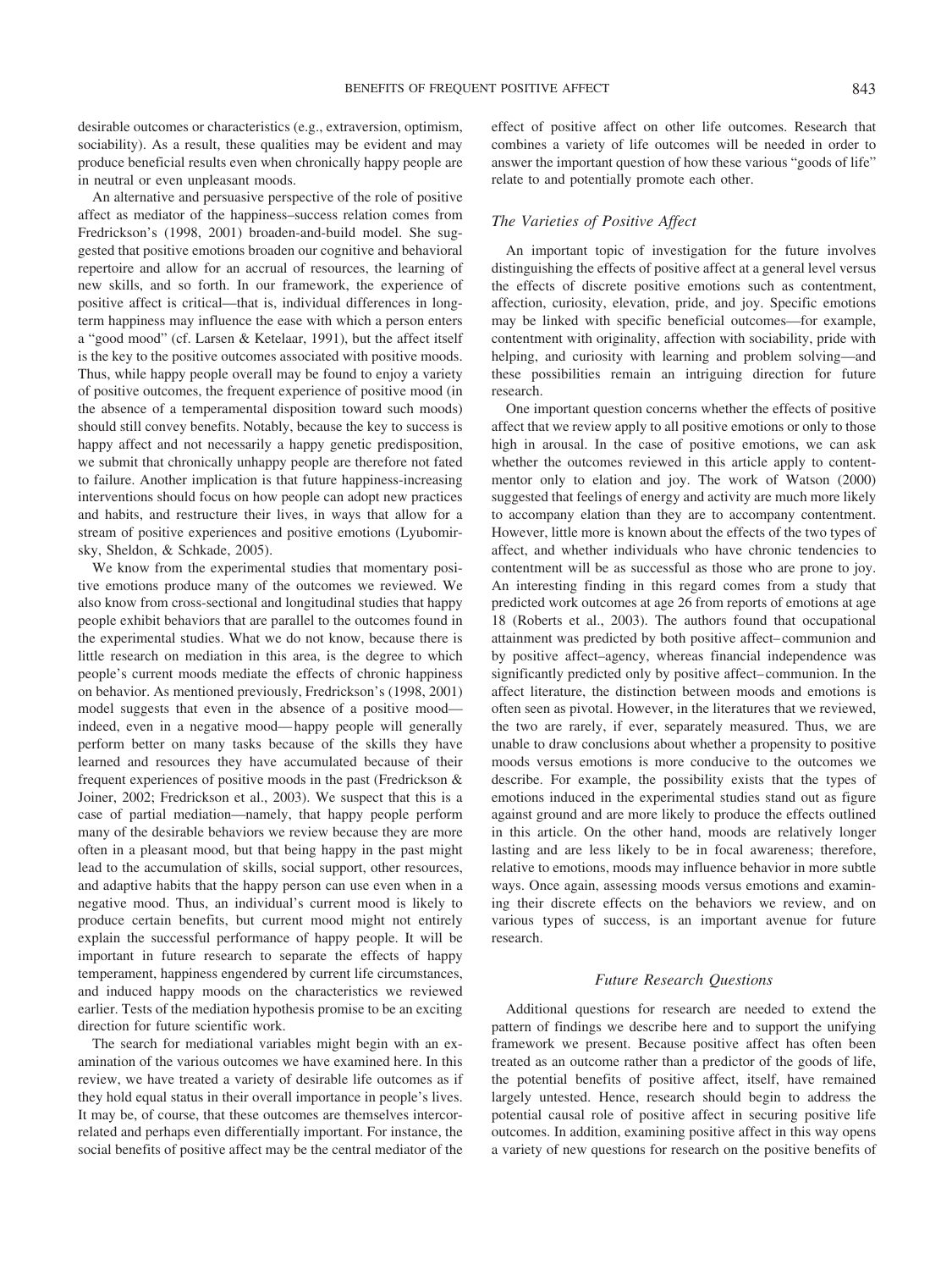positive affect. For example, what types of success are most enhanced by positive affect? Are there long-term beneficial outcomes in some areas for unhappy people? Are different outcomes likely for individuals who are prone to experience different forms of positive affect, such as joy, affection, or contentment? What are the control processes that prevent positive affect from amplifying in a cycle with success and moving ever upward to dysfunctional levels? At the broadest level, what is the optimal level of positive affect in different tasks, contexts, and cultures? Our hope is that our review stimulates research that examines each of these questions in detail.

### *Is Positive Affect a Magic Elixir?*

Readers of our review might conclude that happiness and positive affect are the royal road to the perfect life. Leaving this impression is not our intent. There are a number of ways that positive emotions can produce adverse effects. For one thing, in some situations, positive affect is not the most functional response. For another thing, happy people might use their creativity, selfconfidence, negotiation ability, and sociability to achieve aims that are not beneficial to society, such as being the "king" of the local bar or even to achieve aims that are harmful to society, such as being an effective confidence man. It follows from our review, for instance, that a happy member of the Mafia might be more effective than an unhappy one, and a happy scam artist might be more effective at committing fraud without being caught. Thus, success must be defined in terms of a cultural and behavioral context, and positive emotions might not lead every individual to be successful at goals that the broader culture or the world believes are desirable.

We are aware that many mildly dysphoric individuals function very well in society. They write newspaper columns, run psychology departments, act in popular movies, argue before the U.S. Supreme Court, and perform many other jobs with distinction. Qualities such as intelligence, perseverance, conscientiousness, and social criticism of the status quo are desirable characteristics in many situations, and are to some degree separable from positive affectivity. A happy person with these characteristics might be very effective in many vocations and roles, but some situations might exist, as yet undefined, in which mild dysphoria leads to superior functioning.

It is important to keep in mind that human emotional life is rich, and that the relations of positive affect and negative affect to functioning are complex ones. At times, happiness will be most adaptive and at other times may require a level of misery or at least discontent. Our framework suggests that positive bias in a flexible system may well be adaptive, but an exclusively happy life is not only unrealistic—it is not necessarily the most desirable life.

A commonly expressed claim is that happy people are satisfied with the status quo and are not motivated to accomplish new goals or to "change the world." The data reviewed in this article indicate that this blanket condemnation of happiness is inaccurate— happy people perform well in many areas of life, including domains such as work and income, that require motivation and persistence. Happy people can have lofty goals and experience positive affect that is due to the progress they make toward those goals. At the same time, specific dissatisfactions can also motivate happy people to work for change and to pursue new directions. Andrews and Withey (1976) found that people who are happy with their lives are not inevitably satisfied when they judge the conditions in society; they found that satisfaction with one's life and with society and government were distinct. Furthermore, many of the characteristics observed in happy people— optimism, energy, social engagement, originality, altruism, likability, productivity, good health are the very characteristics that could help them improve the conditions of theirs and others' lives.

In summary, although happy people are generally more satisfied people, this does not appear to prevent them from being achievement oriented. Indeed, happy people appear to be relatively more likely to seek approach goals. The interaction of cognitive judgments about the desire for change with the propensity for positive affect is a ripe area of inquiry for the future.

### *Do Happy People Experience Negative Emotions?*

If happy people were unable to experience negative emotions when things go wrong, their responses would likely be dysfunctional because they might not react appropriately to threats, losses, and other significant negative events. If, on the other hand, happy people can occasionally experience negative emotions, as we suggest they do, they might be particularly successful because they can be approach focused most of the time, but not when conditions become adverse. Thus, happy people can remain in a positive mood as long as things are positive or neutral, but experience a negative mood when things are very bad, thus motivating them to withdraw, conserve resources, or otherwise avoid harm. Furthermore, there may be a resetting point around a person's current circumstances so that people are most likely to react with negative affect when conditions worsen from their current state (Kahneman & Tversky, 1979).

The negative affect produced by bad events causes a change in thoughts, feelings, and behaviors. When adverse events occur, people quit using heuristic processing and switch to vigilant and careful analytical processing, which does not involve an overreliance on previous solutions to challenges. The person needs to safeguard resources and focus on solving the immediate problem. At the same time, it is functional for the person to return to a positive state when conditions improve. Extending the ideas of Fleeson (2001), happiness could be considered a "density function" in which people vary in terms of how much they are in the state of positive experience. Although frequent experience of this state appears to be functional, an ability to react to significant negative events is also likely to be beneficial. Thus, even happy people show substantial variations in their moods over time. Research confirms that the happiest individuals do feel occasionally unhappy. For example, Diener and Seligman's (2002) happiest college students all displayed ups and downs in their moods, but stayed in the positive zone the majority of the time. However, the findings showed that they also occasionally descended into the negative range and experienced unpleasant emotions, indicating that the happiest individuals are not trapped in a positive mood regardless of circumstance. We found the same pattern in the World Value Survey (1994)—most of those responding with a 10 on a 10-point life satisfaction scale (the top 14% of respondents) reported having experienced a negative mood or emotion during the past few weeks.

In a laboratory study, chronically happy people reported negative feelings (such as being sad, anxious, and discouraged) in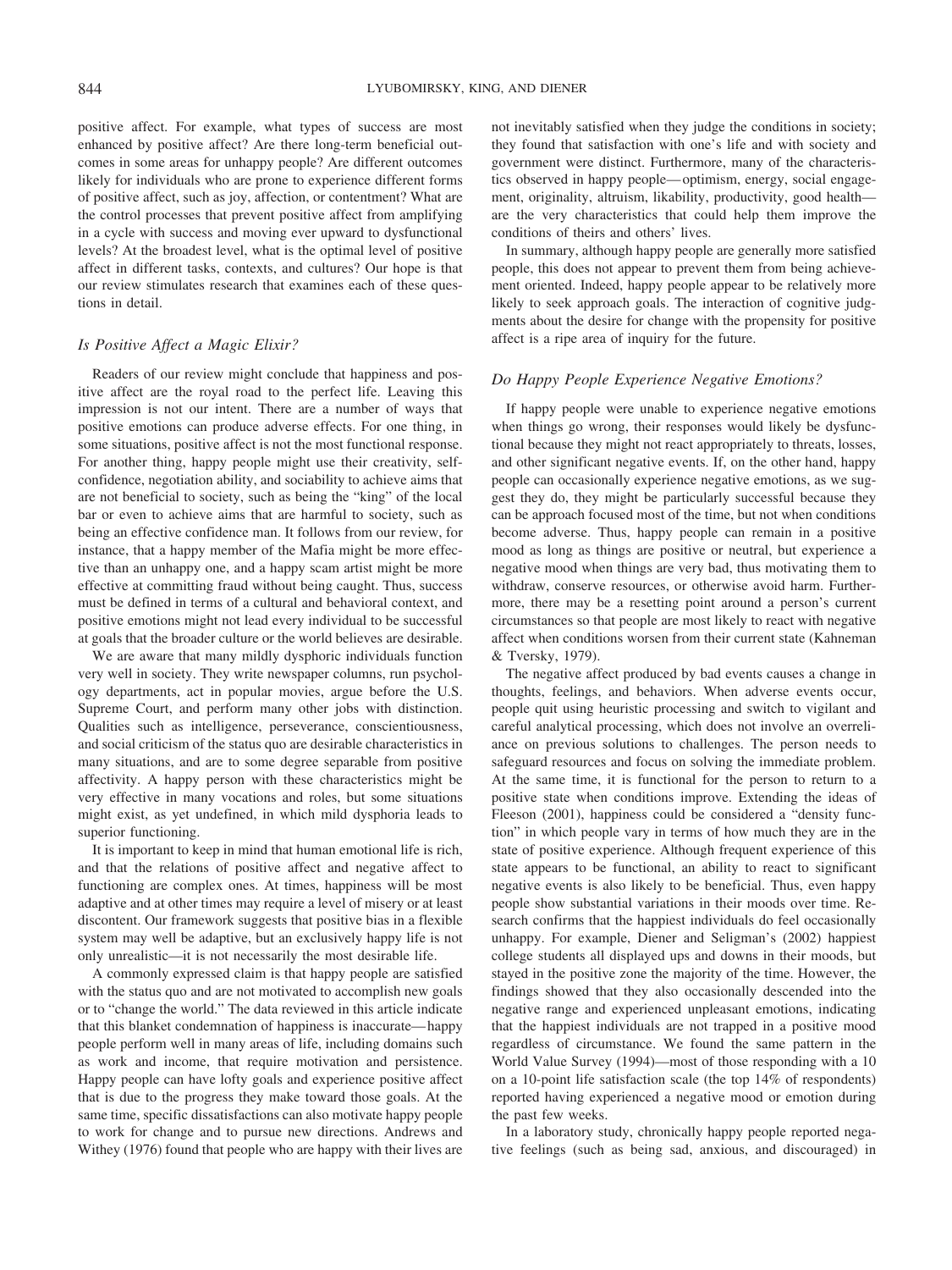response to negative feedback about their own performance (Lyubomirsky & Ross, 1997). The fact that happy people can and do respond emotionally to events may provide part of the answer to why they are likely to succeed in life. Unlike in short-term mood manipulation studies, in which an induced positive mood often elicits an inappropriate response to the situation, in everyday life, happy people can react negatively when it is appropriate to the context, but later return to a positive state.

### *Costs and Trade-Offs of Happiness*

Despite the many benefits of long-term positive affect described in this article, happiness can have costs or downsides in some situations and, in other situations, have trade-offs with other desired values. Happy people are characterized by certain behaviors, as reviewed previously, and, in some situations, these characteristics may prove detrimental. For example, if a happy individual uses a heuristic to solve a frequently encountered problem, but the heuristic now provides the wrong answer and there is no failure feedback available in the situation, he or she will perform more poorly than an unhappy person. As discussed earlier, this possibility likely accounts for findings of "depressive realism" in some studies (Alloy & Abramson, 1979), as well as for the findings that, under some conditions, happy people show more stereotypical thinking because they rely on heuristic shortcuts (e.g., Edwards & Weary, 1993). To the extent that relying on shortcuts leads to nonoptimal performance, individuals in a positive mood may suffer. Clearly, the social costs of relying on stereotypes to make decisions may be great.

In addition, because positive moods signal to the individual that things are going well, less happy individuals may be superior at critical thinking and error checking (e.g., Mackie & Worth, 1989; Melton, 1995). Thus, it is unlikely that one particular mood state leads to superior problem solving or task performance in general rather, positive affect and negative affect probably have differing effects on cognitive processing that may or may not be well suited to a particular task. Lucas and Diener (2003) suggested that mildly dysphoric individuals are likely to underperform in leadership and social tasks, but might excel in jobs such as monitoring a nuclear power plant where constant vigilance for possible problems is absolutely essential. Clearly, the relation of moods to decision making and problem solving is complex and the match between individual differences and situational requirements may determine the adaptive significance of any emotional style.

Earlier we suggested that happy people may feel positive emotions more frequently because they are relatively more sensitive to rewards in their environment. Tying positive emotionality to Gray's (1994) "behavioral approach system" makes a good deal of sense and it also highlights potential pitfalls of happiness. Clearly, the complexity of human life requires that one avoid some circumstances, and always moving toward evermore tantalizing rewards might lead an individual's existence to devolve into hedonism or inappropriate risk taking. In addition, the tendency to recognize and move toward rewards in the environment may make a happy person susceptible to approach–approach conflicts, caught between two potentially positive life paths.

In addition to the possibility that happy individuals might be outperformed by their less happy peers in some situations, it is worth noting that people make trade-offs in their decisions regarding activities and happiness. For example, compared with European Americans, Asians and Asian Americans are more likely to persist at a task at which they are not performing well in order to master it and may thus suffer in terms of mood because they continue working on something at which they are not proficient (Heine et al., 2001; Oishi & Diener, 2003). Other researchers have found that placing high importance on goals can heighten happiness when goals are achieved, but can also increase worry about the goals and amplify greater negative affect when the goals are not achieved (Diener, Colvin, Pavot, & Allman, 1991; Pomerantz, Saxon, & Oishi, 2000). Happiness is one of life's goods, but it exists in the context of a variety of other goods (Ryff, 1989; Ryff & Singer, 1998). Thus, individuals might well sacrifice happiness in the pursuit of other valued ends. Notably, however, it may be the happy who are particularly willing to sacrifice positive affect for the sake of other goals, primarily because of the other resources and capacities that have been afforded to them by the experience of happiness.

Furthermore, particular circumstances or degrees of positive affect may lead to decrements in performance. Recent work has shown that extremely happy individuals perform slightly lower in some achievement situations compared with very happy persons, suggesting that the optimum level of happiness might vary depending on the task at hand (Diener, Oishi, & Lucas, 2005). Extremely happy individuals might be inclined to be too sociable to perform at the maximum level in some achievement situations that occur over long periods of time.

Very happy individuals may also be judged harshly for their apparent satisfaction—for example, as shallow or complacent. Indeed, research has shown that happiness in the context of a potentially lazy or meaningless life is judged quite negatively (Scollon & King, 2004). It may be that the positive social perception of happy individuals depends on the particular situations in which individuals encounter them. An apparently happy person may be judged quite favorably in an acquaintanceship situation, but an incongruously happy person may well be judged more negatively. The capacity to downregulate positive affect may be a facet of social skill and effective self-regulation (e.g., M. W. Erber & Erber, 2001; R. Erber & Erber, 2000).

Although existing evidence indicates that happy individuals indeed tend to be successful across a number of life domains, we must be mindful that negative emotions can be functional under some circumstances. Individuals who are temperamentally prone to greater levels of negative emotions may help their groups under some conditions. In addition, happiness in some circumstances may be sacrificed in order to reach long-term goals. We do not yet fully understand the limits of the success of happy people, and we do not know the extent to which the effects of positive affect are dependent on culture and cultural norms for emotion. The current findings indicate that happy people are in many ways successful people. This does not mean, of course, that happy people show superior performance in every activity and situation.

## Final Remarks

We have reviewed extensive evidence demonstrating that happy people are successful and flourishing people. Part of the explanation for this phenomenon undoubtedly comes from the fact that success leads to happiness. Our review, however, focuses on the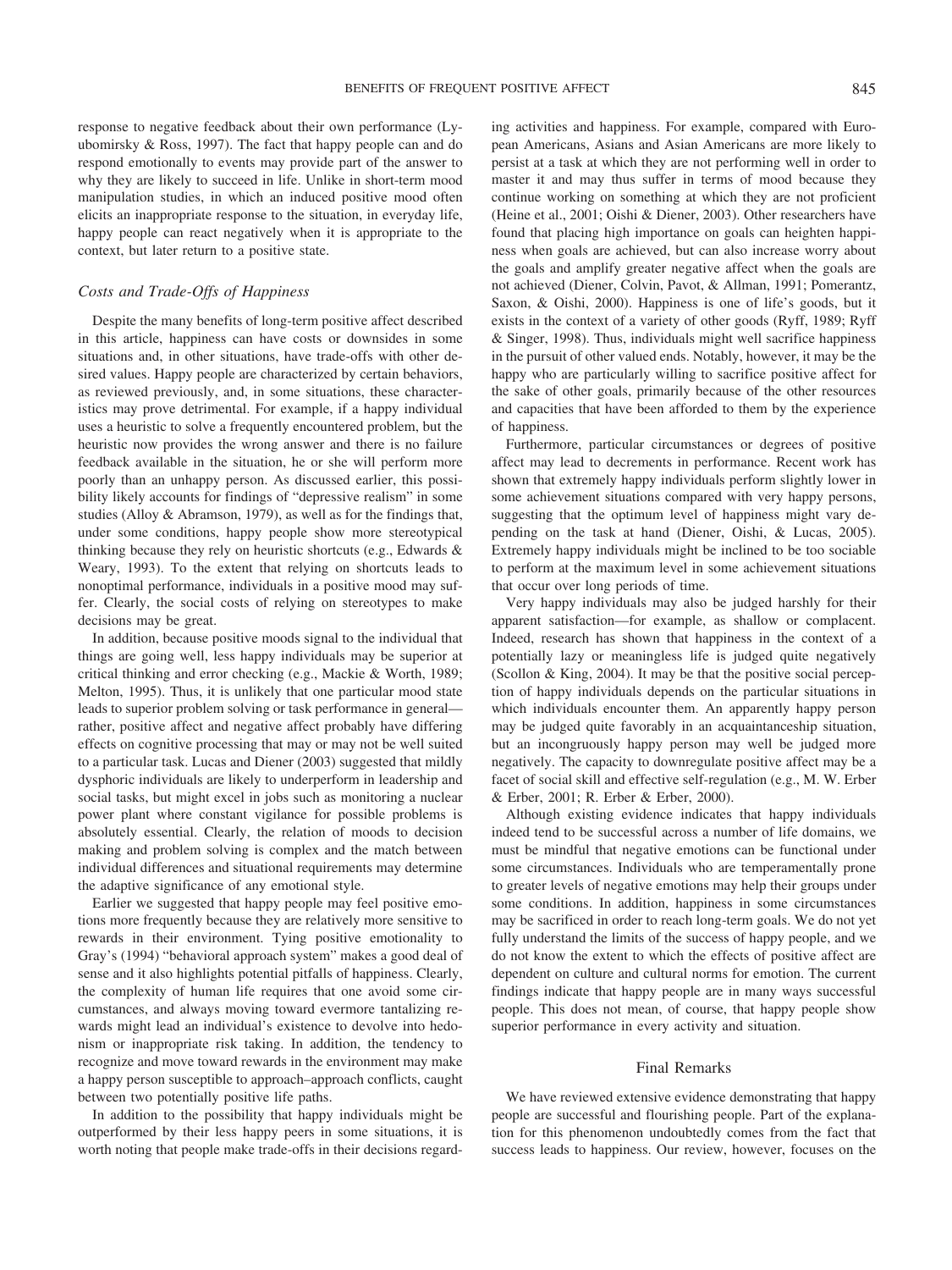reverse causal direction—that happiness, in turn, leads to success. Happy people show more frequent positive affect and specific adaptive characteristics. Positive affect has been shown, in experimental, longitudinal, and correlational studies, to lead to these specific adaptive characteristics. Thus, the evidence seems to support our conceptual model that happiness causes many of the successful outcomes with which it correlates. Furthermore, the data suggest that the success of happy people may be mediated by the effects of positive affect and the characteristics that it promotes. It appears that happiness, rooted in personality and in past successes, leads to approach behaviors that often lead to further success. At the same time, happy people are able to react with negative emotions when it is appropriate to do so.

The desire to be happy is prevalent in Western culture (e.g., Diener, Suh, Smith, & Shao, 1995; King & Broyles, 1997), and a happy life is very much the preferred life (King & Napa, 1998). If subjective well-being feels good but otherwise leaves people impaired, for example, in terms of decision making, social relationships, physical health, or success in life, we might question its net value for society and for the individual. In this article, we reviewed cross-sectional, longitudinal, and experimental data showing that happy individuals are more likely than their less happy peers to have fulfilling marriages and relationships, high incomes, superior work performance, community involvement, robust health, and a long life. The three classes of evidence also indicated that positive emotions, as well as chronic happiness, are often associated with resources and characteristics that parallel success and thriving that is, desirable behaviors and cognitions such as sociability, optimism, energy, originality, and altruism. Although our conclusions run counter to the belief that successful outcomes and desirable characteristics are primarily the causes, rather than the consequences, of happiness, a surprisingly large amount of evidence now appears to challenge this belief.

### References

References marked with an asterisk indicate studies included in the meta-analysis.

- \*Achat, H., Kawachi, I., Spiro, A., III, DeMolles, D. A., & Sparrow, D. (2000). Optimism and depression as predictors of physical and mental health functioning: The Normative Aging Study. *Annals of Behavioral Medicine, 22,* 127–130.
- Ackermann, R., & DeRubeis, R. J. (1991). Is depressive realism real? *Clinical Psychology Review, 11,* 565–584.
- \*Adaman, J. E., & Blaney, P. H. (1995). The effects of musical mood induction on creativity. *Journal of Creative Behavior, 29,* 95–108.
- \*Aderman, D. (1972). Elation, depression, and helping behavior. *Journal of Personality and Social Psychology, 24,* 91–101.
- \*Alden, A. L., Dale, J. A., & DeGood, D. E. (2001). Interactive effects of the affect quality and directional focus of mental imagery on pain analgesia. *Applied Psychophysiology and Biofeedback, 26,* 117–126.
- Alloy, L. B., & Abramson, L. Y. (1979). Judgment of contingency in depressed and nondepressed students: Sadder but wiser? *Journal of Experimental Psychology: General, 108,* 441– 485.
- \*Ambady, N., & Gray, H. M. (2002). On being sad and mistaken: Mood effects on the accuracy of thin-slice judgments. *Journal of Personality and Social Psychology, 83,* 947–961.
- Andrews, F. M., & Withey, S. B. (1976). *Social indicators of well-being.* New York: Plenum Press.
- Antonovsky, A. (1988). *Unraveling the mystery of health.* San Francisco: Jossey-Bass.
- Antonovsky, A. (1993). The structure and properties of the sense of coherence scale. *Social Science and Medicine, 36,* 725–733.
- Argyle, M., & Martin, M. (1991). The psychological causes of happiness. In F. Strack, M. Argyle, & N. Schwarz (Eds.), *Subjective well-being: An interdisciplinary perspective* (pp. 77–100). Elmsford, NY: Pergamon Press.
- Aspinwall, L. G. (1998). Rethinking the role of positive affect in selfregulation. *Motivation and Emotion, 22,* 1–32.
- Aspinwall, L. G., & Brunhart, S. M. (1996). Distinguishing optimism from denial: Optimistic beliefs predict attention to health threats. *Personality and Social Psychology Bulletin, 22,* 993–1003.
- \*Audrain, J., Schwartz, M., Herrera, J., Golman, P., & Bush, A. (2001). Physical activity in first degree relatives of breast cancer patients. *Journal of Behavioral Medicine, 24,* 587– 603.
- \*Bahr, H. M., & Harvey, C. D. (1980). Correlates of morale among the newly widowed. *Journal of Social Psychology, 110,* 219 –233.
- \*Baldassare, M., Rosenfield, S., & Rook, K. S. (1984). The types of social relations predicting elderly well-being. *Research on Aging, 6,* 549 –559.
- \*Bardwell, W. A., Berry, C. C., Ancoli-Israel, S., & Dimsdale, J. E. (1999). Psychological correlates of sleep apnea. *Journal of Psychosomatic Research, 47,* 583–596.
- \*Baron, R. A. (1987). Interviewer's moods and reactions to job applicants: The influence of affective states on applied social judgments. *Journal of Applied Social Psychology, 17,* 911–926.
- \*Baron, R. A. (1990). Environmentally induced positive affect: Its impact on self-efficacy, task performance, negotiation, and conflict. *Journal of Applied Social Psychology, 20,* 368 –384.
- \*Baron, R. A. (1993). Interviewers' moods and evaluations of job applicants: The role of applicant qualifications. *Journal of Applied Social Psychology, 23,* 253–271.
- \*Baron, R. A., & Bronfen, M. I. (1994). A whiff of reality: Empirical evidence concerning the effects of pleasant fragrances on work-related behavior. *Journal of Applied Social Psychology, 24,* 1179 –1203.
- \*Baron, R. A., Fortin, S. P., Frei, R. L., Hauver, L. A., & Shack, M. L. (1990). Reducing organizational conflict: The role of socially-induced positive affect. *International Journal of Conflict Management, 1,* 133– 152.
- \*Baron, R. A., Rea, M. S., & Daniels, S. G. (1992). Effects of indoor lighting (illuminance and spectral distribution) on the performance of cognitive tasks and interpersonal behaviors: The potential mediating role of positive affect. *Motivation and Emotion, 16,* 1–33.
- \*Barsade, S. G. (2002). The ripple effect: Emotional contagion and its influence on group behavior. *Administrative Science Quarterly, 47,* 644 – 675.
- \*Barsade, S. G., Ward, A. J., Turner, J. D. F., & Sonnenfeld, J. A. (2000). To your heart's content: A model of affective diversity in top management teams. *Administrative Science Quarterly, 45,* 802– 836.
- Batson, C. D. (1990). Affect and altruism. In B. S. Moore & A. M. Isen (Eds.), *Affect and social behavior* (pp. 89 –125). New York: Cambridge University Press.
- Baum, A., & Poluszny, D. M. (1999). Health psychology: Mapping biobehavioral contributions to health and illness. *Annual Review of Psychology, 50,* 137–163.
- \*Bell, P. A. (1978). Affective state, attraction, and affiliation: Misery loves happy company. *Personality and Social Psychology Bulletin, 4,* 616 – 619.
- \*Benyamini, Y., Idler, E. L., Leventhal, H., & Leventhal, E. A. (2000). Positive affect and function as influences on self-assessments of health: Expanding our view beyond illness and disability. *Journals of Gerontology:Psychological Sciences, 55B,* P107–P116.
- \*Berkowitz, L. (1987). Mood, self-awareness, and willingness to help. *Journal of Personality and Social Psychology, 52,* 721–729.
- \*Berry, D. S., & Hansen, J. S. (1996). Positive affect, negative affect, and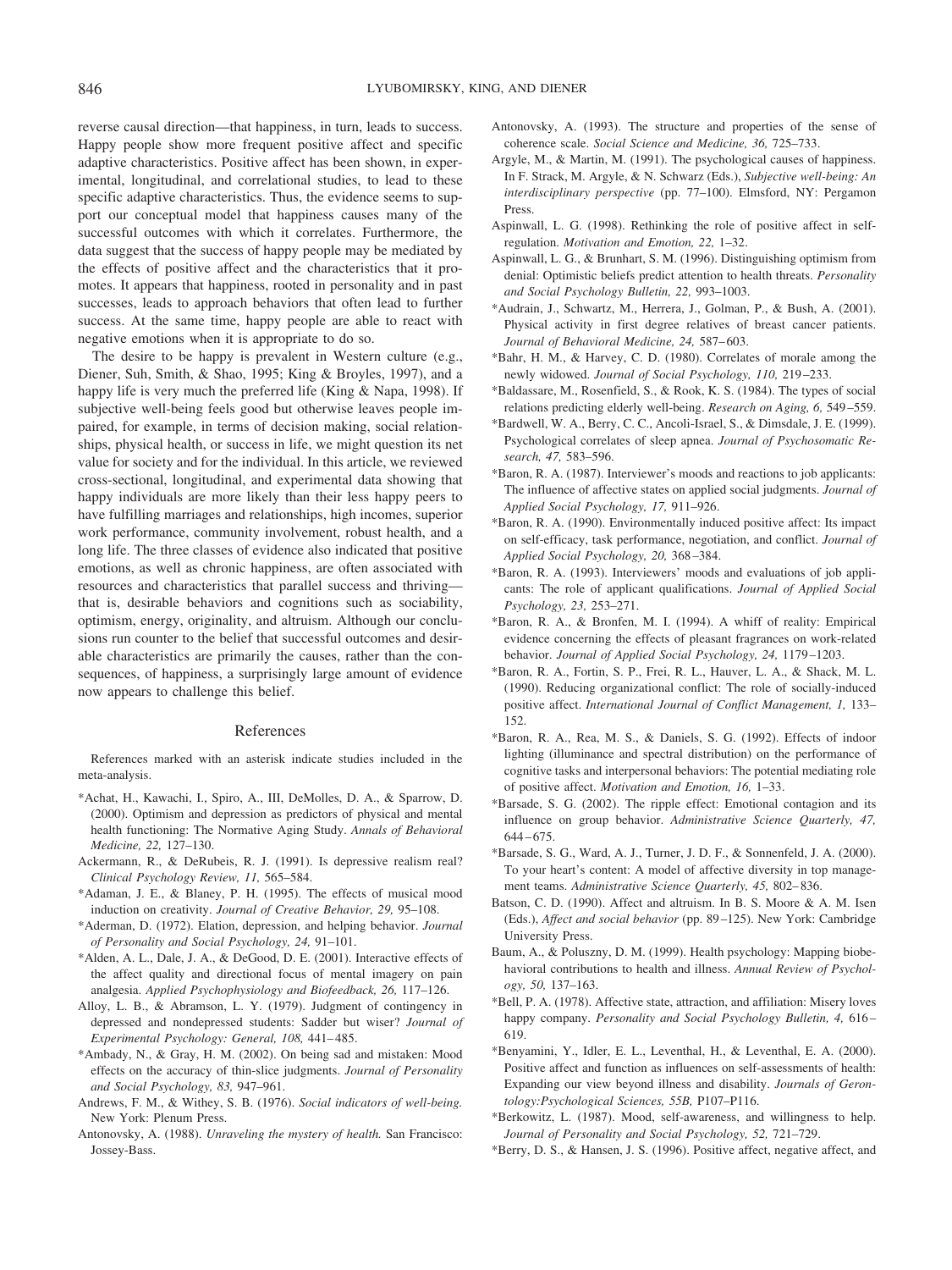social interaction. *Journal of Personality and Social Psychology, 71,* 796 – 809.

- \*Berry, D. S., & Willingham, J. K. (1997). Affective traits, responses to conflict, and satisfaction in romantic relationships. *Journal of Research in Personality, 31,* 564 –576.
- Berscheid, E. (2003). The human's greatest strength: Other humans. In L. G. Aspinwall & U. M. Staudinger (Eds.), *A psychology of human strengths: Fundamental questions and future directions for a positive psychology* (pp. 37–47). Washington, DC: American Psychological Association.
- Bless, H., Bohner, G., Schwarz, N., & Strack, F. (1990). Mood and persuasion: A cognitive response analysis. *Personality and Social Psychology Bulletin, 16,* 331–345.
- \*Bless, H., Clore, G. L., Schwarz, N., Golisano, V., Rabe, C., & Wolk, M. (1996). Mood and the use of scripts: Does a happy mood really lead to mindlessness? *Journal of Personality and Social Psychology, 71,* 665– 679.
- \*Bodenhausen, G., Gabriel, S., & Lineberger, M. (2000). Sadness and susceptibility to judgmental bias: The case of anchoring. *Psychological Science, 11,* 320 –323.
- \*Bodenhausen, G. V., Kramer, G. P., & Su¨sser, K. (1994). Happiness and stereotypic thinking in social judgment. *Journal of Personality and Social Psychology, 66,* 621– 632.
- \*Bogner, J. A., Corrigan, J. D., Mysiw, W. J., Clinchot, D., & Fugate, L. (2001). A comparison of substance abuse and violence in the prediction of long-term rehabilitation outcomes after traumatic brain injury. *Archives of Physical Medicine and Rehabilitation, 82,* 571–577.
- Booth, R. J., & Pennebaker, J. W. (2000). Emotions and immunity. In M. Lewis & J. M. Haviland-Jones (Eds.), *Handbook of emotions* (2nd ed., pp. 558 –572). New York: Guilford Press.
- Borman, W. C., Penner, L. A., Allen, T. D., & Motowildo, S. J. (2001). Personality predictors of citizenship performance. *International Journal of Selection and Assessment, 9,* 52– 69.
- Bradburn, N. M. (1969). *The structure of psychological well-being.* Chicago: Alpine.
- \*Brebner, J., Donaldson, J., Kirby, N., & Ward, L. (1995). Relationships between happiness and personality. *Personality and Individual Differences, 19,* 251–258.
- \*Brown, J. (1984). Effects of induced mood on causal attributions for success and failure. *Motivation and Emotion, 8,* 343–353.
- \*Burger, J. M., & Caldwell, D. F. (2000). Personality, social activities, job-search behavior and interview success: Distinguishing between PANAS trait positive affect and NEO extraversion. *Motivation and Emotion, 24, 51-62.*
- Cacha, F. B. (1976). Figural creativity, personality, and peer nominations of pre-adolescents. *Gifted Child Quarterly, 20,* 187–195.
- Cameron, P. (1975). Mood as an indicant of happiness: Age, sex, social class, and situational differences. *Journal of Gerontology, 30,* 216 –224.
- Campbell, A. (1981). *The sense of well-being in America.* New York: McGraw-Hill.
- Campbell, A., Converse, P. E., & Rogers. W. L. (1976). *The quality of American life.* New York: Russell Sage Foundation.
- Cantor, N., Norem, J., Langston, C., Zirkel, S., Fleeson, W., & Cook-Flannagan, C. (1991). Life tasks and daily life experience. *Journal of Personality, 59,* 425– 451.
- Carlson, M., Charlin, V., & Miller, N. (1988). Positive mood and helping behavior: A test of six hypotheses. *Journal of Personality and Social Psychology, 55,* 211–229.
- \*Carnevale, P., & Isen, A. M. (1986). The influence of positive affect and visual access on the discovery of integrative solutions in bilateral negotiation. *Organizational Behavior and Human Decision Processes, 37,* 1–13.
- Carver, C. S. (2003). Pleasure as a sign you can attend to something else:

Placing positive feelings within a general model of affect. *Cognition and Emotion, 17,* 241–261.

- \*Carver, C. S., Pozo, C., Harris, S. D., Noriega, V., Scheier, M., Robinson, D., et al. (1993). How coping mediates the effect of optimism on distress: A study of women with early stage breast cancer. *Journal of Personality and Social Psychology, 65,* 375–390.
- Carver, C. S., & Scheier, M. F. (1981). *Attention and self-regulation: A control-theory approach to human behavior.* New York: Springer-Verlag.
- Carver, C. S., & Scheier, M. F. (1990). Origins and functions of positive and negative affect: A control-process view. *Psychological Review, 97,*  $19 - 35$
- Carver, C. S., & Scheier, M. F. (1998). *On the self regulation of behavior.* New York: Cambridge University Press.
- Carver, C. S., & Scheier, M. F. (2001). Optimism, pessimism, and selfregulation. In E. C. Chang (Ed.), *Optimism and pessimism: Implications for theory, research, and practice* (pp. 31–51). Washington, DC: American Psychological Association.
- \*Chang, E. C., & Farrehi, A. S. (2001). Optimism/pessimism and information-processing styles: Can their influences be distinguished in predicting psychological adjustment. *Personality and Individual Differences, 31,* 555–562.
- \*Chen, C. C., David, A., Thompson, K., Smith, C., Lea, S., & Fahy, T. (1996). Coping strategies and psychiatric morbidity in women attending breast assessment clinics. *Journal of Psychosomatic Research, 40,* 265– 270.
- Chen, S.-M. (1980). A study of sociometric status of Chinese school children (Chinese). *Bulletin of Educational Psychology, 13,* 119 –132.
- Clark, L. A., & Watson, D. P. (1991). General affective dispositions in physical and psychological health. In C. R. Snyder & D. R. Forsyth (Eds.), *Handbook of social and clinical psychology: The health perspective* (pp. 221–245). Elmsford, NY: Pergamon Press.
- Clark, L. A., & Watson, D. P. (1999). Temperament: A new paradigm for trait psychology. In L. A. Pervin & O. P. John (Eds.), *Handbook of personality: Theory and research* (2nd ed., pp. 399 – 423). New York: Guilford Press.
- Clark, L. A., Watson, D. P., & Mineka, S. (1994). Temperament, personality, and the mood and anxiety disorders. *Journal of Abnormal Psychology, 103,* 103–116.
- Clark, M. S., & Isen, A. M. (1982). Toward understanding the relationship between feeling states and social behavior. In A. H. Hastorf & A. M. Isen (Eds.), *Cognitive social psychology* (pp. 71–108). New York: Elsevier/North-Holland.
- \*Clark, M. S., & Waddell, B. A. (1983). Effects of moods on thoughts about helping, attraction and information acquisition. *Social Psychology Quarterly, 46,* 31–35.
- Clore, G. L., Wyer, R. S., Jr., Dienes, B., Gasper, K., & Isbell, L. M. (2001). Affective feelings as feedback: Some cognitive consequences. In L. L. Martin & G. L. Clore (Eds.), *Theories of mood and cognition: A* user's guidebook (pp. 27–62). Hillsdale, NJ: Erlbaum.
- \*Cogan, R., Cogan, D., Waltz, W., & McCue, M. (1987). Effects of laughter and relaxation on discomfort thresholds. *Journal of Behavioral Medicine, 10,* 139 –144.
- Cohen, S. (1988). Psychosocial models of the role of social support in the etiology of physical disease. *Health Psychology, 7,* 269 –297.
- \*Cohen, S., Doyle, W. J., Turner, R. B., Alper, C. M., & Skoner, D. P. (2003). Emotional style and susceptibility to the common cold. *Psychosomatic Medicine, 65,* 652– 657.
- \*Collins, J. E., Hanson, K., Mulhern, M., & Padberg, R. M. (1992). Sense of coherence over time in cancer patients: A preliminary report. *Medical Psychotherapy, 5,* 73– 82.
- Connolly, J. J., & Viswesvaran, C. (2000). The role of affectivity in job satisfaction: A meta-analysis. *Personality and Individual Differences, 29,* 265–281.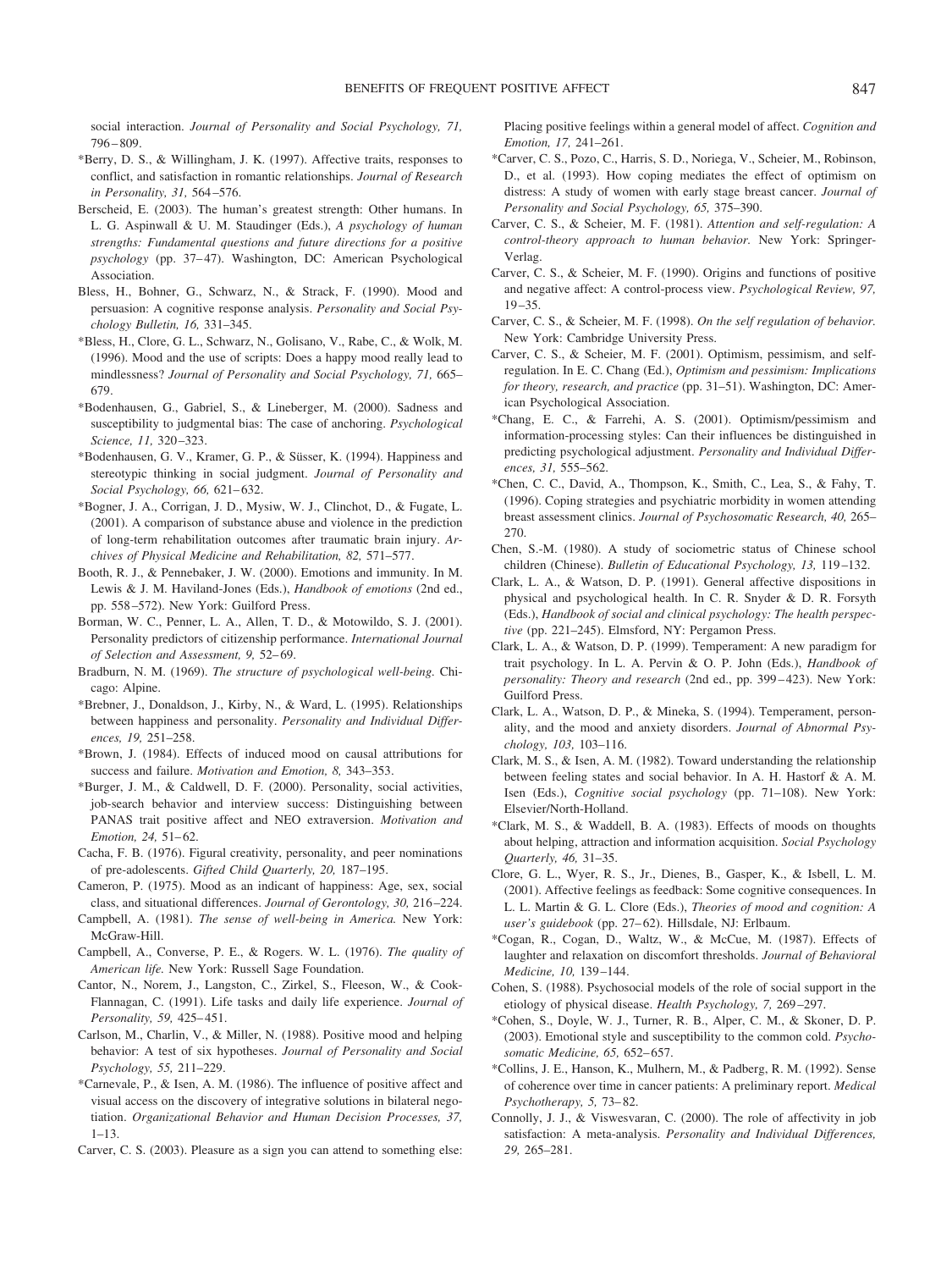- Cooper, H. (1998). *Synthesizing research: A guide for literature reviews* (3rd ed.). Thousand Oaks, CA: Sage.
- \*Cooper, H., Okamura, L., & Gurka, V. (1992). Social activity and subjective well-being. *Personality and Individual Differences, 13,* 573– 583.
- \*Costa, P. T., & McCrae, R. R. (1980). Influence of extraversion and neuroticism on subjective well-being: Happy and unhappy people. *Journal of Personality and Social Psychology, 38,* 668 – 678.
- \*Costa, P. T., McCrae, R. R., & Norris, A. H. (1981). Personal adjustment to aging: Longitudinal prediction from neuroticism and extraversion. *Journals of Gerontology, 36,* 78 – 85.
- Cote´, S. (1999). Affect and performance in organizational settings. *Current Directions in Psychological Science, 8,* 65– 68.
- \*Cowan, G., Neighbors, C., DeLaMoreaux, J., & Behnke, C. (1998). Women's hostility toward women. *Psychology of Women Quarterly, 22,* 267–284.
- \*Crede´, M., Chernyshenko, O. S., Stark, S., & Dalal, R. S. (2005). *The relationship of job satisfaction to personological and environmental antecedents and volitional workplace behavior.* Manuscript submitted for publication.
- \*Cropanzano, R., & Wright, T. A. (1999). A 5-year study of change in the relationship between well-being and job performance. *Consulting Psychology Journal: Practice and Research, 51,* 252–265.
- Csikszentmihalyi, M. (1975). *Beyond boredom and anxiety.* San Francisco: Jossey-Bass.
- Csikszentmihalyi, M. (1997). *Finding flow.* New York: Basic Books.
- Csikszentmihalyi, M. (1999). If we are so rich, why aren't we happy? *American Psychologist, 54,* 821– 827.
- Csikszentmihalyi, M., Patton, J. D., & Lucas, M. (1997). Le bonheur, l'experience optimale et les valeurs spirituelles: Une etude empirique aupres d'adolescents [Happiness, the optimal experience, and spiritual values: An empirical study of adolescents]. *Revue Quebecoise de Psychologie, 18,* 167–190.
- Csikszentmihalyi, M., & Wong, M. M. (1991). The situational and personal correlates of happiness: A cross-national comparison. In F. Strack, M. Argyle, & N. Schwarz (Eds.), *Subjective well-being: An interdisciplinary perspective* (pp. 193–212). Elmsford, NY: Pergamon Press.
- \*Cunningham, M. R. (1988a). Does happiness mean friendliness? Induced mood and heterosexual self-disclosure. *Personality and Social Psychology Bulletin, 14,* 283–297.
- \*Cunningham, M. R. (1988b). What do you do when you're happy or blue? Mood, expectancies, and behavioral interest. *Motivation and Emotion, 12,* 309 –331.
- \*Cunningham, M. R., Shaffer, D. R., Barbee, A. P., Wolff, P. L., & Kelley, D. J. (1990). Separate processes in the relation of elation and depression to helping: Social versus personal concerns. *Journal of Experimental Social Psychology, 26,* 13–33.
- \*Cunningham, M. R., Steinberg, J., & Grev, R. (1980). Wanting to and having to help: Separate motivations for positive mood and guiltinduced helping. *Journal of Personality and Social Psychology, 38,* 181–192.
- \*Danner, D. D., Snowdon, D. A., & Friesen, W. V. (2001). Positive emotions in early life and longevity: Findings from the nun study. *Journal of Personality and Social Psychology, 80,* 804 – 813.
- \*Deeg, D. J. H., & Van Zonneveld, R. J. (1989). Does happiness lengthen life? The prediction of longevity in the elderly. In R. Veenhoven (Ed.), *How harmful is happiness? Consequences of enjoying life or not* (pp. 29 –34). Rotterdam, the Netherlands: Universitaire Pers Rotterdam.
- \*DeLuga, R. J., & Mason, S. (2000). Relationship of resident assistant conscientiousness, extraversion, and positive affect with rated performance. *Journal of Research in Personality, 34,* 225–235.
- DeNeve, K. M., & Cooper, H. (1998). The happy personality: A metaanalysis of 137 personality traits and subjective well-being. *Psychological Bulletin, 124,* 197–229.
- Denollet, J., & Brutsaert, D. L. (1998). Personality, disease severity, and the risk of long-term cardiac events in patients with a decreased ejection fraction after myocardial infarction. *Circulation, 97,* 167–173.
- \*Devins, G. M., Mann, J., Mandin, H. P., & Leonard, C. (1990). Psychosocial predictors of survival in end-stage renal disease. *Journal of Nervous and Mental Disease, 178,* 127–133.
- Diener, E. (1994). Assessing subjective well-being: Progress and opportunities. *Social Indicators Research, 31,* 103–157.
- Diener, E., & Biswas-Diener, R. (2002). Will money increase subjective well-being? *Social Indicators Research, 57,* 119 –169.
- Diener, E., Colvin, C. R., Pavot, W. G., & Allman, A. (1991). The psychic costs of intense positive affect. *Journal of Personality and Social Psychology, 61,* 492–503.
- \*Diener, E., & Fujita, F. (1995). Resources, personal strivings, and subjective well-being: A nomothetic and idiographic approach. *Journal of Personality and Social Psychology, 68,* 926 –935.
- \*Diener, E., Gohm, C. L., Suh, E., & Oishi, S. (2000). Similarity of the relations between marital status and subjective well-being across cultures. *Journal of Cross-Cultural Psychology, 31, 419-436.*
- Diener, E., Larsen, R. J., Levine, S., & Emmons, R. A. (1985). Intensity and frequency: Dimensions underlying positive and negative affect. *Journal of Personality and Social Psychology, 48,* 1253–1265.
- Diener, E., Oishi, R., & Lucas, R. (2005). *Optimum levels of happiness.* Manuscript in preparation.
- \*Diener, E., Nickerson, C., Lucas, R. E., & Sandvik, E. (2002). Dispositional affect and job outcomes. *Social Indicators Research, 59,* 229 – 259.
- Diener, E., Sandvik, E., & Pavot, W. (1991). Happiness is the frequency, not the intensity, of positive versus negative affect. In F. Strack, M. Argyle, & N. Schwarz (Eds.), *Subjective well-being: An interdisciplinary perspective* (pp. 119 –139). Oxford, England: Pergamon Press.
- \*Diener, E., & Seligman, M. E. P. (2002). Very happy people. *Psychological Science, 13,* 81– 84.
- Diener, E., Smith, H. L., & Fujita, F. (1995). The personality structure of affect. *Journal of Personality and Social Psychology, 69,* 130 –141.
- Diener, E., Suh, E. M., Lucas, R. E., & Smith, H. L. (1999). Subjective well-being: Three decades of progress. *Psychological Bulletin, 125,* 276 –302.
- Diener, E., Suh, E. M., Smith, H. L., & Shao, L. (1995). National differences in reported well-being: Why do they occur? *Social Indicators Research, 34,* 7–32.
- Diener, E., Wolsic, B., & Fujita, F. (1995). Physical attractiveness and subjective well-being. *Journal of Personality and Social Psychology, 69,*  $120 - 129$ .
- \*Dillon, K. M., Minchoff, B., & Baker, K. H. (1985). Positive emotional states and enhancement of the immune system. *International Journal of Psychiatry in Medicine, 15,* 13–18.
- \*Dillon, K. M., & Totten, M. C. (1989). Psychological factors, immunocompetence, and health of breast-feeding mothers and their infants. *Journal of Genetic Psychology, 150,* 155–162.
- DiMatteo, M. R., Lepper, H. S., & Croghan, T. W. (2000). Depression is a risk factor for noncompliance with medical treatment. *Archives of Internal Medicine, 160,* 2101–2107.
- Dobson, K., & Franche, R. L. (1989). A conceptual and empirical review of the depressive realism hypothesis. *Canadian Journal of Behavioral Science, 21,* 419 – 433.
- Dobson, K. S., & Pusch, D. (1995). A test of the depressive realism hypothesis in clinically depressed subjects. *Cognitive Therapy and Research, 19,* 179 –194.
- \*Donovan, M. A. (2000). Cognitive, affective, and satisfaction variables as predictors of organizational behaviors: A structural equation modeling examination of alternative models. *Dissertation Abstracts International, 60*(9-B), 4943. (UMI No. AAI9944835)
- \*Dovidio, J. F., Gaertner, S. L., Isen, A. M., & Lowrance, R. (1995). Group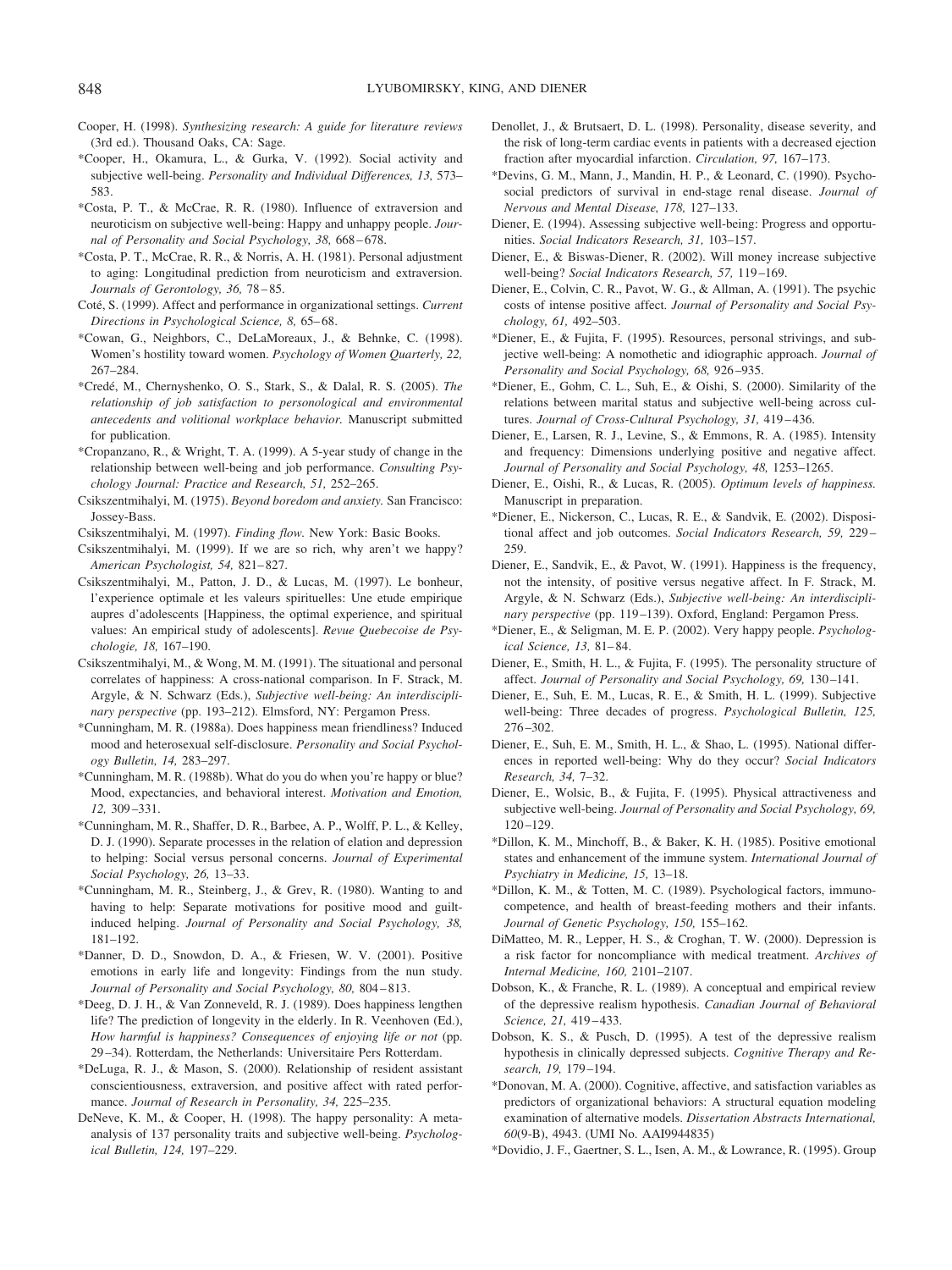representations and intergroup bias: Positive affect, similarity, and group size. *Personality and Social Psychology Bulletin, 21,* 856 – 865.

- Dunning, D., & Story, A. L. (1991). Depression, realism, and the overconfidence effect: Are the sadder wiser when predicting future actions and events? *Journal of Personality and Social Psychology, 61,* 521–532.
- Edwards, J. A., & Weary, G. (1993). Depression and the impression formation continuum: Piecemeal processing despite the availability of category information. *Journal of Personality and Social Psychology, 64,*  $636 - 645.$
- Eid, M., & Diener, E. (2001). Norms for experiencing emotions in different cultures: Inter- and intranational differences. *Journal of Personality and Social Psychology, 81,* 869 – 885.
- \*Elliot, A. J., & Thrash, T. M. (2002). Approach–avoidance motivation in personality: Approach and avoidance temperaments and goals. *Journal of Personality and Social Psychology, 82,* 804 – 818.
- \*Elsbach, K., & Barr, P. (1999). The effects of mood on individuals' use of structured decision protocols. *Organization Science, 10,* 181–198.
- \*Epping-Jordan, J. E., Compas, B. E., Osowiecki, D. M., Oppedisano, G., Gerhardt, C., Primo, K., et al. (1999). Psychological adjustment in breast cancer: Processes of emotional distress. *Health Psychology, 18,* 315– 326.
- Erber, M. W., & Erber, R. (2001). The role of motivated social cognition in the regulation of affective states. In J. P. Forgas (Ed.), *Handbook of affect and social cognition* (pp. 275–290). Hillsdale, NJ: Erlbaum.
- Erber, R., & Erber, M. W. (2000). The self-regulation of moods: Second thoughts on the importance of happiness in everyday life. *Psychological Inquiry, 11,* 142–148.
- \*Erez, A., & Isen, A. M. (2002). The influence of positive affect on the components of expectancy motivation. *Journal of Applied Psychology, 87,* 1055–1067.
- \*Estrada, C., Isen, A. M., & Young, M. J. (1994). Positive affect influences creative problem solving and reported source of practice satisfaction in physicians. *Motivation and Emotion, 18,* 285–299.
- \*Estrada, C. A., Isen, A. M., & Young, M. J. (1997). Positive affect facilitates integration of information and decreases anchoring in reasoning among physicians. *Organizational Behavior and Human Decision Processes, 72,* 117–135.
- Eysenck, H. J. (1997). Addiction, personality and motivation. *Human Psychopharmacology, 12,* 79 – 87.
- \*Feingold, A. (1983). Happiness, unselfishness, and popularity. *Journal of Psychology, 115,* 3–5.
- Feist, G. J. (1998). A meta-analysis of personality in scientific and artistic creativity. *Personality and Social Psychology Review, 2,* 290 –309.
- \*Fitzgerald, T. E., Prochaska, J. O., & Pransky, G. S. (2000). Health risk reduction and functional restoration following coronary revascularization: A prospective investigation using dynamic stage typology clustering. *International Journal of Rehabilitation and Health, 5,* 99 –116.
- Fleeson, W. (2001). Toward a structure- and process-integrated view of personality: Traits as density distributions of states. *Journal of Personality and Social Psychology, 80,* 1011–1027.
- Folkman, S., & Moskowitz, J. T. (2000). Positive affect and the other side of coping. *American Psychologist, 55,* 647– 654.
- \*Forgas, J. P. (1989). Mood effects on decision making strategies. *Australian Journal of Psychology, 41,* 197–214.
- \*Forgas, J. P. (1998). On feeling good and getting your way: Mood effects on negotiator cognition and bargaining strategies. *Journal of Personality and Social Psychology, 74,* 565–577.
- \*Foster, J. B., Hebl, M. R., West, M., & Dawson, J. (2004, April). *Setting the tone for organizational success: The impact of CEO affect on organizational climate and firm-level outcomes.* Paper presented at the 17th annual meeting of the Society for Industrial and Organizational Psychology, Toronto, Ontario, Canada.
- Fraser, G. E., & Shavlik, D. J. (2001). 10 years of life: Is it a matter of choice? *Archives of Internal Medicine, 161,* 1645–1652.
- Fredrickson, B. L. (1998). What good are positive emotions? *Review of General Psychology, 2,* 300 –319.
- Fredrickson, B. L. (2001). The role of positive emotions in positive psychology: The broaden-and-build theory of positive emotions. *American Psychologist, 56,* 218 –226.
- \*Fredrickson, B. L., & Joiner, T. (2002). Positive emotions trigger upward spirals toward emotional well-being. *Psychological Science, 13,* 172– 175.
- \*Fredrickson, B. L., & Levenson, R. W. (1998). Positive emotions speed recovery from the cardiovascular sequelae of negative emotions. *Cognition and Emotion, 12,* 191–220.
- \*Fredrickson, B. L., Mancuso, R. A., Branigan, C., & Tugade, M. M. (2000). The undoing effect of positive emotions. *Motivation and Emotion, 24,* 237–258.
- Fredrickson, B. L., Tugade, M. M., Waugh, C. E., & Larkin, G. R. (2003). What good are positive emotions in crises?: A prospective study of resilience and emotions following the terrorist attacks on the United States on September 11, 2001. *Journal of Personality and Social Psychology, 84,* 365–376.
- \*Friedman, H. S., Tucker, J. S., Tomlinson-Keasey, C., Schwartz, J. E., Wingard, & Criqui, M. H. (1993). Does childhood personality predict longevity? *Journal of Personality and Social Psychology, 65,* 176 –185.
- Frijda, N. H., & Mesquita, B. (1994). The social roles and functions of emotions. In S. Kitayama & H. R. Markus (Eds.), *Emotion and culture: Empirical studies of mutual influence* (pp. 51-87). Washington, DC: American Psychological Association.
- \*Frisch, M. B., Clark, M. P., Rouse, S. V., Rudd, M. D., Paweleck, J. K. Greenstone, A., et al. (2004). Predictive and treatment validity of life satisfaction and the Quality of Life Inventory. *Assessment, 10,* 1–13.
- \*Fromm, E. (1962). *The art of loving.* New York: Harper & Row.
- \*Futterman, A. D., Kemeny, M. E., Shapiro, D., & Fahey, J. L. (1994). Immunological and physiological changes associated with induced positive and negative mood. *Psychosomatic Medicine, 56,* 499 –511.
- \*Geier, A. B., Schwartz, M. B., & Brownell, K. D. (2003). "Before and after" diet advertisements escalate weight stigma. *Eating and Weight Disorders, 8,* 282–288.
- \*George, J. M. (1989). Mood and absence. *Journal of Applied Psychology, 74,* 317–324.
- \*George, J. M. (1991). State or trait: Effects of positive mood on prosocial behaviors at work. *Journal of Applied Psychology, 76,* 299 –307.
- \*George, J. M. (1995). Leader positive mood and group performance: The case of customer service. *Journal of Applied Social Psychology, 25,* 778 –795.
- George, J. M., & Brief, A. P. (1992). Feeling good—Doing good: A conceptual analysis of the mood at work—Organizational spontaneity. *Psychological Bulletin, 112,* 310 –329.
- \*Gil, K. M., Carson, J. W., Porter, L. S., Scipio, C., Bediako, S. M., & Orringer, E. (2004). Daily mood and stress predict pain, health care use, and work activity in African American adults with sickle-cell disease. *Health Psychology, 23,* 267–274.
- \*Gladow, N. W., & Ray, M. P. (1986). The impact of informal support systems on the well-being of low income single parents. *Family Relations: Journal of Applied Family and Child Studies, 35,* 113–123.
- Gleicher, F., & Weary, G. (1991). Effect of depression on quantity and quality of social inferences. *Journal of Personality and Social Psychology, 61,* 105–114.
- Glenn, N. D., & Weaver, C. N. (1979). A note on family situation and global happiness. *Social Forces, 57,* 960 –967.
- \*Glenn, N. D., & Weaver, C. N. (1981). The contributions of marital happiness to global happiness. *Journal of Marriage and the Family, 43,* 161–168.
- \*Goldman, S. L., Kraemer, D. T., & Salovey, P. (1996). Beliefs about mood moderate the relationship of stress to illness and symptom reporting. *Journal of Psychosomatic Research, 41,* 115–128.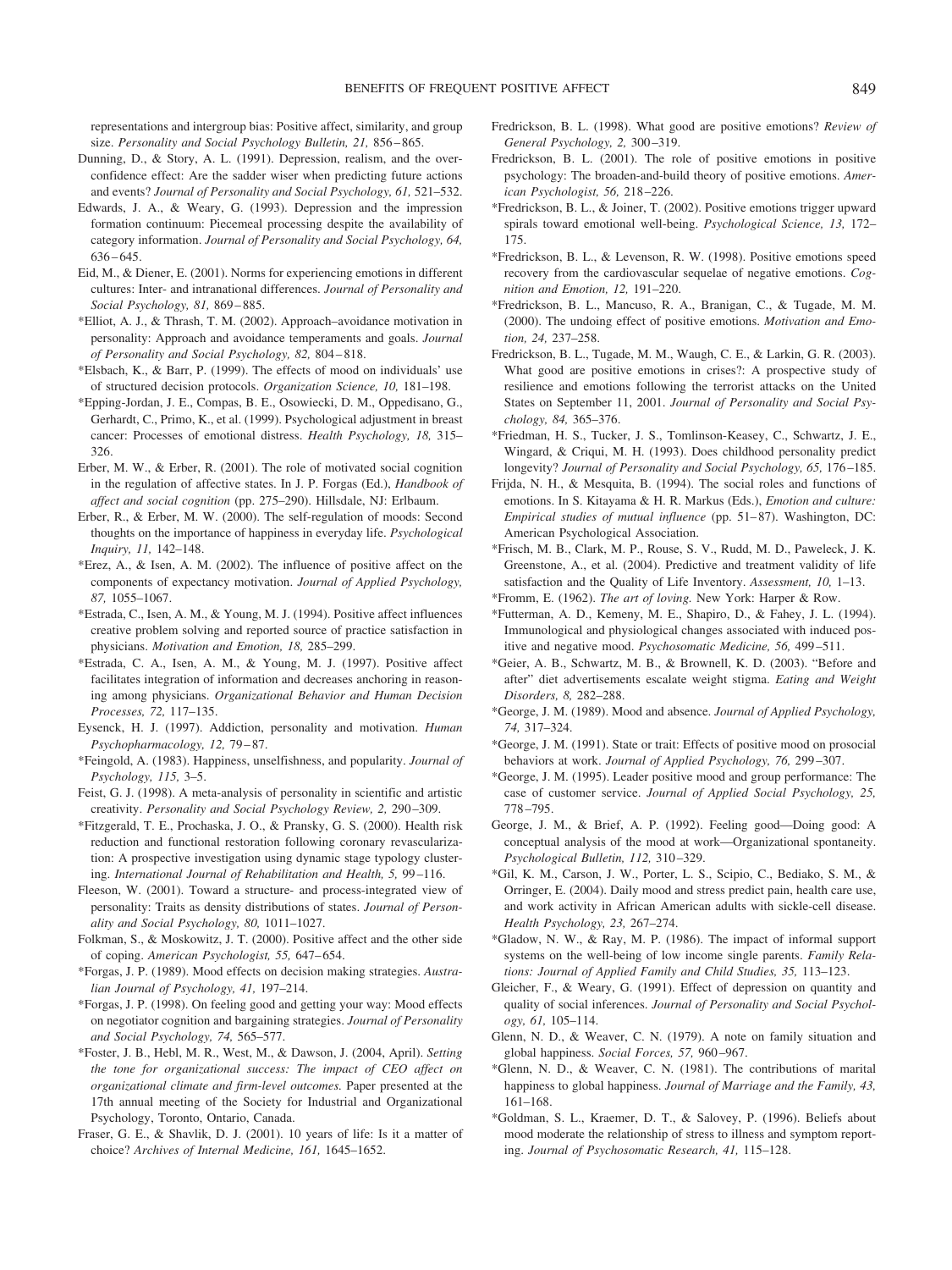- Gottman, J. M., & Levenson, R. W. (1999). What predicts change in marital interaction over time? A study of alternative medicine. *Family Process, 38,* 143–158.
- \*Graef, R., Csikszentmihalyi, M., & Gianinno, S. M. (1983). Measuring intrinsic motivation in everyday life. *Leisure Studies, 2,* 155–168.
- Graen, T. (1976). Role-making processes within complex organizations. In M. D. Dunnette (Ed.), *Handbook of organizational and industrial psychology* (pp. 1201–1245). Chicago: Rand McNally.
- \*Graham, C., Eggers, A., & Sukhtankar, S. (in press). Does happiness pay? An exploration based on panel data from Russia. *Journal of Economic Behaviour and Organization.*
- Gray, J. A. (1994). Personality dimensions and emotion systems. In P. Ekman & R. J. Davidson (Eds.), *The nature of emotion* (pp. 329 –331). New York: Oxford University Press.
- \*Griffin, P. W., Mroczek, D. K., & Spiro, A. (in press). Variability in affective change among aging men: Findings from the VA normative aging study*. Journal of Research in Personality.*
- \*Griffitt, W. B. (1970). Environmental effects of interpersonal affective behavior: Ambient effective temperature and attraction. *Journal of Personality and Social Psychology, 15,* 240 –244.
- Grob, A., Stetsenko, A., Sabatier, C., Botcheva, L., & Macek, P. (1999). A cross-national model of subjective well-being in adolescence. In F. D. Alsaker, A. Flammer, & N. Bodmer (Eds.), *The adolescent experience: European and American adolescents in the 1990s* (pp. 115–130). Hillsdale, NJ: Erlbaum.
- \*Harker, L., & Keltner, D. (2001). Expressions of positive emotions in women's college yearbook pictures and their relationship to personality and life outcomes across adulthood. *Journal of Personality and Social Psychology, 80,* 112–124.
- Haviland, J. M., & Lelwica, M. (1987). The induced affect response: Ten-week-old infants' responses to three emotion expressions. *Developmental Psychology, 23,* 97–104.
- Headey, B., & Veenhoven, R. (1989). Does happiness induce a rosy outlook? In R. Veenhoven (Ed.), *How harmful is happiness? Consequences of enjoying life or not* (pp. 106 –127). Rotterdam, the Netherlands: Universitaire Pers Rotterdam.
- \*Headey, B., Veenhoven, R., & Wearing, A. (1991). Top-down versus bottom-up theories of subjective well-being. *Social Indicators Research, 24,* 81–100.
- \*Headey, B., & Wearing, A. (1989). Personality, life events, and subjective well-being: Toward a dynamic equilibrium model. *Journal of Personality and Social Psychology, 57,* 731–739.
- Heine, S. J., Kitayama, S., Lehman, D. R., Takata, T., Ide, E., Leung, C., et al. (2001). Divergent consequences of success and failure in Japan and North America: An investigation of self-improving motivations and malleable selves. *Journal of Personality and Social Psychology, 81,*  $599 - 615$ .
- \*Hektner, J. M. (1997). Exploring optimal personality development: A longitudinal study of adolescents. *Dissertation Abstracts International, 57*(11B), 7249. (UMI No. AAM9711187)
- \*Hirt, E. R., Melton, R. J., McDonald, H. E., & Harackiewicz, J. M. (1996). Processing goals, task interest, and the mood–performance relationship: A mediational analysis. *Journal of Personality and Social Psychology, 71,* 245–261.
- \*Hom, H., & Arbuckle, B. (1988). Mood induction effects upon goal setting and performance in young children. *Motivation and Emotion, 12,* 113–122.
- House, J. S., Landis, K. R., & Umberson, D. (1988). Social relationships and health. *Science, 241,* 540 –545.
- \*Howell, C. J., Howell, R. T., & Schwabe, K. A. (in press). Does wealth enhance life satisfaction for people who are materially deprived? Exploring the association among the Orang Asli of Peninsular Malaysia. *Social Indicators Research.*
- \*Irving, L. M., Snyder, C. R., & Crowson, J. J. (1998). Hope and coping with cancer by college women. *Journal of Personality, 66,* 195–214.
- \*Isen, A. M. (1970). Success, failure, attention and reaction to others: The warm glow of success. *Journal of Personality and Social Psychology, 15,* 294 –301.
- Isen, A. M. (1993). Positive affect and decision making. In M. Lewis & J. M. Haviland-Jones (Eds.), *Handbook of emotions* (1st ed., pp. 261– 277). New York: Guilford Press.
- Isen, A. M. (1999). Positive affect. In T. Dalgleish & M. J. Power (Eds.), *Handbook of cognition and emotion* (pp. 521–539). Chichester, England: Wiley.
- Isen, A. M. (2000). Positive affect and decision making. In M. Lewis & J. M. Haviland-Jones (Eds.), *Handbook of emotions* (2nd ed., pp. 417– 435). New York: Guilford Press.
- \*Isen, A. M., & Daubman, K. A. (1984). The influence of affect on categorization. *Journal of Personality and Social Psychology, 47,* 1206 – 1217.
- Isen, A. M., & Geva, N. (1987). The influence of positive affect on acceptable level of risk: The person with a large canoe has a large worry. *Organizational Behavior and Human Decision Processes, 39,* 145–154.
- \*Isen, A. M., Johnson, M. M., Mertz, E., & Robinson, G. F. (1985). The influence of positive affect on the unusualness of word associations. *Journal of Personality and Social Psychology, 48,* 1413–1426.
- \*Isen, A. M., & Levin, P. F. (1972). Effect of feeling good on helping: Cookies and kindness. *Journal of Personality and Social Psychology, 21,* 384 –388.
- \*Isen, A. M., & Means, B. (1983). The influence of positive affect on decision-making strategy. *Social Cognition, 2,* 18 –31.
- Isen, A. M., & Patrick, R. (1983). The effect of positive feelings on risk taking: When the chips are down. *Organizational Behavior and Human Performance, 31,* 194 –202.
- Ito, T. A., & Cacioppo, J. T. (1999). The psychophysiology of utility appraisals. In D. Kahneman, E. Diener, & N. Schwarz (Eds.), *Wellbeing: The foundations of hedonic psychology* (pp. 470-488). New York: Russell Sage Foundation.
- Jahoda, M. (1958). *Current concepts of positive mental health.* New York: Basic Books.
- Jamison, K. R. (1990). Manic-depressive illness and accomplishment: Creativity, leadership, and social class. In F. K. Goodwin & K. R. Jamison (Eds.), *Manic-depressive illness* (pp. 332–367). New York: Oxford University Press.
- \*Judge, T. A., & Higgins, C. A. (1998). Affective disposition and the letter of reference. *Organizational Behavior and Human Decision Processes, 75,* 207–221.
- \*Jundt, D., & Hinsz, V. B. (2001, May). *Are happier workers more productive workers? The impact of mood on self-set goals, self-efficacy, and task performance.* Paper presented at the annual meeting of the Midwestern Psychological Association, Chicago.
- \*Kahana, E., Redmond, C., Hill, G. J., Kahana, B., Johnson, J. R., & Young, R. F. (1995). The effects of stress, vulnerability, and appraisals on the psychological well-being of the elderly. *Research on Aging, 17,* 459 – 489.
- \*Kahn, B. E., & Isen, A. M. (1993). The influence of positive affect on variety-seeking among safe, enjoyable products. *Journal of Consumer Research, 20,* 257–270.
- Kahneman, D., & Tversky, A. (1979). Prospect theory: An analysis of decisions under risk. *Econometrika, 47,* 263–291.
- Karney, B. R., & Bradbury, T. N. (1995). The longitudinal course of marital quality and stability: A review of theory, methods, and research. *Psychological Bulletin, 118,* 3–34.
- \*Kashdan, T. B., & Roberts, J. E. (2004). Trait and state curiosity in the genesis of intimacy: Differentiation from related constructs. *Journal of Social and Clinical Psychology, 23,* 792– 816.
- \*Kashdan, T. B., Rose, P., & Fincham, F. D. (2004). Curiosity and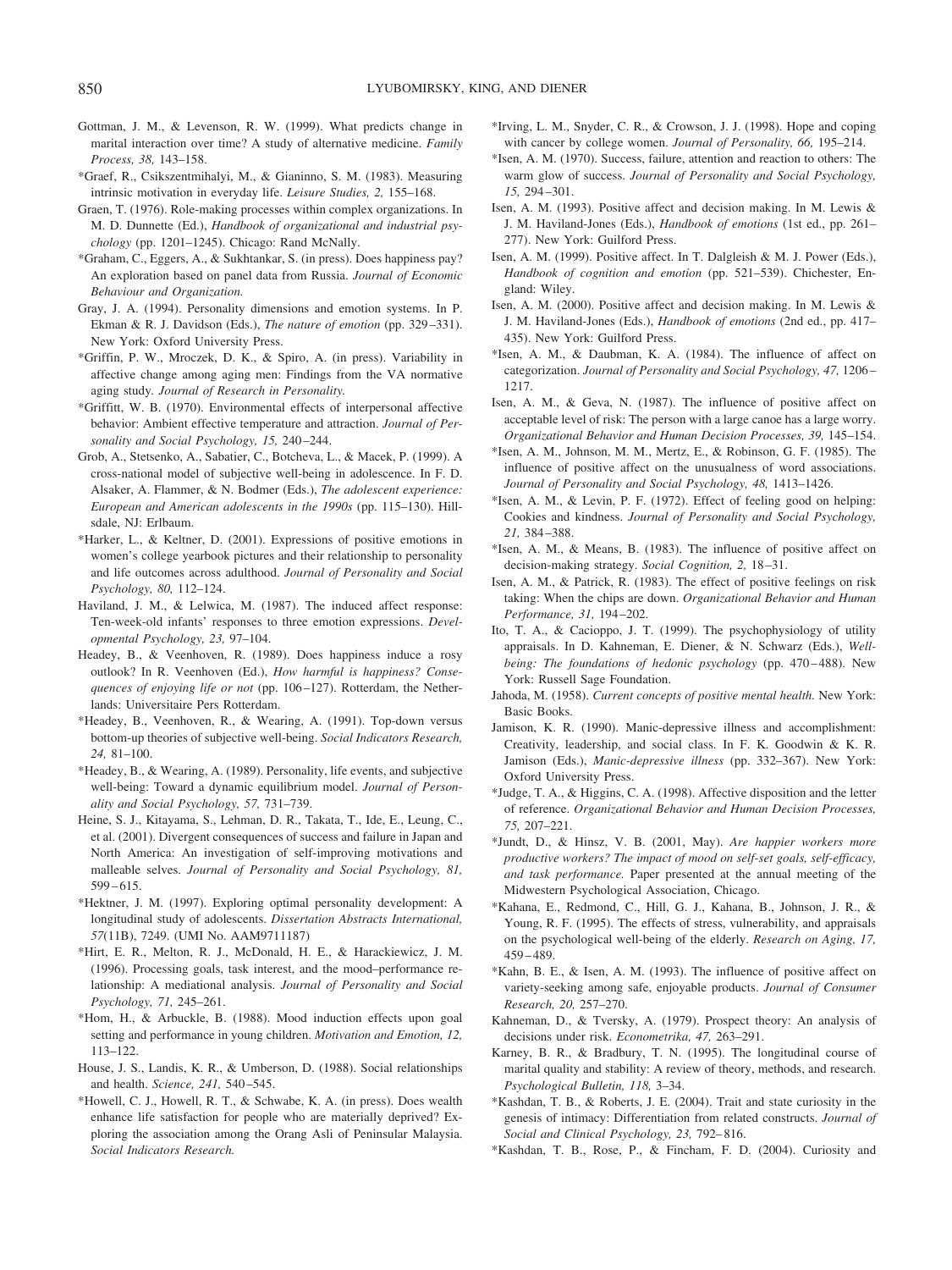exploration: Facilitating positive subjective experiences and personal growth opportunities. *Journal of Personality Assessment, 82,* 291–305.

- \*Kavanagh, D. J. (1987). Mood, persistence, and success. *Australian Journal of Psychology, 39,* 307–318.
- \*Kehn, D. J. (1995). Predictors of elderly happiness. *Activities, Adaptation, and Aging, 19,* 11–30.
- \*Keltner, D., & Bonanno, G. A. (1997). A study of laughter and dissociation: Distinct correlates of laughter and smiling during bereavement. *Journal of Personality and Social Psychology, 73,* 687–702.
- Keltner, D., & Kring, A. (1998). Emotion, social function, and psychopathology. *Review of General Psychology, 2, 320-342.*
- Kidd, R. F., & Marshall, L. (1982). Self-reflection, mood, and helpful behavior. *Journal of Research in Personality, 16,* 319 –334.
- Kiecolt-Glaser, J. K., McGuire, L., Robles, T. F., & Glaser, R. (2002). Emotions, morbidity, and mortality: New perspectives from psychoneuroimmunology. *Annual Review of Psychology, 53,* 83–107.
- King, L. A., & Broyles, S. J. (1997). Wishes, gender, personality, and well-being. *Journal of Personality, 65,* 49 –76.
- \*King, L. A., & Napa, C. N. (1998). What makes a life good? *Journal of Personality and Social Psychology, 75,* 156 –165.
- \*Kirkcaldy, B., & Furnham, A. (2000). Positive affectivity, psychological well-being, accident- and traffic-deaths and suicide: An international comparison. *Studia Psychologica, 42,* 97–104.
- \*Koivumaa-Honkanen, H., Honkanen, R., Koskenvuo, M., Viinamaeki, H., & Kaprio, J. (2002). Life satisfaction as a predictor of fatal injury in a 20-year follow-up. *Acta Psychiatrica Scandinavica, 105,* 444 – 450.
- \*Koivumaa-Honkanen, H., Honkanen, R., Viinamaeki, H., Heikkilae, K., Kaprio, J., & Koskenvuo, M. (2001). Life satisfaction and suicide: A 20-year follow-up study. *American Journal of Psychiatry, 158,* 433– 439.
- \*Koivumaa-Honkanen, H., Koskenvuo, M., Honkanen, R. J., Viinamaki, H., Heikkilae, K., & Kaprio, J. (2004). Life dissatisfaction and subsequent work disability in an 11-year follow-up. *Psychological Medicine, 34,* 221–228.
- Kozma, A., & Stones, M. J. (1978). Some research issues and findings in the assessment of well-being in the elderly. *Canadian Psychological Review, 19,* 241–249.
- \*Kozma, A., & Stones, M. J. (1983). Predictors of happiness. *Journal of Gerontology, 38,* 626 – 628.
- \*Krause, J. S., Sternberg, M., Lottes, S., & Maides, J. (1997). Mortality after spinal cord injury: An 11-year prospective study. *Archives of Physical Medicine and Rehabilitation, 78,* 815– 821.
- \*Krueger, R. F., Hicks, B. M., & McGue, M. (2001). Altruism and antisocial behavior: Independent tendencies, unique personality correlates, distinct etiologies. *Psychological Science, 12,* 397– 402.
- Kubzansky, L. D., & Kawachi, I. (2000). Going to the heart of the matter: Do negative emotions cause coronary heart disease? *Journal of Psychosomatic Research, 48,* 323–337.
- \*Kubzansky, L. D., Sparrow, D., Vokonas, P., & Kawachi, I. (2001). Is the glass half empty or half full? A prospective study of optimism and coronary heart disease in the normative aging study. *Psychosomatic Medicine,* 63, 910 –916.
- \*Laidlaw, T. M., Booth, R. J., & Large, R. G. (1996). Reduction in skin reactions to histamine after a hypnotic procedure. *Psychosomatic Medicine, 58,* 242–248.
- Larsen, R. J., & Ketelaar, T. (1991). Personality and susceptibility to positive and negative emotional states. *Journal of Personality and Social Psychology, 61,* 132–140.
- Lebo, D. (1953). Some factors said to make for happiness in old age. *Journal of Clinical Psychology, 9,* 385–387.
- \*Lee, G. R., & Ishii-Kuntz, M. (1987). Social interaction, loneliness, and emotional well-being among the elderly. *Research on Aging, 9,* 459 – 482.
- Lee, G. R., Seccombe, K., & Shehan, C. L. (1991). Marital status and

personal happiness: An analysis of trend data. *Journal of Marriage and the Family, 53,* 839 – 844.

- \*Lefcourt, H. M., Davidson-Katz, K., & Kuenemen, K. (1990). Humor and immune system functioning. *Humor, 3,* 305–321.
- Lehr, U. M. (1982). Depression und Lebensqualität im Alter-Korrelate negativer und positiver Gestimmtheit [Depression or "quality of life" in old age: Correlates of negative and positive morale-findings from the Bonn Longitudinal Study of Aging (BLSA)]. *Zeitschrift für Gerontologie, 15,* 241–249.
- Leith, K. P., & Baumeister, R. (1996). Why do bad moods increase self-defeating behavior? Emotion, risk-taking, and self-regulation. *Jour*nal of Personality and Social Psychology, 71, 1250-1267.
- \*Levy, B. R., Slade, M. D., Kunkel, S. R., & Kasl, S. V. (2002). Longevity increased by positive self-perceptions of aging. *Journal of Personality and Social Psychology, 83,* 261–270.
- \*Levy, S. M., Lee, J., Bagley, C., & Lippman, M. (1988). Survival hazard analysis in first recurrent breast cancer patients: Seven-year follow-up. *Psychosomatic Medicine, 50,* 520 –528.
- \*Lobel, M., DeVincent, C. J., Kaminer, A., & Meyer, B. A. (2000). The impact of prenatal maternal stress and optimistic disposition on birth outcomes in medically high-risk women. *Health Psychology, 19,* 544 – 553.
- Locke, E. A. (1975). Personnel attitudes and motivation. *Annual Review of Psychology,* 26, 457– 480.
- \*Lox, C. L., Burns, S. P., Treasure, D. C., & Wasley, D. A. (1999). Physical and psychological predictors of exercise dosage in healthy adults. *Medicine and Science in Sports and Exercise, 31,* 1060 –1064.
- \*Lu, L., & Argyle, M. (1991). Happiness and cooperation. *Personality and Individual Differences, 12,* 1019 –1030.
- \*Lu, L., & Shih, J. B. (1997). Personality and happiness: Is mental health a mediator? *Personality and Individual Differences, 22,* 249 –256.
- \*Lucas, R. E. (2001). Pleasant affect and sociability: Towards a comprehensive model of extraverted feelings and behaviors. *Dissertation Abstracts International, 61* (10-B), 5610. (UMI No. AAI9990068)
- \*Lucas, R. E., Clark, A. E., Georgellis, Y., & Diener, E. (2003). Reexamining adaptation and the set point model of happiness: Reactions to changes in marital status. *Journal of Personality and Social Psychology, 84,* 527–539.
- \*Lucas, R. E., Clark, A. E., Georgellis, Y., & Diener, E. (2004). Unemployment alters the set point for life satisfaction. *Psychological Science, 15,* 8 –13.
- Lucas, R. E., & Diener, E. (2003). The happy worker: Hypotheses about the role of positive affect in worker productivity. In M. Burrick & A. M. Ryan (Eds.), *Personality and work* (pp. 30 –59). San Francisco: Jossey-Bass.
- \*Lucas, R. E., Diener, E., Grob, A., Suh, E. M., & Shao, L. (2000). Cross-cultural evidence for the fundamental features of extraversion. *Journal of Personality and Social Psychology, 79,* 452– 468.
- \*Lucas, R. E., Diener, E., & Suh, E. M. (1996). Discriminant validity of well-being measures. *Journal of Personality and Social Psychology, 71,*  $616 - 628.$
- \*Lutgendorf, S. K., Vitaliano, P. P., Tripp-Reimer, T., Harvey, J. H., & Lubaroff, D. M. (1999). Sense of coherence moderates the relationship between life stress and natural killer cell activity in health older adults. *Psychology and Aging, 14,* 552–563.
- \*Lyons, A., & Chamberlain, K. (1994). The effects of minor events, optimism and self-esteem on health. *British Journal of Clinical Psychology, 33,* 559 –570.
- Lyubomirsky, S. (1997, May). *The meaning and expression of happiness: Comparing the United States and Russia.* Paper presented at the ninth conference of the American Psychological Society, Washington, DC.
- Lyubomirsky, S. (2001). Why are some people happier than others?: The role of cognitive and motivational processes in well-being. *American Psychologist, 56,* 239 –249.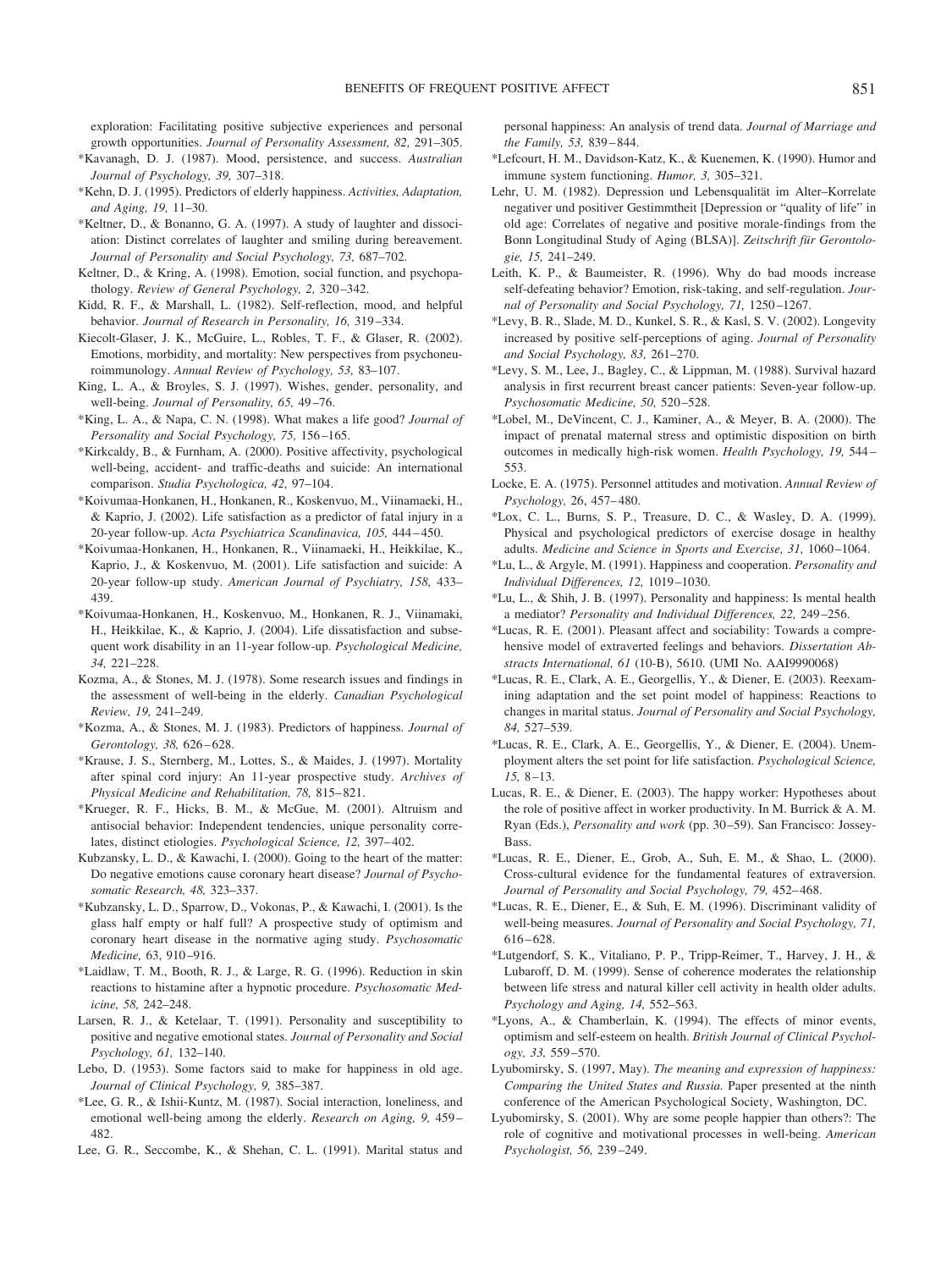- Lyubomirsky, S., Kasri, F., & Zehm, K., & Dickerhoof, R. (2005). *The cognitive and hedonic costs of excessive self-reflection.* Manuscript submitted for publication.
- Lyubomirsky, S., & Ross, L. (1997). Hedonic consequences of social comparison: A contrast of happy and unhappy people. *Journal of Personality and Social Psychology, 73,* 1141–1157.
- Lyubomirsky, S., Sheldon, K. M., & Schkade, D. (2005). Pursuing happiness: The architecture of sustainable change. *Review of General Psychology, 9,* 111–131.
- \*Lyubomirsky, S., Tkach, C., DiMatteo, M. R., & Lepper, H. S. (in press). What are the differences between happiness and self-esteem? *Social Indicators Research*.
- \*Lyubomirsky, S., & Tucker, K. L. (1998). Implications of individual differences in subjective happiness for perceiving, interpreting, and thinking about life events. *Motivation and Emotion, 22,* 155–186.
- \*Mackie, D. M., & Worth, L. T. (1989). Processing deficits and the mediation of positive affect in persuasion. *Journal of Personality and Social Psychology, 57,* 27– 40.
- Maddi, S. R., & Kobasa, S. C. (1991). The development of hardiness. In A. Monat & R. S. Lazarus (Eds.), *Stress and coping: An anthology* (3rd ed., pp. 245–257). New York: Columbia University Press.
- \*Magen, Z., & Aharoni, R. (1991). Adolescents' contributing toward others: Relationship to positive experiences and transpersonal commitment. Journal of Humanistic Psychology, 31, 126-143.
- \*Maier, H., & Smith, J. (1999). Psychological predictors of mortality in old age. *Journal of Gerontology, 54B,* 44 –54.
- Manucia, G. K., Baumann, D. J., & Cialdini, R. B. (1984). Mood influences on helping: Direct effects or side effects? *Journal of Personality and Social Psychology, 46,* 357–364.
- \*Marks, G. N., & Fleming, N. (1999). Influences and consequences of well-being among Australian young people: 1980 –1995. *Social Indicators Research, 46,* 301–323.
- Martin, R. A. (2002). Is laughter the best medicine? Humor, laughter, and physical health. *Current Directions in Psychological Science, 11,* 216 – 220.
- Maruta, T., Colligan, R. C., Malinchoc, M., & Offord, K. P. (2000). Optimists vs. pessimists: Survival rate among medical patients over a 30-year period. *Mayo Clinic Proceedings, 75,* 140 –143.
- \*Mastekaasa, A. (1994). Marital status, distress, and well-being: An international comparison. *Journal of Comparative Family Studies, 25,* 183– 205.
- \*Mathes, E. W., & Kahn, A. (1975). Physical attractiveness, happiness, neuroticism, and self-esteem. *Journal of Psychology, 90,* 27–30.
- \*Matikka, L. M., & Ojanen, M. (in press). Happiness in persons with intellectual disabilities. *European Journal of Mental Disability.*
- \*Mayer, J. D., Mamberg, M. H., & Volanth, A. J. (1988). Cognitive domains of the mood system. *Journal of Personality*, 56, 453-486.
- \*McClelland, D. C., & Cheriff, A. D. (1997). The immunoenhancing effects of humor on secretory IgA and resistance to respiratory infection. *Psychology and Health, 12,* 329 –344.
- \*McCrae, R. R., & Costa, P. T. (1986). Personality, coping, and coping effectiveness in an adult sample. *Journal of Personality, 54,* 385– 405.
- McCrae, R. R., & Costa, P. T. (1991). Adding Liebe un Arabeit: The fully five-factor model and well-being. *Personality and Social Psychology Bulletin, 17,* 227–232.
- McGuire, L., Kiecolt-Glaser, J. K., & Glaser, R. (2002). Depressive symptoms and lymphocyte proliferation in older adults. *Journal of Abnormal Psychology, 111,* 192–197.
- \*McMillen, D. L., Sanders, D. Y., & Solomon, G. S. (1977). Self-esteem, attentiveness, and helping behavior. *Personality and Social Psychology Bulletin, 3,* 257–261.
- \*Melton, R. J. (1995). The role of positive affect in syllogism performance. *Personality and Social Psychology Bulletin, 21,* 788 –794.
- Meng, X., Rosenthal, R., & Rubin, D. B. (1992). Comparing correlated correlation coefficients. *Psychological Bulletin, 111,* 172–175.
- \*Miles, D. E., Borman, W. E., Spector, P. E., & Fox, S. (2002). Building an integrative model of extra role work behaviors: A comparison of counterproductive work behavior with organizational citizenship behavior. *International Journal of Selection and Assessment, 10,* 51–57.
- Miller, S. M., & Schnoll, R. A. (2000). When seeing is feeling: A cognitive– emotional approach to coping with health stress. In M. Lewis & J. M. Haviland-Jones (Eds.), *Handbook of emotions* (2nd ed., pp. 538 –557). New York: Guilford Press.
- \*Mishra, S. (1992). Leisure activities and life satisfaction in old age: A case study of retired government employees living in urban areas. *Activities, Adaptation and Aging, 16,* 7–26.
- \*Mongrain, M., & Zuroff, D. C. (1995). Motivational and affective correlates of dependency and self-criticism. *Personality and Individual Differences, 18,* 347–354.
- \*Mroczek, D. K., & Spiro, A. (2005). Change in life satisfaction during adulthood: Findings from the Veterans Affairs Normative Aging Study. *Journal of Personality and Social Psychology, 88,* 189 –202.
- \*Murray, N., Sujan, H., Hirt, E. R., & Sujan, M. (1990). The influence of mood on categorization: A cognitive flexibility interpretation. *Journal of Personality and Social Psychology, 59,* 411– 425.
- Myers, D. G. (1992). *The pursuit of happiness: Who is happy and why.* New York: William Morrow.
- Myers, D. G. (1999). Close relationships and quality of life. In D. Kahneman, E. Diener, & N. Schwarz (Eds.), *Well-being: The foundations of hedonic psychology* (pp. 374 –391). New York: Russell Sage Foundation.
- Myers, D. G. (2000). The funds, friends, and faith of happy people. *American Psychologist, 55,* 56 – 67.
- Naughton, M. J., Herndon, J. E., II, Shumaker, S. A., Miller, A. A., Kornblith, A. B., Chao, D., et al. (2002). The health-related quality of life and survival of small-cell lung cancer patients: Results of a companion study to CALGB 9033. *Quality of Life Research, 11,* 235–248.
- \*Neyer, F. J., & Asendorpf, J. B. (2001). Personality–relationship transaction in young adulthood. *Journal of Personality and Social Psychology, 81,* 1190 –1204.
- \*O'Malley, M. N., & Andrews, L. (1983). The effect of mood and incentives on helping: Are there some things money can't buy? *Motivation and Emotion, 7,* 179 –189.
- Oishi, S., & Diener, E. (2003). Culture and well-being: The cycle of action, evaluation, and decision. *Personality and Social Psychology Bulletin, 29,* 939 –949.
- Okun, M. A., Stock, W. A., Haring, M. J., & Witter, R. A. (1984). The social activity/subjective well-being relation: A quantitative synthesis. *Research on Aging, 6,* 45– 65.
- Organ, D. (1988). *Organizational citizenship behavior: The good soldier syndrome.* Lexington, MA: Lexington Books.
- Ortony, A., Clore, G. L., & Collins, A. (1988). *The cognitive structure of emotions.* Cambridge, England: Cambridge University Press.
- \*Ostir, G. V., Markides, K. S., Black, S. A., & Goodwin, J. S. (2000). Emotional well-being predicts subsequent functional independence and survival. *Journal of the American Geriatrics Society, 48, 473-478*.
- \*Ostir, G. V., Markides, K. S., Peek, M. K., & Goodwin, J. S. (2001). The association between emotional well-being and the incidence of stroke in older adults. *Psychosomatic Medicine, 63,* 210 –215.
- Pacini, R., Muir, F., & Epstein, S. (1998). Depressive realism from the perspective of cognitive– experiential self-theory. *Journal of Personality and Social Psychology, 74,* 1056 –1068.
- \*Palmore, E. B. (1969). Predicting longevity: A follow-up controlling for age. *Gerontologist, 9,* 247–250.
- \*Pelled, L. H., & Xin, K. R. (1999). Down and out: An investigation of the relationship between mood and employee withdrawal behavior. *Journal of Management, 25,* 875– 895.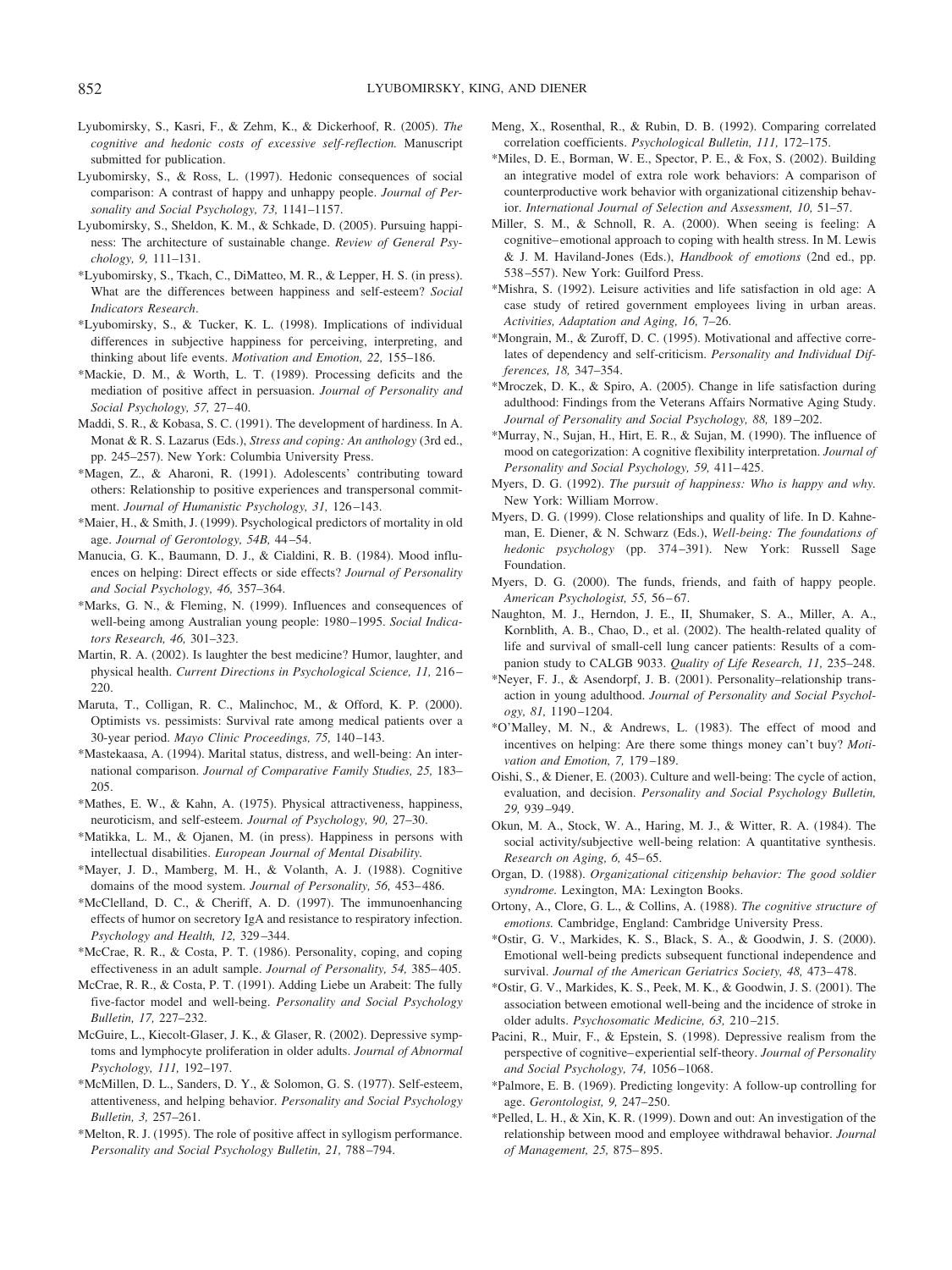- Pennebaker, J. W. (1993). Putting stress into words: Health, linguistic, and therapeutic implications. *Behaviour Research and Therapy, 31,* 539 – 548.
- Pennebaker, J. W., & Francis, M. E. (1996). Cognitive, emotional, and language processes in disclosure. *Cognition and Emotion, 10,* 601–626.
- Pennebaker, J. W., Mayne, T. J., & Francis, M. E. (1997). Linguistic predictors of adaptive bereavement. *Journal of Personality and Social Psychology, 72,* 863– 871.
- Peplau, L. A., & Perlman, D. (Eds.). (1982). *Loneliness.* New York: Wiley.
- \*Perry, L. C., Perry, D. G., & Weiss, R. J. (1986). Age differences in children's beliefs about whether altruism makes the actor feel good. *Social Cognition, 4,* 263–269.
- \*Peterson, C., Seligman, M. E. P., Yurko, K. H., Martin, L. R., & Friedman, H. S. (1998). Catastrophizing and untimely death. *Psychological Science, 9,* 127–130.
- \*Pettit, J. W., Kline, J. P., Gencoz, T., Gencoz, F., & Joiner, T. E. (2001). Are happy people healthier: The specific role of positive affect in predicting self-reported health symptoms. *Journal of Research in Personality, 35,* 521–536.
- \*Pfeiffer, S. M., & Wong, P. T. (1989). Multidimensional jealousy. *Journal of Social and Personal Relationships, 6,* 181–196.
- \*Phillips, D. L. (1967). Mental health status, social participation, and happiness. *Journal of Health and Social Behavior, 8,* 285–291.
- Piko, B. F., Gibbons, F. X., Luszcynska, A., & Teközel, M. (2002). Does culture matter? Cross-cultural comparison of smoking patterns among adolescents. In I. Leal, T. Botelho, & J. P. Ribeiro (Eds.), *Proceedings of the 16th Conference of the Health Psychology Society* (pp. 9 –12). Lisbon, Portugal: Institute for the Application of Psychology.
- Pinquart, M., & Sörensen, S. (2000). Influences of socioeconomic status, social network, and competence on subjective well-being in later life: A meta-analysis. *Psychology and Aging, 15,* 187–224.
- \*Pitkala, K. H., Laatkonen, M. L., Strandberg, T. E., & Tilvis, R. S. (2004). Positive life orientation as a predictor of 10-year outcome in an aged population. *Journal of Clinical Epidemiology, 57,* 409 – 414.
- Pomerantz, E. M., Saxon, J. L., & Oishi, S. (2000). The psychological trade-offs of goal investment. *Journal of Personality and Social Psychology, 79,* 617– 630.
- Porter, L. W., & Steers, R. M. (1973). Organizational, work, and personal factors in employee turnover and absenteeism. *Psychological Bulletin, 80,* 151–176.
- Pressman, S. D., & Cohen, S. (2005). Does positive affect influence health? *Psychological Bulletin, 131,* 925–971.
- Pritzker, M. A. (2002). The relationship among CEO dispositional attributes, transformational leadership behaviors and performance effectiveness. *Dissertation Abstracts International, 62*(12-B), 6008. (UMI No. AAI3035464)
- \*Reed, M. B., & Aspinwall, L. G. (1998). Self-affirmation reduces biased processing of health-risk information. *Motivation and Emotion, 22,*  $99 - 132.$
- \*Requena, F. (1995). Friendship and subjective well-being in Spain: A cross-national comparison with the United States. *Social Indicators Research, 35,* 271–288.
- \*Reynolds, D. K., & Nelson, F. L. (1981). Personality, life situation and life expectancy. *Suicide and Life Threatening Behavior, 11,* 99 –110.
- Richards, R. (1994). Creativity and bipolar mood swings: Why the association? In M. P. Shaw & M. A. Runco (Eds.), *Creativity and affect* (pp. 44 –72). Stamford, CT: Ablex.
- \*Richards, R., & Kinney, D. K. (1990). Mood swings and creativity. *Creativity Research Journal, 3,* 202–217.
- \*Riddick, C. C. (1985). Life satisfaction determinants of older males and females. *Leisure Sciences*, 7, 47–63.
- \*Rigby, K., & Slee, P. T. (1993). Dimensions of interpersonal relation among Australian children and implications for psychological wellbeing. *Journal of Social Psychology, 133,* 33– 42.
- \*Rimland, B. (1982). The altruism paradox. *Psychological Reports, 51,* 521–522.
- \*Roberts, B. W., Caspi, A., & Moffitt, T. E. (2003). Work experiences and personality development in young adulthood. *Journal of Personality and Social Psychology, 84,* 582–593.
- \*Rosenhan, D. L., Salovey, P., & Hargis, K. (1981). The joys of helping: Focus of attention mediates the impact of positive affect on altruism. *Journal of Personality and Social Psychology, 40,* 899 –905.
- \*Rosenhan, D. L., Underwood, B., & Moore, B. (1974). Affect moderates self-gratification and altruism. *Journal of Personality and Social Psychology, 30,* 546 –552.
- Rosenstock, I. M., & Kirscht, J. P. (1979). Why people seek healthcare. In G. C. Stone, N. G. Cohen, & N. E. Adler (Eds.), *Health psychology—A handbook* (pp. 161–188). San Francisco: Jossey-Bass.
- Rosenthal, R. (1991). *Meta-analytic procedures for social research* (2nd ed.). Thousand Oaks, CA: Sage.
- Rosenthal, R., & Rubin, D. B. (2003). *r*-sub(equivalent): A simple effect size indicator. *Psychological Methods, 8,* 492– 496.
- \*Røysamb, E., Tambs, K., Reichborn-Kjennerud, T., Neale, M. C., & Harris, J. R. (2003). Happiness and health: Environmental and genetic contributions to the relationship between subjective well-being, perceived health, and somatic illness. *Journal of Personality and Social Psychology, 85,* 1136 –1146.
- Ruch, W. (1993). Exhilaration and humor. In M. Lewis & J. M. Haviland (Eds.), *Handbook of emotions* (pp. 605–616). New York: Guilford Press.
- Rusting, C. L., & Larsen, R. J. (1997). Extraversion, neuroticism, and susceptibility to positive and negative affect: A test of two theoretical models. Personality and Individual Differences, 22, 607-612.
- \*Ruvolo, A. P. (1998). Marital well-being and general happiness of newlywed couples: Relationships across time. *Journal of Social and Personal Relationships, 15,* 470 – 489.
- \*Ryff, C. D. (1989). Happiness is everything, or is it? Explorations on the meaning of psychological well-being. *Journal of Personality and Social Psychology, 57,* 1069 –1081.
- Ryff, C. D., & Singer, B. (1998). The contours of positive human health. *Psychological Inquiry, 9,* 1–28.
- Salovey, P., Mayer, J. D., & Rosenhan, D. L. (1991). Mood and helping: Mood as a motivator of helping and helping as a regulator of mood. In M. S. Clark (Ed.), *Prosocial behavior* (pp. 215–237). Newbury Park, CA: Sage.
- Salovey, P., & Rosenhan, D. L. (1989). Mood states and prosocial behavior. In H. Wagner & A. Manstead (Eds.), *Handbook of social psychophysiology* (pp. 371–391). Chichester, England: Wiley.
- Salovey, P., Rothman, A. J., Detweiler, J. B., & Steward, W. T. (2000). Emotional states and physical health. *American Psychologist, 55,* 110 –121.
- \*Samson, D., & Rachman, S. (1989). The effect of induced mood on fear reduction. *British Journal of Clinical Psychology, 28,* 227–238.
- Sandvik, E., Diener, E., & Seidlitz, L. (1993). Subjective well-being: The convergence and stability of self-report and non-self-report measures. *Journal of Personality, 61,* 317–342.
- \*Sarason, I. G., Potter, E. H., & Sarason, B. R. (1986). Recording and recall of personal events: Effects on cognitions and behavior. *Journal of Personality and Social Psychology, 51,* 347–356.
- Schaller, M., & Cialdini, R. B. (1990). Happiness, sadness, and helping: A motivational integration. In E. T. Higgins & R. M. Sorrentino (Eds.), *Handbook of motivation and cognition: Foundations of social behavior* (Vol. 2, pp. 265–296). New York: Guilford Press.
- \*Scheier, M. F., Matthews, K. A., Owens, J. F., Magovern, G. J., Lefebvre, R. C., Abbott, R., A., et al. (1989). Dispositional optimism and recovery from coronary artery bypass surgery: The beneficial effects on physical and psychological well-being. *Journal of Personality and Social Psychology, 57,* 1024 –1040.
- \*Scheufele, D. A., & Shah, D. V. (2000). Personality strength and social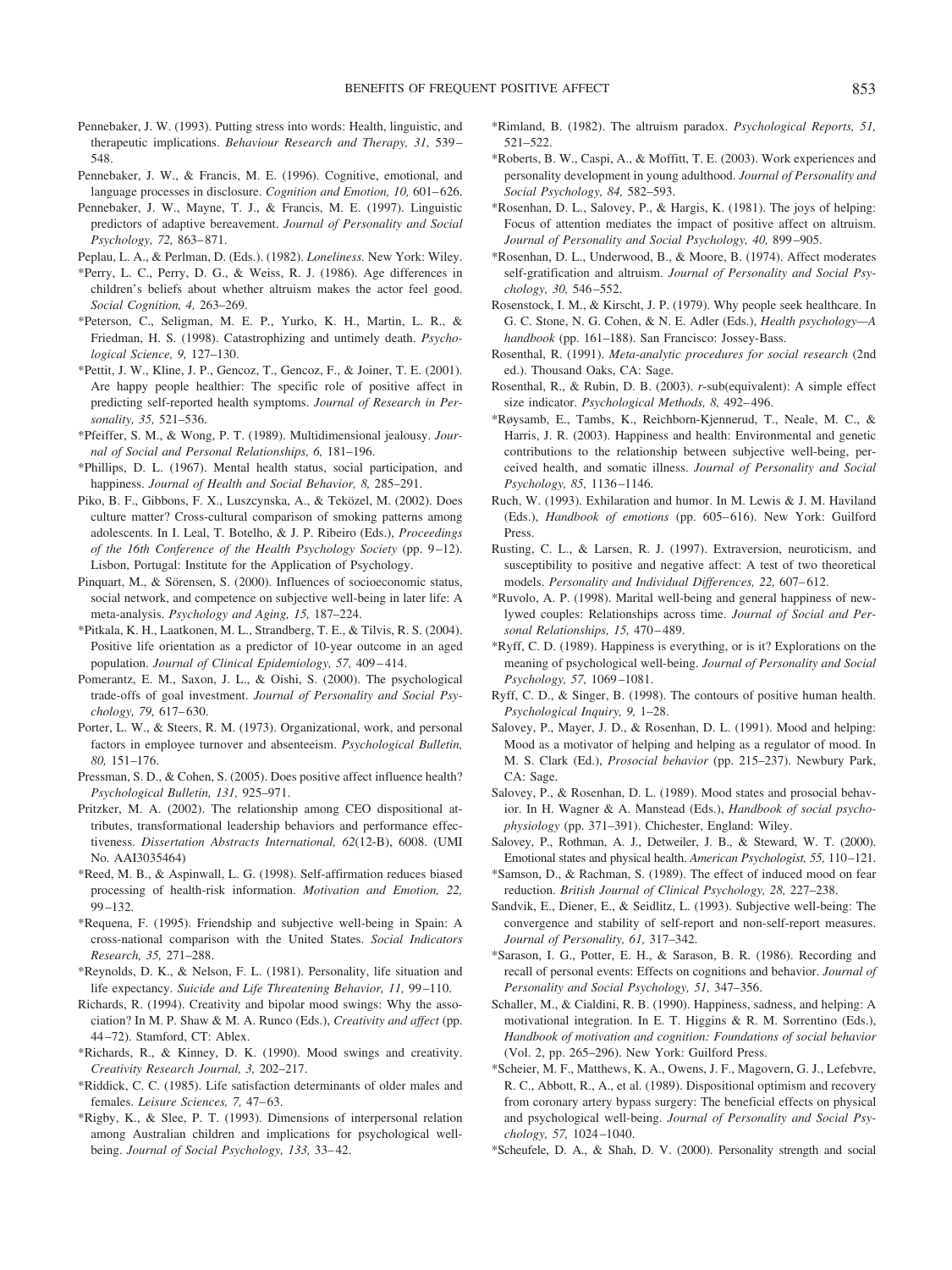capital: The role of dispositional and informational variables in the production of civic participation. *Communication Research, 27,* 107–131.

- \*Schimmack, U., Oishi, S., Furr, R. M., & Funder, D. C. (2004). Personality and life satisfaction: A facet-level analysis. *Personality and Social Psychology Bulletin, 30,* 1062–1075.
- Schroeder, D. A., Penner, L. A., Dovidio, J. F., & Piliavin, J. A. (1995). *The psychology of helping and altruism: Problems and puzzles.* New York: McGraw-Hill.
- \*Schuettler, D., & Kiviniemi, M. T. (in press). Does how I feel about it matter?: The role of affect in cognitive and behavioral reactions to a chronic illness diagnosis. *Journal of Applied Social Psychology*.
- \*Schuldberg, D. (1990). Schizotypal and hypomanic traits, creativity, and psychological health. *Creativity Research Journal, 3,* 218 –230.
- \*Schwartz, B., Ward, A. H., Monterosso, J., Lyubomirsky, S., White, K., & Lehman, D. (2002). Maximizing versus satisficing: Happiness is a matter of choice. *Journal of Personality and Social Psychology, 83,* 1178 –1197.
- Schwarz, N. (1990). Feelings as information: Informational and motivational functions of affective states. In R. M. Sorrentino & E. T. Higgins (Eds.), *Handbook of motivation and cognition: Cognitive foundations of social psychology* (Vol. 2, pp. 527–561). New York: Guilford Press.
- Scollon, C. N., & King, L. A. (2004). Is the good life the easy life? *Social Indicators Research, 68,* 127–162.
- Segerstrom, S. C. (2000). Personality and the immune system: Models, methods, & mechanisms. *Annals of Behavioral Medicine*, 22, 180–190.
- Seligman, M. E. P. (1991). *Learned optimism.* New York: A. A. Knopf.
- \*Seligman, M. E. P., & Schulman, P. (1986). Explanatory style as a predictor of productivity and quitting among life insurance agents. *Journal of Personality and Social Psychology, 50,* 832– 838.
- \*Shapiro, P. J., & Weisberg, R. W. (1999). Creativity and bipolar diathesis: Common behavioral and cognitive components. *Cognition and Emotion, 13,* 741–762.
- \*Sheldon, K. M., & Lyubomirsky, S. (in press). Achieving sustainable increases in happiness: Change your actions, not your circumstances. *Journal of Happiness Studies*.
- Shephard, R. J. (1993). Exercise in the prevention and treatment of cancer: An update. *Sports Medicine, 15,* 258 –280.
- Shrauger, J. S., Mariano, E., & Walter, T. J. (1998). Depressive symptoms and accuracy in the prediction of future events. *Personality and Social Psychology Bulletin, 24,* 880 – 892.
- \*Sinclair, R. C., & Mark, M. M. (1995). The effects of mood state on judgmental accuracy: Processing strategy as a mechanism. *Cognition and Emotion, 9,* 417– 438.
- \*Smith, A. M., Stuart, M. J., Wiese-Bjornstal, D. M., & Gunnon, C. (1997). Predictors of injury in ice hockey players: A multivariate, multidisciplinary approach. *American Journal of Sports Medicine, 25,* 500 –507.
- \*Smith, T. W., Ruiz, J. M., & Uchino, B. N. (2004). Mental activation of supportive ties, hostility, and cardiovascular reactivity to laboratory stress in young men and women. *Health Psychology, 23,* 476 – 485.
- Snyder, C. R. (2000). The past and possible futures of hope. *Journal of Social and Clinical Psychology, 19,* 11–28.
- Solomon, G. F., Segerstrom, S. C., Grohr, P., Kemeny, M., & Fahey, J. (1997). Shaking up immunity: Psychological and immunologic changes after a natural disaster. *Psychosomatic Medicine, 59,* 114 –127.
- \*Spanier, G. B., & Furstenberg, F. F. (1982). Remarriage after divorce: A longitudinal analysis of well-being. *Journal of Marriage and the Family, 44,* 709 –720.
- \*Stack, S., & Eshleman, J. R. (1998). Marital status and happiness: A 17-nation study. *Journal of Marriage and the Family, 60,* 527–536.
- \*Staw, B. M., & Barsade, S. G. (1993). Affect and managerial performance: A test of the sadder-but-wiser vs. happier-and-smarter hypothesis. *Administrative Science Quarterly, 38,* 304 –331.
- \*Staw, B. M., Sutton, R. I., & Pelled, L. H. (1994). Employee positive emotion and favorable outcomes at the workplace. *Organization Science, 5,* 51–71.
- \*Stone, A. A., Cox, D. S., Valdimarsdottir, H., Jandorf, L., & Neale, J. M. (1987). Evidence that secretory IgA antibody is associated with daily mood. *Journal of Personality and Social Psychology, 52,* 988 –993.
- \*Stone, A. A., Neale, J. M., Cox, D. S., Napoli, A., Valdimarsdottir, V., & Kennedy-Moore, E. (1994). Daily events are associated with a secretory immune response to an oral antigen in men. *Health Psychology, 13,*  $440 - 446$ .
- \*Stones, M. J., & Kozma, A. (1986). "Happy are they who are happy . . ." A test between two causal models of relationships between happiness and its correlates. *Experimental Aging Research, 12,* 23–29.
- \*Strayer, J. (1980). A naturalistic study of empathic behaviors and their relation to affective states and perspective-taking skills in preschool children. *Child Development, 51,* 815– 822.
- Suh, E. M. (2000). Self, the hyphen between culture and subjective well-being. In E. Diener & E. M. Suh (Eds.), *Culture and subjective well-being* (pp. 63– 86). Cambridge, MA: MIT Press.
- \*Sullivan, D., LaCroix, A. Z., Russo, J. E., & Walker, E. A. (2001). Depression and self-reported physical health in patients with coronary disease. *Psychosomatic Medicine, 63,* 248 –256.
- Tait, M., Padgett, M. Y., & Baldwin, T. (1989). Job and life satisfaction: A reevaluation of the strength of the relationship and gender effects as a function of the date of the study. *Journal of Applied Psychology, 74,* 502–507.
- \*Tarlow, E. M., & Haaga, D. A. F. (1996). Negative self-concept: Specificity to depressive symptoms and relation to positive and negative affectivity. Journal of Research in Personality, 30, 120-127.
- Taylor, S. E., & Brown, J. D. (1988). Illusion and well-being: A social psychological perspective on mental health. *Psychological Bulletin, 103,* 193–210.
- \*Taylor, S. E., Lerner, J. S., Sherman, D. K., Sage, R. M., & McDowell, N. K. (2003). Portrait of the self-enhancer: Well-adjusted and well-liked or maladjusted and friendless? *Journal of Personality and Social Psychology, 84,* 165–176.
- \*Thoits, P. A., & Hewitt, L. N. (2001). Volunteer work and well-being. *Journal of Health and Social Behavior, 42,* 115–131.
- Thoresen, C. J., Kaplan, S. A., Barsky, A. P., Warren, C. R., & de Chermont, K. (2003). The affective underpinnings of job perceptions and attitudes: A meta-analytic review and integration. *Psychological Bulletin, 129,* 914 –945.
- Tice, D. M., & Wallace, H. (2000). Mood and emotion control: Some thoughts on the state of the field. *Psychological Inquiry, 11,* 214 –217.
- Tomkins, S. S. (1962). *Affect, imagery, and consciousness: Vol. I. The positive affects.* New York: Springer.
- \*Totterdell, P. (2000). Catching moods and hitting runs: Mood linkage and subjective performance in professional sports teams. *Journal of Applied Psychology, 83,* 848 – 859.
- \*Trope, Y., & Pomerantz, E. M. (1998). Resolving conflicts among selfevaluative motives: Positive experiences as a resources for overcoming defensiveness. *Motivation and Emotion, 22,* 53–72.
- Tsai, J. L., Knutson, B., & Fung, H. H. (2004). *Cultural variation in affect valuation.* Manuscript submitted for publication.
- \*Urada, D., & Miller, N. (2000). The impact of positive mood and category importance on crossed categorization effects. *Journal of Personality and Social Psychology, 78,* 417– 433.
- \*Valdimarsdottir, H. B., & Bovbjerg, D. H. (1997). Positive and negative mood: Association with natural killer cell activity. *Psychology and Health, 12,* 319 –327.
- \*Van Katwyk, P. T., Fox, S., Spector, P. E., & Kelloway, E. K. (2000). Using the Job-Related Affective Well-being Scale (JAWS) to investigate affective responses to work stressors. *Journal of Occupational Health Psychology, 52,* 219 –230.
- Veenhoven, R. (1984). *Conditions of happiness.* Dordrecht, The Netherlands: Reidel.